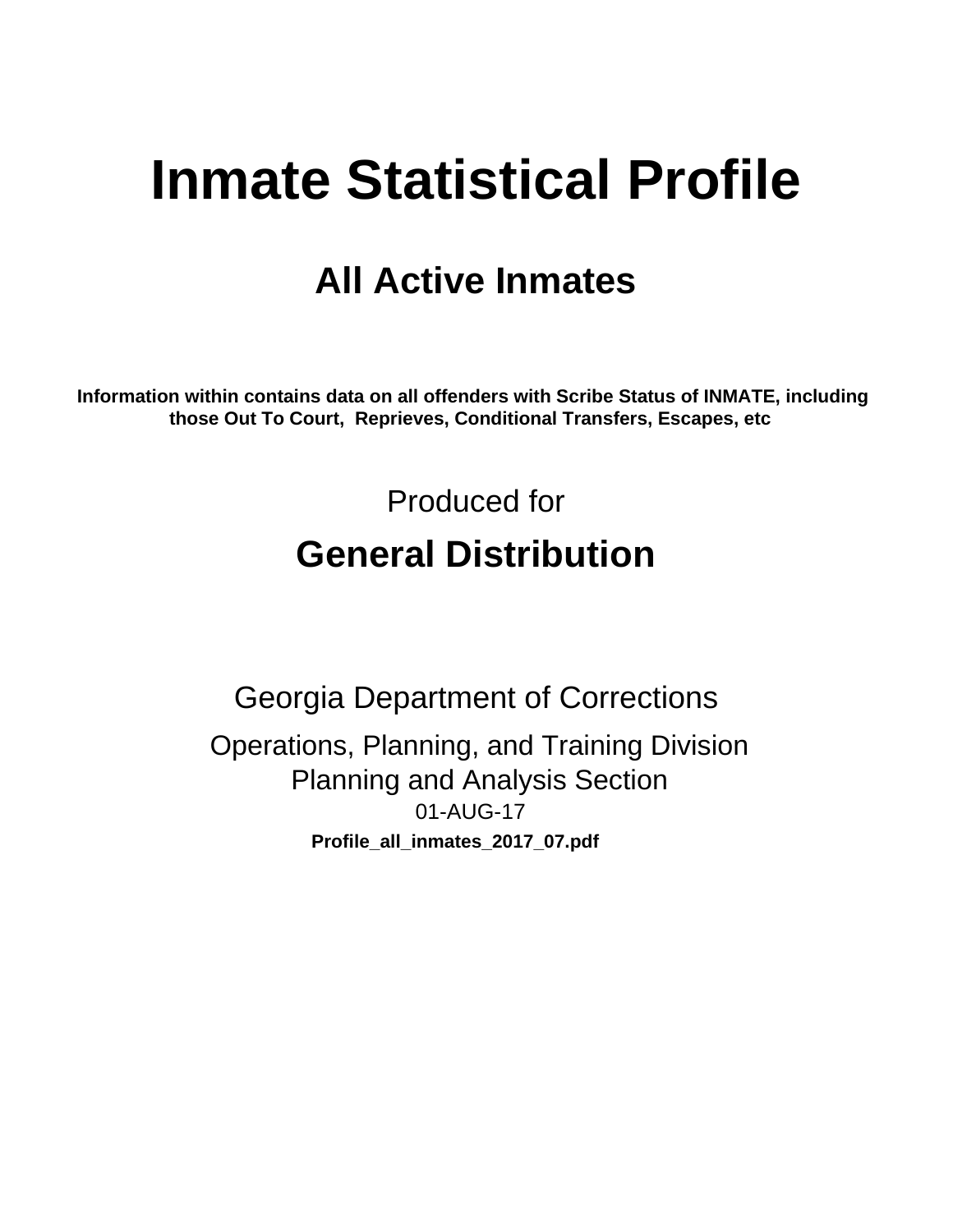#### **Inmate Statistical Profile 01-AUG-17** Contents

**All Active Inmates** 

Produced for General Distribution

# **Table of Contents**

| <b>Demographic information</b>                                        |
|-----------------------------------------------------------------------|
| 4 Current age, broken out in ten year age groups                      |
| 5 Race group                                                          |
| 6 Marital status, self-reported at entry to prison                    |
| 7 Number of Inmates with Dependents, self-reported at entry to prison |
| 8 Religious affiliation, self-reported at entry to prison             |
| 9 Home county - self-reported at entry to prison                      |
| 14 Employment status before prison, self-reported at entry to prison  |
| 15 Age at admission                                                   |
| 17 Age at admission                                                   |
| 20 Height, measured at entry to prison                                |
| 21 Height, measured at entry to prison                                |
| 23 Weight, measured at entry to prison                                |
| 24 Military service                                                   |
| <b>Correctional information</b>                                       |
| 25 Type of admission to prison                                        |
| 26 Current / last supervision level                                   |
| 27 Current / last institution type                                    |
| 28 Institution type - transitional centers                            |
| 29 Institution type - county prisons                                  |
| 31 Institution type - state prisons                                   |
| 33 Institution type - private prisons                                 |
| 34 Institution type - inmate boot camp                                |
| 35 Number of disciplinary reports                                     |
| 36 Number of transfers                                                |
| 37 Number of escapes                                                  |
| 38 Split sentence - Probation to follow                               |
| 39 Probable future release type of still active inmates               |
| 40 Time served in current (or last) institution                       |
| Educational, psychological and physical information                   |
| 41 Highest grade level attained                                       |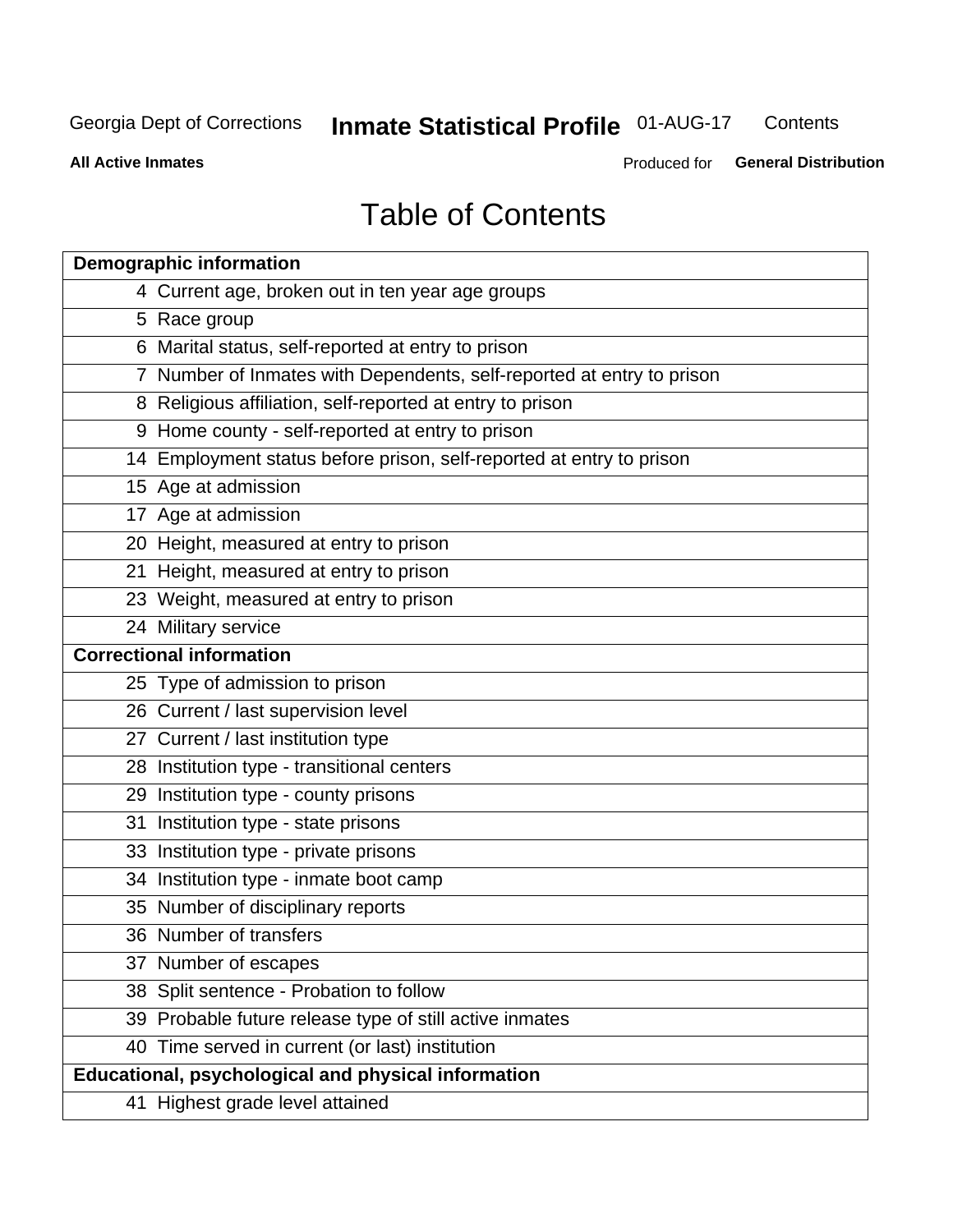# **Inmate Statistical Profile 01-AUG-17**

Contents

**All Active Inmates** 

Produced for General Distribution

# **Table of Contents**

| <b>Educational, psychological and physical information</b>       |
|------------------------------------------------------------------|
| 42 Culture fair IQ scores                                        |
| 43 Wide Range Achievement Test (WRAT) reading score              |
| 44 Wide Range Achievement Test (WRAT) math score                 |
| 45 Wide Range Achievement Test (WRAT) spelling score             |
| 46 Current / last mental health treatment level                  |
| 47 PULHESDWIT medical scale - 'P' overall condition ('P'hysical) |
| 48 PULHESDWIT medical scale - 'U' upper body                     |
| 49 PULHESDWIT medical scale - 'L' lower body                     |
| 50 PULHESDWIT medical scale - 'H' hearing                        |
| 51 PULHESDWIT medical scale - 'E' vision                         |
| 52 PULHESDWIT medical scale -'S' psychiatric                     |
| 53 PULHESDWIT medical scale - 'D' dental                         |
| 54 PULHESDWIT medical scale - 'W' work ability                   |
| 55 PULHESDWIT medical scale - 'I' impairment                     |
| 56 PULHESDWIT medical scale - 'T' transportability               |
| <b>Crimes and criminal history information</b>                   |
| 57 Number of prior Georgia incarcerations                        |
| 58 Prison sentence in years                                      |
| 59 Primary offense, broken out into felonies vs misdemeanors     |
| 60 Primary offense, broken out into six broad crime categories   |
| 61 Primary offense, detailed offense code                        |
| 69 County of conviction of primary offense                       |
| 74 Circuit of conviction of primary offense                      |
| 76 Years served (jail + prison) in this incarceration            |
| <b>Medical information</b>                                       |
| 77 Results of most recent HIV test                               |
| 78 Results of most recent tuberculosis test                      |
| 79 Results of most recent syphilis test                          |
| 80 Results of most recent Hepatitis-C test                       |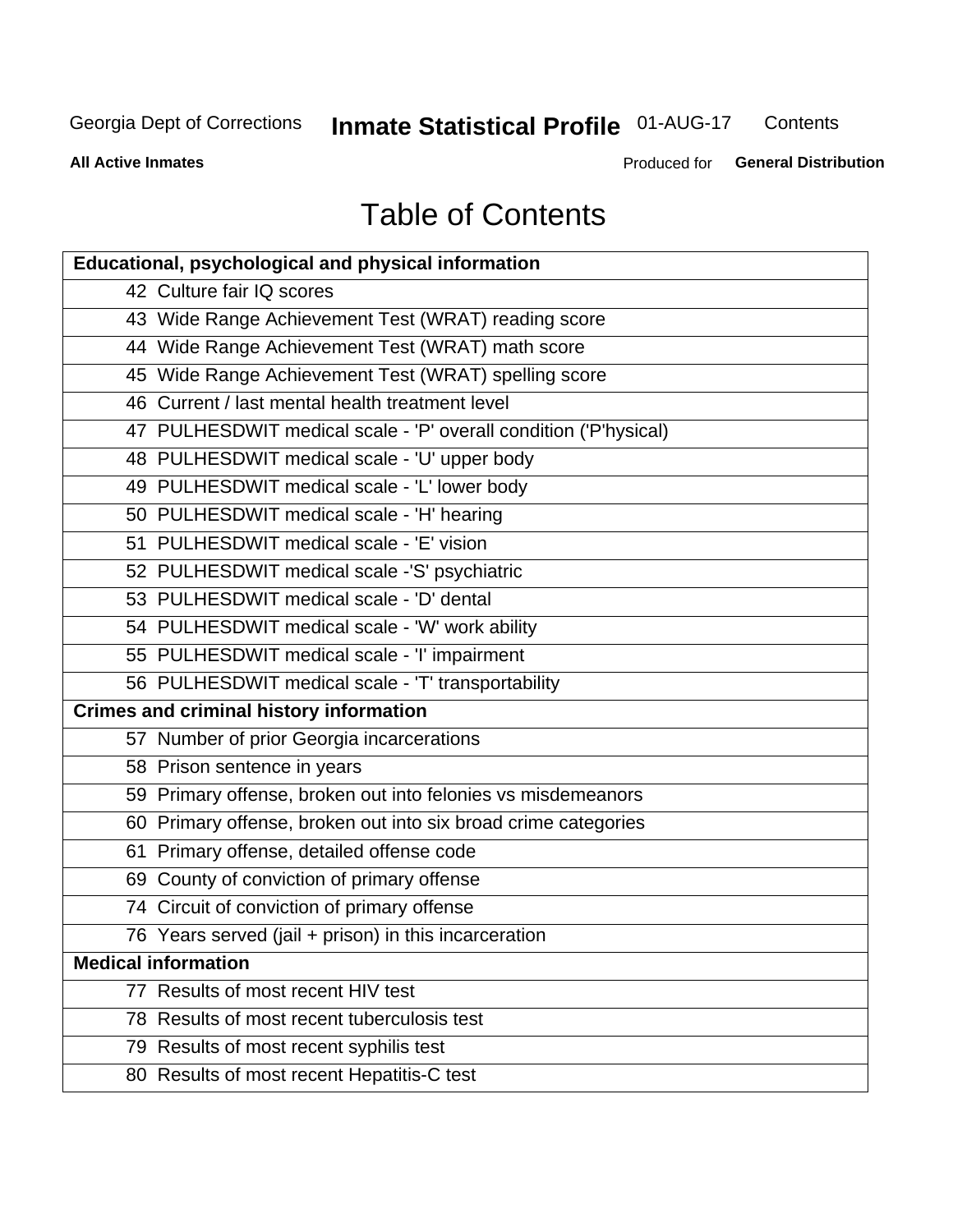#### **All Active Inmates**

### Produced for General Distribution

### Current age, broken out in ten-year age groups

COL % - percent each COUNT is of its particular column

|                          | <b>Male</b>  |        |        | <b>Female</b>   |        |          | <b>Total</b> |        |
|--------------------------|--------------|--------|--------|-----------------|--------|----------|--------------|--------|
| <b>Current Age</b>       | <b>Count</b> | Col %  | Row %  | <b>Count</b>    | Col %  | Row %    | <b>Total</b> | Col %  |
| <b>Teens (1-19)</b>      | 780          | 1.54%  | 97.01% | 24              | 0.62%  | 2.99%    | 804          | 1.48%  |
| <b>Twenties (20-29)</b>  | 14,383       | 28.39% | 93.35% | 1,025           | 26.67% | 6.65%    | 15,408       | 28.27% |
| Thirties (30-39)         | 15,268       | 30.14% | 91.98% | 1,332           | 34.66% | 8.02%    | 16,600       | 30.46% |
| <b>Forties (40-49)</b>   | 10,402       | 20.53% | 92.10% | 892             | 23.21% | 7.90%    | 11,294       | 20.72% |
| <b>Fifties (50-59)</b>   | 6,853        | 13.53% | 93.85% | 449             | 11.68% | 6.15%    | 7,302        | 13.40% |
| <b>Sixties (60-69)</b>   | 2,352        | 4.64%  | 95.88% | 101             | 2.63%  | 4.12%    | 2.453        | 4.50%  |
| Seventy + (70 and above) | 621          | 1.23%  | 96.88% | 20 <sub>1</sub> | 0.52%  | $3.12\%$ | 641          | 1.18%  |
| <b>Total Reported</b>    | 50,659       | 100%   | 92.95% | 3,843           | 100%   | $7.05\%$ | 54,502       | 100.0% |

| <b>Not Repo</b> | 242    |       | 242           |
|-----------------|--------|-------|---------------|
| <b>Exported</b> | 4 I V  |       | 4 I J         |
| Total           | 50.872 | 3,843 | 4. 74 F<br>54 |

| <b>Mean</b><br>(average) | 38.06 | 37.38 | 38.01 |
|--------------------------|-------|-------|-------|
| Median (middle)          | 36    | 36    | 36    |
| Mode<br>(most frequent)  | 28    | 36    | 28    |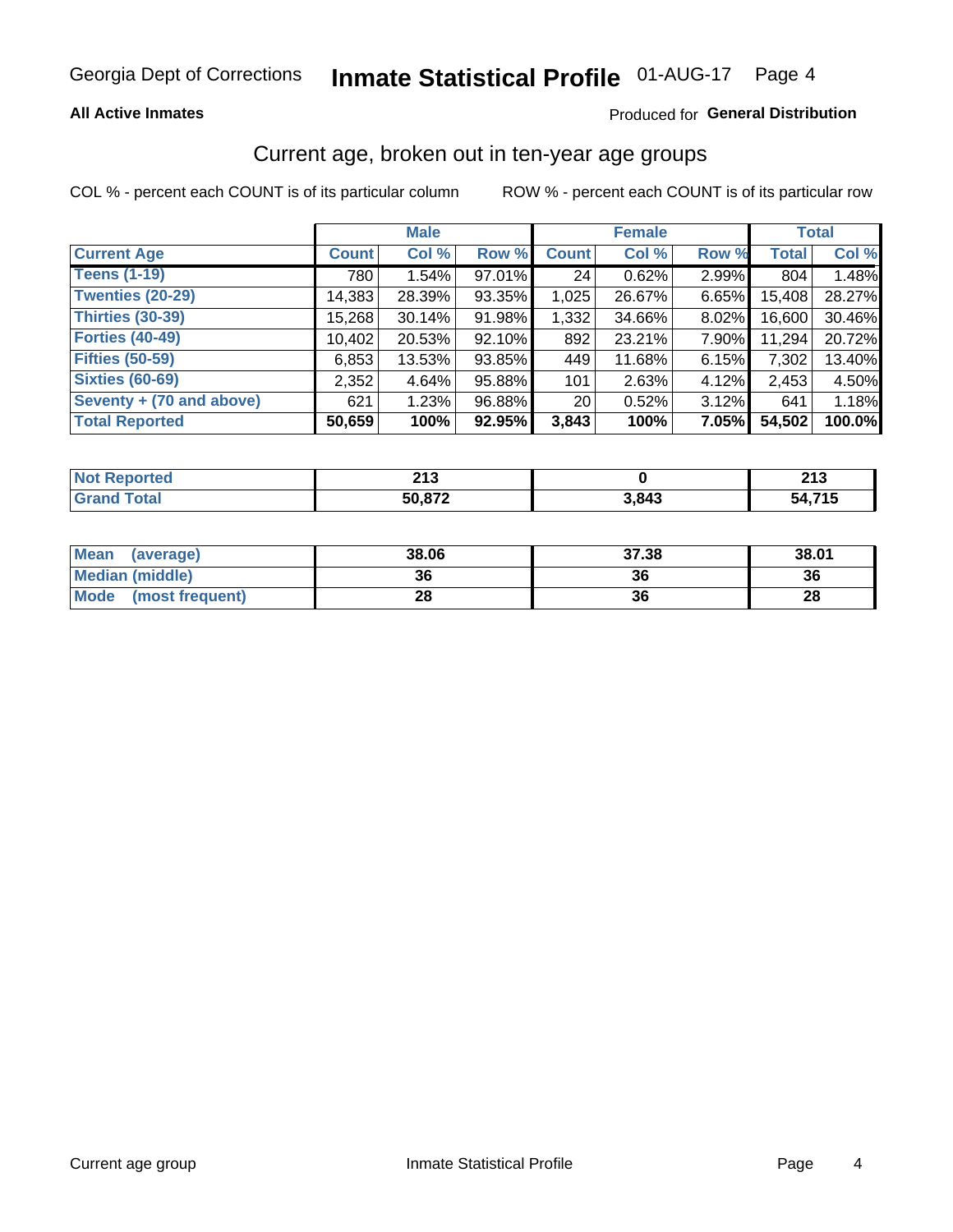# Inmate Statistical Profile 01-AUG-17 Page 5

#### **All Active Inmates**

#### **Produced for General Distribution**

### Race group

COL % - percent each COUNT is of its particular column

|                   |                        | <b>Male</b>     |          |         | <b>Female</b> |        |           | <b>Total</b> |        |
|-------------------|------------------------|-----------------|----------|---------|---------------|--------|-----------|--------------|--------|
|                   | <b>Race Group</b>      | <b>Count</b>    | Col %    |         | Row % Count   | Col %  | Row %     | <b>Total</b> | Col %  |
|                   | <b>White</b>           | 17,254          | 33.92%   | 88.57%  | 2,226         | 57.92% | 11.43%    | 19,480       | 35.60% |
| 2                 | <b>Black</b>           | 31,378          | 61.68%   | 95.30%  | .546          | 40.23% | 4.70%     | 32,924       | 60.17% |
| 5                 | <b>Other</b>           | 59 <sub>1</sub> | .12%     | 89.39%  |               | .18%   | $10.61\%$ | 66           | .12%   |
| 6                 | <b>Asian</b>           | 181             | .36%     | 95.26%  | 9             | .23%   | 4.74%     | 190          | .35%   |
| 9                 | <b>Unknown</b>         | 8               | $.02\%$  | 80.00%  | 2             | .05%   | 20.00%    | 10           | .02%   |
| 10                | <b>Hispanic</b>        | .968            | $3.87\%$ | 97.43%  | 52            | 1.35%  | 2.57%     | 2,020        | 3.69%  |
| $12 \overline{ }$ | <b>Native American</b> | 22              | .04%     | 95.65%  |               | .03%   | 4.35%     | 23           | .04%   |
| 13                | <b>Native Hawaiian</b> | 2               | $.01\%$  | 100.00% |               |        |           | 2            | .01%   |
|                   | <b>Total Reported</b>  | 50,872          | 100%     | 92.98%  | 3,843         | 100%   | 7.02%     | 54,715       | 100%   |

| <b>Not Reported</b> |        |       |        |
|---------------------|--------|-------|--------|
| <b>Grand Total</b>  | 50,872 | 3,843 | 54,715 |

| <b>Mode</b><br>---<br>most frequent) | Black | White | <b>Black</b> |
|--------------------------------------|-------|-------|--------------|
|                                      |       |       |              |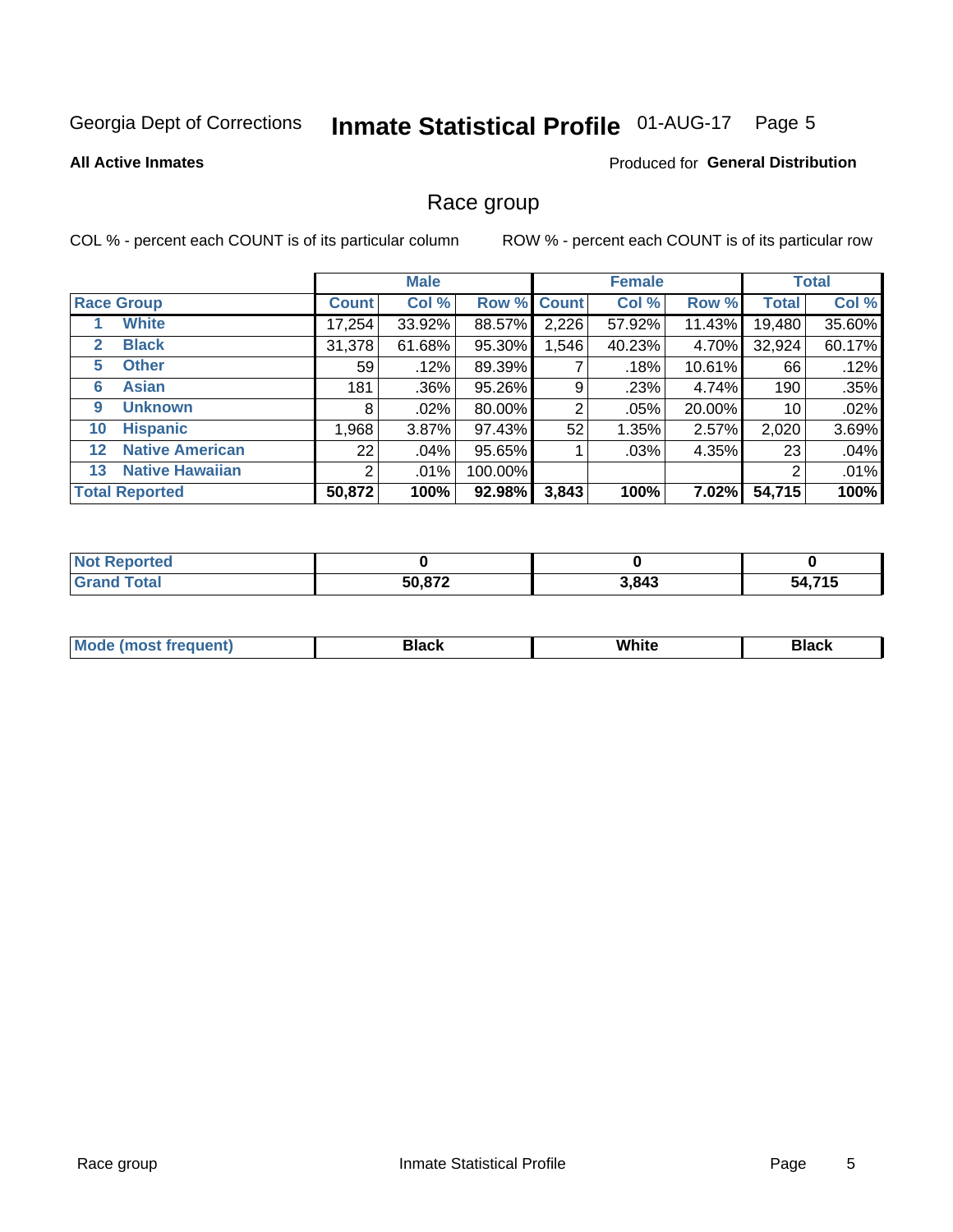# Inmate Statistical Profile 01-AUG-17 Page 6

**All Active Inmates** 

### Produced for General Distribution

### Marital status, self-reported at entry to prison

COL % - percent each COUNT is of its particular column

|                            | <b>Male</b>  |        |        |              | <b>Female</b> | <b>Total</b> |              |        |
|----------------------------|--------------|--------|--------|--------------|---------------|--------------|--------------|--------|
| <b>Marital Status</b>      | <b>Count</b> | Col %  | Row %  | <b>Count</b> | Col %         | Row %        | <b>Total</b> | Col %  |
| <b>Unknown</b><br>$\bf{0}$ | 919          | 1.81%  | 92.18% | 78           | 2.03%         | 7.82%        | 997          | 1.82%  |
| <b>Divorced</b><br>D       | 4,912        | 9.66%  | 89.36% | 585          | 15.22%        | $10.64\%$    | 5,497        | 10.05% |
| <b>Married</b><br>М        | 6,670        | 13.11% | 90.97% | 662          | 17.23%        | 9.03%        | 7,332        | 13.40% |
| <b>Separated</b><br>S.     | 1,850        | 3.64%  | 85.65% | 310          | 8.07%         | 14.35%       | 2,160        | 3.95%  |
| <b>Unmarried</b><br>U      | 35,970       | 70.71% | 94.58% | 2,063        | 53.68%        | 5.42%        | 38,033       | 69.51% |
| <b>Widow</b><br>W          | 551          | 1.08%  | 79.17% | 145          | 3.77%         | 20.83%       | 696          | 1.27%  |
| <b>Total Reported</b>      | 50,872       | 100%   | 92.98% | 3,843        | 100%          | 7.02%        | 54,715       | 100%   |

| <b>Not Repo</b><br>morted ∴ |        |       |            |
|-----------------------------|--------|-------|------------|
| <b>Total</b>                | 50 R72 | 3,843 | 74E<br>. . |

| <b>Mode (most frequent)</b><br>Unmarried<br>Unmarried<br>Jnmarried |
|--------------------------------------------------------------------|
|--------------------------------------------------------------------|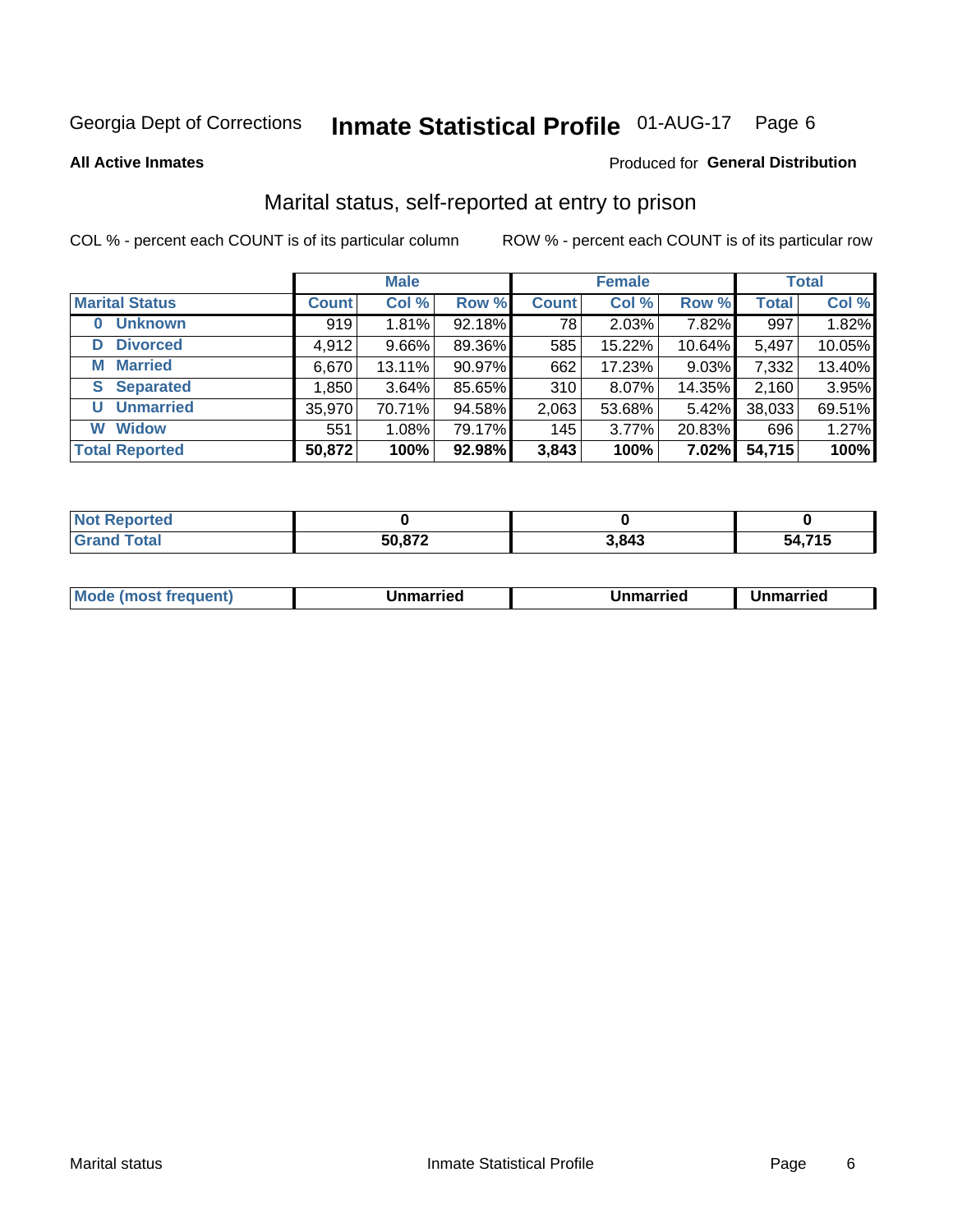#### **Inmate Statistical Profile 01-AUG-17** Page 7

#### **All Active Inmates**

#### Produced for General Distribution

### Number of Inmates with Dependents, Self-Reported at Entry to Prison

COL % - percent each COUNT is of its particular column

|                             |              | <b>Male</b> |         |              | <b>Female</b> |        |              | <b>Total</b> |
|-----------------------------|--------------|-------------|---------|--------------|---------------|--------|--------------|--------------|
| <b>Number of dependents</b> | <b>Count</b> | Col %       | Row %   | <b>Count</b> | Col %         | Row %  | <b>Total</b> | Col %        |
| l 0                         | 15,773       | 37.87%      | 93.55%  | 1,087        | 33.24%        | 6.45%  | 16,860       | 37.53%       |
|                             | 9,723        | 23.34%      | 93.82%  | 640          | 19.57%        | 6.18%  | 10,363       | 23.07%       |
| $\overline{2}$              | 7,232        | 17.36%      | 91.47%  | 674          | 20.61%        | 8.53%  | 7,906        | 17.60%       |
| $\overline{\mathbf{3}}$     | 4,319        | 10.37%      | 89.64%  | 499          | 15.26%        | 10.36% | 4,818        | 10.73%       |
| 4                           | 2,206        | 5.30%       | 91.42%  | 207          | 6.33%         | 8.58%  | 2,413        | 5.37%        |
| 5                           | 1,114        | 2.67%       | 92.76%  | 87           | 2.66%         | 7.24%  | 1,201        | 2.67%        |
| 6                           | 585          | 1.40%       | 93.00%  | 44           | 1.35%         | 7.00%  | 629          | 1.40%        |
| 7                           | 298          | 0.72%       | 94.90%  | 16           | 0.49%         | 5.10%  | 314          | 0.70%        |
| 8                           | 140          | 0.34%       | 95.89%  | 6            | 0.18%         | 4.11%  | 146          | 0.33%        |
| 9                           | 88           | 0.21%       | 94.62%  | 5            | 0.15%         | 5.38%  | 93           | 0.21%        |
| 10                          | 83           | 0.20%       | 94.32%  | 5            | 0.15%         | 5.68%  | 88           | 0.20%        |
| Over 10                     | 91           | 0.22%       | 100.00% |              |               |        | 91           | 0.20%        |
| <b>Total Reported</b>       | 41,652       | 100%        | 92.72%  | 3,270        | 100%          | 7.28%  | 44,922       | 100.0%       |

| 9,220  | ドフク<br>ว / ง | .793   |
|--------|--------------|--------|
| 50.872 | 3,843        | 54,715 |

| Mean (average)       | 1.61 | 1.48 |
|----------------------|------|------|
| Median (middle)      |      |      |
| Mode (most frequent) |      |      |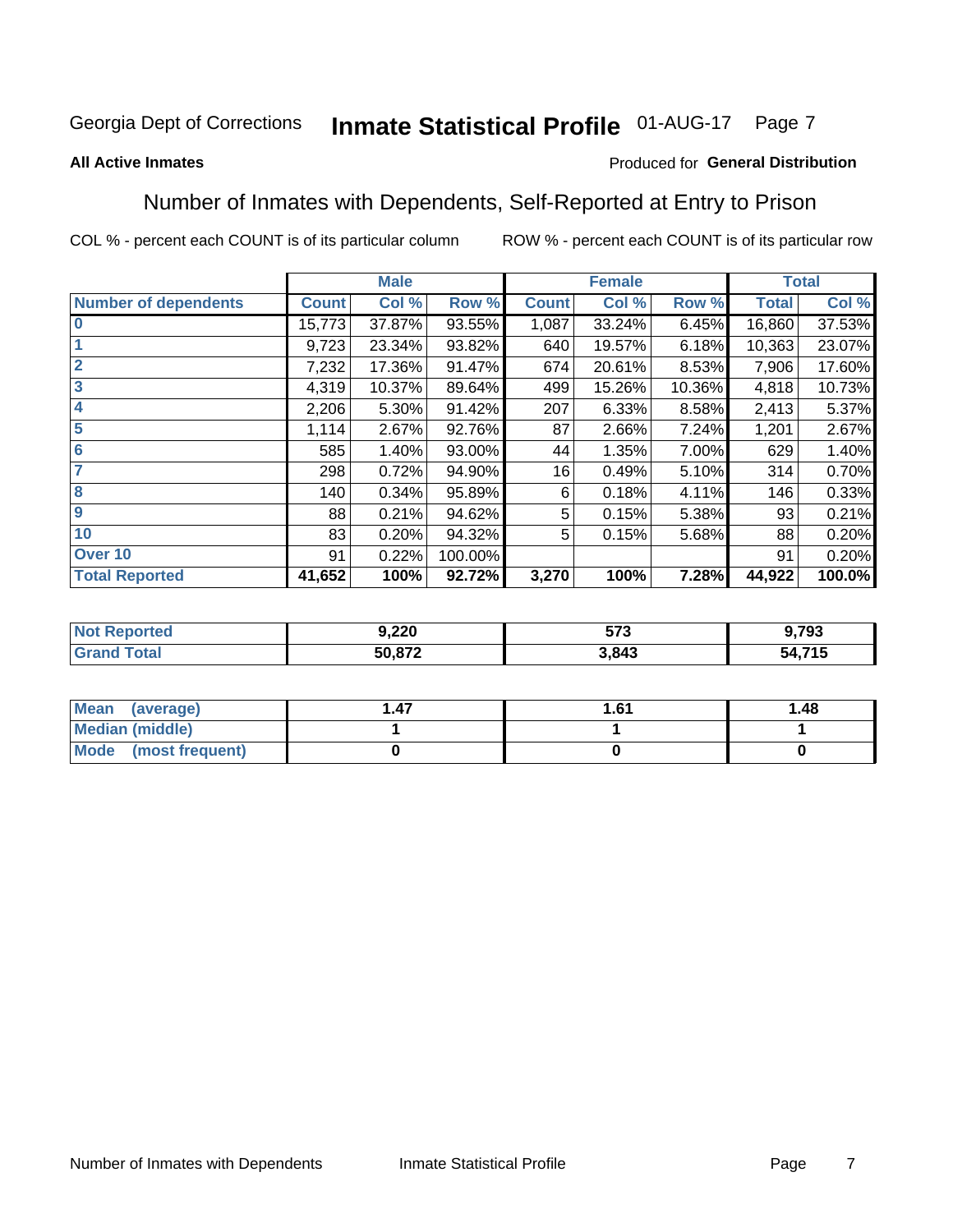#### **Inmate Statistical Profile 01-AUG-17** Page 8

#### **All Active Inmates**

#### Produced for General Distribution

### Religious affiliation, self-reported at entry to prison

COL % - percent each COUNT is of its particular column

|                  |                              |                | <b>Male</b> |         |                | <b>Female</b> |        |                | <b>Total</b> |
|------------------|------------------------------|----------------|-------------|---------|----------------|---------------|--------|----------------|--------------|
|                  | <b>Religious Affiliation</b> | <b>Count</b>   | Col %       | Row %   | <b>Count</b>   | Col %         | Row %  | <b>Total</b>   | Col %        |
| 1                | <b>Islam</b>                 | 1,312          | 5.80%       | 97.40%  | 35             | 1.38%         | 2.60%  | 1,347          | 5.36%        |
| $\mathbf{2}$     | <b>Catholic</b>              | 1,154          | 5.10%       | 88.56%  | 149            | 5.89%         | 11.44% | 1,303          | 5.18%        |
| 3                | <b>Baptist</b>               | 14,023         | 62.03%      | 88.20%  | 1,876          | 74.12%        | 11.80% | 15,899         | 63.25%       |
| 4                | <b>Methodist</b>             | 408            | 1.80%       | 87.37%  | 59             | 2.33%         | 12.63% | 467            | 1.86%        |
| $\overline{5}$   | <b>EpiscopIn</b>             | 49             | .22%        | 90.74%  | 5              | .20%          | 9.26%  | 54             | .21%         |
| $6\phantom{1}6$  | <b>Presbytrn</b>             | 82             | .36%        | 91.11%  | 8              | .32%          | 8.89%  | 90             | .36%         |
| 7                | <b>Chc Of God</b>            | 461            | 2.04%       | 88.65%  | 59             | 2.33%         | 11.35% | 520            | 2.07%        |
| 8                | <b>Holiness</b>              | 583            | 2.58%       | 82.46%  | 124            | 4.90%         | 17.54% | 707            | 2.81%        |
| $\boldsymbol{9}$ | <b>Jewish</b>                | 65             | .29%        | 82.28%  | 14             | .55%          | 17.72% | 79             | .31%         |
| 10               | <b>Anglican</b>              | 21             | .09%        | 84.00%  | 4              | .16%          | 16.00% | 25             | .10%         |
| 11               | <b>Grk Orthdx</b>            | 4              | .02%        | 66.67%  | $\overline{2}$ | .08%          | 33.33% | 6              | .02%         |
| 12               | <b>Hindu</b>                 | 8              | .04%        | 100.00% |                |               |        | 8              | .03%         |
| 13               | <b>Buddhist</b>              | 46             | .20%        | 85.19%  | 8              | .32%          | 14.81% | 54             | .21%         |
| 14               | <b>Taoist</b>                | 5              | .02%        | 83.33%  | 1              | .04%          | 16.67% | 6              | .02%         |
| 15               | <b>Shintoist</b>             | 4              | .02%        | 100.00% |                |               |        | 4              | .02%         |
| 16               | <b>Seven D Ad</b>            | 72             | .32%        | 86.75%  | 11             | .43%          | 13.25% | 83             | .33%         |
| 17               | <b>Jehovah Wt</b>            | 262            | 1.16%       | 87.33%  | 38             | 1.50%         | 12.67% | 300            | 1.19%        |
| 18               | <b>Latr Day S</b>            | 25             | .11%        | 83.33%  | 5              | .20%          | 16.67% | 30             | .12%         |
| 19               | Quaker                       | $\overline{2}$ | .01%        | 100.00% |                |               |        | $\overline{2}$ | .01%         |
| 20               | <b>Other Prot</b>            | 2,188          | 9.68%       | 94.88%  | 118            | 4.66%         | 5.12%  | 2,306          | 9.17%        |
| 96               | <b>None</b>                  | 1,832          | 8.10%       | 99.19%  | 15             | .59%          | .81%   | 1,847          | 7.35%        |
|                  | <b>Total Reported</b>        | 22,606         | 100%        | 89.93%  | 2,531          | 100%          | 10.07% | 25,137         | 100%         |

| <b>Reported</b><br>N0 | 28,266 | 242<br>או טו | 29,578 |
|-----------------------|--------|--------------|--------|
| <b>otal</b>           | 50,872 | 3,843        | 54,715 |

|  | <b>Mod</b><br>de (most frequent) | aptist | <b>laptist</b> | 3aptist |
|--|----------------------------------|--------|----------------|---------|
|--|----------------------------------|--------|----------------|---------|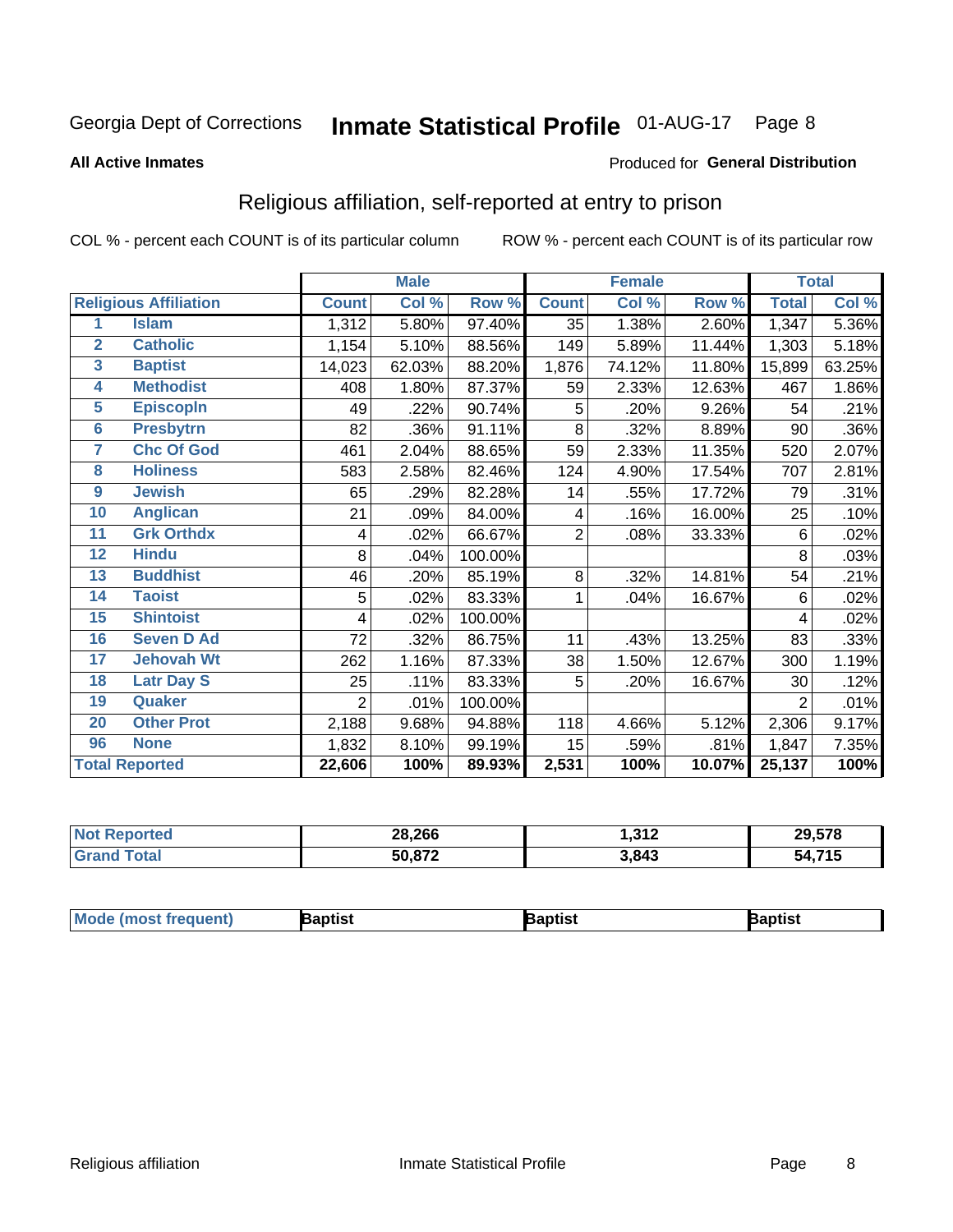# Inmate Statistical Profile 01-AUG-17 Page 9

#### **All Active Inmates**

### Produced for General Distribution

### Home county, self-reported at entry to prison

COL % - percent each COUNT is of its particular column

|     |                             |              | <b>Male</b> |                  |                         | <b>Female</b> |        | <b>Total</b> |        |
|-----|-----------------------------|--------------|-------------|------------------|-------------------------|---------------|--------|--------------|--------|
|     | <b>Home County</b>          | <b>Count</b> | Col %       | Row <sup>%</sup> | <b>Count</b>            | Col %         | Row %  | <b>Total</b> | Col %  |
| 000 | <b>Unknown</b>              | 6,142        | 12.07%      | 92.43%           | 503                     | 13.09%        | 7.57%  | 6,645        | 12.14% |
| 001 | <b>Appling County</b>       | 137          | .27%        | 93.84%           | 9                       | .23%          | 6.16%  | 146          | .27%   |
| 002 | <b>Atkinson County</b>      | 34           | .07%        | 91.89%           | 3                       | .08%          | 8.11%  | 37           | .07%   |
| 003 | <b>Bacon County</b>         | 63           | .12%        | 94.03%           | 4                       | .10%          | 5.97%  | 67           | .12%   |
| 004 | <b>Baker County</b>         | 18           | .04%        | 94.74%           | $\mathbf{1}$            | .03%          | 5.26%  | 19           | .03%   |
| 005 | <b>Baldwin County</b>       | 249          | .49%        | 90.88%           | 25                      | .65%          | 9.12%  | 274          | .50%   |
| 006 | <b>Banks County</b>         | 61           | .12%        | 81.33%           | 14                      | .36%          | 18.67% | 75           | .14%   |
| 007 | <b>Barrow County</b>        | 307          | .60%        | 90.03%           | 34                      | .88%          | 9.97%  | 341          | .62%   |
| 008 | <b>Bartow County</b>        | 551          | 1.08%       | 86.09%           | 89                      | 2.32%         | 13.91% | 640          | 1.17%  |
| 009 | <b>Ben Hill County</b>      | 204          | .40%        | 95.33%           | 10                      | .26%          | 4.67%  | 214          | .39%   |
| 010 | <b>Berrien County</b>       | 76           | .15%        | 93.83%           | 5                       | .13%          | 6.17%  | 81           | .15%   |
| 011 | <b>Bibb County</b>          | 1,165        | 2.29%       | 95.02%           | 61                      | 1.59%         | 4.98%  | 1,226        | 2.24%  |
| 012 | <b>Bleckley County</b>      | 71           | .14%        | 93.42%           | 5                       | .13%          | 6.58%  | 76           | .14%   |
| 013 | <b>Brantley County</b>      | 68           | .13%        | 82.93%           | 14                      | .36%          | 17.07% | 82           | .15%   |
| 014 | <b>Brooks County</b>        | 227          | .45%        | 97.84%           | 5                       | .13%          | 2.16%  | 232          | .42%   |
| 015 | <b>Bryan County</b>         | 83           | .16%        | 91.21%           | 8                       | .21%          | 8.79%  | 91           | .17%   |
| 016 | <b>Bulloch County</b>       | 365          | .72%        | 94.81%           | 20                      | .52%          | 5.19%  | 385          | .70%   |
| 017 | <b>Burke County</b>         | 222          | .44%        | 97.37%           | $\,6$                   | .16%          | 2.63%  | 228          | .42%   |
| 018 | <b>Butts County</b>         | 124          | .24%        | 93.23%           | $\boldsymbol{9}$        | .23%          | 6.77%  | 133          | .24%   |
| 019 | <b>Calhoun County</b>       | 62           | .12%        | 92.54%           | 5                       | .13%          | 7.46%  | 67           | .12%   |
| 020 | <b>Camden County</b>        | 130          | .26%        | 90.28%           | 14                      | .36%          | 9.72%  | 144          | .26%   |
| 021 | <b>Candler County</b>       | 97           | .19%        | 92.38%           | 8                       | .21%          | 7.62%  | 105          | .19%   |
| 022 | <b>Carroll County</b>       | 562          | 1.10%       | 91.38%           | 53                      | 1.38%         | 8.62%  | 615          | 1.12%  |
| 023 | <b>Catoosa County</b>       | 213          | .42%        | 87.30%           | 31                      | .81%          | 12.70% | 244          | .45%   |
| 024 | <b>Charlton County</b>      | 45           | .09%        | 93.75%           | 3                       | .08%          | 6.25%  | 48           | .09%   |
| 025 | <b>Chatham County</b>       | 1,762        | 3.46%       | 96.23%           | 69                      | 1.80%         | 3.77%  | 1,831        | 3.35%  |
| 026 | <b>Chattahoochee County</b> | 25           | .05%        | 96.15%           | 1                       | .03%          | 3.85%  | 26           | .05%   |
| 027 | <b>Chattooga County</b>     | 234          | .46%        | 89.31%           | 28                      | .73%          | 10.69% | 262          | .48%   |
| 028 | <b>Cherokee County</b>      | 395          | .78%        | 89.16%           | 48                      | 1.25%         | 10.84% | 443          | .81%   |
| 029 | <b>Clarke County</b>        | 489          | .96%        | 92.79%           | 38                      | .99%          | 7.21%  | 527          | .96%   |
| 030 | <b>Clay County</b>          | 36           | .07%        | 90.00%           | $\overline{\mathbf{4}}$ | .10%          | 10.00% | 40           | .07%   |
| 031 | <b>Clayton County</b>       | 1,493        | 2.93%       | 93.31%           | 107                     | 2.78%         | 6.69%  | 1,600        | 2.92%  |
| 032 | <b>Clinch County</b>        | 43           | .08%        | 95.56%           | $\overline{2}$          | .05%          | 4.44%  | 45           | .08%   |
| 033 | <b>Cobb County</b>          | 1,833        | 3.60%       | 91.28%           | 175                     | 4.55%         | 8.72%  | 2,008        | 3.67%  |
| 034 | <b>Coffee County</b>        | 259          | .51%        | 92.83%           | 20                      | .52%          | 7.17%  | 279          | .51%   |
| 035 | <b>Colquitt County</b>      | 202          | .40%        | 95.73%           | $\boldsymbol{9}$        | .23%          | 4.27%  | 211          | .39%   |
| 036 | <b>Columbia County</b>      | 299          | .59%        | 94.03%           | 19                      | .49%          | 5.97%  | 318          | .58%   |
| 037 | <b>Cook County</b>          | 140          | .28%        | 95.89%           | $\,6$                   | .16%          | 4.11%  | 146          | .27%   |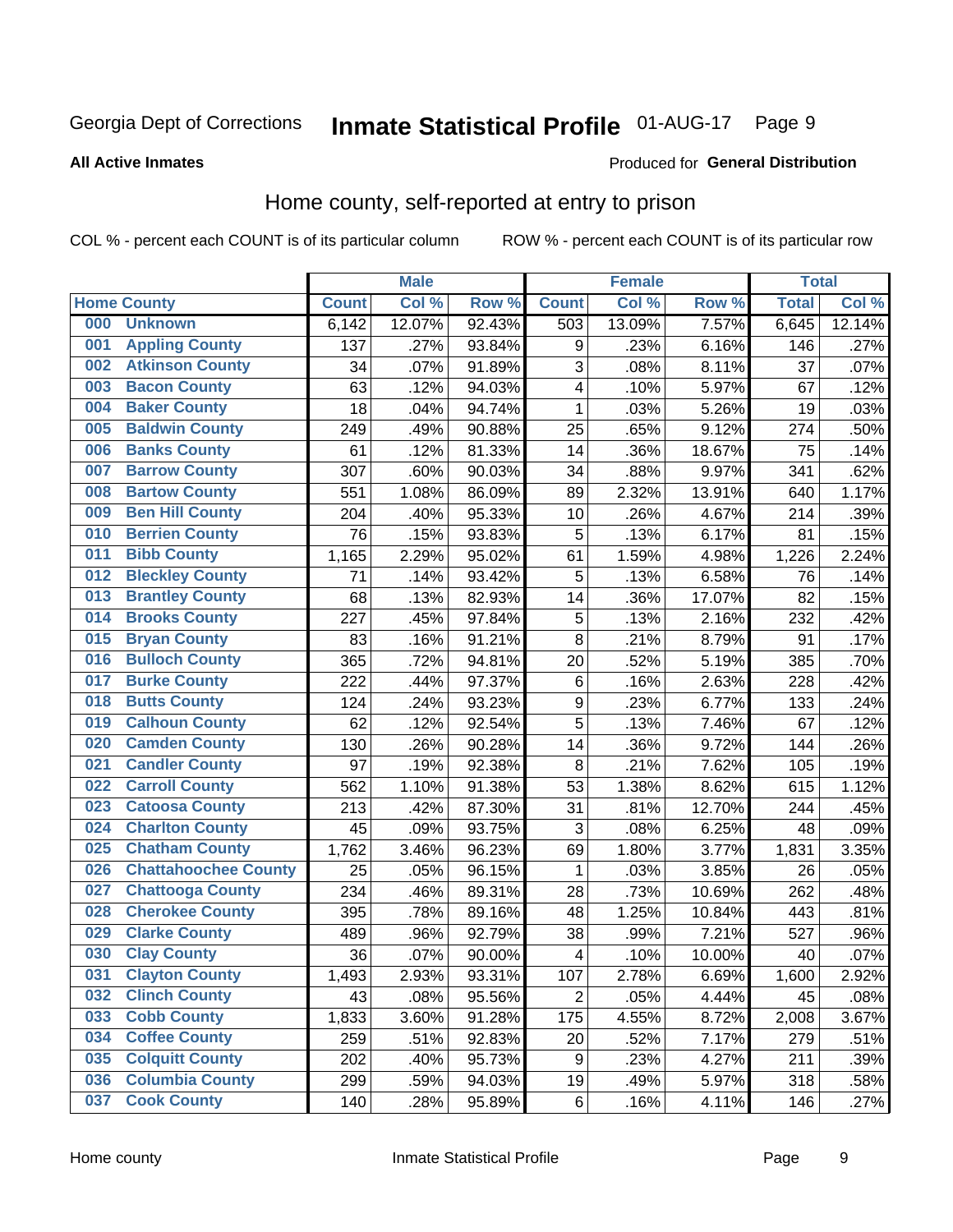# Inmate Statistical Profile 01-AUG-17 Page 10

#### **All Active Inmates**

#### Produced for General Distribution

### Home county, self-reported at entry to prison

COL % - percent each COUNT is of its particular column

|     |                         |                    | <b>Male</b> |        |                  | <b>Female</b> |        | <b>Total</b> |       |
|-----|-------------------------|--------------------|-------------|--------|------------------|---------------|--------|--------------|-------|
|     | <b>Home County</b>      | <b>Count</b>       | Col%        | Row %  | <b>Count</b>     | Col %         | Row %  | <b>Total</b> | Col % |
| 038 | <b>Coweta County</b>    | 495                | .97%        | 94.29% | 30               | .78%          | 5.71%  | 525          | .96%  |
| 039 | <b>Crawford County</b>  | 44                 | .09%        | 86.27% | $\overline{7}$   | .18%          | 13.73% | 51           | .09%  |
| 040 | <b>Crisp County</b>     | 221                | .43%        | 94.04% | 14               | .36%          | 5.96%  | 235          | .43%  |
| 041 | <b>Dade County</b>      | 69                 | .14%        | 86.25% | 11               | .29%          | 13.75% | 80           | .15%  |
| 042 | <b>Dawson County</b>    | 77                 | .15%        | 83.70% | 15               | .39%          | 16.30% | 92           | .17%  |
| 043 | <b>Decatur County</b>   | 221                | .43%        | 94.85% | 12               | .31%          | 5.15%  | 233          | .43%  |
| 044 | <b>Dekalb County</b>    | 2,944              | 5.79%       | 95.06% | 153              | 3.98%         | 4.94%  | 3,097        | 5.66% |
| 045 | <b>Dodge County</b>     | 148                | .29%        | 93.08% | 11               | .29%          | 6.92%  | 159          | .29%  |
| 046 | <b>Dooly County</b>     | 94                 | .18%        | 95.92% | 4                | .10%          | 4.08%  | 98           | .18%  |
| 047 | <b>Dougherty County</b> | 834                | 1.64%       | 94.45% | 49               | 1.28%         | 5.55%  | 883          | 1.61% |
| 048 | <b>Douglas County</b>   | 568                | 1.12%       | 92.21% | 48               | 1.25%         | 7.79%  | 616          | 1.13% |
| 049 | <b>Early County</b>     | 81                 | .16%        | 88.04% | 11               | .29%          | 11.96% | 92           | .17%  |
| 050 | <b>Echols County</b>    | 7                  | .01%        | 87.50% | 1                | .03%          | 12.50% | 8            | .01%  |
| 051 | <b>Effingham County</b> | 218                | .43%        | 93.97% | 14               | .36%          | 6.03%  | 232          | .42%  |
| 052 | <b>Elbert County</b>    | 111                | .22%        | 89.52% | 13               | .34%          | 10.48% | 124          | .23%  |
| 053 | <b>Emanuel County</b>   | 156                | .31%        | 91.76% | 14               | .36%          | 8.24%  | 170          | .31%  |
| 054 | <b>Evans County</b>     | 67                 | .13%        | 93.06% | 5                | .13%          | 6.94%  | 72           | .13%  |
| 055 | <b>Fannin County</b>    | 95                 | .19%        | 91.35% | $\boldsymbol{9}$ | .23%          | 8.65%  | 104          | .19%  |
| 056 | <b>Fayette County</b>   | 179                | .35%        | 91.33% | 17               | .44%          | 8.67%  | 196          | .36%  |
| 057 | <b>Floyd County</b>     | 753                | 1.48%       | 89.96% | 84               | 2.19%         | 10.04% | 837          | 1.53% |
| 058 | <b>Forsyth County</b>   | 249                | .49%        | 91.54% | 23               | .60%          | 8.46%  | 272          | .50%  |
| 059 | <b>Franklin County</b>  | 142                | .28%        | 88.75% | 18               | .47%          | 11.25% | 160          | .29%  |
| 060 | <b>Fulton County</b>    | 4,979              | 9.79%       | 95.79% | 219              | 5.70%         | 4.21%  | 5,198        | 9.50% |
| 061 | <b>Gilmer County</b>    | 87                 | .17%        | 87.88% | 12               | .31%          | 12.12% | 99           | .18%  |
| 062 | <b>Glascock County</b>  | 11                 | .02%        | 91.67% | 1                | .03%          | 8.33%  | 12           | .02%  |
| 063 | <b>Glynn County</b>     | 425                | .84%        | 94.87% | 23               | .60%          | 5.13%  | 448          | .82%  |
| 064 | <b>Gordon County</b>    | 301                | .59%        | 89.05% | 37               | .96%          | 10.95% | 338          | .62%  |
| 065 | <b>Grady County</b>     | 116                | .23%        | 96.67% | 4                | .10%          | 3.33%  | 120          | .22%  |
| 066 | <b>Greene County</b>    | 97                 | .19%        | 95.10% | 5                | .13%          | 4.90%  | 102          | .19%  |
| 067 | <b>Gwinnett County</b>  | $\overline{1,810}$ | 3.56%       | 93.06% | 135              | 3.51%         | 6.94%  | 1,945        | 3.55% |
| 068 | <b>Habersham County</b> | 110                | .22%        | 88.71% | 14               | .36%          | 11.29% | 124          | .23%  |
| 069 | <b>Hall County</b>      | 619                | 1.22%       | 90.10% | 68               | 1.77%         | 9.90%  | 687          | 1.26% |
| 070 | <b>Hancock County</b>   | 51                 | .10%        | 94.44% | 3                | .08%          | 5.56%  | 54           | .10%  |
| 071 | <b>Haralson County</b>  | 130                | .26%        | 94.20% | $\bf 8$          | .21%          | 5.80%  | 138          | .25%  |
| 072 | <b>Harris County</b>    | 108                | .21%        | 94.74% | $\,6$            | .16%          | 5.26%  | 114          | .21%  |
| 073 | <b>Hart County</b>      | 137                | .27%        | 91.95% | 12               | .31%          | 8.05%  | 149          | .27%  |
| 074 | <b>Heard County</b>     | 56                 | .11%        | 87.50% | 8                | .21%          | 12.50% | 64           | .12%  |
| 075 | <b>Henry County</b>     | 569                | 1.12%       | 91.92% | 50               | 1.30%         | 8.08%  | 619          | 1.13% |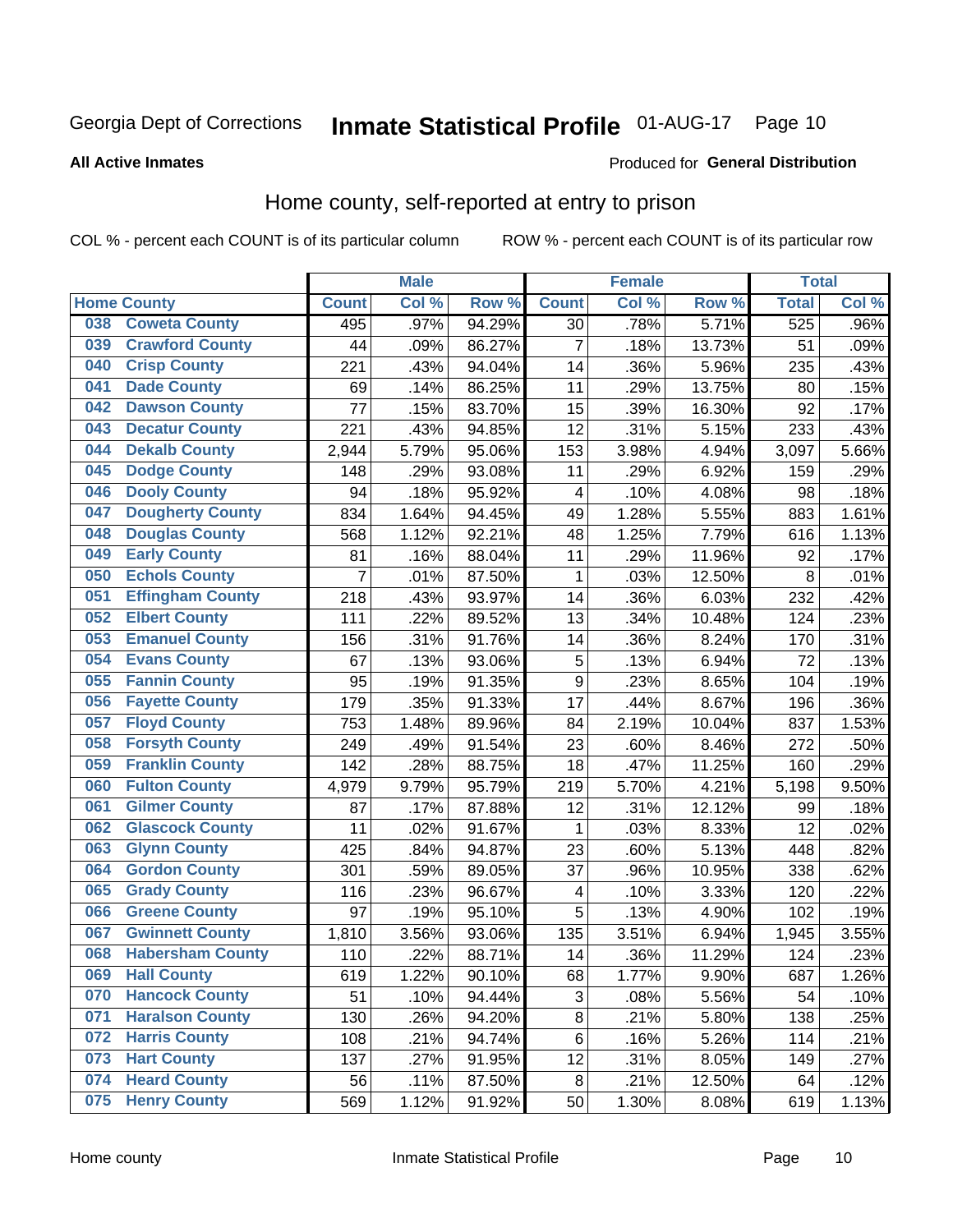# Inmate Statistical Profile 01-AUG-17 Page 11

**All Active Inmates** 

#### Produced for General Distribution

### Home county, self-reported at entry to prison

COL % - percent each COUNT is of its particular column

|                  |                          |              | <b>Male</b> |                  |                         | <b>Female</b> |        | <b>Total</b> |       |
|------------------|--------------------------|--------------|-------------|------------------|-------------------------|---------------|--------|--------------|-------|
|                  | <b>Home County</b>       | <b>Count</b> | Col %       | Row <sup>%</sup> | <b>Count</b>            | Col %         | Row %  | <b>Total</b> | Col % |
| 076              | <b>Houston County</b>    | 520          | 1.02%       | 90.75%           | 53                      | 1.38%         | 9.25%  | 573          | 1.05% |
| 077              | <b>Irwin County</b>      | 66           | .13%        | 92.96%           | 5                       | .13%          | 7.04%  | 71           | .13%  |
| 078              | <b>Jackson County</b>    | 241          | .47%        | 92.34%           | 20                      | .52%          | 7.66%  | 261          | .48%  |
| 079              | <b>Jasper County</b>     | 86           | .17%        | 94.51%           | 5                       | .13%          | 5.49%  | 91           | .17%  |
| 080              | <b>Jeff Davis County</b> | 77           | .15%        | 95.06%           | $\overline{\mathbf{4}}$ | .10%          | 4.94%  | 81           | .15%  |
| 081              | <b>Jefferson County</b>  | 165          | .32%        | 95.93%           | 7                       | .18%          | 4.07%  | 172          | .31%  |
| 082              | <b>Jenkins County</b>    | 66           | .13%        | 95.65%           | 3                       | .08%          | 4.35%  | 69           | .13%  |
| 083              | <b>Johnson County</b>    | 36           | .07%        | 85.71%           | 6                       | .16%          | 14.29% | 42           | .08%  |
| 084              | <b>Jones County</b>      | 114          | .22%        | 90.48%           | 12                      | .31%          | 9.52%  | 126          | .23%  |
| 085              | <b>Lamar County</b>      | 67           | .13%        | 94.37%           | 4                       | .10%          | 5.63%  | 71           | .13%  |
| 086              | <b>Lanier County</b>     | 39           | .08%        | 95.12%           | $\overline{2}$          | .05%          | 4.88%  | 41           | .07%  |
| 087              | <b>Laurens County</b>    | 250          | .49%        | 92.25%           | 21                      | .55%          | 7.75%  | 271          | .50%  |
| 088              | <b>Lee County</b>        | 96           | .19%        | 96.00%           | 4                       | .10%          | 4.00%  | 100          | .18%  |
| 089              | <b>Liberty County</b>    | 225          | .44%        | 96.15%           | 9                       | .23%          | 3.85%  | 234          | .43%  |
| 090              | <b>Lincoln County</b>    | 30           | .06%        | 93.75%           | $\overline{2}$          | .05%          | 6.25%  | 32           | .06%  |
| 091              | <b>Long County</b>       | 51           | .10%        | 92.73%           | $\overline{\mathbf{4}}$ | .10%          | 7.27%  | 55           | .10%  |
| 092              | <b>Lowndes County</b>    | 420          | .83%        | 96.77%           | 14                      | .36%          | 3.23%  | 434          | .79%  |
| 093              | <b>Lumpkin County</b>    | 95           | .19%        | 91.35%           | $\boldsymbol{9}$        | .23%          | 8.65%  | 104          | .19%  |
| 094              | <b>Macon County</b>      | 65           | .13%        | 92.86%           | 5                       | .13%          | 7.14%  | 70           | .13%  |
| 095              | <b>Madison County</b>    | 180          | .35%        | 93.26%           | 13                      | .34%          | 6.74%  | 193          | .35%  |
| 096              | <b>Marion County</b>     | 49           | .10%        | 89.09%           | 6                       | .16%          | 10.91% | 55           | .10%  |
| 097              | <b>Mcduffie County</b>   | 160          | .31%        | 93.57%           | 11                      | .29%          | 6.43%  | 171          | .31%  |
| 098              | <b>Mcintosh County</b>   | 50           | .10%        | 96.15%           | $\overline{2}$          | .05%          | 3.85%  | 52           | .10%  |
| 099              | <b>Meriwether County</b> | 171          | .34%        | 90.48%           | 18                      | .47%          | 9.52%  | 189          | .35%  |
| 100              | <b>Miller County</b>     | 29           | .06%        | 87.88%           | 4                       | .10%          | 12.12% | 33           | .06%  |
| 101              | <b>Mitchell County</b>   | 151          | .30%        | 93.79%           | 10                      | .26%          | 6.21%  | 161          | .29%  |
| 102              | <b>Monroe County</b>     | 103          | .20%        | 92.79%           | $\bf 8$                 | .21%          | 7.21%  | 111          | .20%  |
| 103              | <b>Montgomery County</b> | 85           | .17%        | 92.39%           | $\overline{7}$          | .18%          | 7.61%  | 92           | .17%  |
| 104              | <b>Morgan County</b>     | 107          | .21%        | 94.69%           | $\,6$                   | .16%          | 5.31%  | 113          | .21%  |
| 105              | <b>Murray County</b>     | 192          | .38%        | 90.57%           | 20                      | .52%          | 9.43%  | 212          | .39%  |
| 106              | <b>Muscogee County</b>   | 1,036        | 2.04%       | 94.01%           | 66                      | 1.72%         | 5.99%  | 1,102        | 2.01% |
| 107              | <b>Newton County</b>     | 571          | 1.12%       | 91.80%           | 51                      | 1.33%         | 8.20%  | 622          | 1.14% |
| 108              | <b>Oconee County</b>     | 63           | .12%        | 86.30%           | 10                      | .26%          | 13.70% | 73           | .13%  |
| 109              | <b>Oglethorpe County</b> | 62           | .12%        | 91.18%           | 6                       | .16%          | 8.82%  | 68           | .12%  |
| 110              | <b>Paulding County</b>   | 330          | .65%        | 90.66%           | 34                      | .88%          | 9.34%  | 364          | .67%  |
| 111              | <b>Peach County</b>      | 114          | .22%        | 94.21%           | $\overline{7}$          | .18%          | 5.79%  | 121          | .22%  |
| $\overline{112}$ | <b>Pickens County</b>    | 115          | .23%        | 89.15%           | 14                      | .36%          | 10.85% | 129          | .24%  |
| 113              | <b>Pierce County</b>     | 115          | .23%        | 88.46%           | 15                      | .39%          | 11.54% | 130          | .24%  |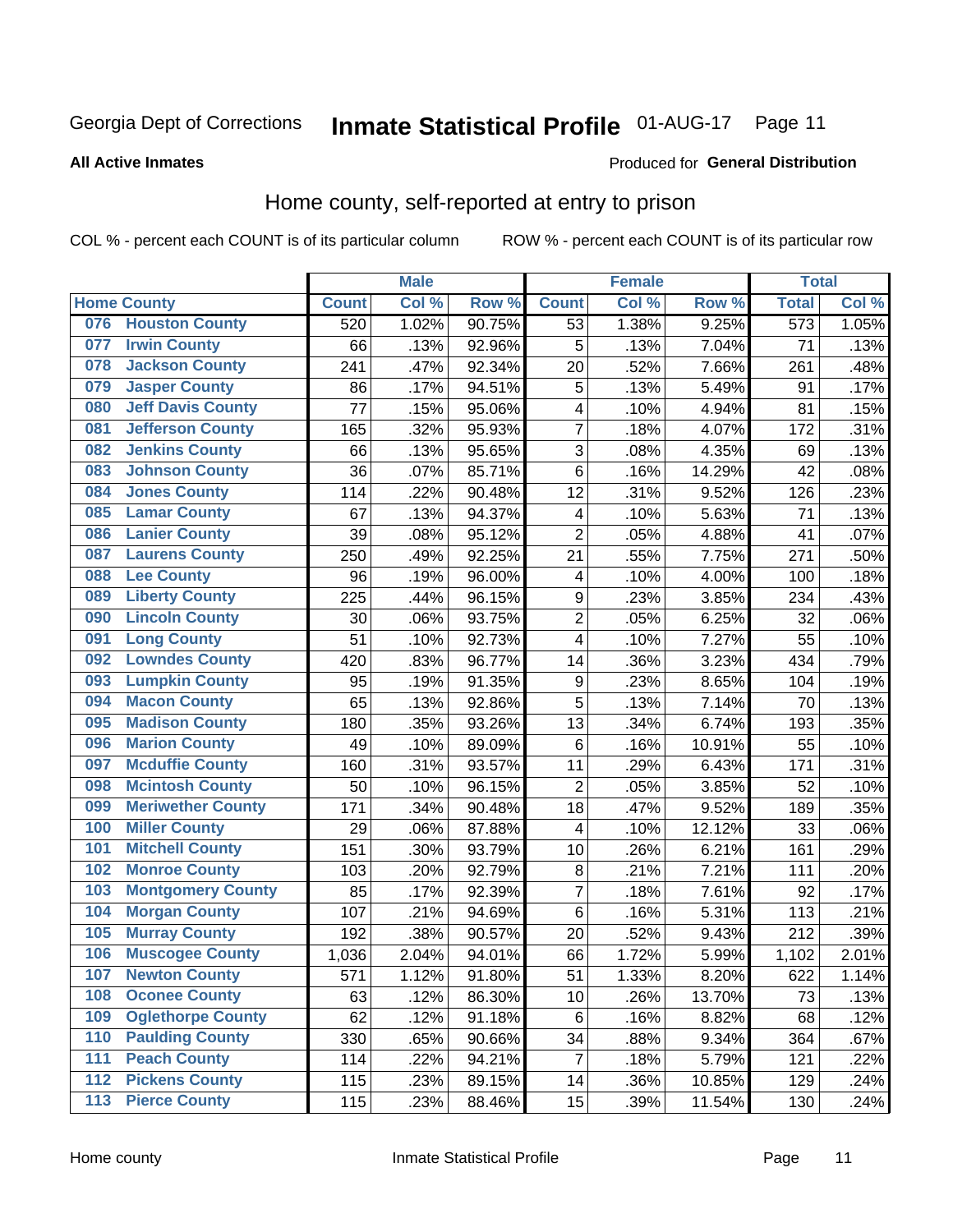# Inmate Statistical Profile 01-AUG-17 Page 12

#### **All Active Inmates**

### Produced for General Distribution

### Home county, self-reported at entry to prison

COL % - percent each COUNT is of its particular column

|                  |                          |              | <b>Male</b> |         |                         | <b>Female</b> |        | <b>Total</b> |       |
|------------------|--------------------------|--------------|-------------|---------|-------------------------|---------------|--------|--------------|-------|
|                  | <b>Home County</b>       | <b>Count</b> | Col %       | Row %   | <b>Count</b>            | Col %         | Row %  | <b>Total</b> | Col % |
| 114              | <b>Pike County</b>       | 39           | .08%        | 92.86%  | 3                       | .08%          | 7.14%  | 42           | .08%  |
| $\overline{115}$ | <b>Polk County</b>       | 235          | .46%        | 89.69%  | 27                      | .70%          | 10.31% | 262          | .48%  |
| 116              | <b>Pulaski County</b>    | 52           | .10%        | 89.66%  | $\,6$                   | .16%          | 10.34% | 58           | .11%  |
| 117              | <b>Putnam County</b>     | 142          | .28%        | 91.61%  | 13                      | .34%          | 8.39%  | 155          | .28%  |
| 118              | <b>Quitman County</b>    | 19           | .04%        | 100.00% |                         |               |        | 19           | .03%  |
| 119              | <b>Rabun County</b>      | 42           | .08%        | 91.30%  | $\overline{\mathbf{4}}$ | .10%          | 8.70%  | 46           | .08%  |
| 120              | <b>Randolph County</b>   | 74           | .15%        | 93.67%  | 5                       | .13%          | 6.33%  | 79           | .14%  |
| 121              | <b>Richmond County</b>   | 1,784        | 3.51%       | 93.35%  | 127                     | 3.30%         | 6.65%  | 1,911        | 3.49% |
| 122              | <b>Rockdale County</b>   | 371          | .73%        | 92.29%  | 31                      | .81%          | 7.71%  | 402          | .73%  |
| 123              | <b>Schley County</b>     | 19           | .04%        | 90.48%  | $\overline{\mathbf{c}}$ | .05%          | 9.52%  | 21           | .04%  |
| 124              | <b>Screven County</b>    | 127          | .25%        | 97.69%  | $\overline{3}$          | .08%          | 2.31%  | 130          | .24%  |
| 125              | <b>Seminole County</b>   | 68           | .13%        | 87.18%  | 10                      | .26%          | 12.82% | 78           | .14%  |
| 126              | <b>Spalding County</b>   | 456          | .90%        | 93.63%  | 31                      | .81%          | 6.37%  | 487          | .89%  |
| 127              | <b>Stephens County</b>   | 125          | .25%        | 88.65%  | 16                      | .42%          | 11.35% | 141          | .26%  |
| 128              | <b>Stewart County</b>    | 36           | .07%        | 100.00% |                         |               |        | 36           | .07%  |
| 129              | <b>Sumter County</b>     | 179          | .35%        | 94.71%  | 10                      | .26%          | 5.29%  | 189          | .35%  |
| 130              | <b>Talbot County</b>     | 38           | .07%        | 88.37%  | 5                       | .13%          | 11.63% | 43           | .08%  |
| 131              | <b>Taliaferro County</b> | 11           | .02%        | 100.00% |                         |               |        | 11           | .02%  |
| 132              | <b>Tattnall County</b>   | 165          | .32%        | 93.75%  | 11                      | .29%          | 6.25%  | 176          | .32%  |
| 133              | <b>Taylor County</b>     | 58           | .11%        | 89.23%  | $\overline{7}$          | .18%          | 10.77% | 65           | .12%  |
| 134              | <b>Telfair County</b>    | 107          | .21%        | 91.45%  | 10                      | .26%          | 8.55%  | 117          | .21%  |
| 135              | <b>Terrell County</b>    | 84           | .17%        | 89.36%  | 10                      | .26%          | 10.64% | 94           | .17%  |
| 136              | <b>Thomas County</b>     | 185          | .36%        | 93.91%  | 12                      | .31%          | 6.09%  | 197          | .36%  |
| 137              | <b>Tift County</b>       | 300          | .59%        | 97.09%  | $\boldsymbol{9}$        | .23%          | 2.91%  | 309          | .56%  |
| 138              | <b>Toombs County</b>     | 287          | .56%        | 90.25%  | 31                      | .81%          | 9.75%  | 318          | .58%  |
| 139              | <b>Towns County</b>      | 21           | .04%        | 72.41%  | $\bf 8$                 | .21%          | 27.59% | 29           | .05%  |
| 140              | <b>Treutlen County</b>   | 52           | .10%        | 96.30%  | $\overline{2}$          | .05%          | 3.70%  | 54           | .10%  |
| 141              | <b>Troup County</b>      | 539          | 1.06%       | 92.77%  | 42                      | 1.09%         | 7.23%  | 581          | 1.06% |
| $\overline{142}$ | <b>Turner County</b>     | 72           | .14%        | 97.30%  | $\mathbf 2$             | .05%          | 2.70%  | 74           | .14%  |
| 143              | <b>Twiggs County</b>     | 46           | .09%        | 85.19%  | $\bf8$                  | .21%          | 14.81% | 54           | .10%  |
| 144              | <b>Union County</b>      | 66           | .13%        | 88.00%  | $\overline{9}$          | .23%          | 12.00% | 75           | .14%  |
| 145              | <b>Upson County</b>      | 151          | .30%        | 94.97%  | 8                       | .21%          | 5.03%  | 159          | .29%  |
| 146              | <b>Walker County</b>     | 383          | .75%        | 89.07%  | 47                      | 1.22%         | 10.93% | 430          | .79%  |
| 147              | <b>Walton County</b>     | 454          | .89%        | 92.09%  | 39                      | 1.01%         | 7.91%  | 493          | .90%  |
| 148              | <b>Ware County</b>       | 313          | .62%        | 92.06%  | 27                      | .70%          | 7.94%  | 340          | .62%  |
| 149              | <b>Warren County</b>     | 32           | .06%        | 96.97%  | 1                       | .03%          | 3.03%  | 33           | .06%  |
| 150              | <b>Washington County</b> | 184          | .36%        | 93.88%  | 12                      | .31%          | 6.12%  | 196          | .36%  |
| 151              | <b>Wayne County</b>      | 178          | .35%        | 94.18%  | 11                      | .29%          | 5.82%  | 189          | .35%  |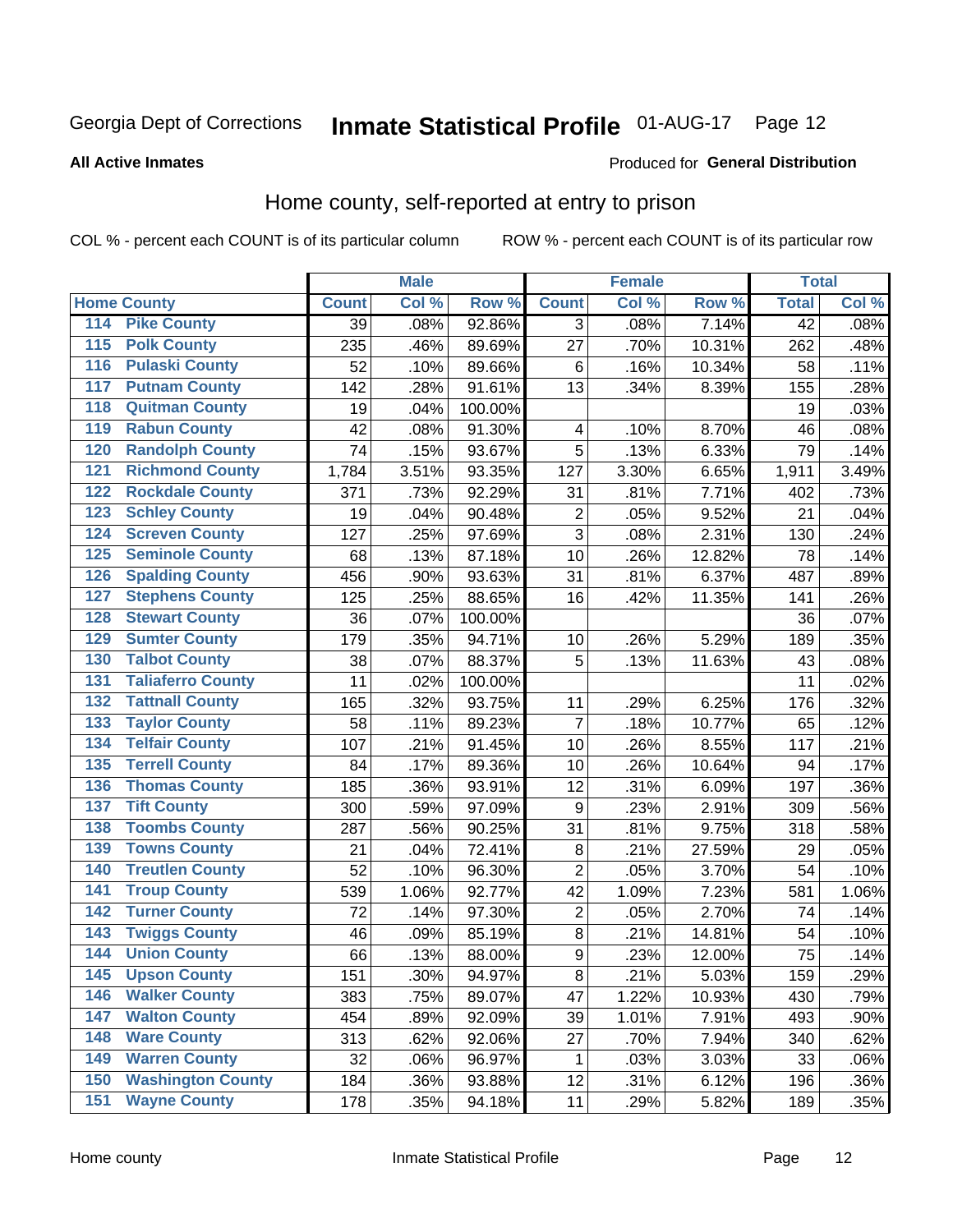# Inmate Statistical Profile 01-AUG-17 Page 13

**All Active Inmates** 

### Produced for General Distribution

### Home county, self-reported at entry to prison

COL % - percent each COUNT is of its particular column

|     |                             |              | <b>Male</b> |         |                | <b>Female</b> |        | <b>Total</b> |       |
|-----|-----------------------------|--------------|-------------|---------|----------------|---------------|--------|--------------|-------|
|     | <b>Home County</b>          | <b>Count</b> | Col %       | Row %   | <b>Count</b>   | Col %         | Row %  | <b>Total</b> | Col % |
| 152 | <b>Webster County</b>       | 8            | .02%        | 100.00% |                |               |        | 8            | .01%  |
| 153 | <b>Wheeler County</b>       | 46           | .09%        | 97.87%  |                | .03%          | 2.13%  | 47           | .09%  |
| 154 | <b>White County</b>         | 97           | .19%        | 88.18%  | 13             | .34%          | 11.82% | 110          | .20%  |
| 155 | <b>Whitfield County</b>     | 547          | 1.08%       | 88.65%  | 70             | 1.82%         | 11.35% | 617          | 1.13% |
| 156 | <b>Wilcox County</b>        | 52           | .10%        | 92.86%  | 4              | .10%          | 7.14%  | 56           | .10%  |
| 157 | <b>Wilkes County</b>        | 68           | .13%        | 90.67%  | 7              | .18%          | 9.33%  | 75           | .14%  |
| 158 | <b>Wilkinson County</b>     | 54           | $.11\%$     | 96.43%  | $\overline{2}$ | .05%          | 3.57%  | 56           | .10%  |
| 159 | <b>Worth County</b>         | 113          | .22%        | 91.87%  | 10             | .26%          | 8.13%  | 123          | .22%  |
| 999 | <b>Other Custody/Out Of</b> | 136          | .27%        | 95.10%  | 7              | .18%          | 4.90%  | 143          | .26%  |
|     | <b>State</b>                |              |             |         |                |               |        |              |       |
|     | <b>Total Rported</b>        | 50,872       | 100%        | 92.98%  | 3,843          | 100%          | 7.02%  | 54,715       | 100%  |

| <b>Not</b><br>Reported       |        |       |                              |
|------------------------------|--------|-------|------------------------------|
| <b>Total</b><br><b>Grand</b> | 50,872 | 3,843 | <b>A 745</b><br>ാ4<br>7. I J |

|  | Mode (most frequent) | <b>Fulton County</b> | <b>Fulton County</b> | <b>Fulton County</b> |
|--|----------------------|----------------------|----------------------|----------------------|
|--|----------------------|----------------------|----------------------|----------------------|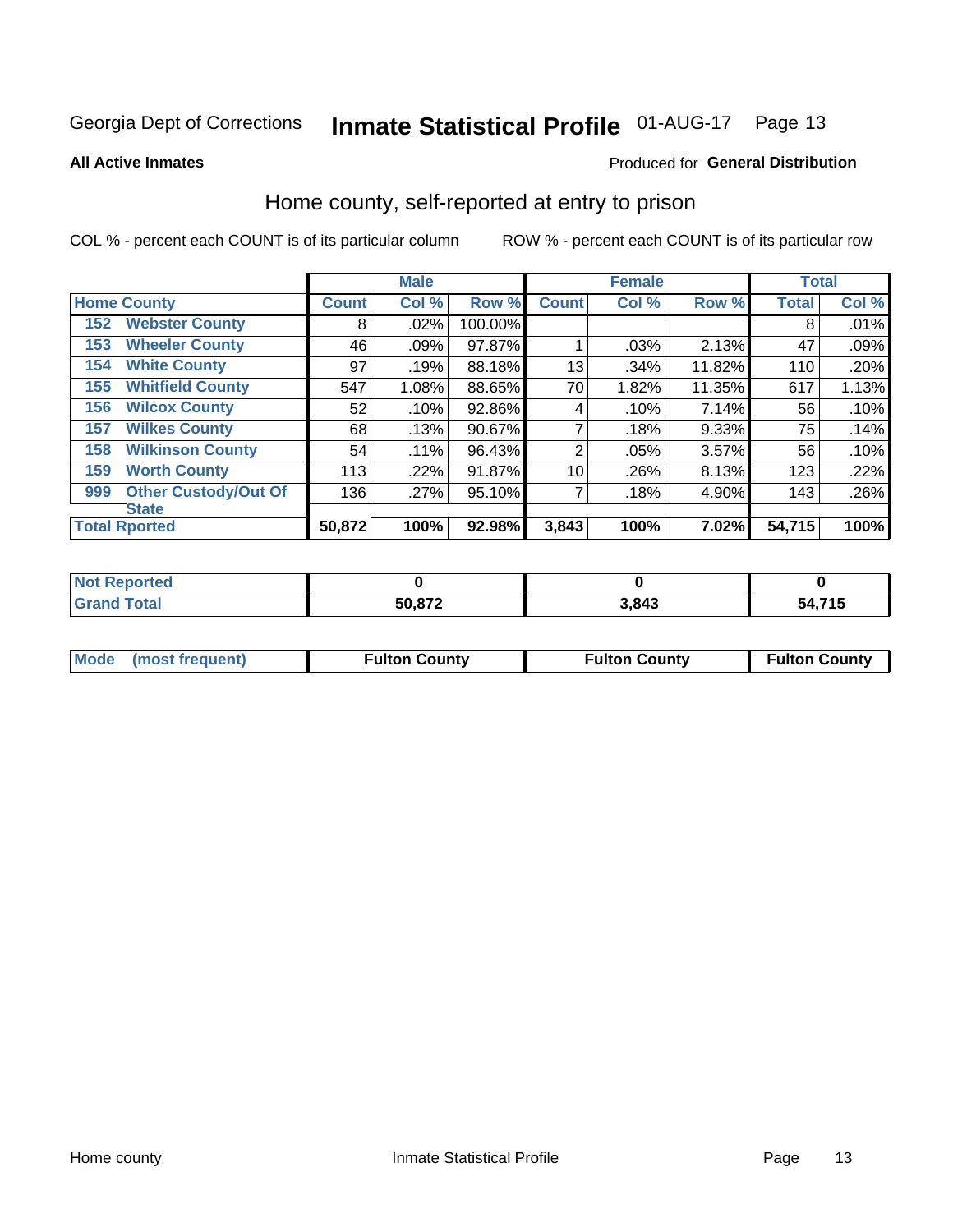#### **Inmate Statistical Profile 01-AUG-17** Page 14

#### **All Active Inmates**

#### Produced for General Distribution

### Employment status before prison, self-reported at entry to prison

COL % - percent each COUNT is of its particular column

|                                    | <b>Male</b>  |        |         |                 | <b>Female</b> |        |        | <b>Total</b> |  |
|------------------------------------|--------------|--------|---------|-----------------|---------------|--------|--------|--------------|--|
| <b>Employment Status</b>           | <b>Count</b> | Col %  | Row %   | <b>Count</b>    | Col %         | Row %  | Total  | Col %        |  |
| <b>Full Time</b><br>0 <sub>1</sub> | 18,617       | 46.38% | 93.40%  | 1,315           | 38.07%        | 6.60%  | 19,932 | 45.72%       |  |
| <b>Part Time</b><br>02             | 2,656        | 6.62%  | 90.00%  | 295             | 8.54%         | 10.00% | 2,951  | 6.77%        |  |
| Unempl $<$ 6M<br>03                | 2,283        | 5.69%  | 98.11%  | 44              | 1.27%         | 1.89%  | 2,327  | 5.34%        |  |
| Unempl > 6M<br>04                  | 9,554        | 23.80% | 89.73%  | 1,094           | 31.67%        | 10.27% | 10,648 | 24.42%       |  |
| <b>Never Worked</b><br>05          | 3,994        | 9.95%  | 94.15%  | 248             | 7.18%         | 5.85%  | 4,242  | 9.73%        |  |
| <b>Student</b><br>06               | 1,084        | 2.70%  | 96.61%  | 38 <sup>1</sup> | 1.10%         | 3.39%  | 1,122  | 2.57%        |  |
| <b>Incapable</b><br>07             | 1,951        | 4.86%  | 82.29%  | 420             | 12.16%        | 17.71% | 2,371  | 5.44%        |  |
| <b>UNKNOWN</b><br>20               | 2            | .01%   | 100.00% |                 |               |        | 2      | .01%         |  |
| <b>Total Reported</b>              | 40,141       | 100%   | 92.08%  | 3,454           | 100%          | 7.92%  | 43,595 | 100%         |  |

| <b>Not Reported</b>   | 10,733 | 389   | $-4.22$<br>44     |
|-----------------------|--------|-------|-------------------|
| Total<br><b>Grand</b> | 50,874 | 3,843 | $A$ 747<br>54.7 . |

| <b>Mode (most frequent)</b> | Full Time | <b>Full Time</b> | Time |
|-----------------------------|-----------|------------------|------|
|                             |           |                  |      |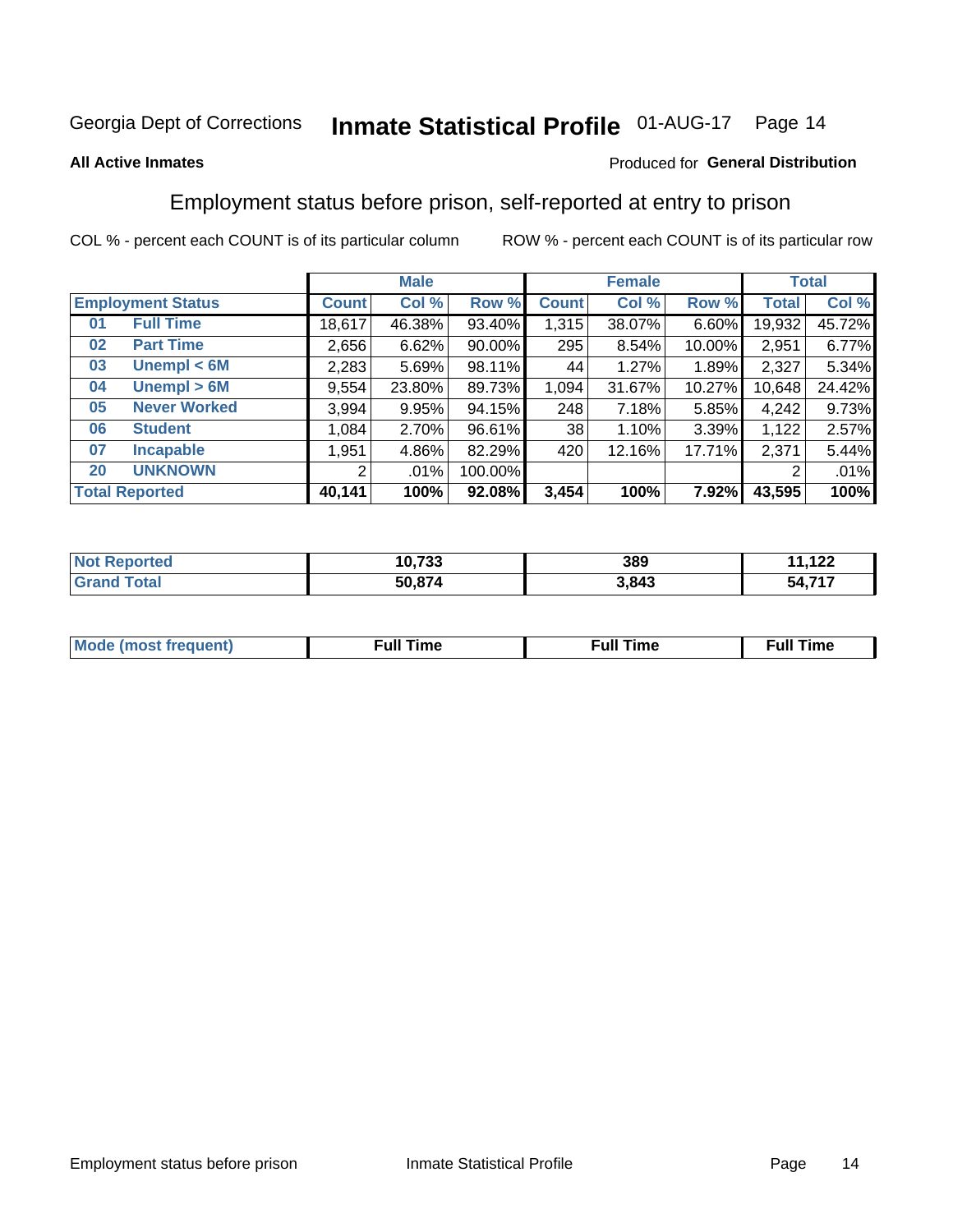### **All Active Inmates**

Produced for General Distribution

### Age at admission

COL % - percent each COUNT is of its particular column

|                         |              | <b>Male</b> |         |                           | <b>Female</b> |        |              | <b>Total</b> |
|-------------------------|--------------|-------------|---------|---------------------------|---------------|--------|--------------|--------------|
| <b>Age At Admission</b> | <b>Count</b> | Col %       | Row %   | <b>Count</b>              | Col %         | Row %  | <b>Total</b> | Col %        |
| 14                      | 16           | 0.03%       | 88.89%  | $\overline{2}$            | 0.05%         | 11.11% | 18           | 0.03%        |
| $\overline{15}$         | 59           | 0.12%       | 100.00% |                           |               |        | 59           | $0.11\%$     |
| 16                      | 150          | 0.29%       | 98.04%  | $\ensuremath{\mathsf{3}}$ | 0.08%         | 1.96%  | 153          | 0.28%        |
| $\overline{17}$         | 737          | 1.45%       | 96.34%  | 28                        | 0.73%         | 3.66%  | 765          | 1.40%        |
| $\overline{18}$         | 1,318        | 2.59%       | 97.49%  | 34                        | 0.88%         | 2.51%  | 1,352        | 2.47%        |
| 19                      | 1,872        | 3.68%       | 96.69%  | 64                        | 1.67%         | 3.31%  | 1,936        | 3.54%        |
| 20                      | 2,106        | 4.14%       | 95.68%  | 95                        | 2.47%         | 4.32%  | 2,201        | 4.02%        |
| $\overline{21}$         | 2,140        | 4.21%       | 95.88%  | 92                        | 2.39%         | 4.12%  | 2,232        | 4.08%        |
| $\overline{22}$         | 2,251        | 4.42%       | 94.90%  | 121                       | 3.15%         | 5.10%  | 2,372        | 4.34%        |
| $\overline{23}$         | 2,047        | 4.02%       | 93.56%  | 141                       | 3.67%         | 6.44%  | 2,188        | 4.00%        |
| 24                      | 2,055        | 4.04%       | 92.69%  | 162                       | 4.22%         | 7.31%  | 2,217        | 4.05%        |
| $\overline{25}$         | 1,974        | 3.88%       | 93.20%  | 144                       | 3.75%         | 6.80%  | 2,118        | 3.87%        |
| $\overline{26}$         | 1,910        | 3.75%       | 93.03%  | 143                       | 3.72%         | 6.97%  | 2,053        | 3.75%        |
| $\overline{27}$         | 1,881        | 3.70%       | 93.21%  | 137                       | 3.56%         | 6.79%  | 2,018        | 3.69%        |
| 28                      | 1,801        | 3.54%       | 92.84%  | 139                       | 3.62%         | 7.16%  | 1,940        | 3.55%        |
| 29                      | 1,706        | 3.35%       | 92.47%  | 139                       | 3.62%         | 7.53%  | 1,845        | 3.37%        |
| 30                      | 1,721        | 3.38%       | 92.03%  | 149                       | 3.88%         | 7.97%  | 1,870        | 3.42%        |
| 31                      | 1,566        | 3.08%       | 91.47%  | 146                       | 3.80%         | 8.53%  | 1,712        | 3.13%        |
| 32                      | 1,435        | 2.82%       | 91.40%  | 135                       | 3.51%         | 8.60%  | 1,570        | 2.87%        |
| 33                      | 1,480        | 2.91%       | 91.19%  | 143                       | 3.72%         | 8.81%  | 1,623        | 2.97%        |
| 34                      | 1,383        | 2.72%       | 90.10%  | 152                       | 3.96%         | 9.90%  | 1,535        | 2.81%        |
| 35                      | 1,393        | 2.74%       | 92.13%  | 119                       | 3.10%         | 7.87%  | 1,512        | 2.76%        |
| 36                      | 1,382        | 2.72%       | 92.32%  | 115                       | 2.99%         | 7.68%  | 1,497        | 2.74%        |
| 37                      | 1,312        | 2.58%       | 92.20%  | 111                       | 2.89%         | 7.80%  | 1,423        | 2.60%        |
| 38                      | 1,161        | 2.28%       | 92.00%  | 101                       | 2.63%         | 8.00%  | 1,262        | 2.31%        |
| 39                      | 1,098        | 2.16%       | 91.35%  | 104                       | 2.71%         | 8.65%  | 1,202        | 2.20%        |
| 40                      | 1,023        | 2.01%       | 91.50%  | 95                        | 2.47%         | 8.50%  | 1,118        | 2.04%        |
| 41                      | 972          | 1.91%       | 92.31%  | 81                        | 2.11%         | 7.69%  | 1,053        | 1.92%        |
| 42                      | 930          | 1.83%       | 93.56%  | 64                        | 1.67%         | 6.44%  | 994          | 1.82%        |
| 43                      | 894          | 1.76%       | 91.60%  | 82                        | 2.13%         | 8.40%  | 976          | 1.78%        |
| 44                      | 797          | 1.57%       | 90.67%  | 82                        | 2.13%         | 9.33%  | 879          | 1.61%        |
| 45                      | 763          | 1.50%       | 90.83%  | 77                        | 2.00%         | 9.17%  | 840          | 1.54%        |
| 46                      | 760          | 1.49%       | 91.13%  | 74                        | 1.93%         | 8.87%  | 834          | 1.52%        |
| 47                      | 682          | 1.34%       | 88.80%  | 86                        | 2.24%         | 11.20% | 768          | 1.40%        |
| 48                      | 643          | 1.26%       | 89.55%  | 75                        | 1.95%         | 10.45% | 718          | 1.31%        |
| 49                      | 643          | 1.26%       | 92.12%  | 55                        | 1.43%         | 7.88%  | 698          | 1.28%        |
| 50                      | 565          | 1.11%       | 91.72%  | 51                        | 1.33%         | 8.28%  | 616          | 1.13%        |
| 51                      | 472          | 0.93%       | 91.12%  | 46                        | 1.20%         | 8.88%  | 518          | 0.95%        |
| 52                      | 498          | 0.98%       | 91.88%  | 44                        | 1.14%         | 8.12%  | 542          | 0.99%        |
| 53                      | 473          | 0.93%       | 91.31%  | 45                        | 1.17%         | 8.69%  | 518          | 0.95%        |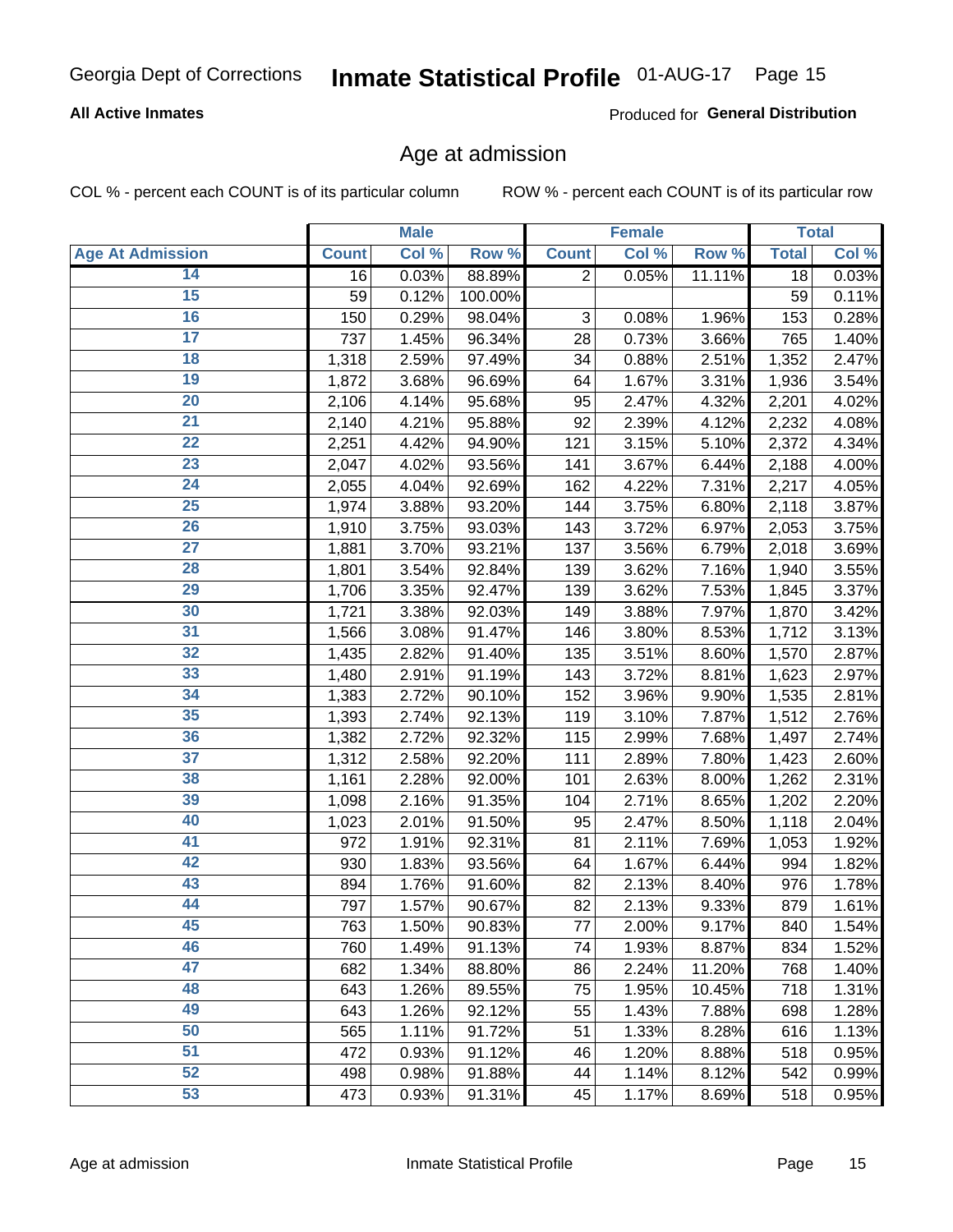### **All Active Inmates**

Produced for General Distribution

### Age at admission

COL % - percent each COUNT is of its particular column

|                         |                | <b>Male</b> |                  |                 | <b>Female</b> |        |                | <b>Total</b>        |
|-------------------------|----------------|-------------|------------------|-----------------|---------------|--------|----------------|---------------------|
| <b>Age At Admission</b> | <b>Count</b>   | Col %       | Row <sup>%</sup> | <b>Count</b>    | Col %         | Row %  | <b>Total</b>   | Col %               |
| 54                      | 434            | 0.85%       | 92.34%           | 36              | 0.94%         | 7.66%  | 470            | 0.86%               |
| 55                      | 358            | 0.70%       | 94.96%           | 19              | 0.49%         | 5.04%  | 377            | 0.69%               |
| 56                      | 317            | 0.62%       | 93.24%           | 23              | 0.60%         | 6.76%  | 340            | 0.62%               |
| $\overline{57}$         | 261            | 0.51%       | 94.57%           | $\overline{15}$ | 0.39%         | 5.43%  | 276            | 0.50%               |
| 58                      | 239            | 0.47%       | 95.60%           | 11              | 0.29%         | 4.40%  | 250            | 0.46%               |
| 59                      | 194            | 0.38%       | 92.82%           | 15              | 0.39%         | 7.18%  | 209            | 0.38%               |
| 60                      | 160            | 0.31%       | 93.02%           | 12              | 0.31%         | 6.98%  | 172            | 0.31%               |
| 61                      | 141            | 0.28%       | 97.92%           | 3               | 0.08%         | 2.08%  | 144            | 0.26%               |
| 62                      | 125            | 0.25%       | 91.91%           | 11              | 0.29%         | 8.09%  | 136            | 0.25%               |
| 63                      | 97             | 0.19%       | 97.00%           | 3               | 0.08%         | 3.00%  | 100            | 0.18%               |
| 64                      | 97             | 0.19%       | 95.10%           | 5               | 0.13%         | 4.90%  | 102            | 0.19%               |
| 65                      | 64             | 0.13%       | 98.46%           | $\mathbf{1}$    | 0.03%         | 1.54%  | 65             | 0.12%               |
| 66                      | 48             | 0.09%       | 96.00%           | $\overline{c}$  | 0.05%         | 4.00%  | 50             | 0.09%               |
| 67                      | 51             | 0.10%       | 98.08%           | $\mathbf{1}$    | 0.03%         | 1.92%  | 52             | 0.10%               |
| 68                      | 39             | 0.08%       | 97.50%           | 1               | 0.03%         | 2.50%  | 40             | 0.07%               |
| 69                      | 38             | 0.07%       | 97.44%           | 1               | 0.03%         | 2.56%  | 39             | 0.07%               |
| 70                      | 29             | 0.06%       | 93.55%           | $\overline{2}$  | 0.05%         | 6.45%  | 31             | 0.06%               |
| $\overline{71}$         | 16             | 0.03%       | 100.00%          |                 |               |        | 16             | 0.03%               |
| $\overline{72}$         | 19             | 0.04%       | 90.48%           | $\overline{2}$  | 0.05%         | 9.52%  | 21             | 0.04%               |
| $\overline{73}$         | 14             | 0.03%       | 100.00%          |                 |               |        | 14             | 0.03%               |
| 74                      | 10             | 0.02%       | 76.92%           | 3               | 0.08%         | 23.08% | 13             | 0.02%               |
| $\overline{75}$         | 12             | 0.02%       | 100.00%          |                 |               |        | 12             | 0.02%               |
| 76                      | 12             | 0.02%       | 100.00%          |                 |               |        | 12             | 0.02%               |
| $\overline{77}$         | $\overline{7}$ | 0.01%       | 100.00%          |                 |               |        | $\overline{7}$ | 0.01%               |
| 78                      | 3              | 0.01%       | 100.00%          |                 |               |        | $\overline{3}$ | 0.01%               |
| 79                      | 3              | 0.01%       | 100.00%          |                 |               |        | $\overline{3}$ | 0.01%               |
| 80                      | $\mathbf{1}$   | 0.01%       | 50.00%           | $\mathbf{1}$    | 0.03%         | 50.00% | $\overline{2}$ | 0.01%               |
| 81                      | $\overline{3}$ | 0.01%       | 100.00%          |                 |               |        | $\overline{3}$ | 0.01%               |
| $\overline{82}$         | $\overline{5}$ | 0.01%       | 100.00%          |                 |               |        | $\overline{5}$ | 0.01%               |
| 83                      | $\mathbf 1$    | 0.01%       | 100.00%          |                 |               |        | $\mathbf{1}$   | 0.01%               |
| 84                      | 3              | 0.01%       | 100.00%          |                 |               |        | 3              | 0.01%               |
| 85                      | $\mathbf{1}$   | 0.01%       | 100.00%          |                 |               |        | 1              | $\overline{0.01\%}$ |
| <b>Total Reported</b>   | 50,871         | 100%        | 92.98%           | 3,843           | 100%          | 7.02%  | 54,714         | 100%                |

| Reported<br><b>NOT</b> |               |       |                 |
|------------------------|---------------|-------|-----------------|
|                        | <b>EN 070</b> | 3,843 | 74E<br>nД<br>., |

| <b>Mean</b>   | 0000  | .         | $-$   |
|---------------|-------|-----------|-------|
| — auer        | 34.OJ | ے≿.34     | 32.IJ |
| dle.<br>' Me. | 30    | . .<br>JJ | ູ     |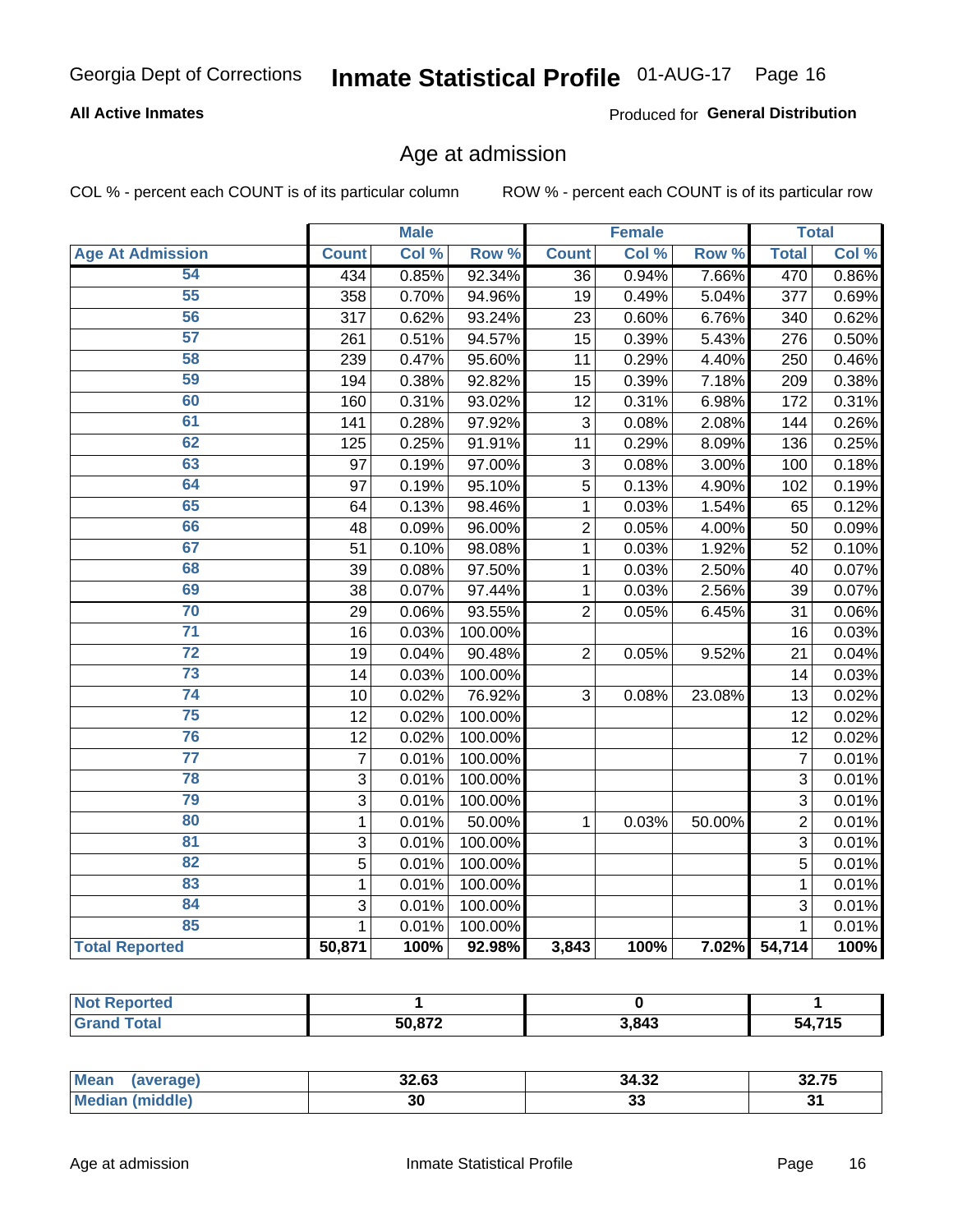### Age at admission

COL % - percent each COUNT is of its particular column

ROW % - percent each COUNT is of its particular row

Produced for General Distribution

|                           | <b>Male</b> | <b>Female</b> | <b>Total</b> |
|---------------------------|-------------|---------------|--------------|
| Modiae 22 Mast24e) quent) | nn<br>-4    |               |              |
| <b>Grand Total</b>        |             |               |              |
|                           |             |               |              |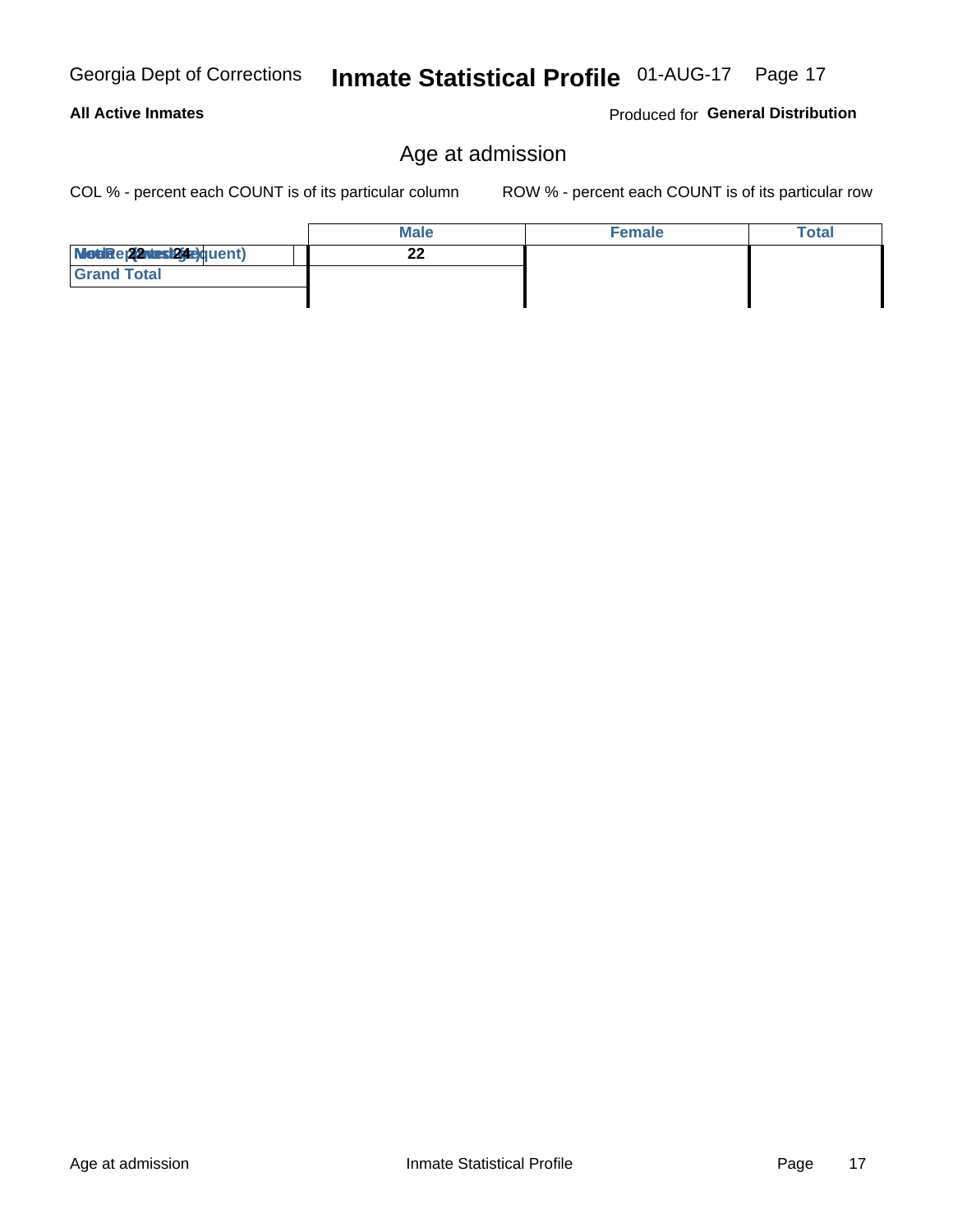### **All Active Inmates**

### Produced for General Distribution

### Height, measured at entry to prison

COL % - percent each COUNT is of its particular column

|                         |                | <b>Male</b> |         |                | <b>Female</b> |         |                | <b>Total</b> |
|-------------------------|----------------|-------------|---------|----------------|---------------|---------|----------------|--------------|
| <b>Height</b>           | <b>Count</b>   | Col %       | Row %   | <b>Count</b>   | Col %         | Row %   | <b>Total</b>   | Col %        |
| $\overline{\mathbf{0}}$ | 651            | 1.28%       | 96.73%  | 22             | 0.57%         | 3.27%   | 673            | 1.23%        |
| 4'00"                   | 1              | 0.01%       | 100.00% |                |               |         | 1              | 0.01%        |
| 4'02''                  | 1              | 0.01%       | 33.33%  | $\overline{c}$ | 0.05%         | 66.67%  | 3              | 0.01%        |
| 4'03''                  | 3              | 0.01%       | 100.00% |                |               |         | 3              | 0.01%        |
| 4'04"                   | $\mathbf{1}$   | 0.01%       | 100.00% |                |               |         | 1              | 0.01%        |
| 4'05"                   |                |             |         | 1              | 0.03%         | 100.00% | 1              | 0.01%        |
| 4'06"                   | 1              | 0.01%       | 50.00%  | 1              | 0.03%         | 50.00%  | $\overline{c}$ | 0.01%        |
| 4'07"                   | 1              | 0.01%       | 25.00%  | 3              | 0.08%         | 75.00%  | 4              | 0.01%        |
| 4'08"                   | 8              | 0.02%       | 61.54%  | 5              | 0.13%         | 38.46%  | 13             | 0.02%        |
| 4'09"                   | 3              | 0.01%       | 21.43%  | 11             | 0.29%         | 78.57%  | 14             | 0.03%        |
| 4'10"                   | $\overline{7}$ | 0.01%       | 29.17%  | 17             | 0.44%         | 70.83%  | 24             | 0.04%        |
| 4'11''                  | 14             | 0.03%       | 15.73%  | 75             | 1.95%         | 84.27%  | 89             | 0.16%        |
| 5'00''                  | 96             | 0.19%       | 36.78%  | 165            | 4.29%         | 63.22%  | 261            | 0.48%        |
| 5'01"                   | 109            | 0.21%       | 33.23%  | 219            | 5.70%         | 66.77%  | 328            | 0.60%        |
| 5'02"                   | 281            | 0.55%       | 42.71%  | 377            | 9.81%         | 57.29%  | 658            | 1.20%        |
| 5'03''                  | 389            | 0.76%       | 46.09%  | 455            | 11.84%        | 53.91%  | 844            | 1.54%        |
| 5'04"                   | 1,028          | 2.02%       | 64.33%  | 570            | 14.83%        | 35.67%  | 1,598          | 2.92%        |
| 5'05"                   | 1,718          | 3.38%       | 78.74%  | 464            | 12.07%        | 21.26%  | 2,182          | 3.99%        |
| 5'06''                  | 3,517          | 6.91%       | 88.04%  | 478            | 12.44%        | 11.96%  | 3,995          | 7.30%        |
| 5'07''                  | 4,057          | 7.97%       | 90.62%  | 420            | 10.93%        | 9.38%   | 4,477          | 8.18%        |
| 5'08''                  | 5,090          | 10.01%      | 96.04%  | 210            | 5.46%         | 3.96%   | 5,300          | 9.69%        |
| 5'09''                  | 6,507          | 12.79%      | 97.48%  | 168            | 4.37%         | 2.52%   | 6,675          | 12.20%       |
| 5'10''                  | 5,416          | 10.65%      | 98.53%  | 81             | 2.11%         | 1.47%   | 5,497          | 10.05%       |
| 5'11"                   | 6,101          | 11.99%      | 99.12%  | 54             | 1.41%         | 0.88%   | 6,155          | 11.25%       |
| 6'00''                  | 5,478          | 10.77%      | 99.62%  | 21             | 0.55%         | 0.38%   | 5,499          | 10.05%       |
| 6'01''                  | 4,064          | 7.99%       | 99.56%  | 18             | 0.47%         | 0.44%   | 4,082          | 7.46%        |
| 6'02"                   | 3,138          | 6.17%       | 99.94%  | 2              | 0.05%         | 0.06%   | 3,140          | 5.74%        |
| 6'03''                  | 1,625          | 3.19%       | 99.88%  | $\overline{c}$ | 0.05%         | 0.12%   | 1,627          | 2.97%        |
| 6'04"                   | 906            | 1.78%       | 99.89%  | $\mathbf{1}$   | 0.03%         | 0.11%   | 907            | 1.66%        |
| 6'05"                   | 351            | 0.69%       | 99.72%  | 1              | 0.03%         | 0.28%   | 352            | 0.64%        |
| 6'06"                   | 168            | 0.33%       | 100.00% |                |               |         | 168            | 0.31%        |
| 6'07"                   | 58             | 0.11%       | 100.00% |                |               |         | 58             | 0.11%        |
| 6'08''                  | 33             | 0.06%       | 100.00% |                |               |         | 33             | 0.06%        |
| 6'09''                  | 30             | 0.06%       | 100.00% |                |               |         | 30             | 0.05%        |
| 6'10''                  | 4              | 0.01%       | 100.00% |                |               |         | 4              | 0.01%        |
| 6'11''                  | 7              | 0.01%       | 100.00% |                |               |         | 7              | 0.01%        |
| 7'00"                   | 4              | 0.01%       | 100.00% |                |               |         | 4              | 0.01%        |
| 7'02"                   | 1              | 0.01%       | 100.00% |                |               |         | 1              | 0.01%        |
| 7'03''                  | $\overline{c}$ | 0.01%       | 100.00% |                |               |         | $\overline{c}$ | 0.01%        |
| 7'04"                   | $\overline{2}$ | 0.01%       | 100.00% |                |               |         | $\overline{2}$ | 0.01%        |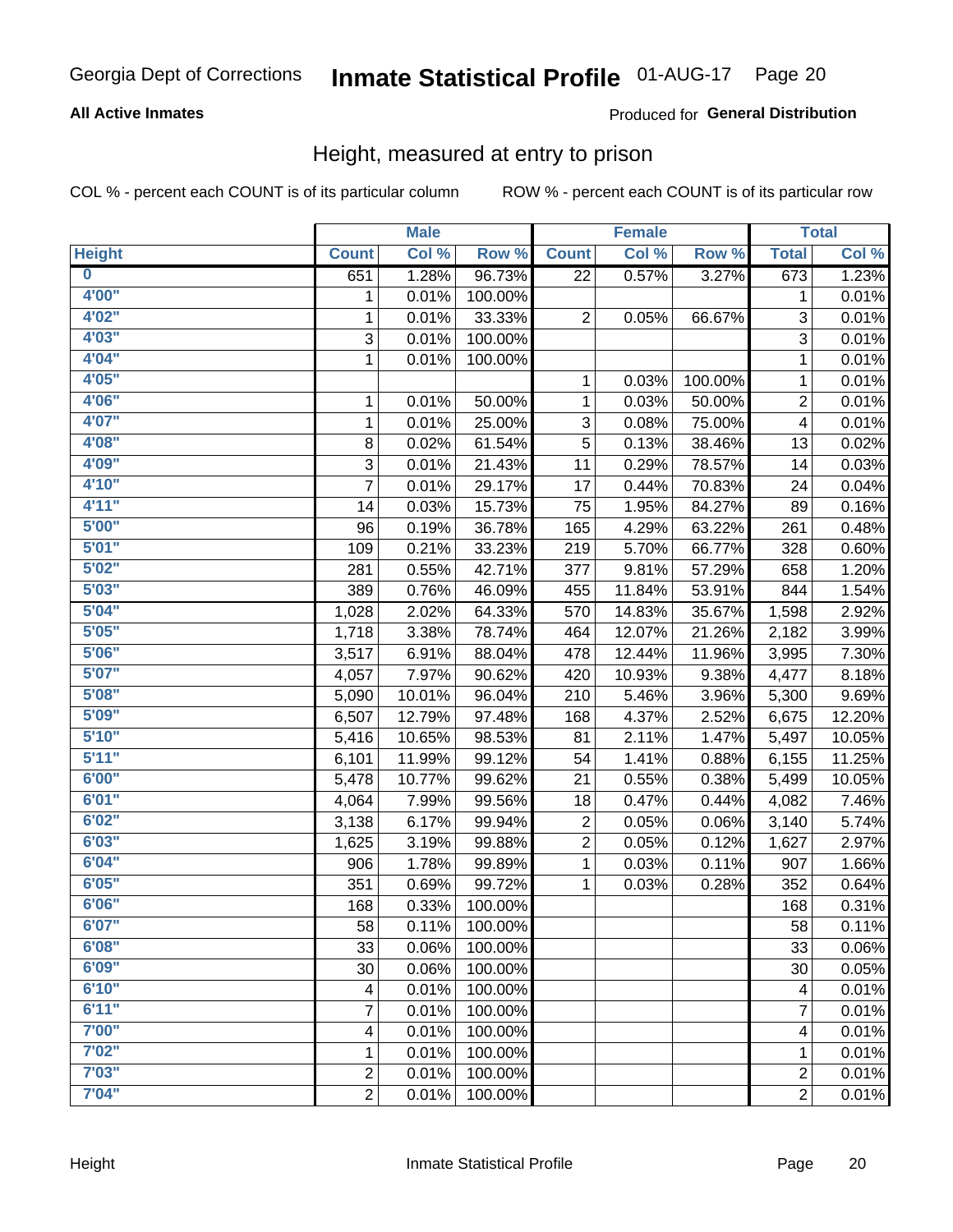### **All Active Inmates**

### Produced for General Distribution

### Height, measured at entry to prison

COL % - percent each COUNT is of its particular column

|                       |              | <b>Male</b> |         |             | <b>Female</b> |       |              | Total |
|-----------------------|--------------|-------------|---------|-------------|---------------|-------|--------------|-------|
| <b>Height</b>         | <b>Count</b> | Col %       |         | Row % Count | Col %         | Row % | <b>Total</b> | Col % |
| 7'07"                 |              | $0.01\%$    | 100.00% |             |               |       |              | 0.01% |
| <b>Total Reported</b> | 50,872       | 100%        | 92.98%  | 3,843       | 100%          |       | 7.02% 54,715 | 100%  |

| <b>Not Reported</b> |        |       |                        |
|---------------------|--------|-------|------------------------|
| <b>Grand Total</b>  | 50,872 | 3,843 | 71 5<br>54.<br>- 1 - 4 |

| <b>Mean</b> | (average)       | 5'10" | 5'05" | 5'10" |
|-------------|-----------------|-------|-------|-------|
|             |                 |       |       |       |
| Mode        | (most frequent) | 5'09" | 5'04" | 5'09" |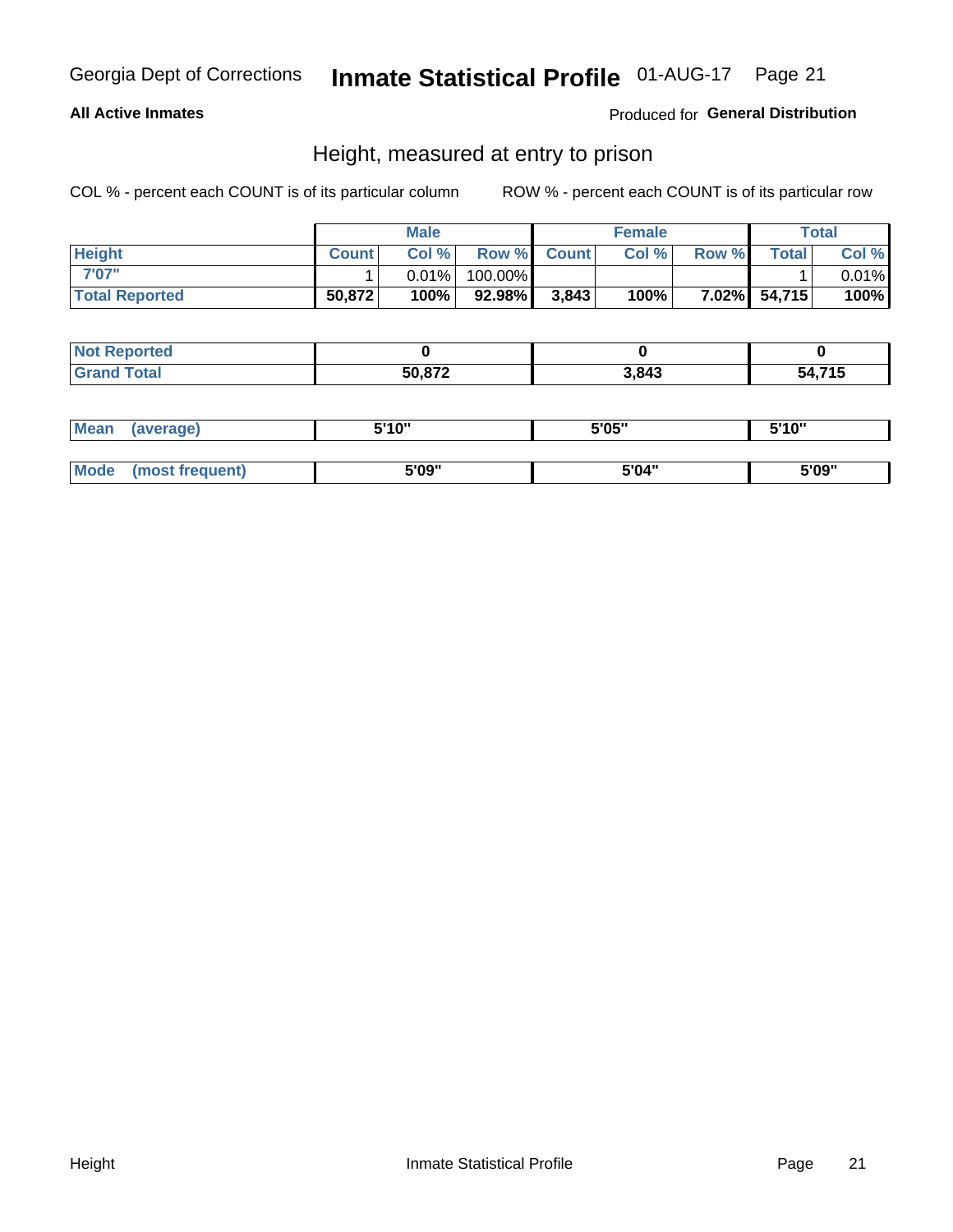**All Active Inmates** 

Produced for General Distribution

### Weight, measured at entry to prison

COL % - percent each COUNT is of its particular column

|                          |                | <b>Male</b> |         |                           | <b>Female</b>   |        |                | <b>Total</b> |
|--------------------------|----------------|-------------|---------|---------------------------|-----------------|--------|----------------|--------------|
| Weight                   | <b>Count</b>   | Col %       | Row %   | <b>Count</b>              | Col %           | Row %  | <b>Total</b>   | Col %        |
| <b>Under 80 pounds</b>   | 8              | 0.02%       | 100.00% |                           |                 |        | 8              | 0.01%        |
| 80 - 89 pounds           | 1              | 0.01%       | 50.00%  | 1                         | 0.03%           | 50.00% | $\overline{c}$ | 0.01%        |
| 90 - 99 pounds           | 4              | 0.01%       | 30.77%  | 9                         | 0.24%           | 69.23% | 13             | 0.02%        |
| 100 - 109 pounds         | 31             | 0.06%       | 48.44%  | 33                        | 0.86%           | 51.56% | 64             | 0.12%        |
| 110 - 119 pounds         | 137            | 0.27%       | 58.05%  | 99                        | 2.59%           | 41.95% | 236            | 0.44%        |
| 120 - 129 pounds         | 572            | 1.14%       | 75.16%  | 189                       | 4.95%           | 24.84% | 761            | 1.41%        |
| 130 - 139 pounds         | 1,722          | 3.42%       | 83.71%  | 335                       | 8.77%           | 16.29% | 2,057          | 3.80%        |
| 140 - 149 pounds         | 3,587          | 7.13%       | 89.12%  | 438                       | 11.46%          | 10.88% | 4,025          | 7.44%        |
| 150 - 159 pounds         | 5,383          | 10.70%      | 92.56%  | 433                       | 11.33%          | 7.44%  | 5,816          | 10.75%       |
| 160 - 169 pounds         | 6,798          | 13.52%      | 93.86%  | 445                       | 11.64%          | 6.14%  | 7,243          | 13.38%       |
| 170 - 179 pounds         | 6,313          | 12.55%      | 94.48%  | 369                       | 9.65%           | 5.52%  | 6,682          | 12.35%       |
| 180 - 189 pounds         | 6,594          | 13.11%      | 94.77%  | 364                       | 9.52%           | 5.23%  | 6,958          | 12.86%       |
| 190 - 199 pounds         | 4,401          | 8.75%       | 95.07%  | 228                       | 5.97%           | 4.93%  | 4,629          | 8.55%        |
| 200 - 209 pounds         | 3,960          | 7.87%       | 94.96%  | 210                       | 5.49%           | 5.04%  | 4,170          | 7.71%        |
| 210 - 219 pounds         | 2,916          | 5.80%       | 94.95%  | 155                       | 4.06%           | 5.05%  | 3,071          | 5.67%        |
| 220 - 229 pounds         | 2,397          | 4.77%       | 94.41%  | 142                       | 3.72%           | 5.59%  | 2,539          | 4.69%        |
| 230 - 239 pounds         | 1,520          | 3.02%       | 93.83%  | 100                       | 2.62%           | 6.17%  | 1,620          | 2.99%        |
| 240 - 249 pounds         | 1,214          | 2.41%       | 94.62%  | 69                        | 1.81%           | 5.38%  | 1,283          | 2.37%        |
| 250 - 259 pounds         | 881            | 1.75%       | 92.93%  | 67                        | 1.75%           | 7.07%  | 948            | 1.75%        |
| 260 - 269 pounds         | 548            | 1.09%       | 93.36%  | 39                        | 1.02%           | 6.64%  | 587            | 1.08%        |
| 270 - 279 pounds         | 383            | 0.76%       | 96.72%  | 13                        | 0.34%           | 3.28%  | 396            | 0.73%        |
| 280 - 289 pounds         | 279            | 0.55%       | 92.08%  | 24                        | 0.63%           | 7.92%  | 303            | 0.56%        |
| 290 - 299 pounds         | 164            | 0.33%       | 92.13%  | 14                        | 0.37%           | 7.87%  | 178            | 0.33%        |
| 300 - 309 pounds         | 139            | 0.28%       | 87.97%  | 19                        | 0.50%           | 12.03% | 158            | 0.29%        |
| 310 - 319 pounds         | 80             | 0.16%       | 96.39%  | $\ensuremath{\mathsf{3}}$ | 0.08%           | 3.61%  | 83             | 0.15%        |
| 320 - 329 pounds         | 83             | 0.17%       | 91.21%  | 8                         | 0.21%           | 8.79%  | 91             | 0.17%        |
| 330 - 339 pounds         | 43             | 0.09%       | 97.73%  | 1                         | 0.03%           | 2.27%  | 44             | 0.08%        |
| 340 - 349 pounds         | 23             | 0.05%       | 88.46%  | 3                         | 0.08%           | 11.54% | 26             | 0.05%        |
| 350 - 359 pounds         | 41             | 0.08%       | 82.00%  | $\boldsymbol{9}$          | 0.24%           | 18.00% | 50             | 0.09%        |
| 360 - 369 pounds         | 21             | 0.04%       | 95.45%  | 1                         | 0.03%           | 4.55%  | 22             | 0.04%        |
| 370 - 379 pounds         | 12             | 0.02%       | 100.00% |                           |                 |        | 12             | 0.02%        |
| 380 - 389 pounds         | 10             | 0.02%       | 100.00% |                           |                 |        | 10             | 0.02%        |
| 390 - 399 pounds         | $\overline{2}$ | 0.01%       | 66.67%  | 1                         | 0.03%           | 33.33% | 3              | 0.01%        |
| 400 pounds and over      | 28             | 0.06%       | 96.55%  | 1                         | 0.03%           | 3.45%  | 29             | 0.05%        |
| <b>Total Reported</b>    | 50,295         | 100%        | 92.94%  | 3,822                     | 100%            | 7.06%  | 54,117         | 100%         |
|                          |                |             |         |                           |                 |        |                |              |
| <b>Not Reported</b>      |                | 577         |         |                           | $\overline{21}$ |        |                | 598          |
| <b>Grand Total</b>       |                | 50,872      |         |                           | 3,843           |        |                | 54,715       |
| <b>Mean</b><br>(average) |                | 184         |         |                           | 173             |        |                | 183          |
| <b>Median (middle)</b>   |                | 180         |         |                           | 165             |        |                | 180          |
| Mode (most frequent)     |                | 180         |         |                           | 160             |        |                | 180          |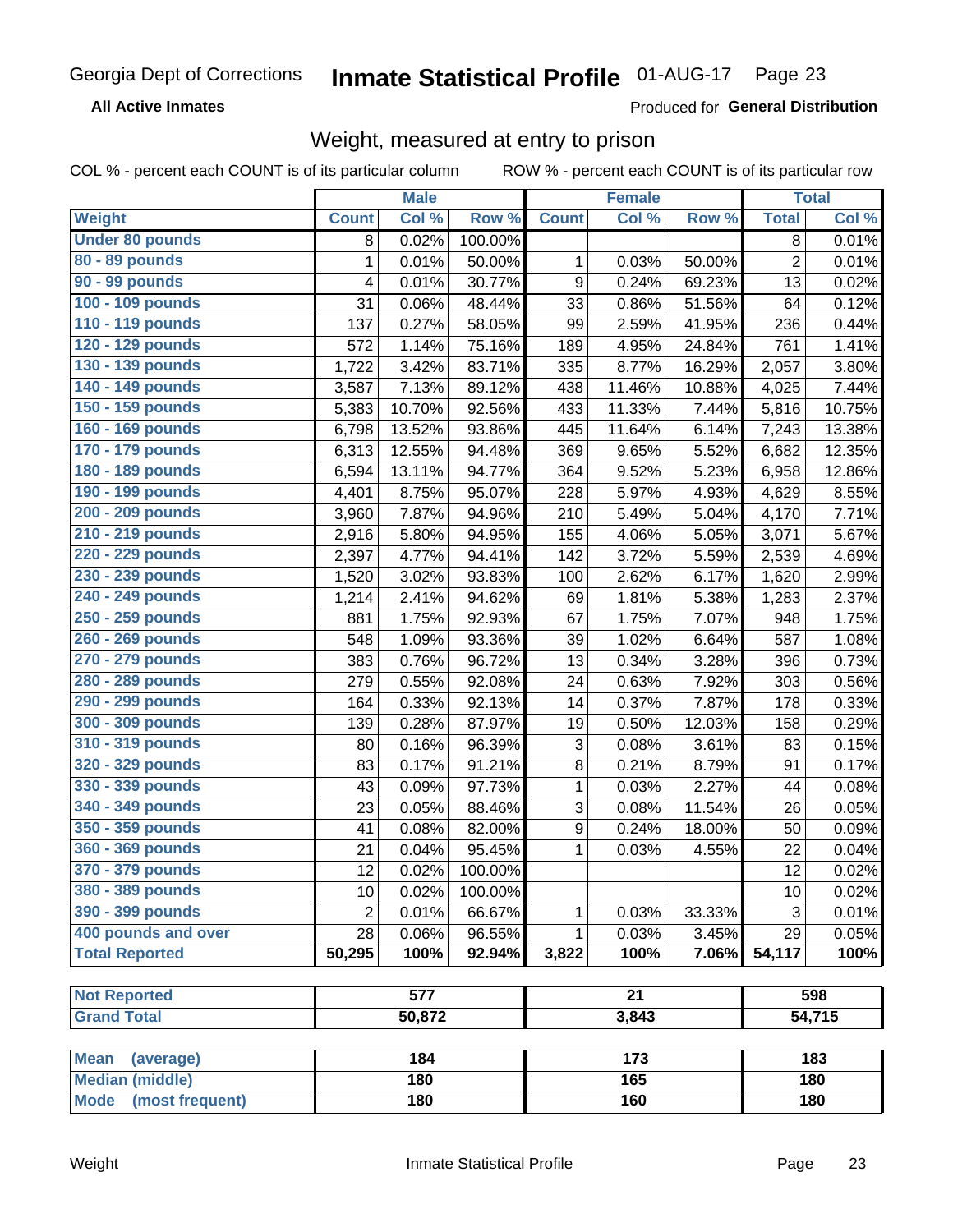# Inmate Statistical Profile 01-AUG-17 Page 24

**All Active Inmates** 

#### Produced for General Distribution

### Veterans validated by Veteran's Administration

COL % - percent each COUNT is of its particular column

|                             |              | <b>Male</b> |         |                    | <b>Female</b> |       |              | <b>Total</b> |
|-----------------------------|--------------|-------------|---------|--------------------|---------------|-------|--------------|--------------|
| <b>Military service</b>     | <b>Count</b> | Col %       |         | <b>Row % Count</b> | Col %         | Row % | <b>Total</b> | Col %        |
| <b>Others</b><br>0          | 937          | 32.08%      | 97.71%  | 22                 | 45.83%        | 2.29% | 959          | 32.30%       |
| <b>Air Force</b>            | ,156         | 39.58%      | 98.38%  | 19                 | 39.58%        | 1.62% | 1,175        | 39.58%       |
| <b>Army</b><br>$\mathbf{2}$ | 169          | 5.79%       | 98.83%  | 2                  | 4.17%         | 1.17% | 171          | 5.76%        |
| <b>Navy</b><br>3            | 376          | 12.87%      | 99.47%  | 2                  | 4.17%         | .53%  | 378          | 12.73%       |
| <b>Marines</b><br>4         | 15           | .51%        | 100.00% |                    |               |       | 15           | .51%         |
| <b>Coast Guard</b><br>5.    | 268          | 9.17%       | 98.89%  | 3                  | 6.25%         | 1.11% | 271          | 9.13%        |
| <b>Total Reported</b>       | 2,921        | 100%        | 98.38%  | 48                 | 100%          | 1.62% | 2,969        | 100%         |

| rted | 47,951 | 2.70E<br>ა, / აა | ,746<br>CA.                |
|------|--------|------------------|----------------------------|
|      | 50,872 | 3,843            | <b>715</b><br>-БΔ<br>. I J |

|  |  | <b>Mode (most frequent)</b> | <b>Force</b><br>Aır | วthers | orce |
|--|--|-----------------------------|---------------------|--------|------|
|--|--|-----------------------------|---------------------|--------|------|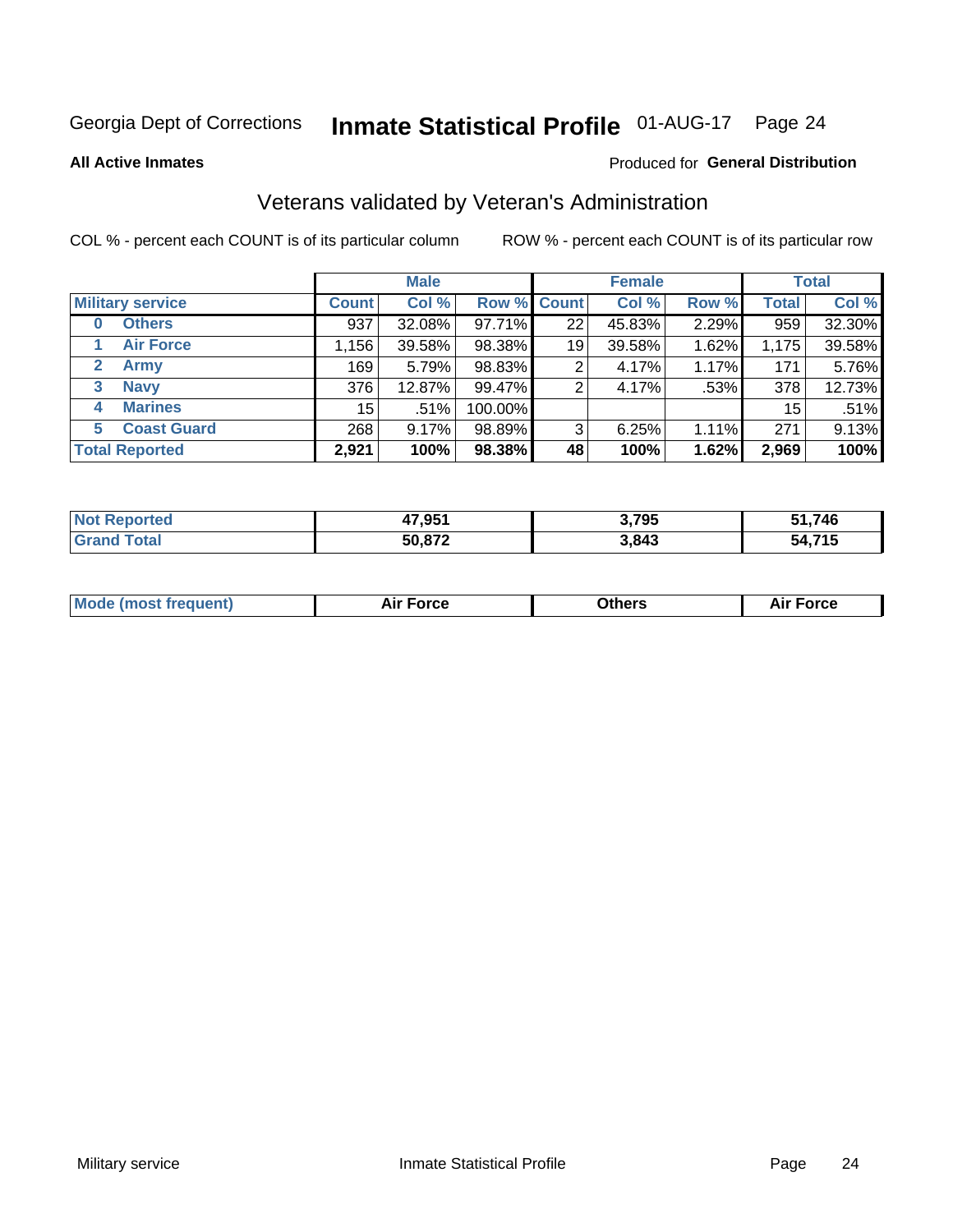# Inmate Statistical Profile 01-AUG-17 Page 25

#### **All Active Inmates**

#### Produced for General Distribution

### Type of admission to prison

COL % - percent each COUNT is of its particular column

|    |                                  |              | <b>Male</b> |                    |     | <b>Female</b> |          |              | <b>Total</b> |
|----|----------------------------------|--------------|-------------|--------------------|-----|---------------|----------|--------------|--------------|
|    | <b>Type of Admission</b>         | <b>Count</b> | Col %       | <b>Row % Count</b> |     | Col %         | Row %    | <b>Total</b> | Col %        |
| 16 | <b>Population Redistribution</b> | 8            | .02%        | 100.00%            |     |               |          | 8            | .01%         |
| 27 | <b>Boot Camp Plus</b>            |              | .01%        | 100.00%            |     |               |          |              | .01%         |
| 28 | <b>Initial Assignment</b>        | 12           | .02%        | 100.00%            |     |               |          | 12           | .02%         |
| 52 | <b>New Sentence</b>              | 41,036       | 80.69%      | 93.05% 3,064       |     | 79.73%        | 6.95%    | 44,100       | 80.62%       |
| 53 | <b>Probation Rev Partial</b>     | 2,126        | 4.18%       | 90.93%             | 212 | 5.52%         | 9.07%    | 2,338        | 4.27%        |
| 54 | <b>Probation Rev Remainder</b>   | 2,999        | 5.90%       | 89.79%             | 341 | 8.87%         | 10.21%   | 3,340        | 6.11%        |
| 55 | <b>Parole Rev New Sentence</b>   | 2,708        | 5.32%       | 94.82%             | 148 | 3.85%         | 5.18%    | 2,856        | 5.22%        |
| 56 | <b>Parole Rev No New</b>         | 1,894        | 3.72%       | 96.04%             | 78  | 2.03%         | 3.96%    | 1,972        | 3.60%        |
|    | <b>Sentence</b>                  |              |             |                    |     |               |          |              |              |
| 57 | <b>Released In Error</b>         | 12           | .02%        | 100.00%            |     |               |          | 12           | .02%         |
| 65 | <b>Return Appeal/Bond</b>        | 2            | .01%        | 100.00%            |     |               |          | 2            | .01%         |
| 67 | <b>Admit Fm Other Cust</b>       | 5            | .01%        | 100.00%            |     |               |          | 5            | .01%         |
| 69 | <b>New Sent/Par Rev Pnd</b>      | 4            | .01%        | 100.00%            |     |               |          | 4            | .01%         |
| 70 | <b>Life W/O Parole</b>           | 14           | .03%        | 100.00%            |     |               |          | 14           | .03%         |
| 72 | <b>Par Rev/Rsn Unknown</b>       | 29           | .06%        | 100.00%            |     |               |          | 29           | .05%         |
| 74 | <b>Pb Parole Rescinded</b>       |              | .01%        | 100.00%            |     |               |          |              | .01%         |
| 76 | <b>Par Rev/Revoc Center</b>      |              | .01%        | 100.00%            |     |               |          |              | .01%         |
| 82 | <b>Unknown</b>                   | 7            | .01%        | 100.00%            |     |               |          |              | .01%         |
|    | <b>Total Reported</b>            | 50,859       | 100%        | 92.97% 3,843       |     | 100%          | $7.03\%$ | 54,702       | 100%         |

| <b>Not</b><br>rted | $\sim$                  |       |                         |
|--------------------|-------------------------|-------|-------------------------|
| $\sim$<br>_____    | 50.872<br>$\sim$ $\sim$ | 3,843 | <b>745</b><br>מי<br>. . |

| <b>Mode (most frequent)</b> | New Sentence | <b>New Sentence</b> | <b>New Sentence</b> |
|-----------------------------|--------------|---------------------|---------------------|
|                             |              |                     |                     |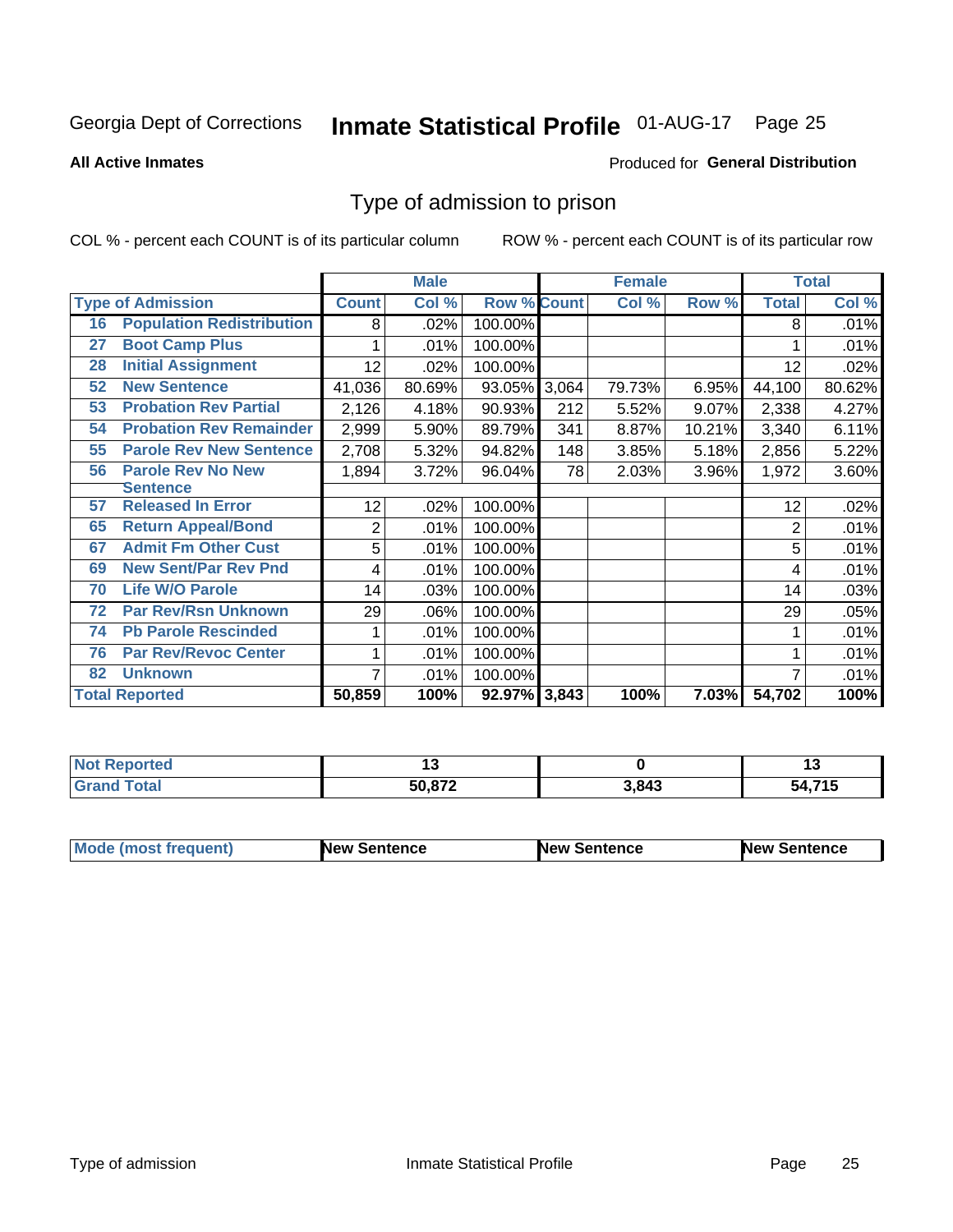# Inmate Statistical Profile 01-AUG-17 Page 26

**All Active Inmates** 

#### Produced for General Distribution

### Current / last supervision level

COL % - percent each COUNT is of its particular column

|                        |              | <b>Male</b> |                    |       | <b>Female</b> |          |        | <b>Total</b> |
|------------------------|--------------|-------------|--------------------|-------|---------------|----------|--------|--------------|
| <b>Security Status</b> | <b>Count</b> | Col %       | <b>Row % Count</b> |       | Col %         | Row %    | Total  | Col %        |
| 3 Minimum              | 4,255        | $8.37\%$    | 74.05%             | 1,491 | 38.85%        | 25.95%   | 5.746  | 10.51%       |
| 4 Medium               | 36.857       | 72.47%      | 94.51%             | 2.141 | 55.78%        | $5.49\%$ | 38,998 | 71.30%       |
| 5 Close                | 9.746        | 19.16%      | $97.93\%$          | 206   | 5.37%         | $2.07\%$ | 9,952  | 18.20%       |
| <b>Total Reported</b>  | 50,858       | 100%        | $92.98\%$          | 3,838 | 100%          | $7.02\%$ | 54,696 | 100%         |

| <b>Still being diagnosed</b> |        |       |        |
|------------------------------|--------|-------|--------|
| <b>Not Reported</b>          |        |       | 19     |
| <b>Grand Total</b>           | 50,872 | 3.843 | 54,715 |

| $M_{\Omega}$ | Me<br>edium<br>____ | Мє<br>dium<br>_____ | Medium<br> |
|--------------|---------------------|---------------------|------------|
|              |                     |                     |            |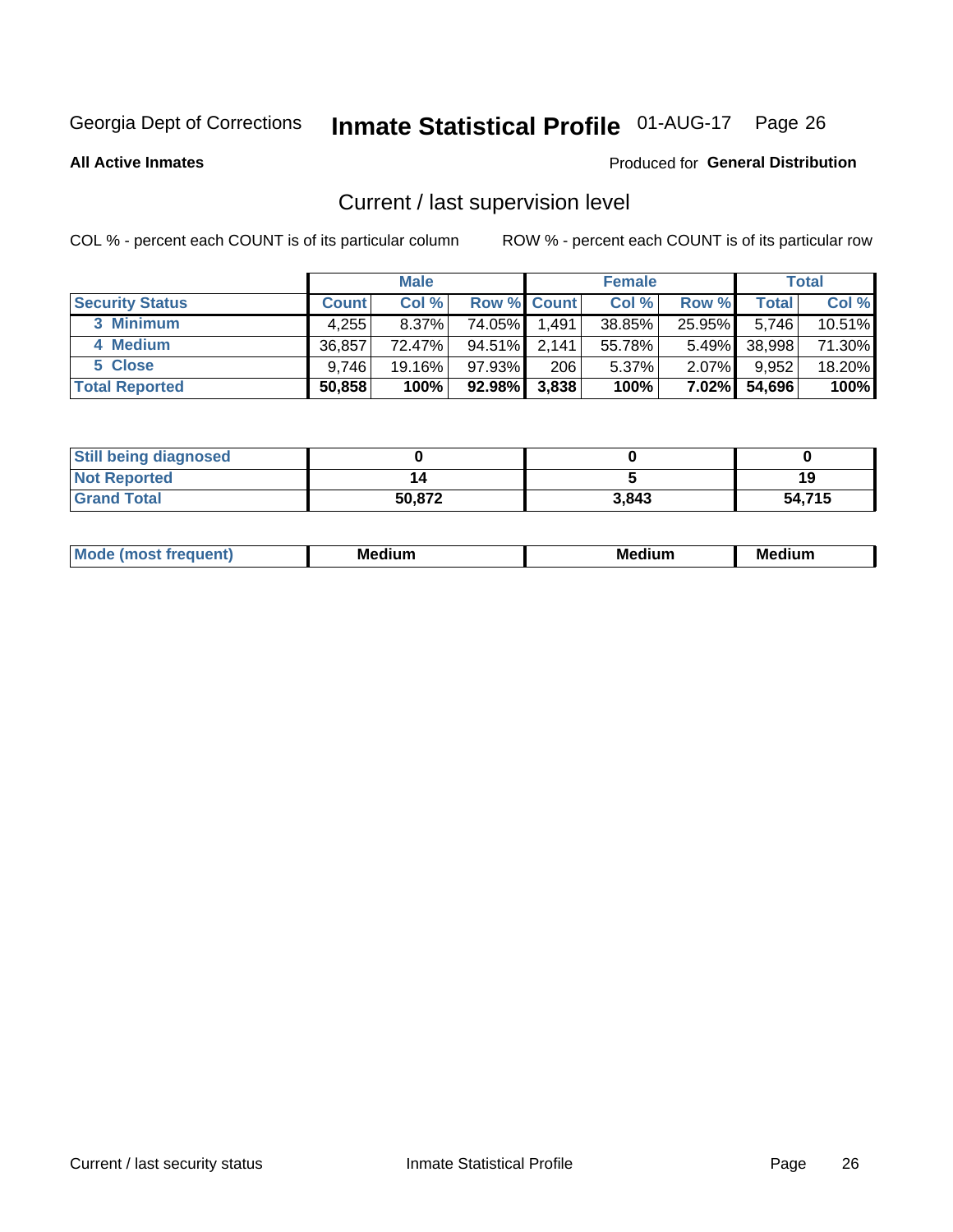# Inmate Statistical Profile 01-AUG-17 Page 27

**All Active Inmates** 

#### Produced for General Distribution

### Current / last type of institution

COL % - percent each COUNT is of its particular column

|                                   |                | <b>Male</b> |             |       | <b>Female</b> |        |              | <b>Total</b> |
|-----------------------------------|----------------|-------------|-------------|-------|---------------|--------|--------------|--------------|
| <b>Type of Institution</b>        | <b>Count</b>   | Col %       | Row % Count |       | Col %         | Row %  | <b>Total</b> | Col %        |
| <b>County Ci</b>                  | 4,853          | 9.59%       | 99.98%      |       | .03%          | .02%   | 4,854        | 8.91%        |
| <b>Probation Detention Center</b> |                | .01%        | 100.00%     |       |               |        |              | .01%         |
| <b>State Prison</b>               | 35,619         | 70.37%      | $90.80\%$   | 3,610 | 93.94%        | 9.20%  | 39,229       | 72.03%       |
| <b>Transitional Center</b>        | 2,107          | 4.16%       | $90.16\%$   | 230   | 5.98%         | 9.84%  | 2,337        | 4.29%        |
| <b>Private Prison</b>             | 8,025          | 15.85%      | 100.00%     |       |               |        | 8,025        | 14.74%       |
| <b>County Jail</b>                |                | .01%        | 100.00%     |       |               |        |              | .01%         |
| <b>Rsat - Center</b>              | $\overline{2}$ | .01%        | 66.67%      |       | .03%          | 33.33% | 3            | .01%         |
| <b>State Hospital</b>             | 3 <sup>1</sup> | $.01\%$     | 75.00%      |       | .03%          | 25.00% | 4            | .01%         |
| <b>Total Reported</b>             | 50,617         | 100%        | $92.94\%$   | 3,843 | 100%          | 7.06%  | 54,460       | 100%         |

| <b>Not</b><br>Reported |        |       |        |
|------------------------|--------|-------|--------|
| Total                  | 50.617 | 3,843 | 54,460 |

| <b>Mode (most frequent)</b> | <b>State Prison</b> | <b>State Prison</b> | <b>State Prisonl</b> |
|-----------------------------|---------------------|---------------------|----------------------|
|                             |                     |                     |                      |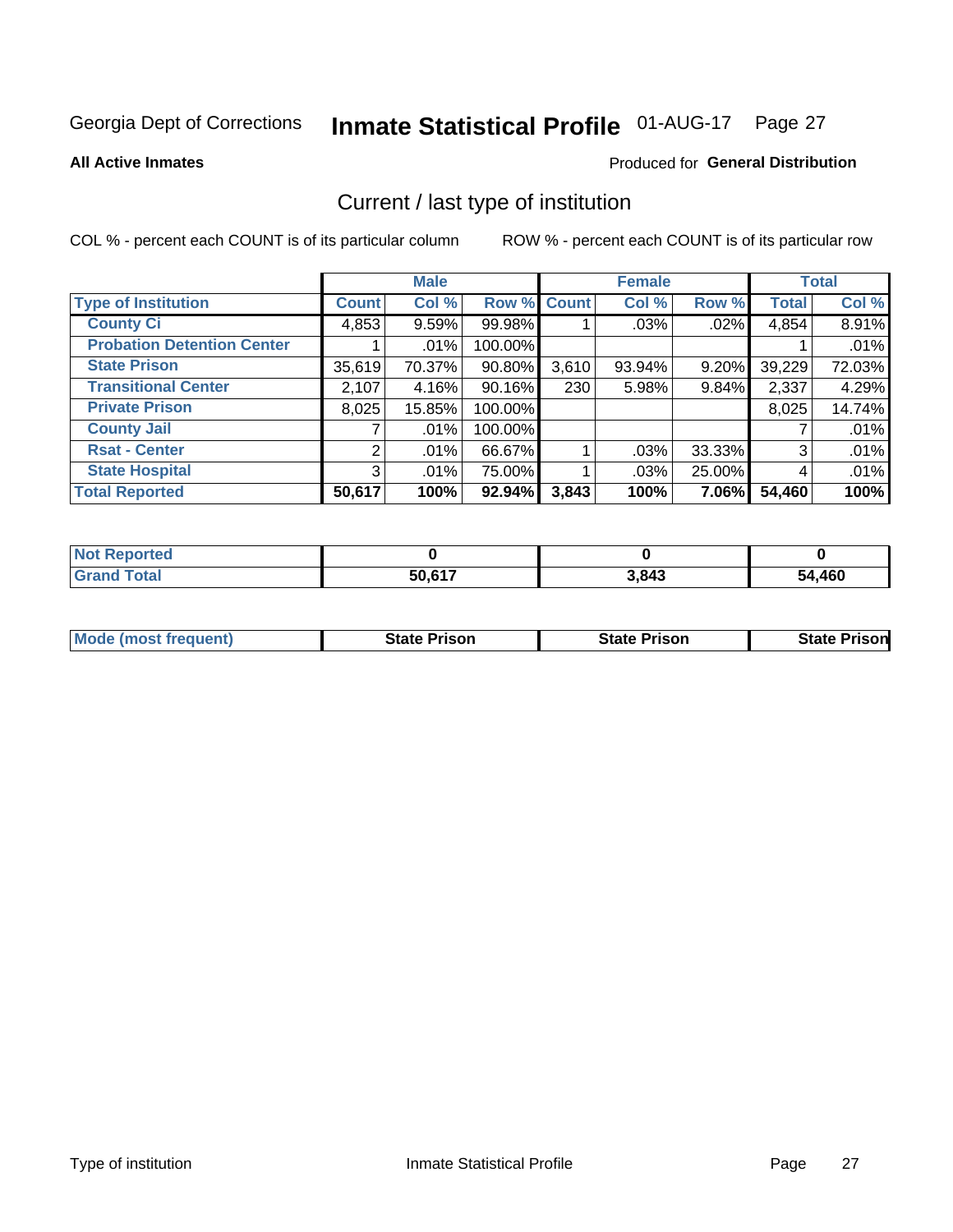# Inmate Statistical Profile 01-AUG-17 Page 28

#### **All Active Inmates**

### Produced for General Distribution

### Institution type - transitional centers

COL % - percent each COUNT is of its particular column

|                                          |              | <b>Male</b> |         |              | <b>Female</b> |         |                | <b>Total</b> |
|------------------------------------------|--------------|-------------|---------|--------------|---------------|---------|----------------|--------------|
| <b>Institution Type - Trans. Centers</b> | <b>Count</b> | Col %       | Row %   | <b>Count</b> | Col %         | Row %   | <b>Total</b>   | Col %        |
| <b>Albany Tc</b>                         | 153          | 6.66%       | 100.00% |              |               |         | 153            | 5.81%        |
| <b>Arrendale State Prison</b>            |              |             |         | 104          | 31.14%        | 100.00% | 104            | 3.95%        |
| <b>Atlanta Tc</b>                        | 281          | 12.22%      | 100.00% |              |               |         | 281            | 10.67%       |
| <b>Augusta Tc</b>                        | 220          | 9.57%       | 100.00% |              |               |         | 220            | 8.36%        |
| <b>Charles D. Hudson Tc</b>              | 155          | 6.74%       | 100.00% |              |               |         | 155            | 5.89%        |
| <b>Clayton Tc</b>                        | 376          | 16.35%      | 100.00% |              |               |         | 376            | 14.28%       |
| <b>Coastal Tc</b>                        | 259          | 11.27%      | 100.00% |              |               |         | 259            | 9.84%        |
| <b>Columbus Tc</b>                       | 134          | 5.83%       | 100.00% |              |               |         | 134            | 5.09%        |
| <b>Macon Tc</b>                          | 151          | 6.57%       | 100.00% |              |               |         | 151            | 5.73%        |
| <b>Macon Womens Tc</b>                   |              |             |         | 2            | .60%          | 100.00% | $\overline{2}$ | .08%         |
| <b>Metro Tc</b>                          |              |             |         | 228          | 68.26%        | 100.00% | 228            | 8.66%        |
| <b>Phillips State Prison</b>             | 192          | 8.35%       | 100.00% |              |               |         | 192            | 7.29%        |
| <b>Savannah Mens Tc</b>                  |              | .04%        | 100.00% |              |               |         |                | .04%         |
| <b>Smith Tc</b>                          | 212          | 9.22%       | 100.00% |              |               |         | 212            | 8.05%        |
| <b>Valdosta Tc</b>                       | 165          | 7.18%       | 100.00% |              |               |         | 165            | 6.27%        |
| <b>Total Reported</b>                    | 2,299        | 100%        | 87.31%  | 334          | 100%          | 12.69%  | 2,633          | 100%         |

| τeα |       |                      |       |
|-----|-------|----------------------|-------|
|     | 2,299 | $\sim$<br><b>JJ4</b> | 2,633 |

| Mode (most frequent) | <b>Clayton Tc</b> | Metro Tc | <b>Clayton Tc</b> |
|----------------------|-------------------|----------|-------------------|
|                      |                   |          |                   |
|                      |                   |          |                   |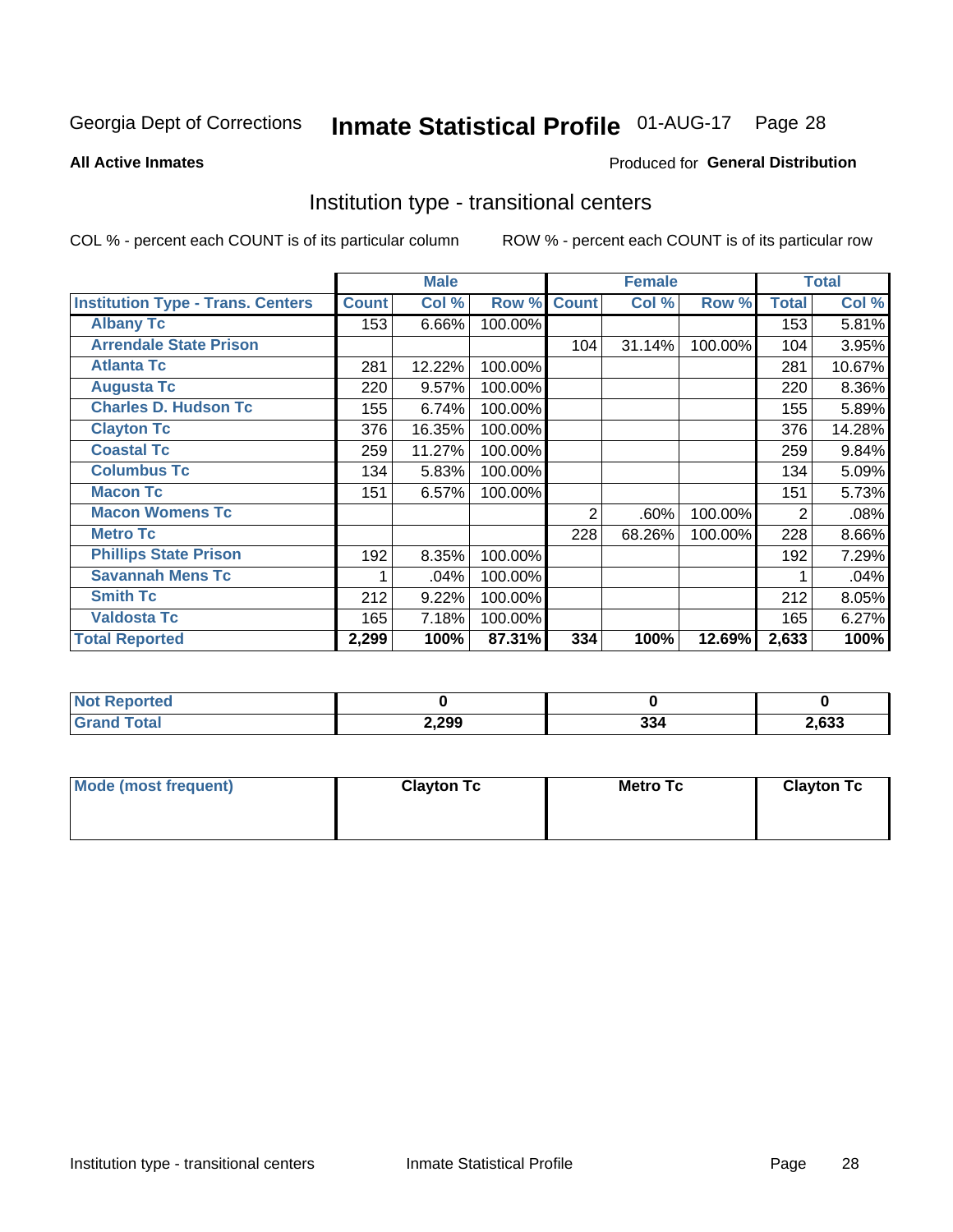# Inmate Statistical Profile 01-AUG-17 Page 29

#### **All Active Inmates**

### **Produced for General Distribution**

### Institution type - county prisons

COL % - percent each COUNT is of its particular column

|                                          |                | <b>Male</b> |         |              | <b>Female</b> |       |                | <b>Total</b> |
|------------------------------------------|----------------|-------------|---------|--------------|---------------|-------|----------------|--------------|
| <b>Institution Type - County Prisons</b> | <b>Count</b>   | Col %       | Row %   | <b>Count</b> | Col %         | Row % | <b>Total</b>   | Col %        |
| <b>Baldwin County Ci</b>                 | $\mathbf{1}$   | .02%        | 100.00% |              |               |       | $\mathbf{1}$   | .02%         |
| <b>Bulloch County Ci</b>                 | 158            | 3.26%       | 100.00% |              |               |       | 158            | 3.26%        |
| <b>Carroll County Ci</b>                 | 249            | 5.13%       | 100.00% |              |               |       | 249            | 5.13%        |
| <b>Clarke County Ci</b>                  | 120            | 2.47%       | 100.00% |              |               |       | 120            | 2.47%        |
| <b>Clayton County Ci</b>                 | 242            | 4.99%       | 100.00% |              |               |       | 242            | 4.99%        |
| <b>Colquitt County Ci</b>                | 196            | 4.04%       | 100.00% |              |               |       | 196            | 4.04%        |
| <b>Coweta County Ci</b>                  | 221            | 4.55%       | 100.00% |              |               |       | 221            | 4.55%        |
| <b>Decatur County Ci</b>                 | 199            | 4.10%       | 100.00% |              |               |       | 199            | 4.10%        |
| <b>Dougherty County Ci</b>               | 1              | .02%        | 100.00% |              |               |       | 1              | .02%         |
| <b>Effingham County Ci</b>               | 195            | 4.02%       | 100.00% |              |               |       | 195            | 4.02%        |
| <b>Floyd County Ci</b>                   | 441            | 9.09%       | 100.00% |              |               |       | 441            | 9.09%        |
| <b>Fulton County Ci</b>                  | 8              | .16%        | 100.00% |              |               |       | 8              | .16%         |
| <b>Gilmer County Ci</b>                  | 3              | .06%        | 100.00% |              |               |       | 3              | .06%         |
| <b>Grady County Ci</b>                   | $\overline{2}$ | .04%        | 100.00% |              |               |       | $\overline{2}$ | .04%         |
| <b>Gwinnett County Ci</b>                | 218            | 4.49%       | 100.00% |              |               |       | 218            | 4.49%        |
| <b>Hall County Ci</b>                    | 200            | 4.12%       | 100.00% |              |               |       | 200            | 4.12%        |
| <b>Hancock County Ci</b>                 | 1              | .02%        | 100.00% |              |               |       | 1              | .02%         |
| <b>Harris County Ci</b>                  | 146            | 3.01%       | 100.00% |              |               |       | 146            | 3.01%        |
| <b>Hart County Ci</b>                    | 4              | .08%        | 100.00% |              |               |       | 4              | .08%         |
| <b>Jackson County Ci</b>                 | 151            | 3.11%       | 100.00% |              |               |       | 151            | 3.11%        |
| <b>Jefferson County Ci</b>               | 140            | 2.88%       | 100.00% |              |               |       | 140            | 2.88%        |
| <b>Meriwether County Ci</b>              | 3              | .06%        | 100.00% |              |               |       | 3              | .06%         |
| <b>Miller County Ci</b>                  | 1              | .02%        | 100.00% |              |               |       | 1              | .02%         |
| <b>Mitchell County Ci</b>                | 142            | 2.93%       | 100.00% |              |               |       | 142            | 2.93%        |
| <b>Morgan County Ci</b>                  | 1              | .02%        | 100.00% |              |               |       | $\mathbf{1}$   | .02%         |
| <b>Muscogee County Ci</b>                | 528            | 10.88%      | 100.00% |              |               |       | 528            | 10.88%       |
| <b>Richmond County Ci</b>                | 240            | 4.95%       | 100.00% |              |               |       | 240            | 4.94%        |
| <b>Screven County Ci</b>                 | 146            | 3.01%       | 100.00% |              |               |       | 146            | 3.01%        |
| <b>Spalding County Ci</b>                | 384            | 7.91%       | 100.00% |              |               |       | 384            | 7.91%        |
| <b>Stewart County Ci</b>                 | $\overline{2}$ | .04%        | 100.00% |              |               |       | $\overline{2}$ | .04%         |
| <b>Sumter County Ci</b>                  | 351            | 7.23%       | 100.00% |              |               |       | 351            | 7.23%        |
| <b>Terrell County Ci</b>                 | 142            | 2.93%       | 100.00% |              |               |       | 142            | 2.93%        |
| <b>Thomas County Ci</b>                  | $\overline{2}$ | .04%        | 100.00% |              |               |       | $\overline{2}$ | .04%         |
| <b>Tift County Ci</b>                    | 3              | .06%        | 100.00% |              |               |       | 3              | .06%         |
| <b>Troup County Ci</b>                   | $\overline{2}$ | .04%        | 100.00% |              |               |       | $\overline{2}$ | .04%         |
| <b>Upson County Ci</b>                   | $\overline{2}$ | .04%        | 100.00% |              |               |       | $\overline{2}$ | .04%         |
| <b>Walker County Ci</b>                  | 3              | .06%        | 100.00% |              |               |       | 3              | .06%         |
| <b>Walton County Ci</b>                  | 3              | .06%        | 100.00% |              |               |       | 3 <sup>1</sup> | .06%         |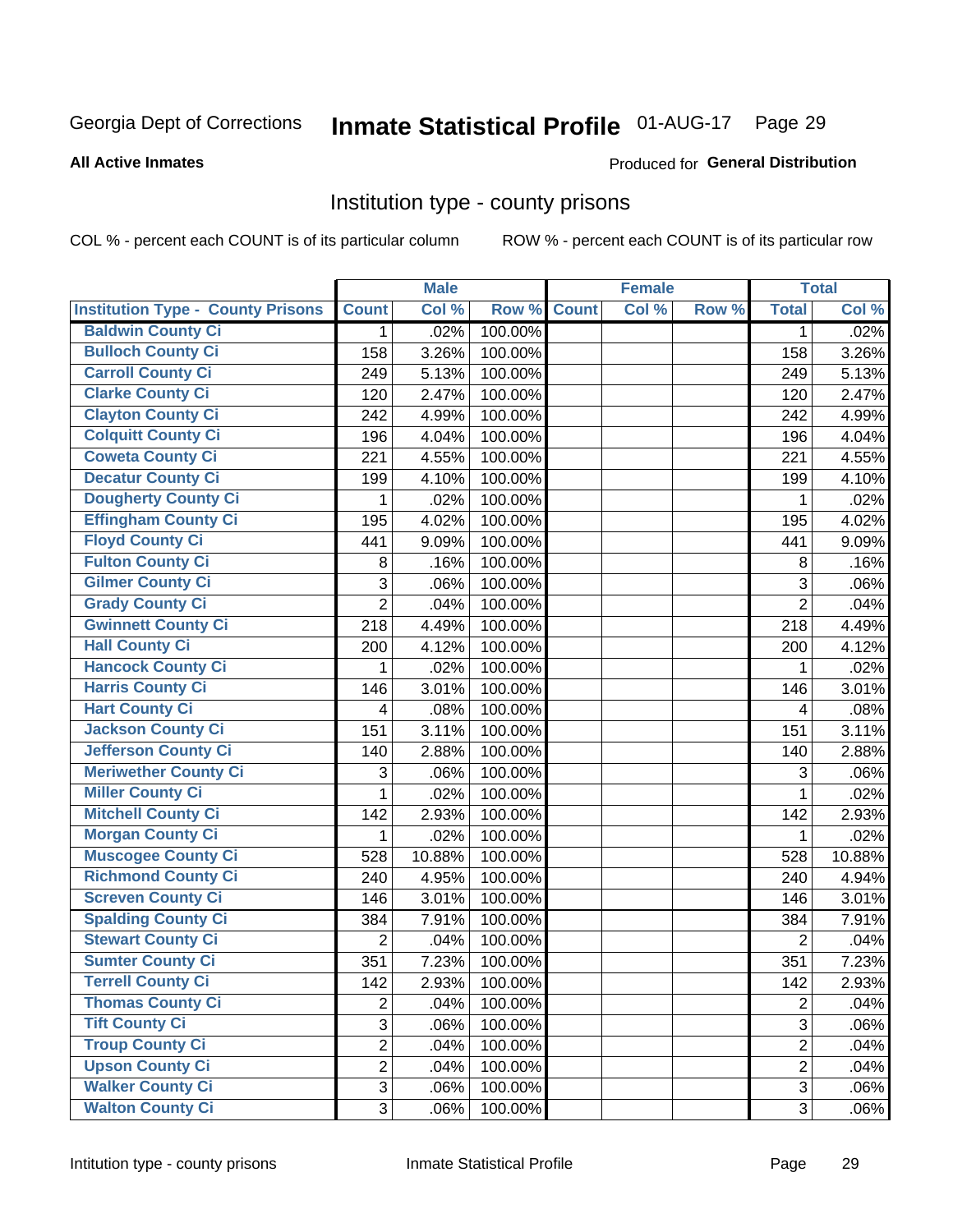# Inmate Statistical Profile 01-AUG-17 Page 30

**All Active Inmates** 

#### Produced for General Distribution

### Institution type - county prisons

COL % - percent each COUNT is of its particular column

|                                          |              | <b>Male</b> |                    | <b>Female</b> |         |         | <b>Total</b> |
|------------------------------------------|--------------|-------------|--------------------|---------------|---------|---------|--------------|
| <b>Institution Type - County Prisons</b> | <b>Count</b> | Col%        | <b>Row % Count</b> | Col%          | Row %   | Total i | Col %        |
| <b>Wilkes County Ci</b>                  |              | .02%        | $100.00\%$         |               |         |         | .02%         |
| <b>Womens Ci</b>                         |              |             |                    | 100.00%       | 100.00% |         | .02%         |
| <b>Worth County Ci</b>                   |              | $.02\%$     | 100.00%            |               |         |         | .02%         |
| <b>Total Reported</b>                    | 4,853        | $100\%$     | 99.98%             | 100%          | $.02\%$ | 4,854   | 100%         |

| <b>NI</b><br>τeα            |                      |      |
|-----------------------------|----------------------|------|
| $\sim$ $\sim$ $\sim$ $\sim$ | <b>CAQ</b> ו<br>,იაა | .854 |

| Mode (most frequent) | <b>Muscogee County Ci</b> | <b>Womens Cil Muscogee County</b> |
|----------------------|---------------------------|-----------------------------------|
|                      |                           |                                   |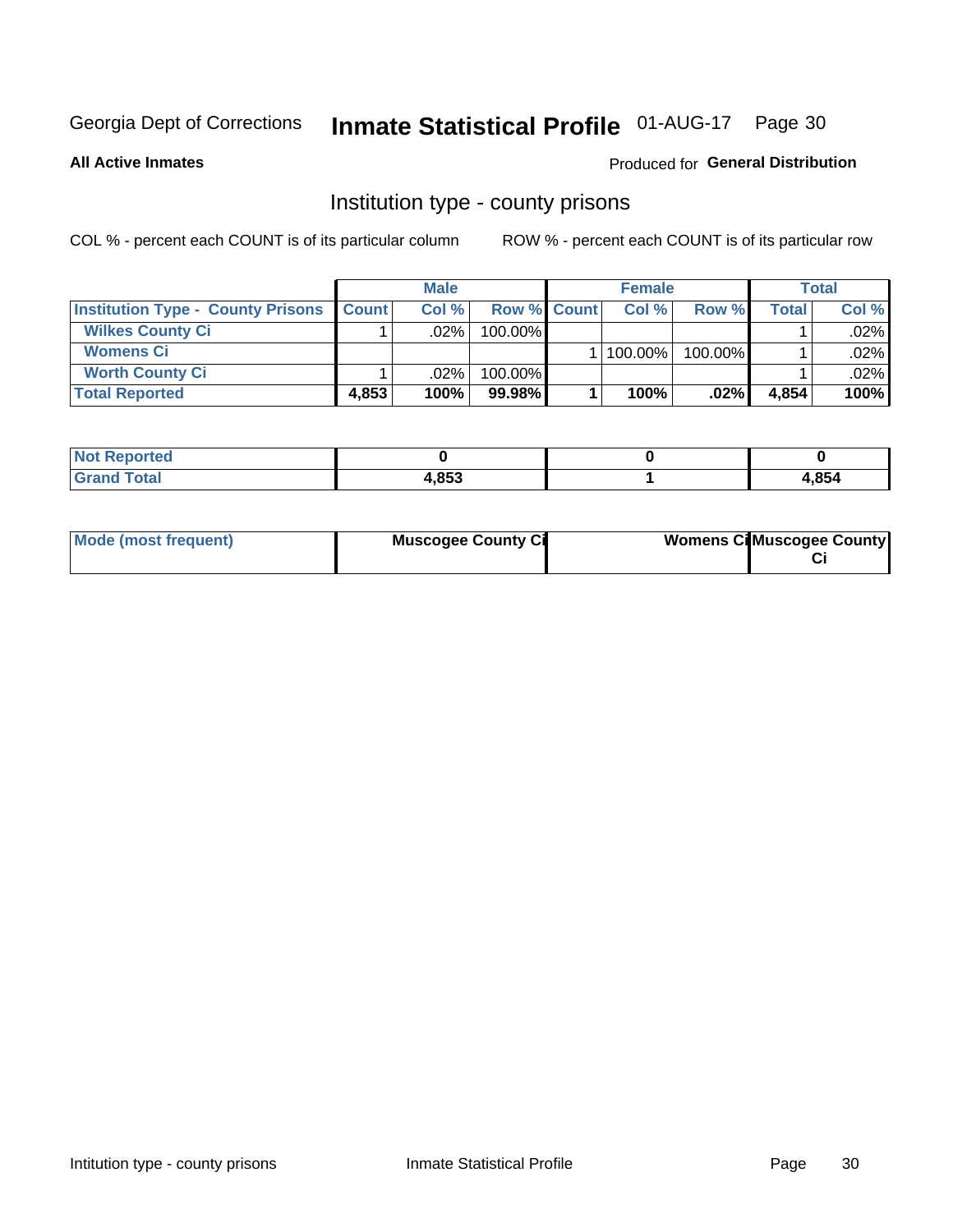# Inmate Statistical Profile 01-AUG-17 Page 31

#### **All Active Inmates**

### **Produced for General Distribution**

### Institution type - state prisons

COL % - percent each COUNT is of its particular column

|                                         |              | <b>Male</b> |         |              | <b>Female</b> |         | <b>Total</b> |       |
|-----------------------------------------|--------------|-------------|---------|--------------|---------------|---------|--------------|-------|
| <b>Institution Type - State Prisons</b> | <b>Count</b> | Col %       | Row %   | <b>Count</b> | Col %         | Row %   | <b>Total</b> | Col % |
| <b>Arrendale State Prison</b>           |              |             |         | 1,595        | 44.18%        | 100.00% | 1,595        | 4.07% |
| <b>Augusta State Med. Prison</b>        | 1,236        | 3.47%       | 99.92%  | 1            | .03%          | .08%    | 1,237        | 3.15% |
| <b>Autry State Prison</b>               | 1,702        | 4.78%       | 100.00% |              |               |         | 1,702        | 4.34% |
| <b>Baldwin State Prison</b>             | 945          | 2.65%       | 100.00% |              |               |         | 945          | 2.41% |
| <b>Burruss Correctional Training</b>    | 759          | 2.13%       | 100.00% |              |               |         | 759          | 1.93% |
| <b>Ctr</b>                              |              |             |         |              |               |         |              |       |
| <b>Calhoun State Prison</b>             | 1,644        | 4.62%       | 100.00% |              |               |         | 1,644        | 4.19% |
| <b>Central State Prison</b>             | 1,128        | 3.17%       | 100.00% |              |               |         | 1,128        | 2.88% |
| <b>Chatham State Prison</b>             | 6            | .02%        | 100.00% |              |               |         | 6            | .02%  |
| <b>Coastal State Prison</b>             | 1,638        | 4.60%       | 100.00% |              |               |         | 1,638        | 4.18% |
| <b>Dodge State Prison</b>               | 1,237        | 3.47%       | 100.00% |              |               |         | 1,237        | 3.15% |
| <b>Dooly State Prison</b>               | 1,670        | 4.69%       | 100.00% |              |               |         | 1,670        | 4.26% |
| <b>Emanuel Women'S Facility</b>         |              |             |         | 396          | 10.97%        | 100.00% | 396          | 1.01% |
| <b>Ga Diag Class Prison</b>             | 3,296        | 9.25%       | 99.97%  | $\mathbf 1$  | .03%          | .03%    | 3,297        | 8.40% |
| <b>Ga State Prison</b>                  | 1,462        | 4.10%       | 100.00% |              |               |         | 1,462        | 3.73% |
| <b>Hancock State Prison</b>             | 1,140        | 3.20%       | 100.00% |              |               |         | 1,140        | 2.91% |
| <b>Hays State Prison</b>                | 1,083        | 3.04%       | 100.00% |              |               |         | 1,083        | 2.76% |
| <b>Helms Facility</b>                   | 16           | .04%        | 59.26%  | 11           | .30%          | 40.74%  | 27           | .07%  |
| <b>Johnson State Prison</b>             | 1,564        | 4.39%       | 100.00% |              |               |         | 1,564        | 3.99% |
| <b>Lee State Prison</b>                 | 741          | 2.08%       | 100.00% |              |               |         | 741          | 1.89% |
| <b>Long Unit</b>                        | 208          | .58%        | 100.00% |              |               |         | 208          | .53%  |
| <b>Lowndes Unit</b>                     | $\,6$        | .02%        | 100.00% |              |               |         | 6            | .02%  |
| <b>Macon State Prison</b>               | 1,717        | 4.82%       | 100.00% |              |               |         | 1,717        | 4.38% |
| <b>Metro State Prison (W)</b>           |              |             |         | 1            | .03%          | 100.00% | 1            | .01%  |
| <b>Montgomery State Prison</b>          | 412          | 1.16%       | 100.00% |              |               |         | 412          | 1.05% |
| <b>Phillips State Prison</b>            | 1,030        | 2.89%       | 100.00% |              |               |         | 1,030        | 2.63% |
| <b>Pulaski State Prison</b>             |              |             |         | 1,165        | 32.27%        | 100.00% | 1,165        | 2.97% |
| <b>Putnam State Prison</b>              | 1            | .01%        | 100.00% |              |               |         | 1            | .01%  |
| <b>Rivers State Prison</b>              | 1            | .01%        | 100.00% |              |               |         | 1            | .01%  |
| <b>Rogers State Prison</b>              | 1,399        | 3.93%       | 100.00% |              |               |         | 1,399        | 3.57% |
| <b>Rutledge State Prison</b>            | 622          | 1.75%       | 100.00% |              |               |         | 622          | 1.59% |
| <b>Smith State Prison</b>               | 1,508        | 4.23%       | 100.00% |              |               |         | 1,508        | 3.84% |
| <b>Telfair State Prison</b>             | 1,373        | 3.85%       | 100.00% |              |               |         | 1,373        | 3.50% |
| <b>Valdosta State Prison</b>            | 1,041        | 2.92%       | 100.00% |              |               |         | 1,041        | 2.65% |
| <b>Walker State Prison</b>              | 403          | 1.13%       | 100.00% |              |               |         | 403          | 1.03% |
| <b>Ware State Prison</b>                | 1,514        | 4.25%       | 100.00% |              |               |         | 1,514        | 3.86% |
| <b>Washington State Prison</b>          | 1,297        | 3.64%       | 100.00% |              |               |         | 1,297        | 3.31% |
| <b>Wayne State Prison</b>               | 1            | .01%        | 100.00% |              |               |         | 1            | .01%  |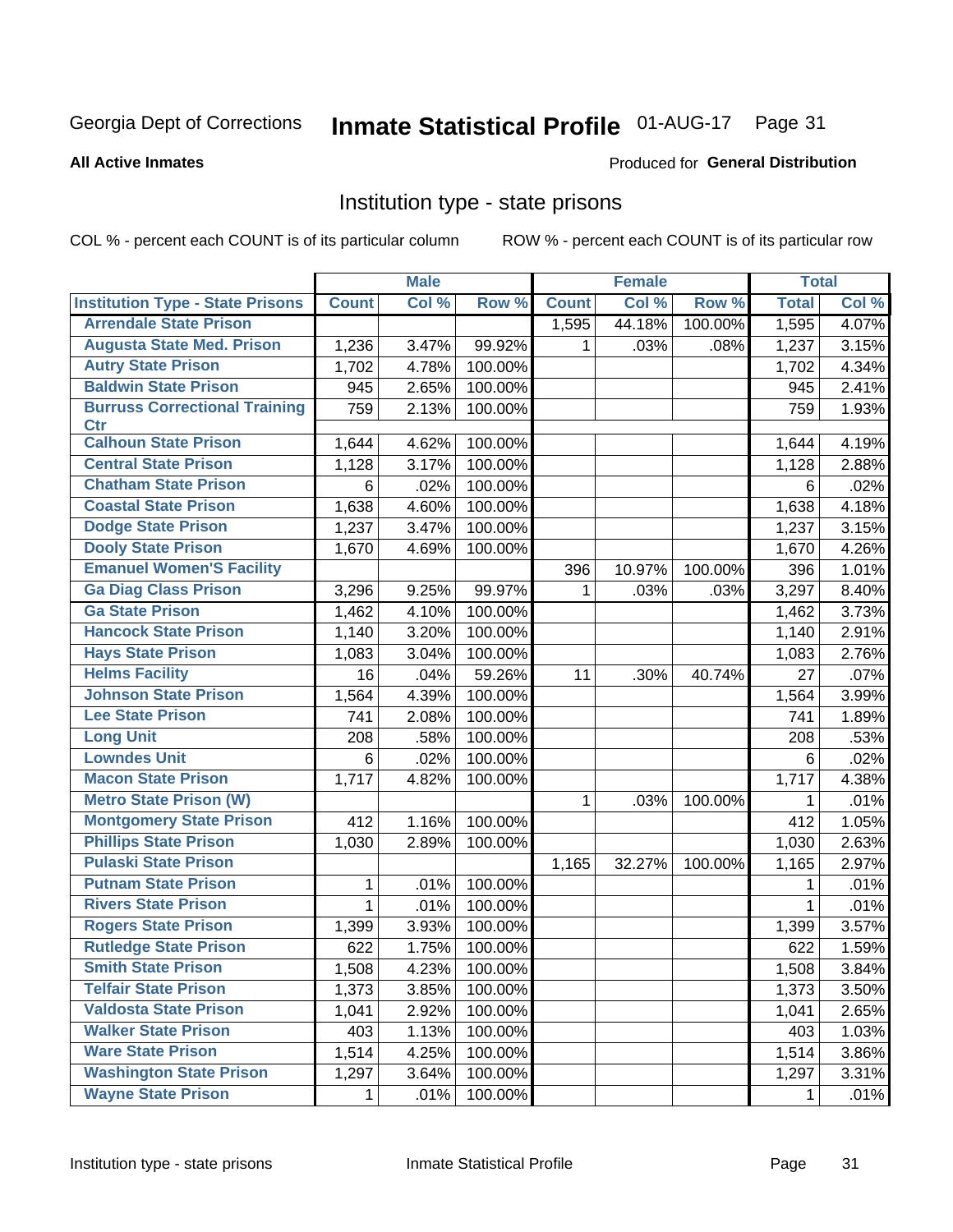# Inmate Statistical Profile 01-AUG-17 Page 32

**All Active Inmates** 

Produced for General Distribution

### Institution type - state prisons

COL % - percent each COUNT is of its particular column

|                                         |              | <b>Male</b>                 |         |              | <b>Female</b>                 |         | <b>Total</b>                   |        |
|-----------------------------------------|--------------|-----------------------------|---------|--------------|-------------------------------|---------|--------------------------------|--------|
| <b>Institution Type - State Prisons</b> | <b>Count</b> | Col %                       | Row %   | <b>Count</b> | Col %                         | Row %   | <b>Total</b>                   | Col %  |
| <b>Whitworth Women'S Facility</b>       |              |                             |         | 440          | 12.19%                        | 100.00% | 440                            | 1.12%  |
| <b>Wilcox State Prison</b>              | 1,819        | 5.11%                       | 100.00% |              |                               |         | 1,819                          | 4.64%  |
| <b>Total Reported</b>                   | 35,619       | 100%                        | 90.8%   | 3,610        | 100%                          | 9.2%    | 39,229                         | 100%   |
|                                         |              |                             |         |              |                               |         |                                |        |
| <b>Not Reported</b>                     |              | 0                           |         |              | 0                             |         | 0                              |        |
| <b>Grand Total</b>                      |              | 35,619                      |         |              | 3,610                         |         |                                | 39,229 |
| <b>Mode (most frequent)</b>             |              | <b>Ga Diag Class Prison</b> |         |              | <b>Arrendale State Prison</b> |         | <b>Ga Diag Class</b><br>Prison |        |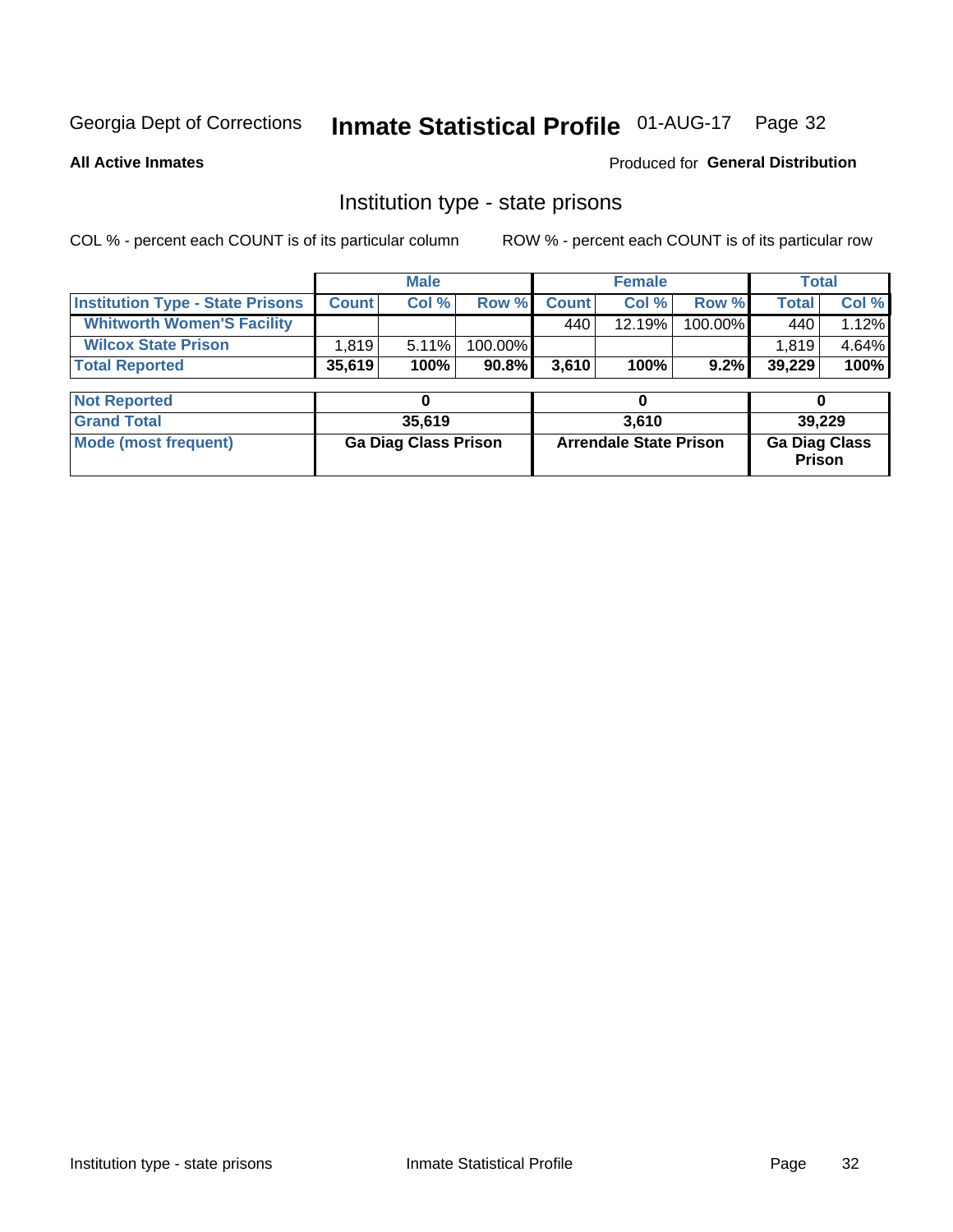# Inmate Statistical Profile 01-AUG-17 Page 33

**All Active Inmates** 

#### Produced for General Distribution

### Institution type - private prisons

COL % - percent each COUNT is of its particular column

|                                           |              | <b>Male</b> |                    | <b>Female</b> |       |       | <b>Total</b> |
|-------------------------------------------|--------------|-------------|--------------------|---------------|-------|-------|--------------|
| <b>Institution Type - Private Prisons</b> | <b>Count</b> | Col %       | <b>Row % Count</b> | Col %         | Row % | Total | Col %        |
| <b>Coffee Corr Facility</b>               | 2.656        | $33.10\%$   | 100.00%            |               |       | 2,656 | 33.10%       |
| <b>Jenkins Corr Facility</b>              | .159'        | 14.44%      | 100.00%            |               |       | 1,159 | 14.44%       |
| <b>Riverbend Corr Facility</b>            | 1.510        | 18.82%      | 100.00%            |               |       | 1,510 | 18.82%       |
| <b>Wheeler Corr Facility</b>              | 2,700        | $33.64\%$   | 100.00%            |               |       | 2,700 | 33.64%       |
| <b>Total Reported</b>                     | 8,025        | 100%        | $100\%$            |               | %     | 8,025 | 100%         |

| <b>Not Reported</b> |       |       |
|---------------------|-------|-------|
| <b>Total</b>        | 8,025 | 8,025 |

| <b>Mode (most frequent)</b> | <b>Wheeler Corr Facility</b> | <b>Null</b> | <b>Wheeler Corr</b><br><b>Facility</b> |
|-----------------------------|------------------------------|-------------|----------------------------------------|
|-----------------------------|------------------------------|-------------|----------------------------------------|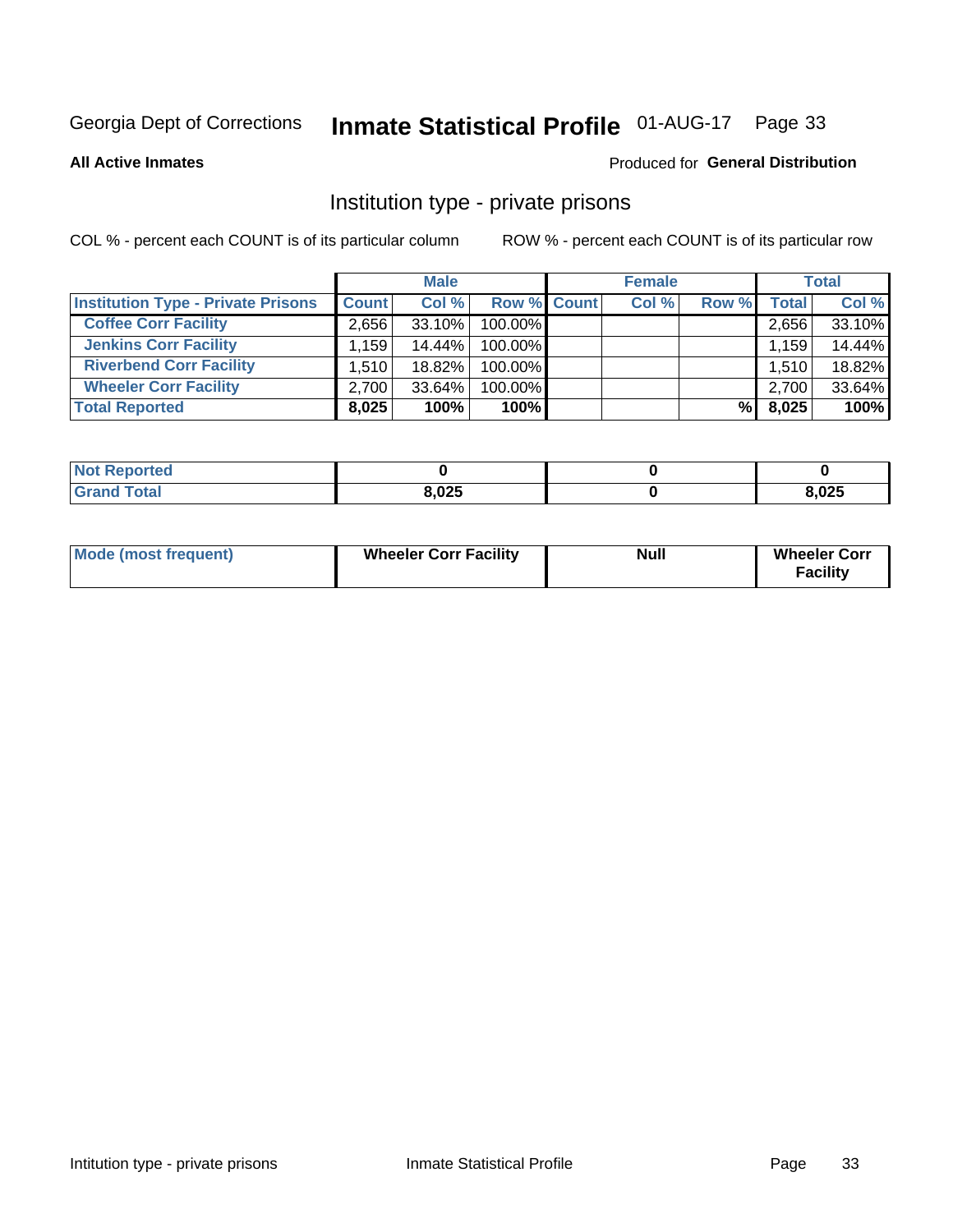# Inmate Statistical Profile 01-AUG-17 Page 34

**All Active Inmates** 

### Produced for General Distribution

### Institution type - inmate boot camp

COL % - percent each COUNT is of its particular column

|                                      |              | <b>Male</b> |             | <b>Female</b> |                   | <b>Total</b> |
|--------------------------------------|--------------|-------------|-------------|---------------|-------------------|--------------|
| <b>Institution Type - Boot Camps</b> | <b>Count</b> | Col %       | Row % Count |               | Col % Row % Total | Col %        |
| <b>Total Rported</b>                 |              |             |             |               |                   |              |

| <b>Not Reported</b>            |  |  |
|--------------------------------|--|--|
| <b>Total</b><br>C <sub>r</sub> |  |  |

| Mod<br>uamo | Nul.<br>$- - - - - -$ | <b>Null</b> | <br>uu.<br>------ |
|-------------|-----------------------|-------------|-------------------|
|             |                       |             |                   |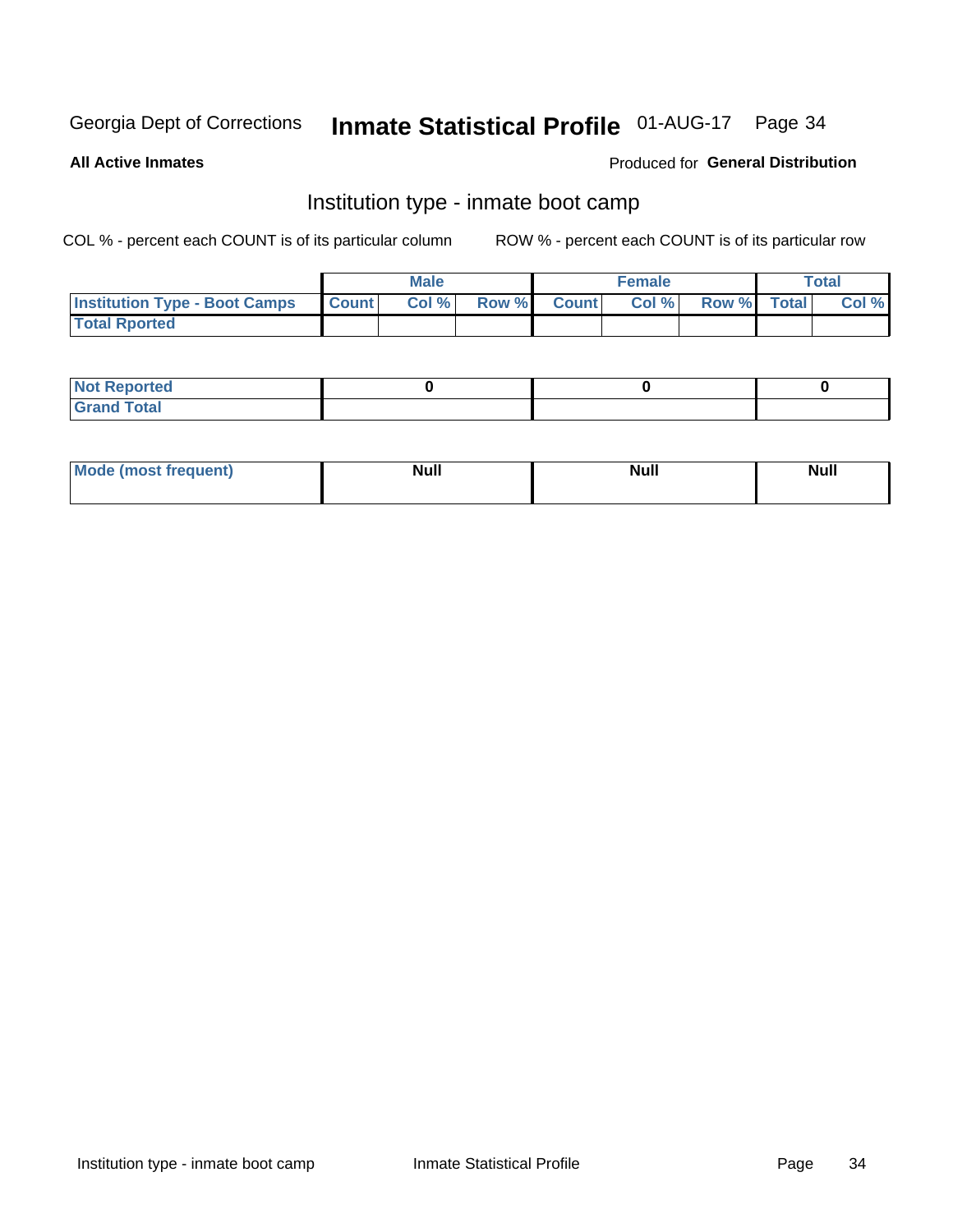# Inmate Statistical Profile 01-AUG-17 Page 35

#### **All Active Inmates**

#### Produced for General Distribution

### Number of disciplinary reports

COL % - percent each COUNT is of its particular column

|                                       |              | <b>Male</b> |                    |       | <b>Female</b> |       |              | <b>Total</b> |
|---------------------------------------|--------------|-------------|--------------------|-------|---------------|-------|--------------|--------------|
| <b>Number of Disciplinary Reports</b> | <b>Count</b> | Col %       | <b>Row % Count</b> |       | Col %         | Row % | <b>Total</b> | Col %        |
|                                       | 20,550       | 40.40%      | $90.04\%$          | 2,274 | 59.17%        | 9.96% | 22,824       | 41.71%       |
|                                       | 6,588        | 12.95%      | 92.95%             | 500   | 13.01%        | 7.05% | 7,088        | 12.95%       |
|                                       | 4,132        | 8.12%       | 94.08%             | 260   | 6.77%         | 5.92% | 4,392        | 8.03%        |
| 3                                     | 2,935        | 5.77%       | 95.01%             | 154   | 4.01%         | 4.99% | 3,089        | 5.65%        |
|                                       | 2,138        | 4.20%       | 94.60%             | 122   | 3.17%         | 5.40% | 2,260        | 4.13%        |
| 5                                     | 1.813        | 3.56%       | 95.37%             | 88    | 2.29%         | 4.63% | 1,901        | 3.47%        |
| <b>More Than 5</b>                    | 12,716       | 25.00%      | 96.62%             | 445   | 11.58%        | 3.38% | 13,161       | 24.05%       |
| <b>Total Reported</b>                 | 50,872       | 100%        | 92.98%             | 3,843 | 100%          | 7.02% | 54,715       | 100%         |

| <b>Reported</b><br>וחש |               |       |         |
|------------------------|---------------|-------|---------|
| <b>Total</b>           | <b>EO 072</b> | 3,843 | 74E<br> |

| Mean (average)         | 5.43 | 2.69 | 5.24 |
|------------------------|------|------|------|
| <b>Median (middle)</b> |      |      |      |
| Mode (most frequent)   |      |      |      |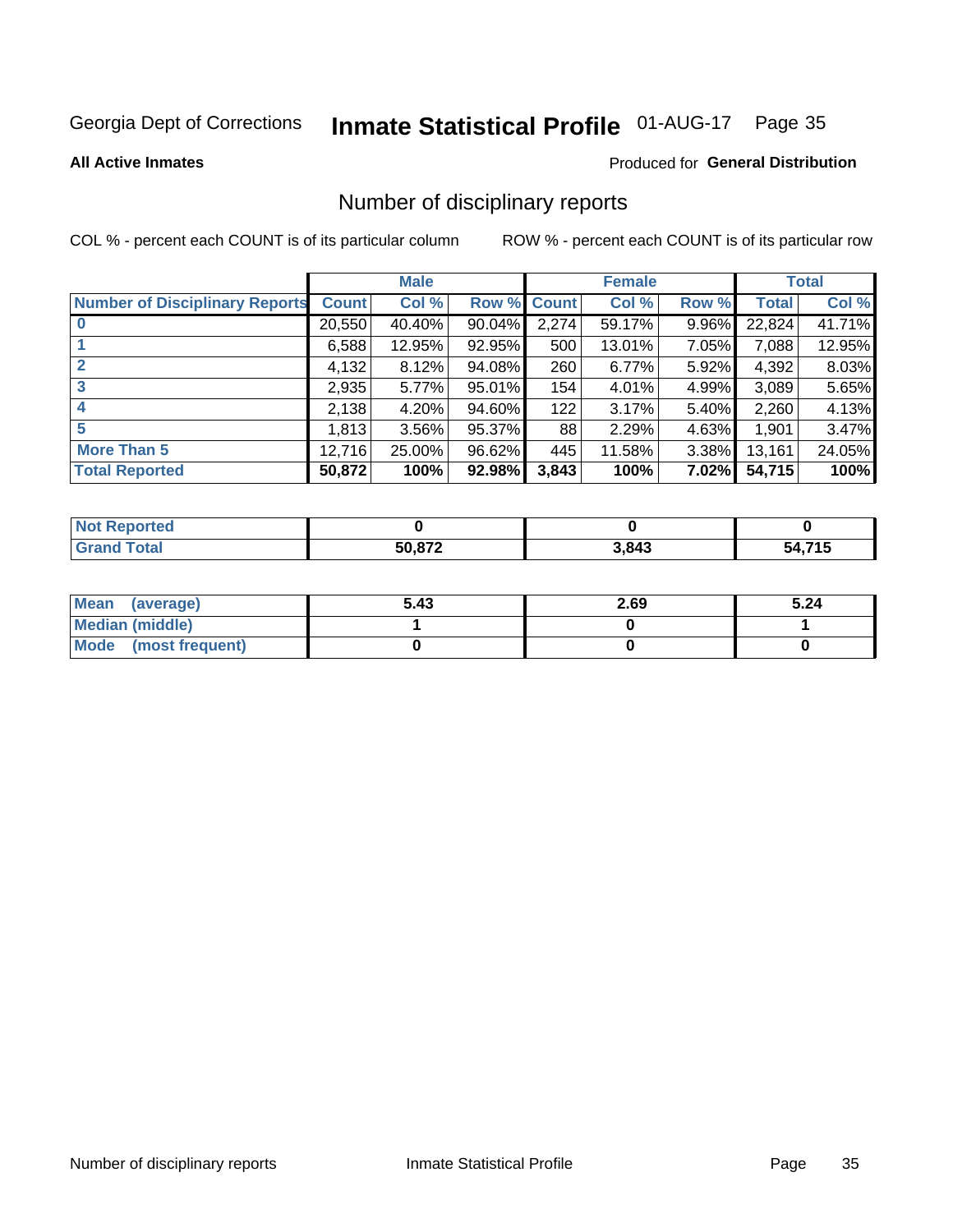# Inmate Statistical Profile 01-AUG-17 Page 36

#### **All Active Inmates**

### **Produced for General Distribution**

### Number of transfers

COL % - percent each COUNT is of its particular column

|                            |         | <b>Male</b> |             |       | <b>Female</b> |          |        | <b>Total</b> |
|----------------------------|---------|-------------|-------------|-------|---------------|----------|--------|--------------|
| <b>Number of Transfers</b> | Count l | Col %       | Row % Count |       | Col %         | Row %    | Total  | Col %        |
|                            | 4,110   | $8.08\%$    | 82.23%      | 888   | 23.11%        | 17.77%   | 4,998  | 9.13%        |
|                            | 15,385  | 30.24%      | 90.44%      | ,626  | 42.31%        | 9.56%    | 17,011 | 31.09%       |
| $\mathbf{2}$               | 8,313   | 16.34%      | 92.98%      | 628   | 16.34%        | 7.02%    | 8,941  | 16.34%       |
| 3                          | 5,498   | 10.81%      | 95.32%      | 270   | 7.03%         | 4.68%    | 5,768  | 10.54%       |
|                            | 3,442   | 6.77%       | 96.06%      | 141   | 3.67%         | $3.94\%$ | 3,583  | 6.55%        |
| 5                          | 2,530   | 4.97%       | 96.23%      | 99    | 2.58%         | 3.77%    | 2,629  | 4.80%        |
| <b>More Than 5</b>         | 11,594  | 22.79%      | 98.38%      | 191   | 4.97%         | 1.62%    | 11,785 | 21.54%       |
| <b>Total Reported</b>      | 50,872  | 100%        | 92.98%      | 3,843 | 100.0%        | 7.02%    | 54,715 | 100%         |

| orted<br>NOI |        |       |                             |
|--------------|--------|-------|-----------------------------|
| <b>Total</b> | 50.872 | 3,843 | <b>74 E</b><br>- גר<br>.ו ו |

| Mean (average)       | 4.19 | 1.66 | 4.02 |
|----------------------|------|------|------|
| Median (middle)      |      |      |      |
| Mode (most frequent) |      |      |      |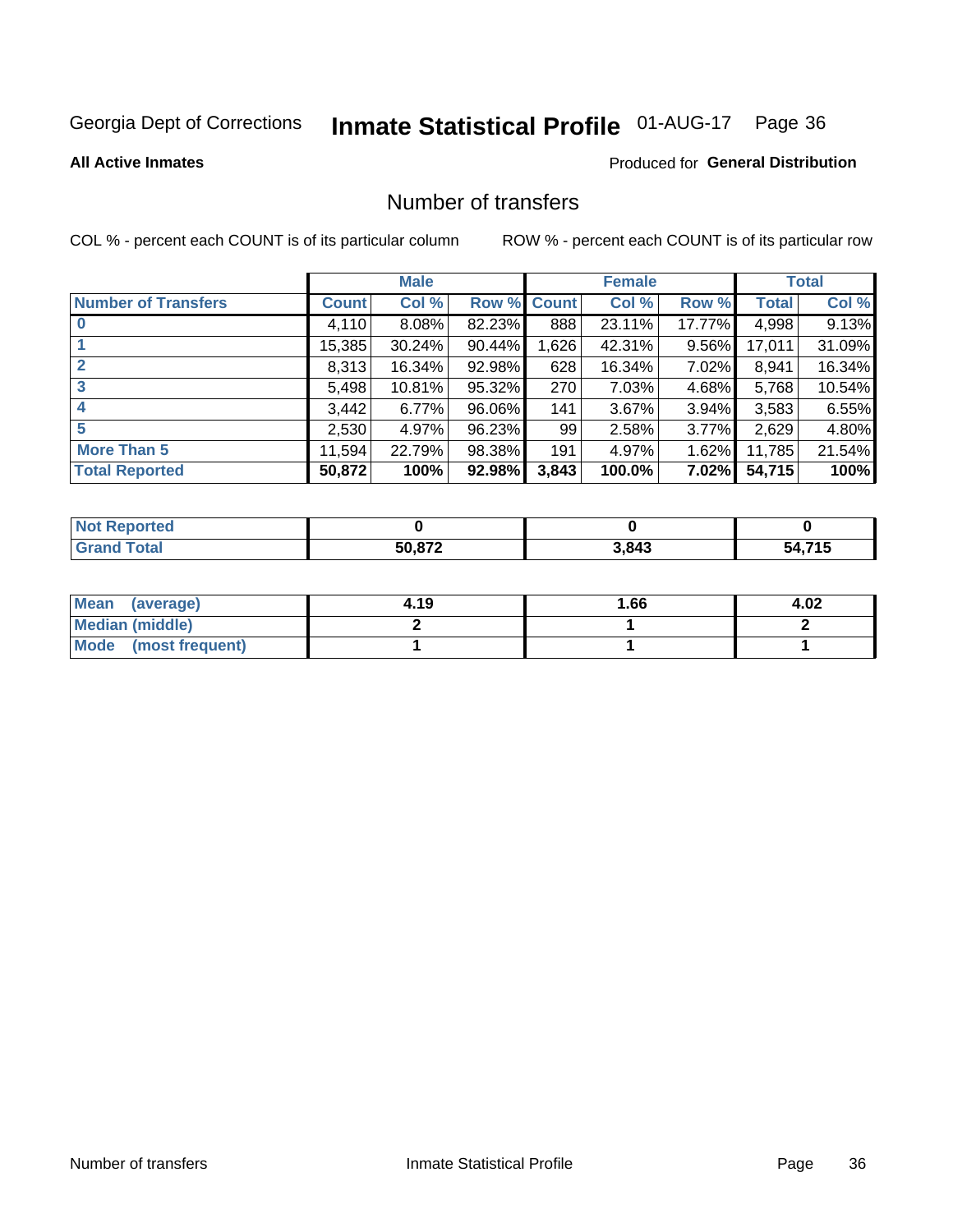# Inmate Statistical Profile 01-AUG-17 Page 37

**All Active Inmates** 

#### **Produced for General Distribution**

### Number of escapes

COL % - percent each COUNT is of its particular column

|                          |              | <b>Male</b> |             |       | <b>Female</b> |          |        | <b>Total</b> |
|--------------------------|--------------|-------------|-------------|-------|---------------|----------|--------|--------------|
| <b>Number of Escapes</b> | <b>Count</b> | Col %       | Row % Count |       | Col %         | Row %    | Total  | Col %        |
|                          | 50,320       | 98.91%      | 92.92%      | 3,832 | 99.71%        | 7.08%    | 54,152 | 98.97%       |
|                          | 522          | 1.03%       | 97.94%      | 11    | 0.29%         | 2.06%    | 533    | 0.97%        |
|                          | 25           | 0.05%       | 100.00%     |       |               |          | 25     | 0.05%        |
|                          |              | 0.01%       | 100.00%     |       |               |          |        | 0.01%        |
|                          |              | 0.01%       | 100.00%     |       |               |          |        | 0.01%        |
| <b>Total Reported</b>    | 50,872       | 100%        | 92.98%      | 3,843 | 100%          | $7.02\%$ | 54,715 | 100.0%       |

| Reported<br>Not F |               |       |             |
|-------------------|---------------|-------|-------------|
| <b>Total</b>      | <b>EN 072</b> | 3,843 | .715<br>54. |

| Mean (average)       |  |  |
|----------------------|--|--|
| Median (middle)      |  |  |
| Mode (most frequent) |  |  |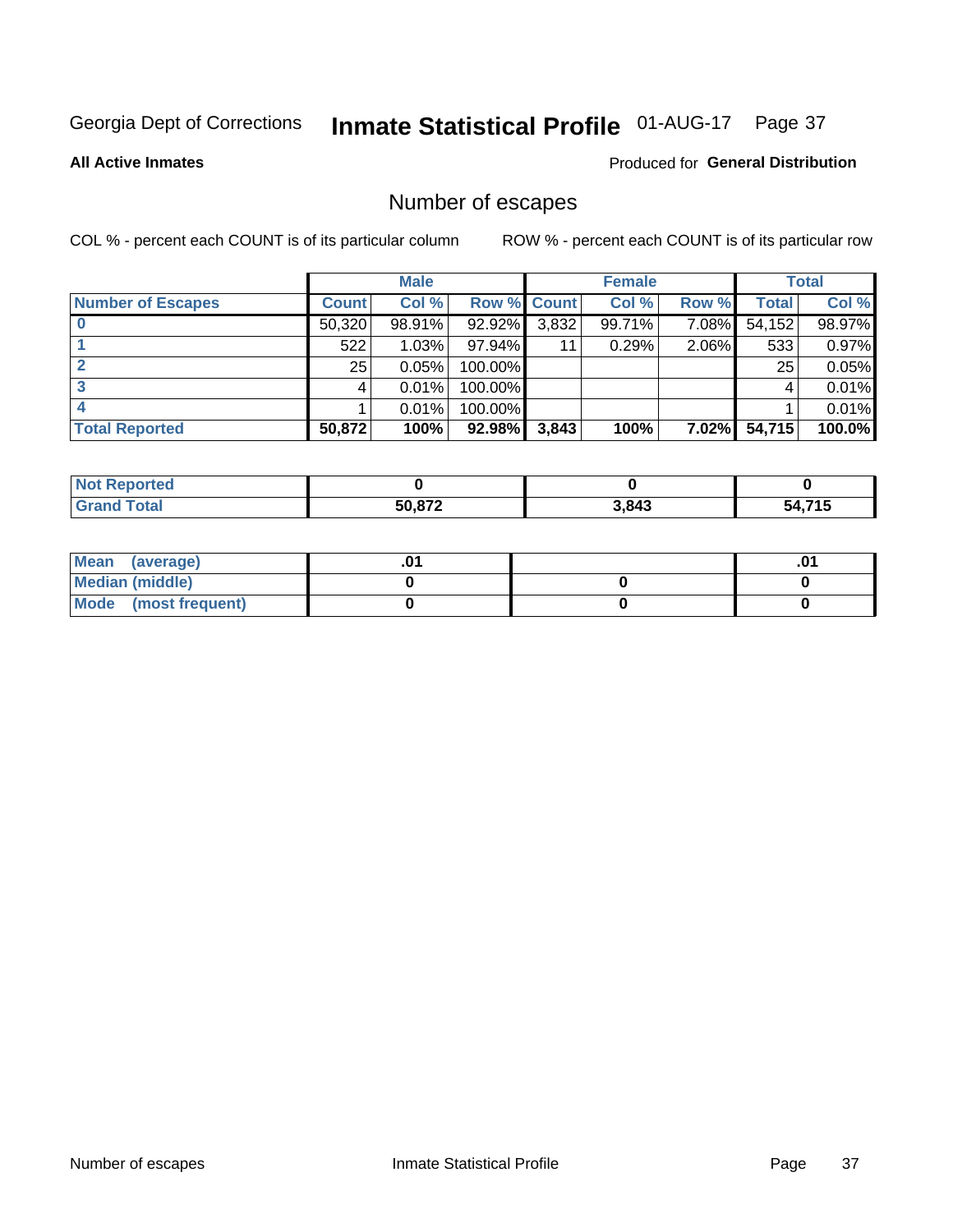# Inmate Statistical Profile 01-AUG-17 Page 38

**All Active Inmates** 

#### Produced for General Distribution

### Split sentences - Probation to follow

COL % - percent each COUNT is of its particular column

|                            |              | <b>Male</b> |                    |     | <b>Female</b> |          |        | <b>Total</b> |
|----------------------------|--------------|-------------|--------------------|-----|---------------|----------|--------|--------------|
| <b>Probation to follow</b> | <b>Count</b> | Col%        | <b>Row % Count</b> |     | Col %         | Row %    | Total  | Col %        |
| <b>Yes</b>                 | 37.674       | 74.06%      | 92.65% 2.987       |     | 77.73%        | $7.35\%$ | 40,661 | 74.31%       |
| <b>No</b>                  | 13.198       | 25.94%      | 93.91%             | 856 | 22.27%        | $6.09\%$ | 14.054 | 25.69%       |
| <b>Total Reported</b>      | 50,872       | 100%        | $92.98\%$ 3,843    |     | 100%          | 7.02%    | 54,715 | 100%         |

| ________ | <u>-0.070</u><br>__ | .843<br>᠇୰ | _ _ _<br>״<br>__ |
|----------|---------------------|------------|------------------|
|          |                     |            |                  |

| $Moo$<br>requent<br>′es<br>Yes<br><b>YAC</b><br>. |
|---------------------------------------------------|
|---------------------------------------------------|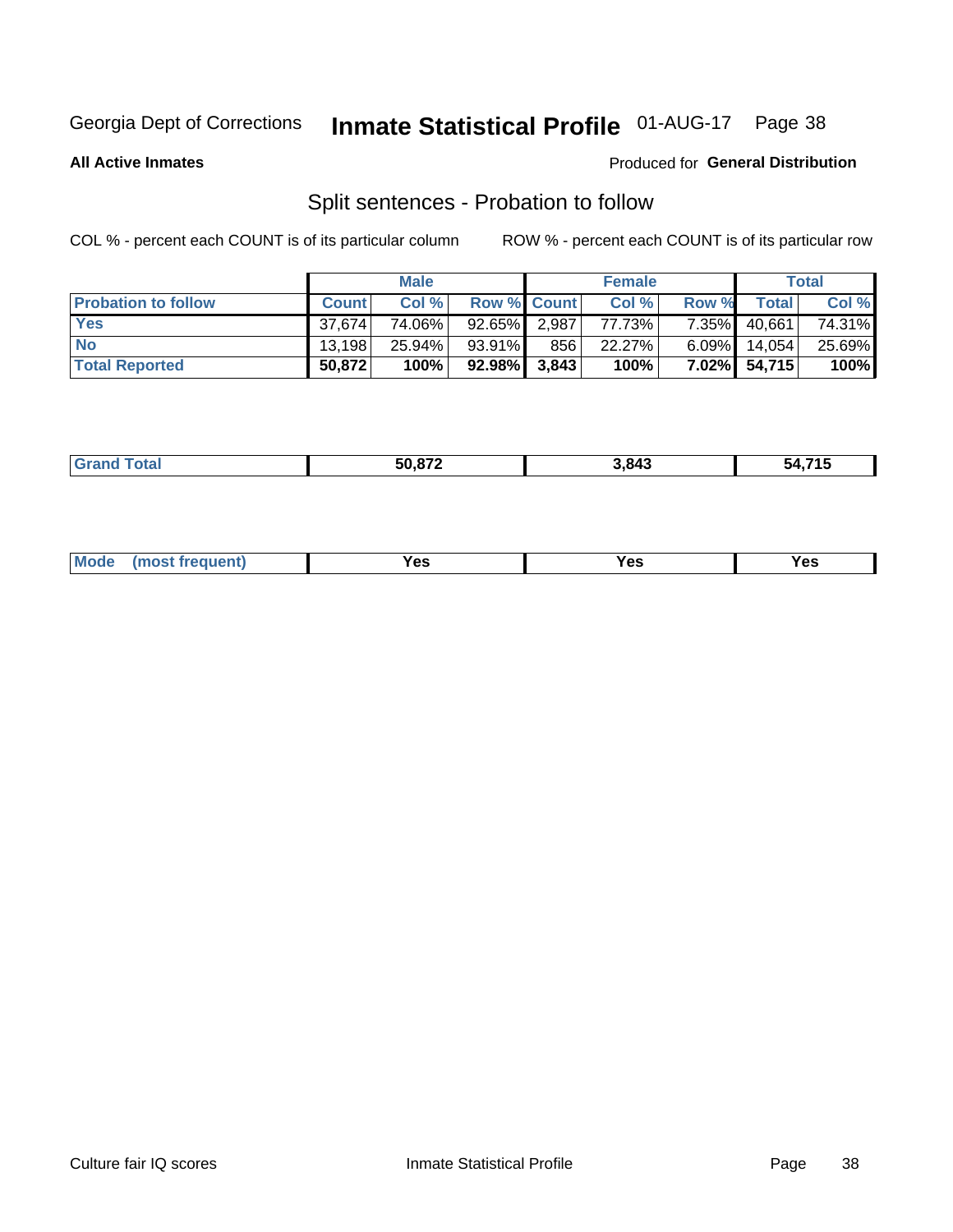# Inmate Statistical Profile 01-AUG-17 Page 39

**All Active Inmates** 

#### Produced for General Distribution

### Probable future release type of still active inmates

COL % - percent each COUNT is of its particular column

|                                         |              | <b>Male</b> |                    |     | <b>Female</b> |          | <b>Total</b> |        |
|-----------------------------------------|--------------|-------------|--------------------|-----|---------------|----------|--------------|--------|
| <b>Probable Future Release Type</b>     | <b>Count</b> | Col %       | <b>Row % Count</b> |     | Col %         | Row %    | <b>Total</b> | Col %  |
| <b>Paroled with probation to follow</b> | 20,895       | 42.68%      | 91.52% 1.935       |     | 51.72%        | 8.48%    | 22,830       | 43.32% |
| Paroled w/o probation to follow         | 6,148        | 12.56%      | 92.06%             | 530 | 14.17%        | 7.94%    | 6,678        | 12.67% |
| <b>Maxout with probation to follow</b>  | 14,054       | 28.71%      | 93.76%             | 936 | 25.02%        | 6.24%    | 14,990       | 28.45% |
| <b>Maxout w/o probation to follow</b>   | 2,496        | 5.10%       | 95.09%             | 129 | 3.45%         | $4.91\%$ | 2,625        | 4.98%  |
| Life, LWOP or death sentence            | 5,363        | 10.95%      | 96.21%             | 211 | 5.64%         | 3.79%    | 5,574        | 10.58% |
| <b>Total Reported</b>                   | 48,956       | 100%        | 92.9% 3,741        |     | 100%          | 7.1%     | 52,697       | 100%   |

| aseo |               |     |        |
|------|---------------|-----|--------|
| otal | 48,956<br>,,, | 711 | 52,697 |

| <b>Mode (most frequent)</b> | <b>PAR with PROB follow</b> | <b>PAR with PROB follow</b> | <b>PAR with PROB</b> |
|-----------------------------|-----------------------------|-----------------------------|----------------------|
|                             |                             |                             | follow               |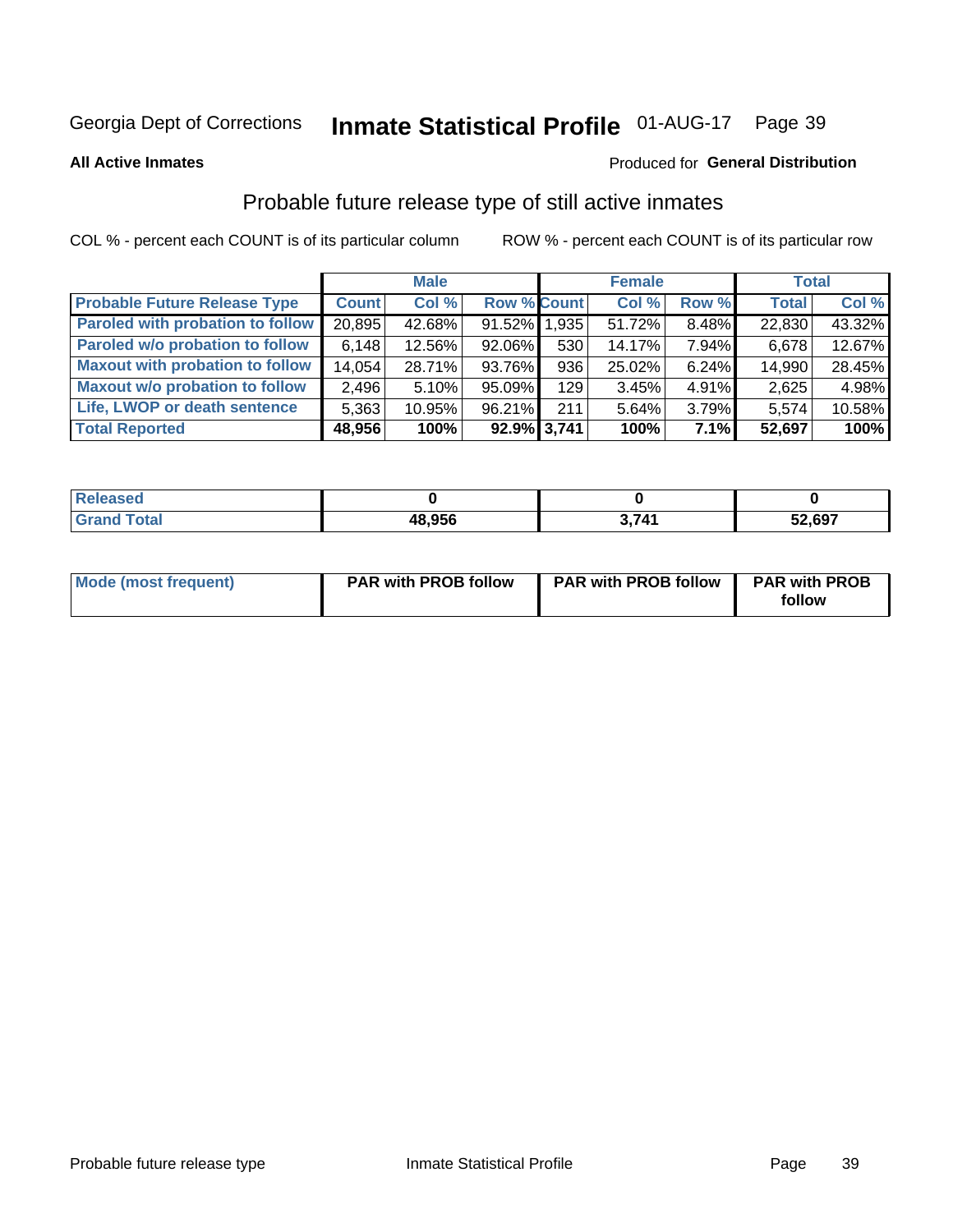### **All Active Inmates**

### **Produced for General Distribution**

### Time served in current (or last) institution

COL % - percent each COUNT is of its particular column

|                              | <b>Male</b>  |        |        | <b>Female</b> |        |        | <b>Total</b> |        |
|------------------------------|--------------|--------|--------|---------------|--------|--------|--------------|--------|
| <b>Time In Institution</b>   | <b>Count</b> | Col%   | Row %  | <b>Count</b>  | Col %  | Row %  | <b>Total</b> | Col %  |
| 0 to 3 months                | 13,014       | 25.58% | 92.46% | 1,061         | 27.61% | 7.54%  | 14,075       | 25.72% |
| <b>3.01 to 6 months</b>      | 7,049        | 13.86% | 92.47% | 574           | 14.94% | 7.53%  | 7,623        | 13.93% |
| 6.01 to 9 months             | 4,737        | 9.31%  | 92.77% | 369           | 9.60%  | 7.23%  | 5,106        | 9.33%  |
| 9.01 to 12 months            | 4,294        | 8.44%  | 93.45% | 301           | 7.83%  | 6.55%  | 4,595        | 8.40%  |
| 12.01 to 18 months           | 5,645        | 11.10% | 93.06% | 421           | 10.95% | 6.94%  | 6,066        | 11.09% |
| <b>18.01 to 24 months</b>    | 3,799        | 7.47%  | 94.55% | 219           | 5.70%  | 5.45%  | 4,018        | 7.34%  |
| 2.01 to 3 years              | 5,010        | 9.85%  | 94.69% | 281           | 7.31%  | 5.31%  | 5,291        | 9.67%  |
| $3.01$ to 4 years            | 2,418        | 4.75%  | 94.09% | 152           | 3.96%  | 5.91%  | 2,570        | 4.70%  |
| 4.01 to 5 years              | 1,458        | 2.87%  | 92.22% | 123           | 3.20%  | 7.78%  | 1,581        | 2.89%  |
| $\overline{5.01}$ to 6 years | 1,042        | 2.05%  | 93.96% | 67            | 1.74%  | 6.04%  | 1,109        | 2.03%  |
| 6.01 to 7 years              | 675          | 1.33%  | 83.75% | 131           | 3.41%  | 16.25% | 806          | 1.47%  |
| 7.01 to 8 years              | 422          | 0.83%  | 91.74% | 38            | 0.99%  | 8.26%  | 460          | 0.84%  |
| 8.01 to 9 years              | 328          | 0.64%  | 92.39% | 27            | 0.70%  | 7.61%  | 355          | 0.65%  |
| 9.01 to 10 years             | 171          | 0.34%  | 93.96% | 11            | 0.29%  | 6.04%  | 182          | 0.33%  |
| Over 10 years                | 810          | 1.59%  | 92.26% | 68            | 1.77%  | 7.74%  | 878          | 1.60%  |
| <b>Total Reported</b>        | 50,872       | 100%   | 92.98% | 3,843         | 100%   | 7.02%  | 54,715       | 100%   |

| orted<br><b>Not</b> |        |      |                      |
|---------------------|--------|------|----------------------|
| <b>ntal</b>         | 50,872 | ,843 | <b>715</b><br>٠л<br> |

| <b>Mean</b><br>(average) | 24 months | 20 months | 23 months |
|--------------------------|-----------|-----------|-----------|
| Median (middle)          | 9 months  | 8 months  | 9 months  |
| Mode (most frequent)     | 0 months  | months    | 1 months  |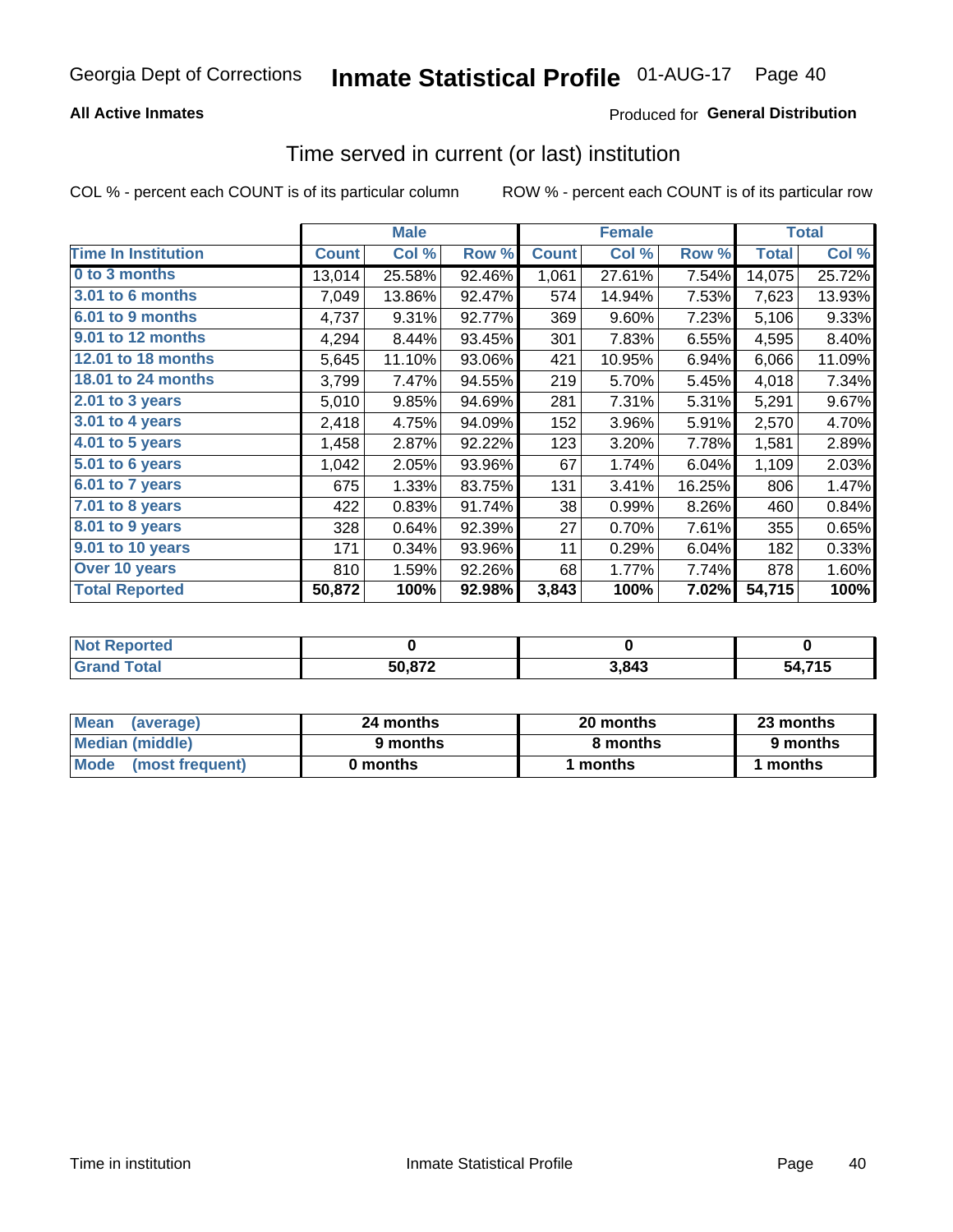#### Inmate Statistical Profile 01-AUG-17 Page 41

Produced for General Distribution

#### **All Active Inmates**

## Highest grade level attained

COL % - percent each COUNT is of its particular column

|                              |                  | <b>Male</b> |         |              | <b>Female</b> |        |                 | <b>Total</b> |
|------------------------------|------------------|-------------|---------|--------------|---------------|--------|-----------------|--------------|
| <b>Grade Level</b>           | <b>Count</b>     | Col %       | Row %   | <b>Count</b> | Col %         | Row %  | <b>Total</b>    | Col %        |
| No school at all             | $\overline{16}$  | 0.04%       | 100.00% |              |               |        | $\overline{16}$ | 0.04%        |
| <b>Grade 1</b>               | 20               | 0.05%       | 100.00% |              |               |        | 20              | 0.05%        |
| <b>Grade 2</b>               | 31               | 0.08%       | 83.78%  | 6            | 0.23%         | 16.22% | 37              | 0.09%        |
| Grade 3                      | 79               | 0.20%       | 98.75%  | $\mathbf 1$  | 0.04%         | 1.25%  | 80              | 0.19%        |
| <b>Grade 4</b>               | 89               | 0.23%       | 96.74%  | 3            | 0.11%         | 3.26%  | 92              | 0.22%        |
| Grade 5                      | 106              | 0.27%       | 96.36%  | 4            | 0.15%         | 3.64%  | 110             | 0.26%        |
| Grade 6                      | 395              | 1.02%       | 94.95%  | 21           | 0.79%         | 5.05%  | 416             | 1.00%        |
| <b>Grade 7</b>               | 722              | 1.86%       | 94.63%  | 41           | 1.54%         | 5.37%  | 763             | 1.84%        |
| Grade 8                      | 2,614            | 6.73%       | 93.79%  | 173          | 6.50%         | 6.21%  | 2,787           | 6.71%        |
| Grade 9                      | 4,980            | 12.81%      | 95.48%  | 236          | 8.87%         | 4.52%  | 5,216           | 12.56%       |
| Grade 10                     | 6,883            | 17.71%      | 95.60%  | 317          | 11.92%        | 4.40%  | 7,200           | 17.34%       |
| Grade 11                     | 6,774            | 17.43%      | 94.74%  | 376          | 14.14%        | 5.26%  | 7,150           | 17.22%       |
| <b>Grade 12 or GED</b>       | 12,397           | 31.90%      | 92.90%  | 948          | 35.64%        | 7.10%  | 13,345          | 32.14%       |
| <b>Some tech school</b>      | 293              | 0.75%       | 84.44%  | 54           | 2.03%         | 15.56% | 347             | 0.84%        |
| <b>Completed tech school</b> | 287              | 0.74%       | 83.67%  | 56           | 2.11%         | 16.33% | 343             | 0.83%        |
| College, 1 year              | 1,045            | 2.69%       | 88.86%  | 131          | 4.92%         | 11.14% | 1,176           | 2.83%        |
| College, 2 year              | 1,260            | 3.24%       | 88.17%  | 169          | 6.35%         | 11.83% | 1,429           | 3.44%        |
| College, 3 year              | 320              | 0.82%       | 86.49%  | 50           | 1.88%         | 13.51% | 370             | 0.89%        |
| <b>Bachelor's degree</b>     | 444              | 1.14%       | 87.75%  | 62           | 2.33%         | 12.25% | 506             | 1.22%        |
| <b>Master's degree</b>       | 71               | 0.18%       | 87.65%  | 10           | 0.38%         | 12.35% | 81              | 0.20%        |
| Ph.D. degree                 | 14               | 0.04%       | 93.33%  | 1            | 0.04%         | 6.67%  | 15              | 0.04%        |
| Law degree                   | 15               | 0.04%       | 93.75%  | 1            | 0.04%         | 6.25%  | 16              | 0.04%        |
| <b>Some medical school</b>   | $\overline{2}$   | 0.01%       | 100.00% |              |               |        | 2               | 0.01%        |
| <b>Medical degree</b>        | $\boldsymbol{9}$ | 0.02%       | 100.00% |              |               |        | 9               | 0.02%        |
|                              | 1                | 0.01%       | 100.00% |              |               |        | 1               | 0.01%        |
| <b>Total Reported</b>        | 38,867           | 100%        | 93.59%  | 2,660        | 100.0%        | 6.41%  | 41,527          | 100.0%       |

| 12.005 | .183  | 400  |
|--------|-------|------|
| 50.872 | 3,843 | 74 C |

| <b>Mean</b><br>(average) | 10.79           | 11.34           | 10.83           |
|--------------------------|-----------------|-----------------|-----------------|
| Median (middle)          | Grade 11        | Grade 12 or GED | Grade 11        |
| Mode<br>(most frequent)  | Grade 12 or GED | Grade 12 or GED | Grade 12 or GED |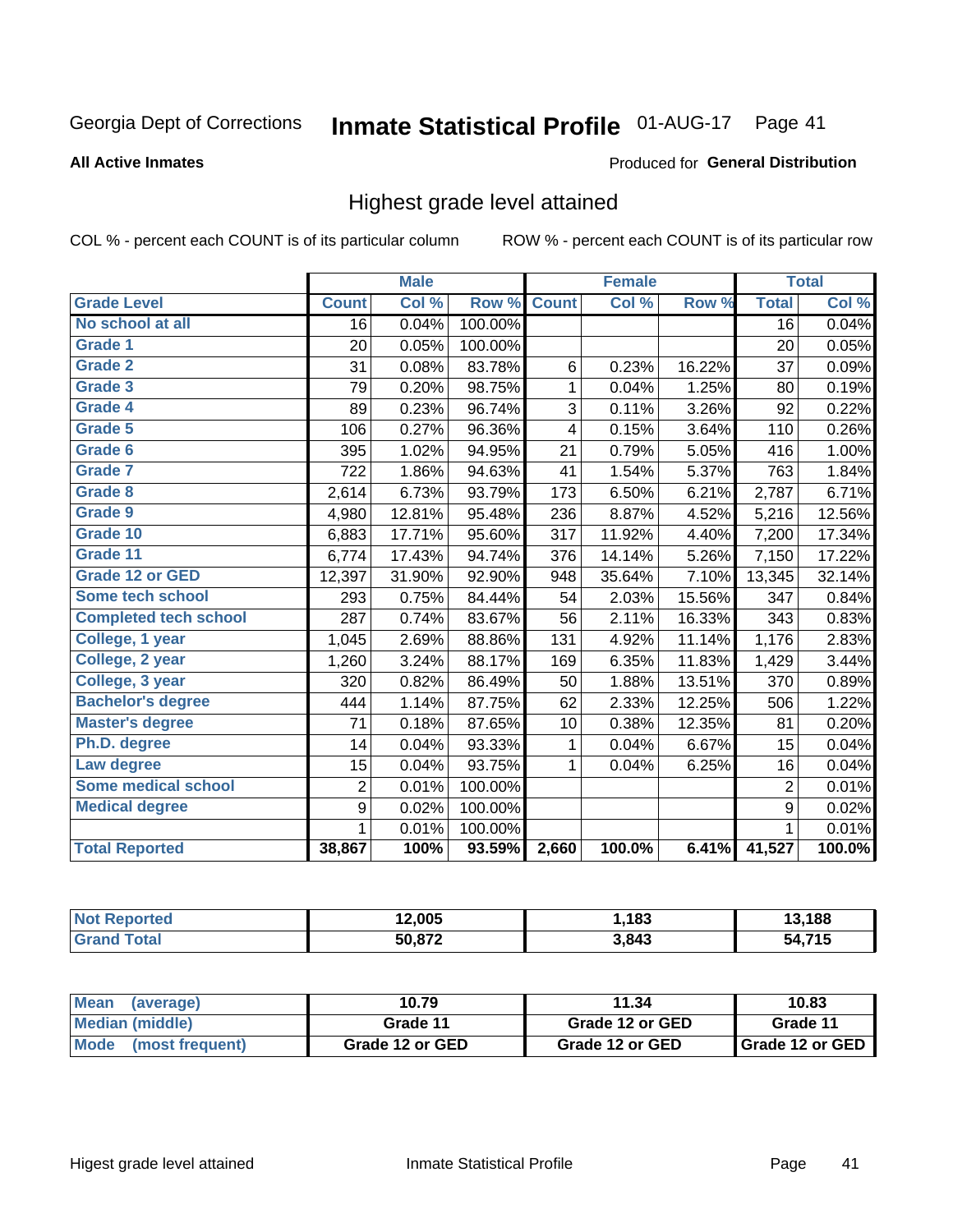# Inmate Statistical Profile 01-AUG-17 Page 42

#### **All Active Inmates**

### **Produced for General Distribution**

## Culture fair IQ scores

COL % - percent each COUNT is of its particular column

|                       |              | <b>Male</b> |             |       | <b>Female</b> |        |              | <b>Total</b> |
|-----------------------|--------------|-------------|-------------|-------|---------------|--------|--------------|--------------|
| <b>IQ Scores</b>      | <b>Count</b> | Col %       | Row % Count |       | Col %         | Row %  | <b>Total</b> | Col %        |
| $60 - 69$             | 941          | 2.21%       | 92.98%      | 71    | 2.19%         | 7.02%  | 1,012        | 2.21%        |
| $70 - 79$             | 2,857        | 6.72%       | 93.09%      | 212   | 6.55%         | 6.91%  | 3,069        | 6.71%        |
| $80 - 89$             | 6,428        | 15.12%      | 89.38%      | 764   | 23.62%        | 10.62% | 7,192        | 15.72%       |
| $90 - 99$             | 11,974       | 28.16%      | 90.96%      | 1,190 | 36.79%        | 9.04%  | 13,164       | 28.77%       |
| $100 - 109$           | 11,798       | 27.75%      | 95.48%      | 558   | 17.25%        | 4.52%  | 12,356       | 27.01%       |
| $110 - 119$           | 7,053        | 16.59%      | 96.59%      | 249   | 7.70%         | 3.41%  | 7,302        | 15.96%       |
| $120 - 129$           | 1,404        | 3.30%       | 92.13%      | 120   | 3.71%         | 7.87%  | 1,524        | 3.33%        |
| $130 - 139$           | 53           | 0.12%       | 50.96%      | 51    | 1.58%         | 49.04% | 104          | 0.23%        |
| 140 & Up              | 8            | 0.02%       | 28.57%      | 20    | 0.62%         | 71.43% | 28           | 0.06%        |
| <b>Total Reported</b> | 42,516       | 100%        | 92.93%      | 3,235 | 100.0%        | 7.07%  | 45,751       | 100%         |

| <b>Not Reported</b>         | 7,537  | 469   | 8,006  |
|-----------------------------|--------|-------|--------|
| <b>Not Valid (under 60)</b> | 819    | 139   | 958    |
| <b>Grand Total</b>          | 50,872 | 3,843 | 54,715 |

| <b>Mean</b><br>(average) | 98  | 96 | 98 |
|--------------------------|-----|----|----|
| Median (middle)          | 99  | 94 | 99 |
| Mode<br>(most frequent)  | 103 | 99 | 99 |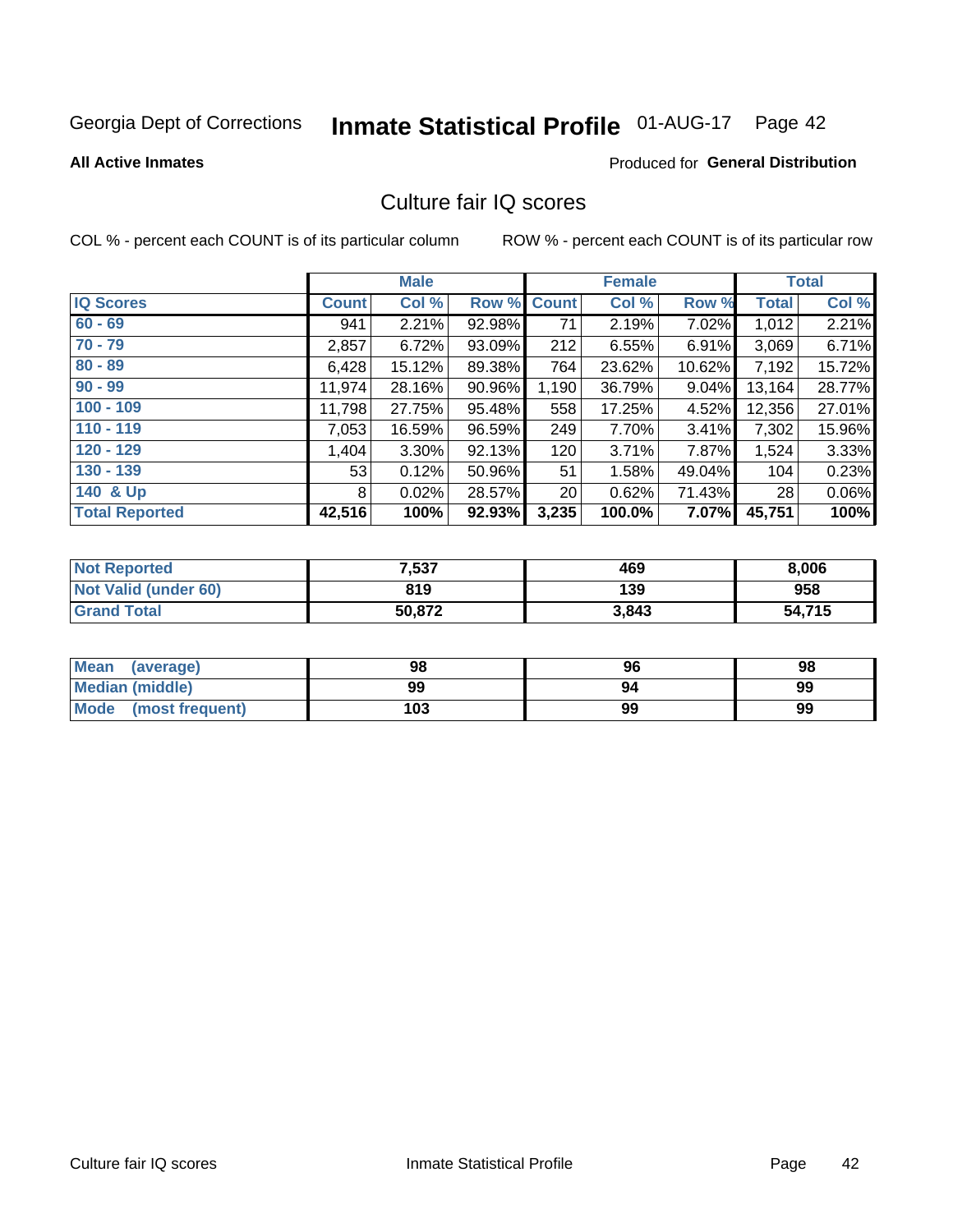#### **Inmate Statistical Profile 01-AUG-17** Page 43

#### **All Active Inmates**

#### Produced for General Distribution

# Wide Range Achievement Test (WRAT) reading score

COL % - percent each COUNT is of its particular column

|                           |              | <b>Male</b> |        |              | <b>Female</b> |        |              | <b>Total</b> |
|---------------------------|--------------|-------------|--------|--------------|---------------|--------|--------------|--------------|
| <b>WRAT Reading Score</b> | <b>Count</b> | Col %       | Row %  | <b>Count</b> | Col %         | Row %  | <b>Total</b> | Col %        |
| 0.1 to 0.9                | 882          | 1.93%       | 99.44% | 5            | 0.15%         | 0.56%  | 887          | 1.81%        |
| 1.0 to 1.9                | 805          | 1.76%       | 98.53% | 12           | 0.36%         | 1.47%  | 817          | 1.66%        |
| 2.0 to 2.9                | 1,577        | 3.45%       | 97.47% | 41           | 1.21%         | 2.53%  | 1,618        | 3.29%        |
| 3.0 to 3.9                | 3,614        | 7.90%       | 97.31% | 100          | 2.96%         | 2.69%  | 3,714        | 7.56%        |
| 4.0 to 4.9                | 4,248        | 9.29%       | 95.70% | 191          | 5.65%         | 4.30%  | 4,439        | 9.04%        |
| 5.0 to 5.9                | 3,725        | 8.14%       | 95.68% | 168          | 4.97%         | 4.32%  | 3,893        | 7.93%        |
| 6.0 to 6.9                | 4,324        | 9.45%       | 94.91% | 232          | 6.87%         | 5.09%  | 4,556        | 9.27%        |
| 7.0 to 7.9                | 1,700        | 3.72%       | 94.50% | 99           | 2.93%         | 5.50%  | 1,799        | 3.66%        |
| 8.0 to 8.9                | 3,307        | 7.23%       | 94.14% | 206          | 6.10%         | 5.86%  | 3,513        | 7.15%        |
| 9.0 to 9.9                | 2,023        | 4.42%       | 94.49% | 118          | 3.49%         | 5.51%  | 2,141        | 4.36%        |
| 10.0 to 10.9              | 2,950        | 6.45%       | 92.56% | 237          | 7.02%         | 7.44%  | 3,187        | 6.49%        |
| 11.0 to 11.9              | 4,368        | 9.55%       | 90.64% | 451          | 13.35%        | 9.36%  | 4,819        | 9.81%        |
| 12.0 to 12.9              | 11,560       | 25.27%      | 88.98% | 1,431        | 42.36%        | 11.02% | 12,991       | 26.45%       |
| 13                        | 661          | 1.44%       | 88.37% | 87           | 2.58%         | 11.63% | 748          | 1.52%        |
| <b>Total Reported</b>     | 45,744       | 100%        | 93.12% | 3,378        | 100%          | 6.88%  | 49,122       | 100%         |

| Teu.<br>NO | 5,128  | 465   | 5,593                |
|------------|--------|-------|----------------------|
| int        | 50.872 | 3,843 | <b>74 E</b><br>. . U |

| Mean (average)       | 8.35 | 10.19 | 8.48 |
|----------------------|------|-------|------|
| Median (middle)      | 8.8  | 11.6  | 8.9  |
| Mode (most frequent) | 12.9 | 12.9  | 12.9 |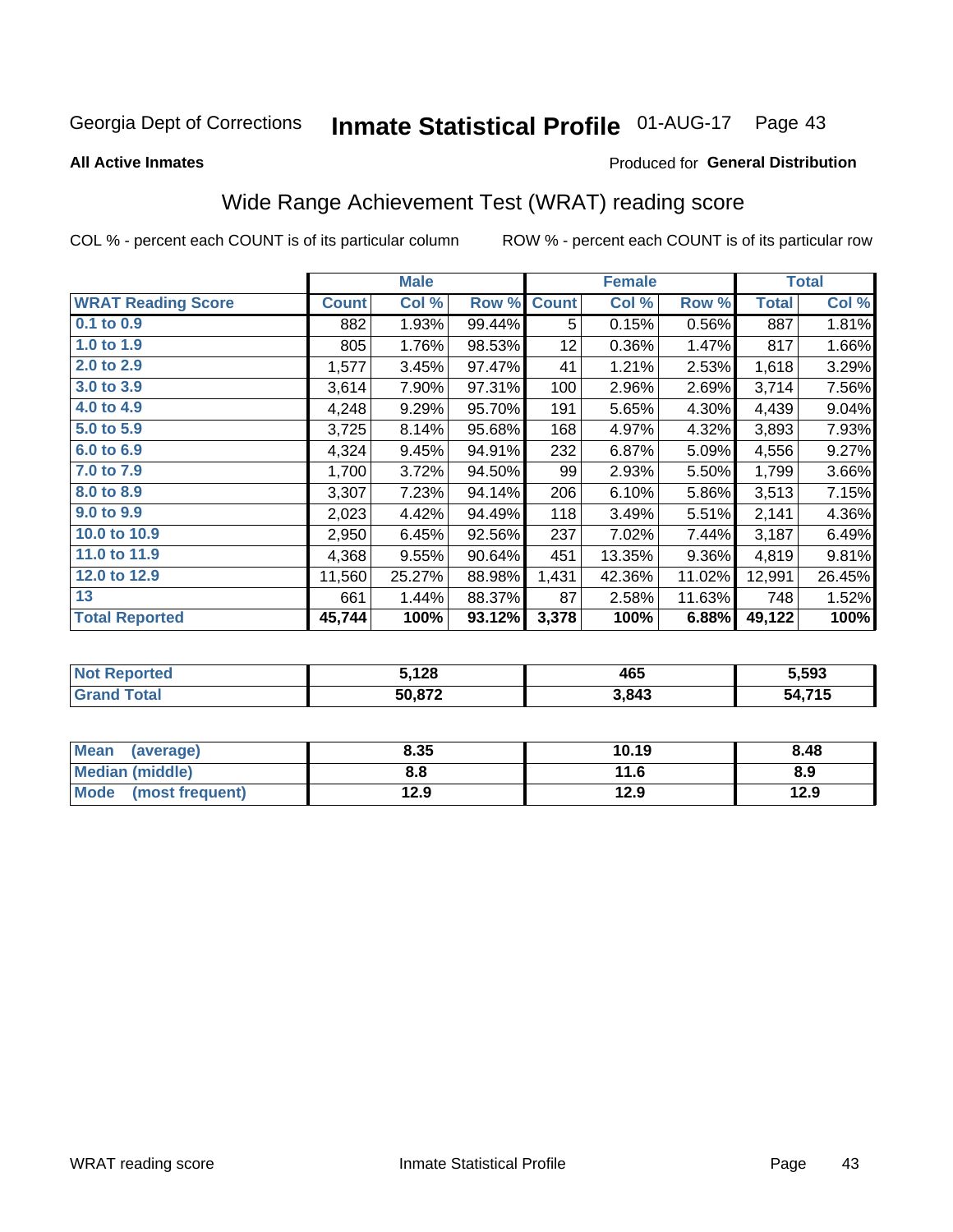#### **Inmate Statistical Profile 01-AUG-17** Page 44

**All Active Inmates** 

#### Produced for General Distribution

# Wide Range Achievement Test (WRAT) math score

COL % - percent each COUNT is of its particular column

|                              |              | <b>Male</b> |        |              | <b>Female</b> |        |              | <b>Total</b> |
|------------------------------|--------------|-------------|--------|--------------|---------------|--------|--------------|--------------|
| <b>WRAT Mathematic Score</b> | <b>Count</b> | Col %       | Row %  | <b>Count</b> | Col %         | Row %  | <b>Total</b> | Col %        |
| $0.1$ to $0.9$               | 95           | 0.21%       | 98.96% | 1            | 0.03%         | 1.04%  | 96           | 0.20%        |
| 1.0 to 1.9                   | 304          | 0.66%       | 97.75% | 7            | 0.21%         | 2.25%  | 311          | 0.63%        |
| 2.0 to 2.9                   | 932          | 2.04%       | 96.18% | 37           | 1.09%         | 3.82%  | 969          | 1.97%        |
| 3.0 to 3.9                   | 2,181        | 4.77%       | 96.12% | 88           | 2.60%         | 3.88%  | 2,269        | 4.62%        |
| 4.0 to 4.9                   | 5,624        | 12.29%      | 95.10% | 290          | 8.58%         | 4.90%  | 5,914        | 12.04%       |
| 5.0 to 5.9                   | 7,114        | 15.55%      | 94.09% | 447          | 13.23%        | 5.91%  | 7,561        | 15.39%       |
| 6.0 to 6.9                   | 9,405        | 20.56%      | 93.47% | 657          | 19.44%        | 6.53%  | 10,062       | 20.48%       |
| 7.0 to 7.9                   | 3,699        | 8.09%       | 93.76% | 246          | 7.28%         | 6.24%  | 3,945        | 8.03%        |
| 8.0 to 8.9                   | 4,947        | 10.81%      | 91.32% | 470          | 13.91%        | 8.68%  | 5,417        | 11.03%       |
| 9.0 to 9.9                   | 2,619        | 5.72%       | 91.99% | 228          | 6.75%         | 8.01%  | 2,847        | 5.80%        |
| 10.0 to 10.9                 | 493          | 1.08%       | 96.67% | 17           | 0.50%         | 3.33%  | 510          | 1.04%        |
| 11.0 to 11.9                 | 1,838        | 4.02%       | 91.76% | 165          | 4.88%         | 8.24%  | 2,003        | 4.08%        |
| 12.0 to 12.9                 | 6,414        | 14.02%      | 90.06% | 708          | 20.95%        | 9.94%  | 7,122        | 14.50%       |
| 13                           | 82           | 0.18%       | 82.00% | 18           | 0.53%         | 18.00% | 100          | 0.20%        |
| <b>Total Reported</b>        | 45,747       | 100%        | 93.12% | 3,379        | 100%          | 6.88%  | 49,126       | 100.0%       |

| <b>orted</b><br><b>NOT</b><br>₹ем | 5,125  | 464   | 5,589  |
|-----------------------------------|--------|-------|--------|
| Total<br>'Grano                   | 50,872 | 3,843 | 4,715د |

| <b>Mean</b><br>(average) | 7.41 | 8.20 | 7.46 |
|--------------------------|------|------|------|
| Median (middle)          | 6.9  | ۰.,  | 6.9  |
| Mode<br>(most frequent)  | 12.9 | 12.9 | 12.9 |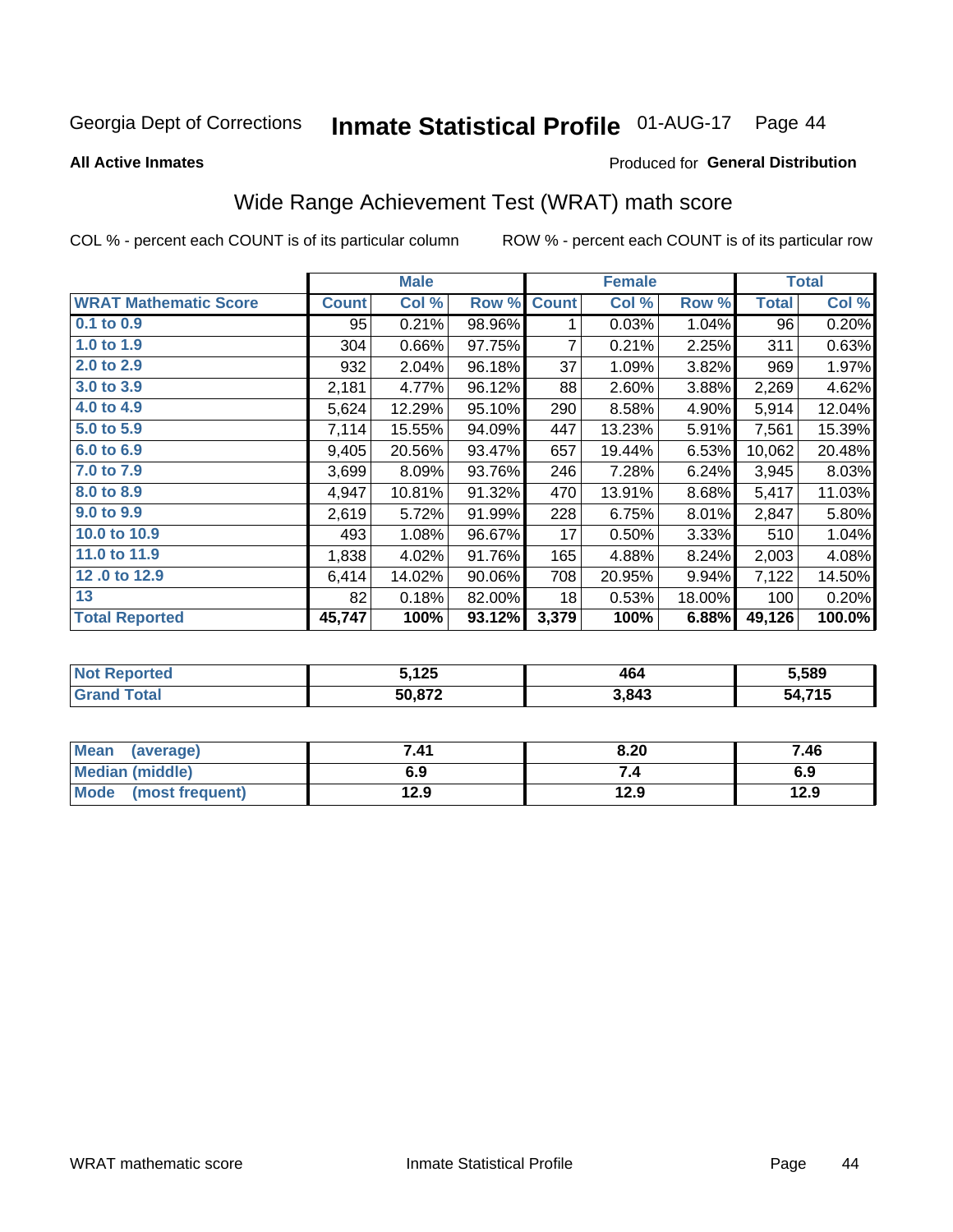#### **Inmate Statistical Profile 01-AUG-17** Page 45

**All Active Inmates** 

#### Produced for General Distribution

## Wide Range Achievement Test (WRAT) spelling score

COL % - percent each COUNT is of its particular column

|                            |              | <b>Male</b> |        |              | <b>Female</b> |        |              | <b>Total</b> |
|----------------------------|--------------|-------------|--------|--------------|---------------|--------|--------------|--------------|
| <b>WRAT Spelling Score</b> | <b>Count</b> | Col %       | Row %  | <b>Count</b> | Col %         | Row %  | <b>Total</b> | Col %        |
| $0.1$ to $0.9$             | 983          | 2.15%       | 99.29% | 7            | 0.21%         | 0.71%  | 990          | 2.02%        |
| 1.0 to 1.9                 | 1,203        | 2.63%       | 98.77% | 15           | 0.44%         | 1.23%  | 1,218        | 2.48%        |
| 2.0 to 2.9                 | 2,142        | 4.68%       | 98.12% | 41           | 1.21%         | 1.88%  | 2,183        | 4.44%        |
| 3.0 to 3.9                 | 3,309        | 7.23%       | 97.67% | 79           | 2.34%         | 2.33%  | 3,388        | 6.90%        |
| 4.0 to 4.9                 | 3,050        | 6.67%       | 96.49% | 111          | 3.28%         | 3.51%  | 3,161        | 6.43%        |
| 5.0 to 5.9                 | 5,202        | 11.37%      | 96.12% | 210          | 6.21%         | 3.88%  | 5,412        | 11.02%       |
| 6.0 to 6.9                 | 4,288        | 9.37%       | 95.18% | 217          | 6.42%         | 4.82%  | 4,505        | 9.17%        |
| 7.0 to 7.9                 | 3,956        | 8.65%       | 93.99% | 253          | 7.49%         | 6.01%  | 4,209        | 8.57%        |
| 8.0 to 8.9                 | 3,870        | 8.46%       | 93.68% | 261          | 7.72%         | 6.32%  | 4,131        | 8.41%        |
| 9.0 to 9.9                 | 2,215        | 4.84%       | 92.45% | 181          | 5.36%         | 7.55%  | 2,396        | 4.88%        |
| 10.0 to 10.9               | 2,159        | 4.72%       | 92.94% | 164          | 4.85%         | 7.06%  | 2,323        | 4.73%        |
| 11.0 to 11.9               | 3,479        | 7.60%       | 92.21% | 294          | 8.70%         | 7.79%  | 3,773        | 7.68%        |
| 12.0 to 12.9               | 9,584        | 20.95%      | 86.49% | 1,497        | 44.30%        | 13.51% | 11,081       | 22.55%       |
| 13                         | 312          | 0.68%       | 86.43% | 49           | 1.45%         | 13.57% | 361          | 0.73%        |
| <b>Total Reported</b>      | 45,752       | 100%        | 93.12% | 3,379        | 100%          | 6.88%  | 49,131       | 100.0%       |

| rtea<br>NO | ោ20    | 464   | 5,584                   |
|------------|--------|-------|-------------------------|
| $\sim$     | 50,872 | 3,843 | $A$ $74E$<br>-54<br>. . |

| Mean<br>(average)    | 7.89 | 10.11 | 8.04 |
|----------------------|------|-------|------|
| Median (middle)      | .    | 11.6  | .    |
| Mode (most frequent) | 12.9 | 12.9  | 12.9 |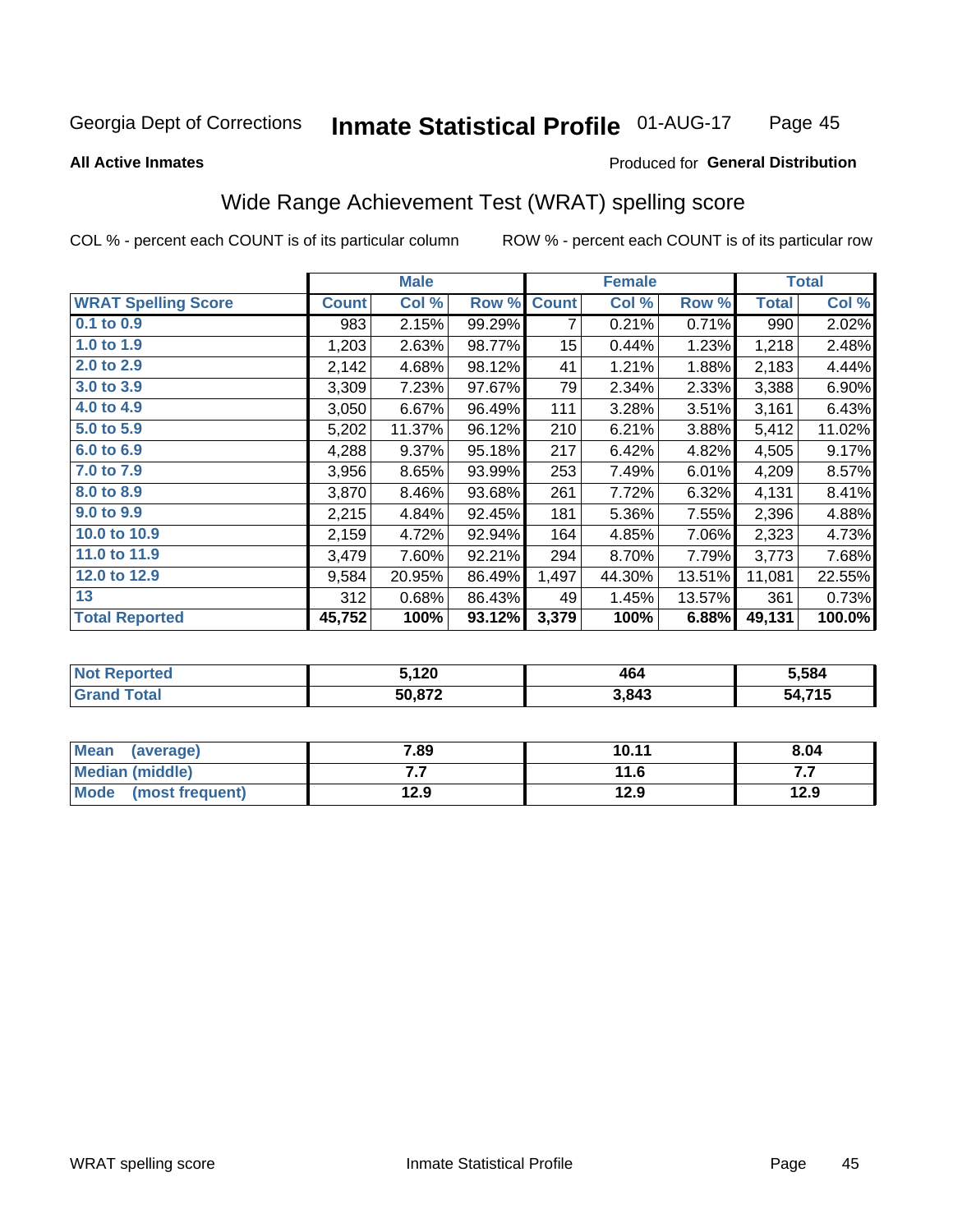# Inmate Statistical Profile 01-AUG-17 Page 46

#### **All Active Inmates**

#### Produced for General Distribution

## Current / last mental health treatment level

COL % - percent each COUNT is of its particular column

|                                    |              | <b>Male</b> |         |              | <b>Female</b> |        |              | <b>Total</b> |
|------------------------------------|--------------|-------------|---------|--------------|---------------|--------|--------------|--------------|
| <b>Mental Health Treatment Lev</b> | <b>Count</b> | Col%        | Row %   | <b>Count</b> | Col %         | Row %  | <b>Total</b> | Col %        |
| 1 No problem at current time       | 8,753        | 53.01%      | 92.88%  | 671          | 23.90%        | 7.12%  | 9,424        | 48.78%       |
| 2 Receiving outpatient             | 5,977        | 36.20%      | 74.20%  | 2,078        | 74.03%        | 25.80% | 8,055        | 41.69%       |
| <b>Treatment</b>                   |              |             |         |              |               |        |              |              |
| 3 Inpatient, moderate              | 1,458        | 8.83%       | 96.68%  | 50           | 1.78%         | 3.32%  | 1,508        | 7.81%        |
| Treatment                          |              |             |         |              |               |        |              |              |
| 4 Inpatient, intensive             | 299          | 1.81%       | 97.39%  | 8            | 0.29%         | 2.61%  | 307          | 1.59%        |
| <b>Treatment</b>                   |              |             |         |              |               |        |              |              |
| 5 Undergoing crisis                | 25           | 0.15%       | 100.00% |              |               |        | 25           | 0.13%        |
| <b>stabilization</b>               |              |             |         |              |               |        |              |              |
| <b>6 Hospital for criminally</b>   |              | 0.01%       | 100.00% |              |               |        |              | 0.01%        |
| <b>Tinsane</b>                     |              |             |         |              |               |        |              |              |
| <b>Total Evaluated</b>             | 16,513       | 100%        | 85.47%  | 2,807        | 100%          | 14.53% | 19,320       | 100.0%       |

| Never had MH evaluation | 34,359 | ,036  | 35,395 |
|-------------------------|--------|-------|--------|
| <b>Grand Total</b>      | 50,872 | 3,843 | 54,715 |

| Median (middle) | No problem at current time | <b>Receiving outpatient</b><br>treatment | <b>Receiving</b><br>outpatient<br>treatment |
|-----------------|----------------------------|------------------------------------------|---------------------------------------------|
| <b>Mode</b>     | No problem at current time | <b>Receiving outpatient</b>              | No problem at                               |
| (most frequent) |                            | treatment                                | current time                                |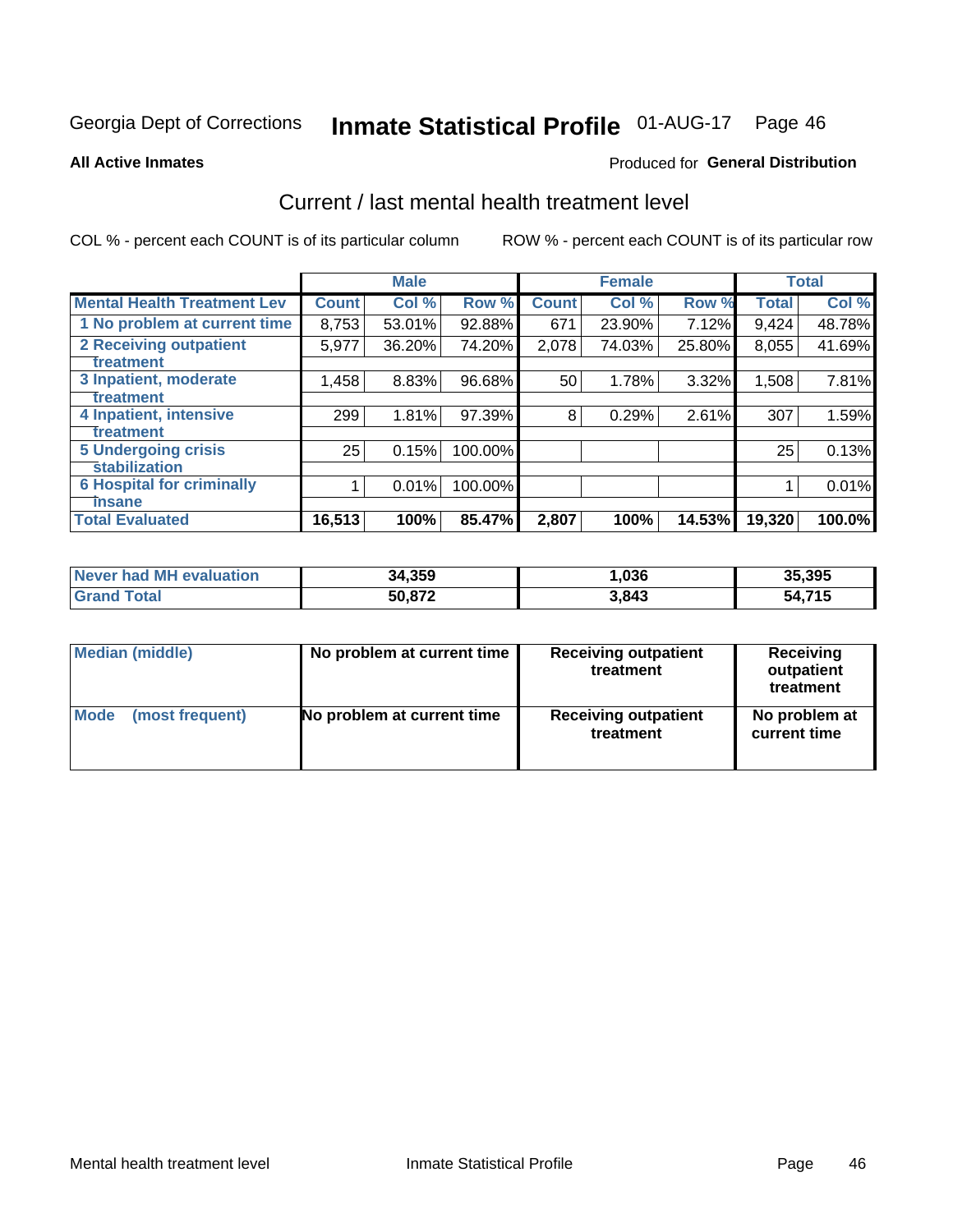### **All Active Inmates**

### Produced for General Distribution

# PULHESDWIT medical scale - 'P' overall condition ('P'hysical)

COL % - percent each COUNT is of its particular column

|                                  |                | <b>Male</b> |         |              | <b>Female</b> |         |              | <b>Total</b> |
|----------------------------------|----------------|-------------|---------|--------------|---------------|---------|--------------|--------------|
| 'P' Overall Condition            | <b>Count</b>   | Col %       | Row %   | <b>Count</b> | Col %         | Row %   | <b>Total</b> | Col %        |
| 1 No medical illness             | 35,059         | 75.25%      | 93.92%  | 2,270        | 62.57%        | 6.08%   | 37,329       | 74.33%       |
| 2 Well-controlled chronic        | 10,682         | 22.93%      | 89.57%  | 1,244        | 34.29%        | 10.43%  | 11,926       | 23.75%       |
| <b>lillness</b>                  |                |             |         |              |               |         |              |              |
| 3 Poorly-controlled chronic      | 760            | 1.63%       | 92.01%  | 66           | 1.82%         | 7.99%   | 826          | 1.64%        |
| <b>illness</b>                   |                |             |         |              |               |         |              |              |
| 4 Significant problems requiring | 84             | 0.18%       | 80.00%  | 21           | 0.58%         | 20.00%  | 105          | 0.21%        |
| special housing                  |                |             |         |              |               |         |              |              |
| 5 Terminal illness, < 6 months   | $\overline{7}$ | 0.02%       | 100.00% |              |               |         | 7            | 0.01%        |
| to live                          |                |             |         |              |               |         |              |              |
| 6 Inmate is pregnant             |                |             |         | 27           | 0.74%         | 100.00% | 27           | 0.05%        |
| <b>Total Reported</b>            | 46,592         | 100%        | 92.78%  | 3,628        | 100%          | 7.22%   | 50,220       | 100%         |

| тео | 1,280 | <b>OAL</b><br>2 I J | ,495      |
|-----|-------|---------------------|-----------|
|     | - 070 | 3 843<br>۰.         | 74E<br>מי |

| Mode | (most frequent) | 1 No medical illness | 1 No medical illness | 1 No medical<br>illness |
|------|-----------------|----------------------|----------------------|-------------------------|
|------|-----------------|----------------------|----------------------|-------------------------|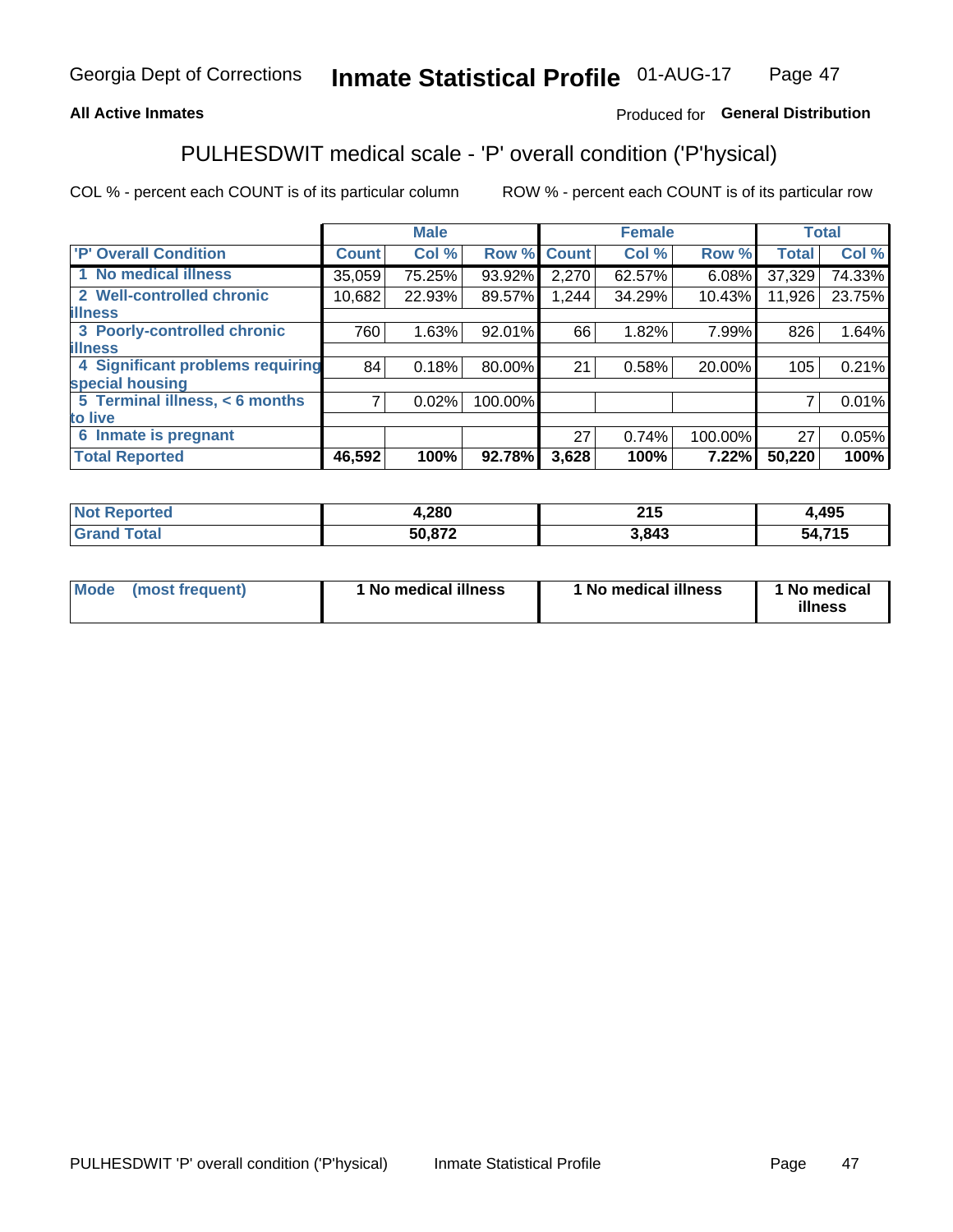#### **All Active Inmates**

### Produced for General Distribution

# PULHESDWIT medical scale - 'U' upper body

COL % - percent each COUNT is of its particular column

|                              |              | <b>Male</b> |        |              | <b>Female</b> |        |              | <b>Total</b> |
|------------------------------|--------------|-------------|--------|--------------|---------------|--------|--------------|--------------|
| <b>U' Upper Body</b>         | <b>Count</b> | Col %       | Row %  | <b>Count</b> | Col %         | Row %  | <b>Total</b> | Col %        |
| 1 Upper bones, joints,       | 44,543       | 95.78%      | 92.91% | 3,401        | 93.72%        | 7.09%  | 47,944       | 95.63%       |
| muscles all OK               |              |             |        |              |               |        |              |              |
| 2 One or both arms minimally | 1,679        | 3.61%       | 89.64% | 194          | 5.35%         | 10.36% | 1,873        | 3.74%        |
| limited                      |              |             |        |              |               |        |              |              |
| 3 One or both arms           | 238          | 0.51%       | 89.14% | 29           | 0.80%         | 10.86% | 267          | 0.53%        |
| <b>moderately limited</b>    |              |             |        |              |               |        |              |              |
| 4 One arm disabled,          | 42           | 0.09%       | 91.30% | 4            | 0.11%         | 8.70%  | 46           | 0.09%        |
| paralyzed, or amputated      |              |             |        |              |               |        |              |              |
| 5 Both arms disabled,        | 4            | 0.01%       | 80.00% |              | 0.03%         | 20.00% | 5            | 0.01%        |
| paralyzed, or amputated      |              |             |        |              |               |        |              |              |
| <b>Total Reported</b>        | 46,506       | 100%        | 92.76% | 3,629        | 100%          | 7.24%  | 50,135       | 100%         |

| <b>Not Reported</b>   | 1,366  | 214   | 4,580  |
|-----------------------|--------|-------|--------|
| <b>Total</b><br>Grand | 50,872 | 3,843 | 54,715 |

| Mode<br>(most frequent) | 1 Upper bones, joints,<br>muscles all OK | 1 Upper bones, joints,<br>muscles all OK | 1 Upper bones,<br>joints, muscles all<br>ΟK |
|-------------------------|------------------------------------------|------------------------------------------|---------------------------------------------|
|-------------------------|------------------------------------------|------------------------------------------|---------------------------------------------|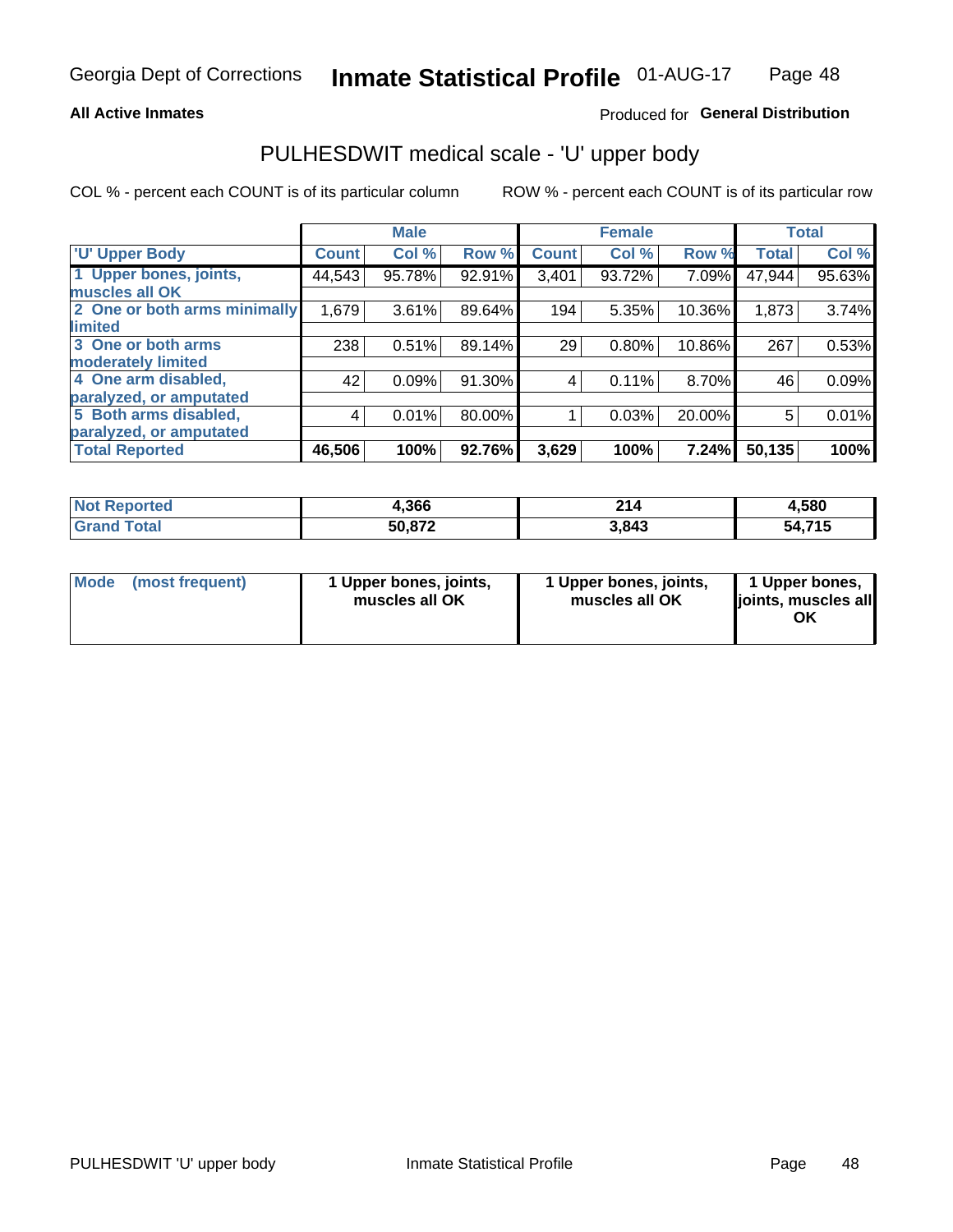#### **All Active Inmates**

### Produced for General Distribution

## PULHESDWIT medical scale - 'L' lower body

COL % - percent each COUNT is of its particular column

|                                |              | <b>Male</b> |         |              | <b>Female</b> |       |              | <b>Total</b> |
|--------------------------------|--------------|-------------|---------|--------------|---------------|-------|--------------|--------------|
| 'L' Lower Body                 | <b>Count</b> | Col %       | Row %   | <b>Count</b> | Col %         | Row % | <b>Total</b> | Col %        |
| 1 Lower bones, joints,         | 41,955       | 90.23%      | 92.95%  | 3,183        | 87.76%        | 7.05% | 45,138       | 90.05%       |
| muscles all OK                 |              |             |         |              |               |       |              |              |
| 2 One or both legs minimally   | 3,860        | 8.30%       | 90.72%  | 395          | 10.89%        | 9.28% | 4,255        | 8.49%        |
| limited                        |              |             |         |              |               |       |              |              |
| 3 One or both legs             | 565          | 1.22%       | 93.54%  | 39           | 1.08%         | 6.46% | 604          | 1.20%        |
| moderately limited             |              |             |         |              |               |       |              |              |
| 4 One leg disabled, paralyzed, | 106          | 0.23%       | 91.38%  | 10           | 0.28%         | 8.62% | 116          | 0.23%        |
| or amputated                   |              |             |         |              |               |       |              |              |
| 5 Both legs disabled,          | 14           | 0.03%       | 100.00% |              |               |       | 14           | 0.03%        |
| paralyzed, or amputated        |              |             |         |              |               |       |              |              |
| <b>Total Reported</b>          | 46,500       | 100%        | 92.76%  | 3,627        | 100%          | 7.24% | 50,127       | 100%         |

| <b>Not Reported</b>          | ヘラベ<br>1.VI L | 216   | 4,588  |
|------------------------------|---------------|-------|--------|
| <b>Total</b><br><b>Grand</b> | 50,872        | 3,843 | 54,715 |

|  | Mode (most frequent) | 1 Lower bones, joints,<br>muscles all OK | 1 Lower bones, joints,<br>muscles all OK | 1 Lower bones,<br>joints, muscles all<br>ΟK |
|--|----------------------|------------------------------------------|------------------------------------------|---------------------------------------------|
|--|----------------------|------------------------------------------|------------------------------------------|---------------------------------------------|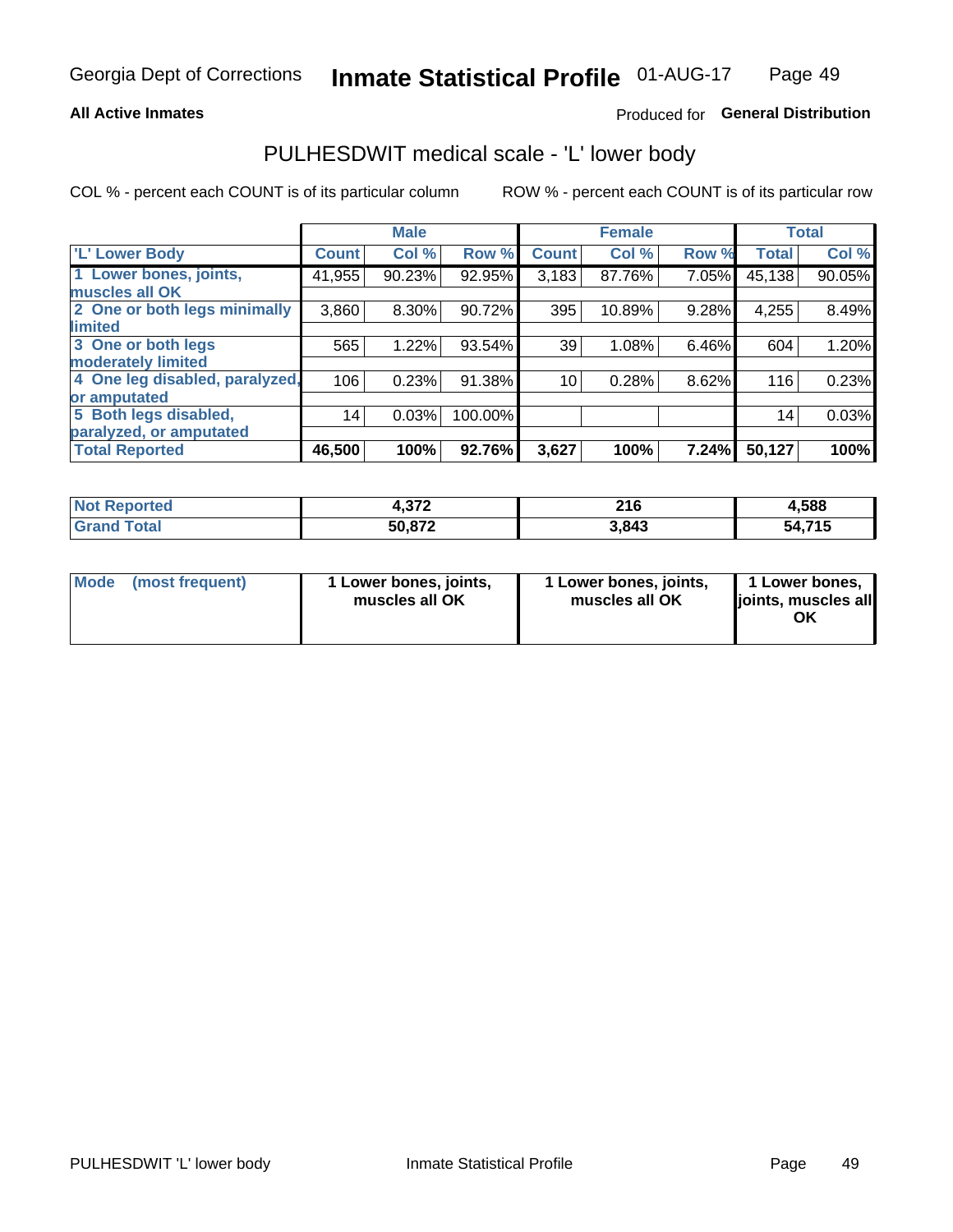#### **All Active Inmates**

### Produced for General Distribution

## PULHESDWIT medical scale - 'H' hearing

COL % - percent each COUNT is of its particular column

|                                |              | <b>Male</b> |         |             | <b>Female</b> |        | <b>Total</b> |        |
|--------------------------------|--------------|-------------|---------|-------------|---------------|--------|--------------|--------|
| <b>H'</b> Hearing              | <b>Count</b> | Col %       |         | Row % Count | Col %         | Row %  | <b>Total</b> | Col %  |
| 1 Normal hearing both ears     | 45,937       | 98.83%      | 92.79%  | 3,572       | 98.54%        | 7.21%  | 49,509       | 98.81% |
| 2 Some loss in one ear with    | 411          | 0.88%       | 89.15%  | 50          | 1.38%         | 10.85% | 461          | 0.92%  |
| other OK, or mild loss in both |              |             |         |             |               |        |              |        |
| 3 Total loss in one ear with   | 97           | 0.21%       | 98.98%  |             | 0.03%         | 1.02%  | 98           | 0.20%  |
| mild loss in other             |              |             |         |             |               |        |              |        |
| 4 Severe loss in both ears     | 25           | 0.05%       | 100.00% |             |               |        | 25           | 0.05%  |
| 5 Total loss in both ears,     | 12           | 0.03%       | 85.71%  | 2           | $0.06\%$      | 14.29% | 14           | 0.03%  |
| requiring special housing      |              |             |         |             |               |        |              |        |
| <b>Total Reported</b>          | 46,482       | 100%        | 92.77%  | 3,625       | 100%          | 7.23%  | 50,107       | 100.0% |

| N <sub>of</sub><br>prtea | .,390  | <b>040</b><br>ZIO | .608   |
|--------------------------|--------|-------------------|--------|
| $\sim$ $\sim$            | 50,872 | 3,843             | 54,715 |

| Mode (most frequent) | 1 Normal hearing both ears 1 Normal hearing both ears 1 Normal hearing |           |
|----------------------|------------------------------------------------------------------------|-----------|
|                      |                                                                        | both ears |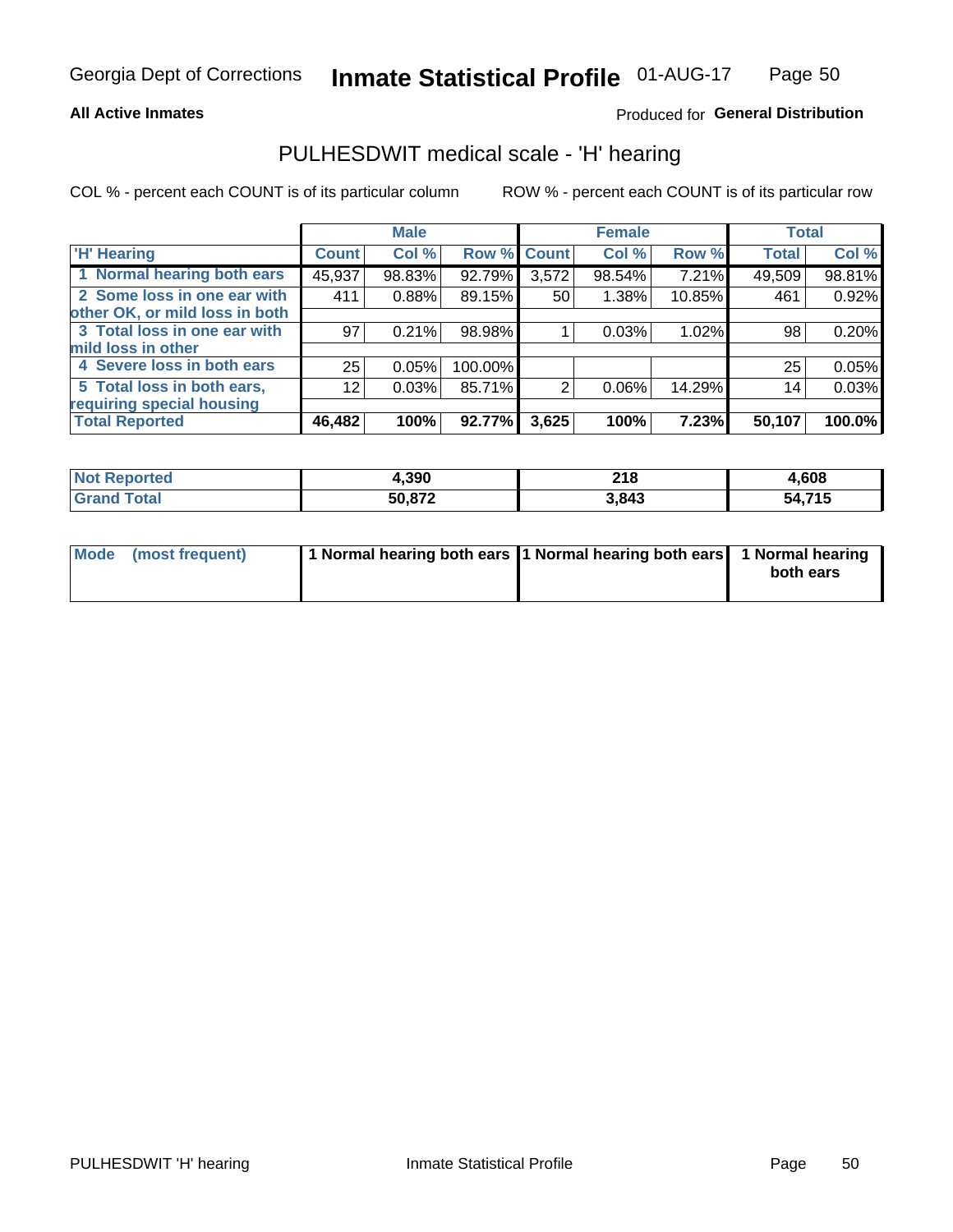#### **All Active Inmates**

### Produced for General Distribution

## PULHESDWIT medical scale - 'E' vision

COL % - percent each COUNT is of its particular column

|                                 |              | <b>Male</b> |        |              | <b>Female</b> |        |              | <b>Total</b> |
|---------------------------------|--------------|-------------|--------|--------------|---------------|--------|--------------|--------------|
| <b>E' Vision</b>                | <b>Count</b> | Col %       | Row %  | <b>Count</b> | Col %         | Row %  | <b>Total</b> | Col %        |
| 1 Correctable to 20/40 in both  | 35,041       | 76.04%      | 94.94% | ,869         | 52.47%        | 5.06%  | 36,910       | 74.35%       |
| eyes                            |              |             |        |              |               |        |              |              |
| 2 Correctable to 20/70 in one   | 10,038       | 21.78%      | 86.71% | 1,539        | 43.21%        | 13.29% | 11,577       | 23.32%       |
| eye, may be blind in other      |              |             |        |              |               |        |              |              |
| 3 Correctable to 20/200 in one  | 832          | 1.81%       | 85.25% | 144          | 4.04%         | 14.75% | 976          | 1.97%        |
| eye, may be blind in other      |              |             |        |              |               |        |              |              |
| 4 One eye not correctable to    | 157          | 0.34%       | 94.58% | 9.           | 0.25%         | 5.42%  | 166          | 0.33%        |
| 20/200, other may be blind      |              |             |        |              |               |        |              |              |
| 5 Blind in both eyes, requiring | 14           | 0.03%       | 93.33% |              | 0.03%         | 6.67%  | 15           | 0.03%        |
| special housing                 |              |             |        |              |               |        |              |              |
| <b>Total Reported</b>           | 46,082       | 100%        | 92.82% | 3,562        | 100%          | 7.18%  | 49,644       | 100%         |

| <b>Not Reported</b> | <b>700</b><br>4,7 YU | 281   | 5,071      |
|---------------------|----------------------|-------|------------|
| 「otal               | 50,872               | 3,843 | ,715<br>54 |

| Mode (most frequent) | 1 Correctable to 20/40 in both<br>eves | 1 Correctable to 20/40 in   1 Correctable to  <br>both eves | 20/40 in both eyes |
|----------------------|----------------------------------------|-------------------------------------------------------------|--------------------|
|                      |                                        |                                                             |                    |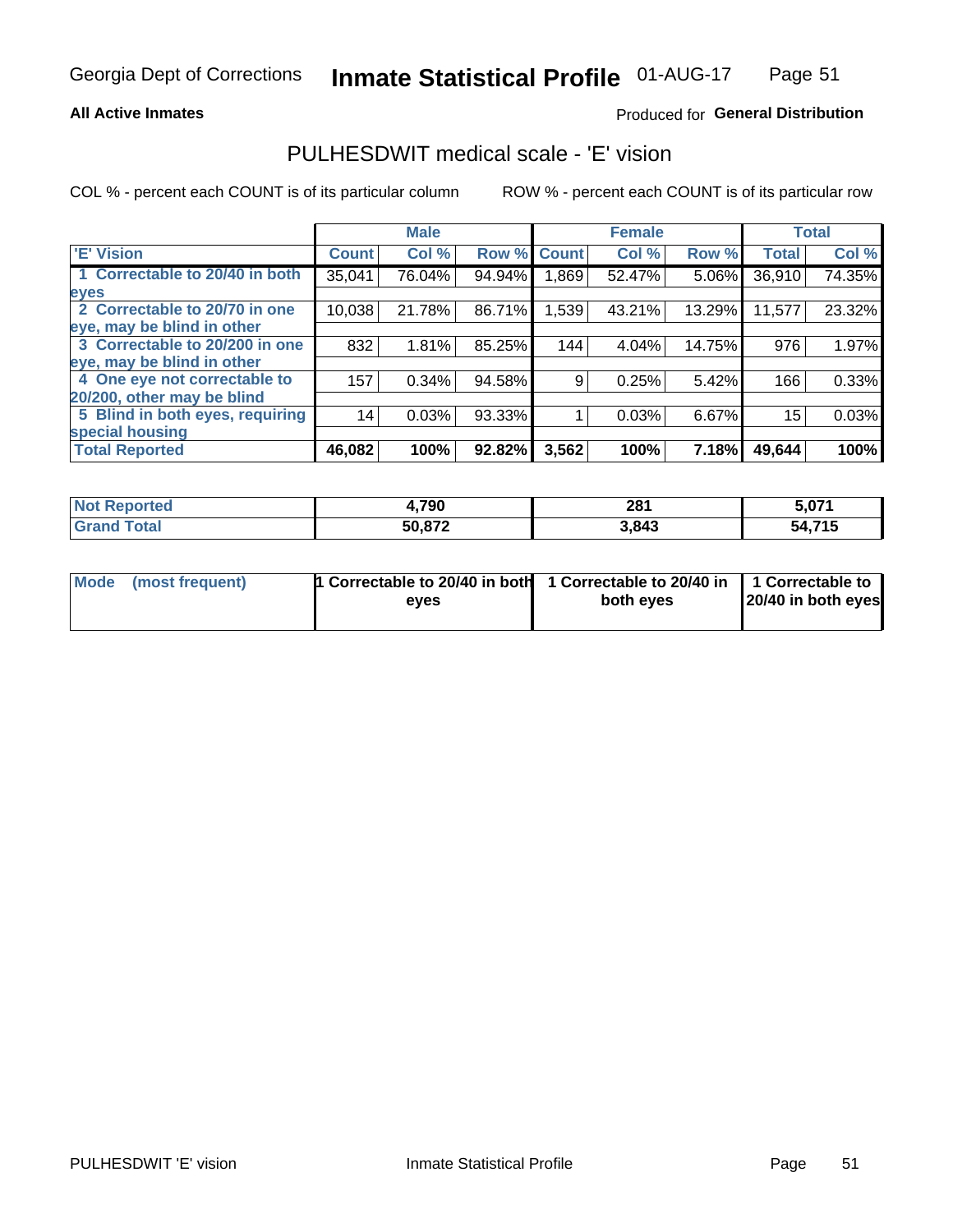#### **All Active Inmates**

### Produced for General Distribution

# PULHESDWIT medical scale - 'S' pSychiatric

COL % - percent each COUNT is of its particular column

|                                        |              | <b>Male</b> |        |              | <b>Female</b> |        |              | <b>Total</b> |
|----------------------------------------|--------------|-------------|--------|--------------|---------------|--------|--------------|--------------|
| 'S' pSychiatric                        | <b>Count</b> | Col %       | Row %  | <b>Count</b> | Col %         | Row %  | <b>Total</b> | Col %        |
| 1 No impairment or disorders           | 40,495       | 87.95%      | 96.83% | 1,324        | 41.11%        | 3.17%  | 41,819       | 84.89%       |
| 2 Stable, or in remission, or          | 4,412        | 9.58%       | 70.21% | 1,872        | 58.12%        | 29.79% | 6,284        | 12.76%       |
| mild impairment or retardation         |              |             |        |              |               |        |              |              |
| 3 Requires moderate inpatient          | 949          | 2.06%       | 97.84% | 21           | 0.65%         | 2.16%  | 970          | 1.97%        |
| treatment                              |              |             |        |              |               |        |              |              |
| 4 Requires intensive inpatient         | 173          | 0.38%       | 98.30% | 3            | 0.09%         | 1.70%  | 176          | 0.36%        |
| treatment                              |              |             |        |              |               |        |              |              |
| <b>5 Requires Crisis Stabilization</b> | 13           | 0.03%       | 92.86% |              | 0.03%         | 7.14%  | 14           | 0.03%        |
| Unit (CSU) inpatient care              |              |             |        |              |               |        |              |              |
| <b>Total Reported</b>                  | 46,042       | 100%        | 93.46% | 3,221        | 100%          | 6.54%  | 49,263       | 100.0%       |

| <b>Not Reported</b> | 4,830  | 622   | 5,452                 |
|---------------------|--------|-------|-----------------------|
| Total<br>' Grand    | 50,872 | 3,843 | <b>74 F</b><br>54.715 |

| Mode (most frequent) | <b>1 No impairment or disorders</b> 2 Stable, or in remission, 11 No impairment or |                       |           |
|----------------------|------------------------------------------------------------------------------------|-----------------------|-----------|
|                      |                                                                                    | or mild impairment or | disorders |
|                      |                                                                                    | retardation           |           |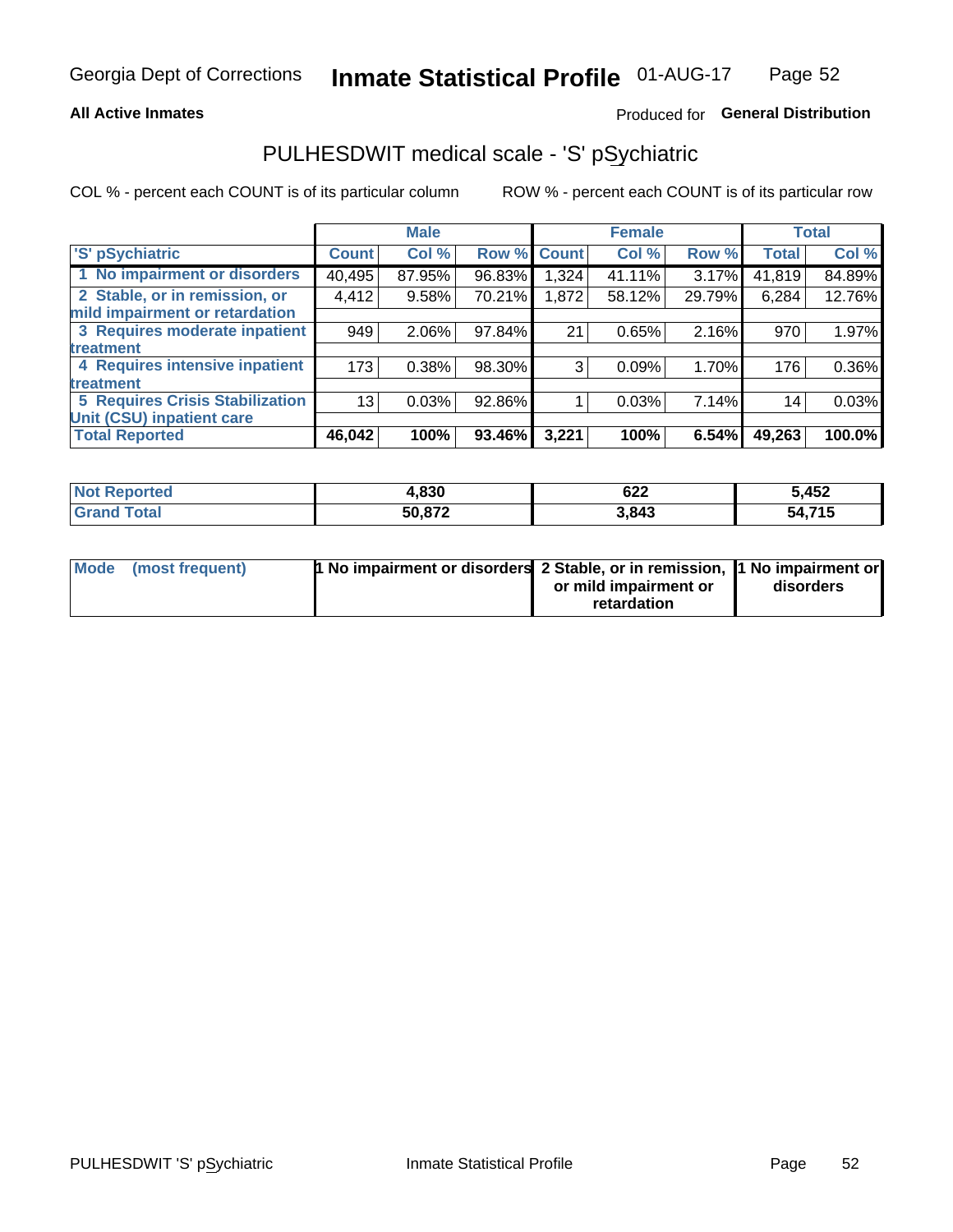#### **All Active Inmates**

### Produced for General Distribution

## PULHESDWIT medical scale - 'D' dental

COL % - percent each COUNT is of its particular column

|                                 |              | <b>Male</b> |         |              | <b>Female</b> |       |              | <b>Total</b> |
|---------------------------------|--------------|-------------|---------|--------------|---------------|-------|--------------|--------------|
| <b>D'</b> Dental                | <b>Count</b> | Col %       | Row %   | <b>Count</b> | Col %         | Row % | <b>Total</b> | Col %        |
| 1 Minimal routine dental health | 26,020       | 58.96%      | 92.15%  | 2,217        | 66.70%        | 7.85% | 28,237       | 59.51%       |
| <b>needs</b>                    |              |             |         |              |               |       |              |              |
| 2 Moderate cavities and/or gum  | 14,836       | 33.62%      | 95.02%  | 778          | 23.41%        | 4.98% | 15,614       | 32.90%       |
| disease                         |              |             |         |              |               |       |              |              |
| 3 Extensive gum disease         | 3,207        | 7.27%       | 90.70%  | 329          | 9.90%         | 9.30% | 3,536        | 7.45%        |
| and/or widespread decay         |              |             |         |              |               |       |              |              |
| 4 Urgent need for dental        | 65           | 0.15%       | 100.00% |              |               |       | 65           | 0.14%        |
| <b>services</b>                 |              |             |         |              |               |       |              |              |
| 5 Life-threatening disease or   |              | 0.01%       | 100.00% |              |               |       |              | 0.01%        |
| extreme pain or infection       |              |             |         |              |               |       |              |              |
| <b>Total Reported</b>           | 44, 129      | 100%        | 93.00%  | 3,324        | 100%          | 7.00% | 47,453       | 100.0%       |

| <b>Not Reported</b> | 6,743  | 519   | 7,262  |
|---------------------|--------|-------|--------|
| Total<br>' Grand    | 50,872 | 3,843 | 54,715 |

| Mode<br><b>Minimal routine dental</b><br>(most frequent)<br>health needs | 1 Minimal routine dental<br>health needs | 1 Minimal routine<br>dental health<br>needs |
|--------------------------------------------------------------------------|------------------------------------------|---------------------------------------------|
|--------------------------------------------------------------------------|------------------------------------------|---------------------------------------------|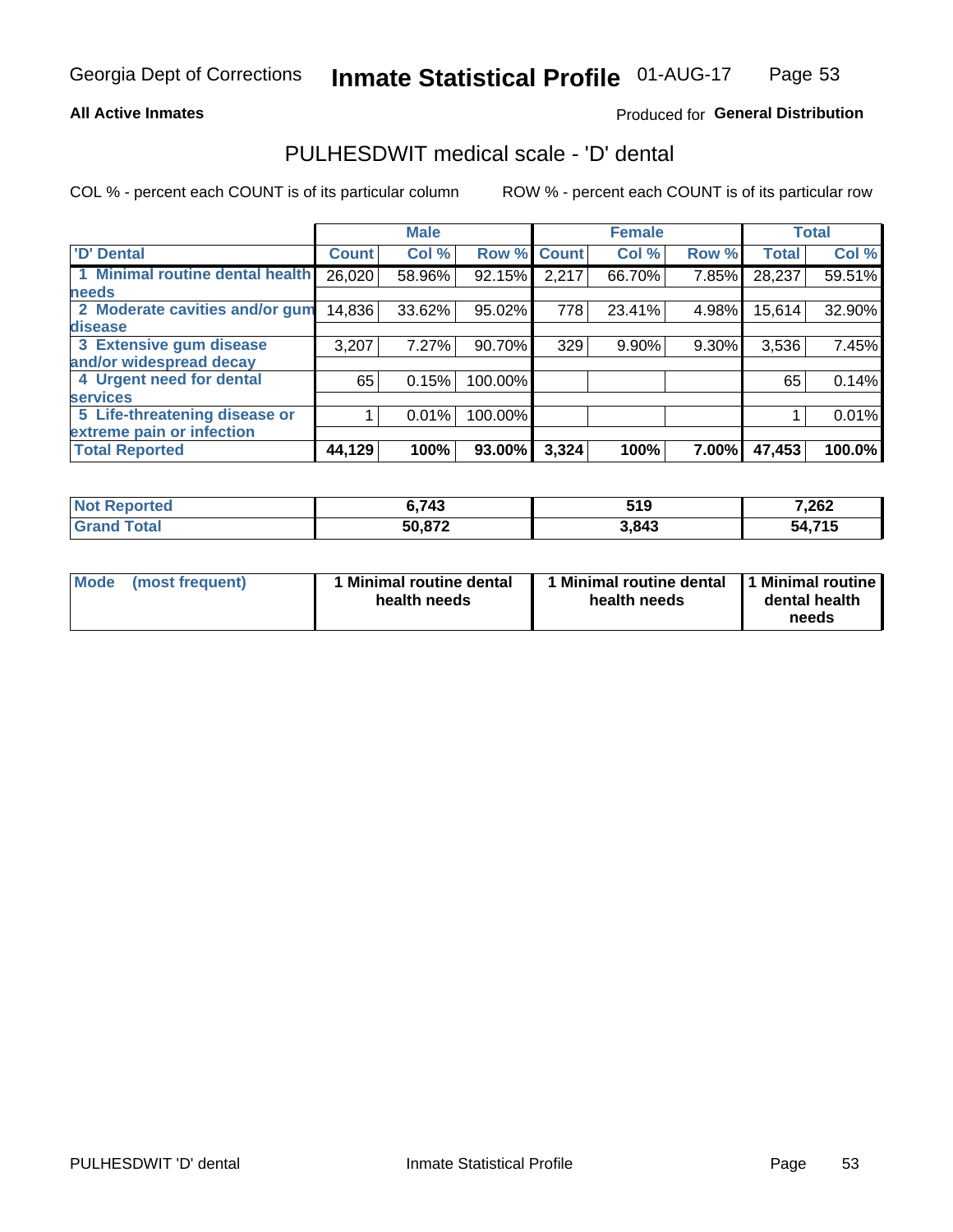#### **All Active Inmates**

### Produced for General Distribution

## PULHESDWIT medical scale - 'W' work ability

COL % - percent each COUNT is of its particular column

|                                 |              | <b>Male</b> |        |             | <b>Female</b> |        |              | <b>Total</b> |
|---------------------------------|--------------|-------------|--------|-------------|---------------|--------|--------------|--------------|
| <b>W' work ability</b>          | <b>Count</b> | Col %       |        | Row % Count | Col %         | Row %  | <b>Total</b> | Col %        |
| 1 Unrestricted work or activity | 39,703       | 85.38%      | 93.59% | 2,718       | 74.98%        | 6.41%  | 42,421       | 84.63%       |
| 2 Minor restrictions on type of | 5,366        | 11.54%      | 87.24% | 785         | 21.66%        | 12.76% | 6,151        | 12.27%       |
| <b>work</b>                     |              |             |        |             |               |        |              |              |
| 3 Moderate restrictions on type | 952          | 2.05%       | 94.63% | 54          | 1.49%         | 5.37%  | 1,006        | 2.01%        |
| lof work                        |              |             |        |             |               |        |              |              |
| 4 Major restrictions on type of | 331          | 0.71%       | 89.95% | 37          | 1.02%         | 10.05% | 368          | 0.73%        |
| <b>work</b>                     |              |             |        |             |               |        |              |              |
| 5 Cannot work under any         | 151          | 0.32%       | 82.97% | 31          | 0.86%         | 17.03% | 182          | 0.36%        |
| <b>circumstances</b>            |              |             |        |             |               |        |              |              |
| <b>Total Reported</b>           | 46,503       | 100%        | 92.77% | 3,625       | 100%          | 7.23%  | 50,128       | 100%         |

| <b>Not Reported</b>   | 4,369  | <b>040</b><br>2 I Q | 4,587  |
|-----------------------|--------|---------------------|--------|
| Total<br><b>Grand</b> | 50,872 | 3,843               | 54,715 |

| Mode (most frequent) | 1 Unrestricted work or | 1 Unrestricted work or | 1 Unrestricted   |
|----------------------|------------------------|------------------------|------------------|
|                      | activity               | activity               | work or activity |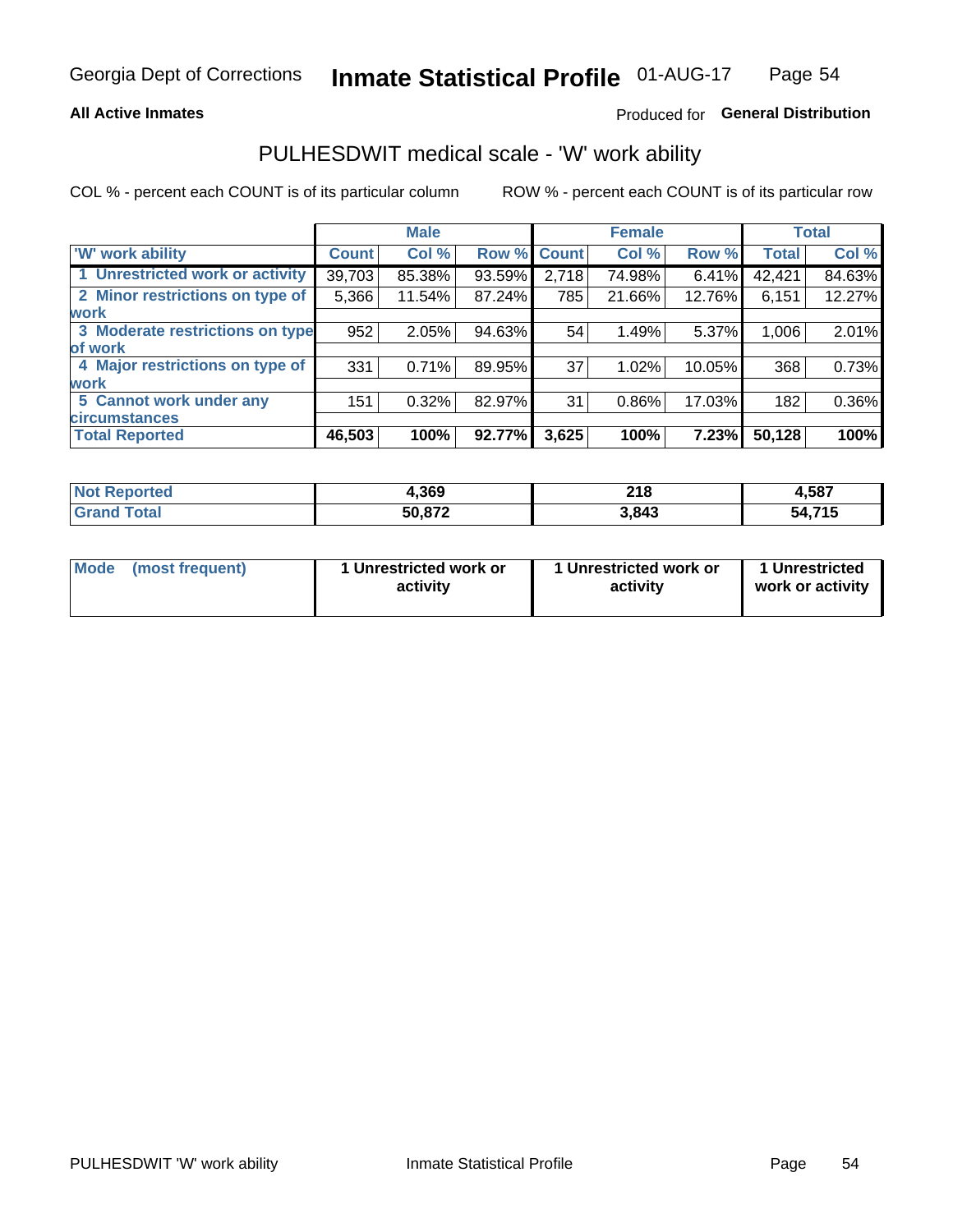#### **All Active Inmates**

### Produced for General Distribution

# PULHESDWIT medical scale - 'I' impairment

COL % - percent each COUNT is of its particular column

|                                   |              | <b>Male</b> |         |             | <b>Female</b> |        |              | <b>Total</b> |
|-----------------------------------|--------------|-------------|---------|-------------|---------------|--------|--------------|--------------|
| <b>T' Impairment</b>              | <b>Count</b> | Col %       |         | Row % Count | Col %         | Row %  | <b>Total</b> | Col %        |
| 1 No impairments or               | 46,157       | 99.28%      | 92.78%  | 3,591       | 99.03%        | 7.22%  | 49,748       | 99.26%       |
| <b>disabilities</b>               |              |             |         |             |               |        |              |              |
| 2 Wheelchair-bound but            | 215          | 0.46%       | 89.58%  | 25          | 0.69%         | 10.42% | 240          | 0.48%        |
| otherwise OK                      |              |             |         |             |               |        |              |              |
| <b>3 Needs low-level Assisted</b> | 40           | 0.09%       | 85.11%  | 7           | 0.19%         | 14.89% | 47           | 0.09%        |
| Living (level I)                  |              |             |         |             |               |        |              |              |
| 4 Needs moderate Assisted         | 16           | 0.03%       | 100.00% |             |               |        | 16           | 0.03%        |
| <b>Living (level II)</b>          |              |             |         |             |               |        |              |              |
| <b>5 Needs maximal Assisted</b>   | 64           | 0.14%       | 95.52%  | 3           | 0.08%         | 4.48%  | 67           | 0.13%        |
| Living (level III)                |              |             |         |             |               |        |              |              |
| <b>Total Reported</b>             | 46,492       | 100%        | 92.77%  | 3,626       | 100%          | 7.23%  | 50,118       | 100%         |

| <b>Not</b><br><b>Reported</b> | 4,380  | <b>047</b><br>4 I I | 4,597     |
|-------------------------------|--------|---------------------|-----------|
| 'otal                         | 50.872 | .843                | 715<br>מי |

| Mode | (most frequent) | 1 No impairments or<br>disabilities | 1 No impairments or<br>disabilities | 1 No impairments<br>or disabilities |
|------|-----------------|-------------------------------------|-------------------------------------|-------------------------------------|
|------|-----------------|-------------------------------------|-------------------------------------|-------------------------------------|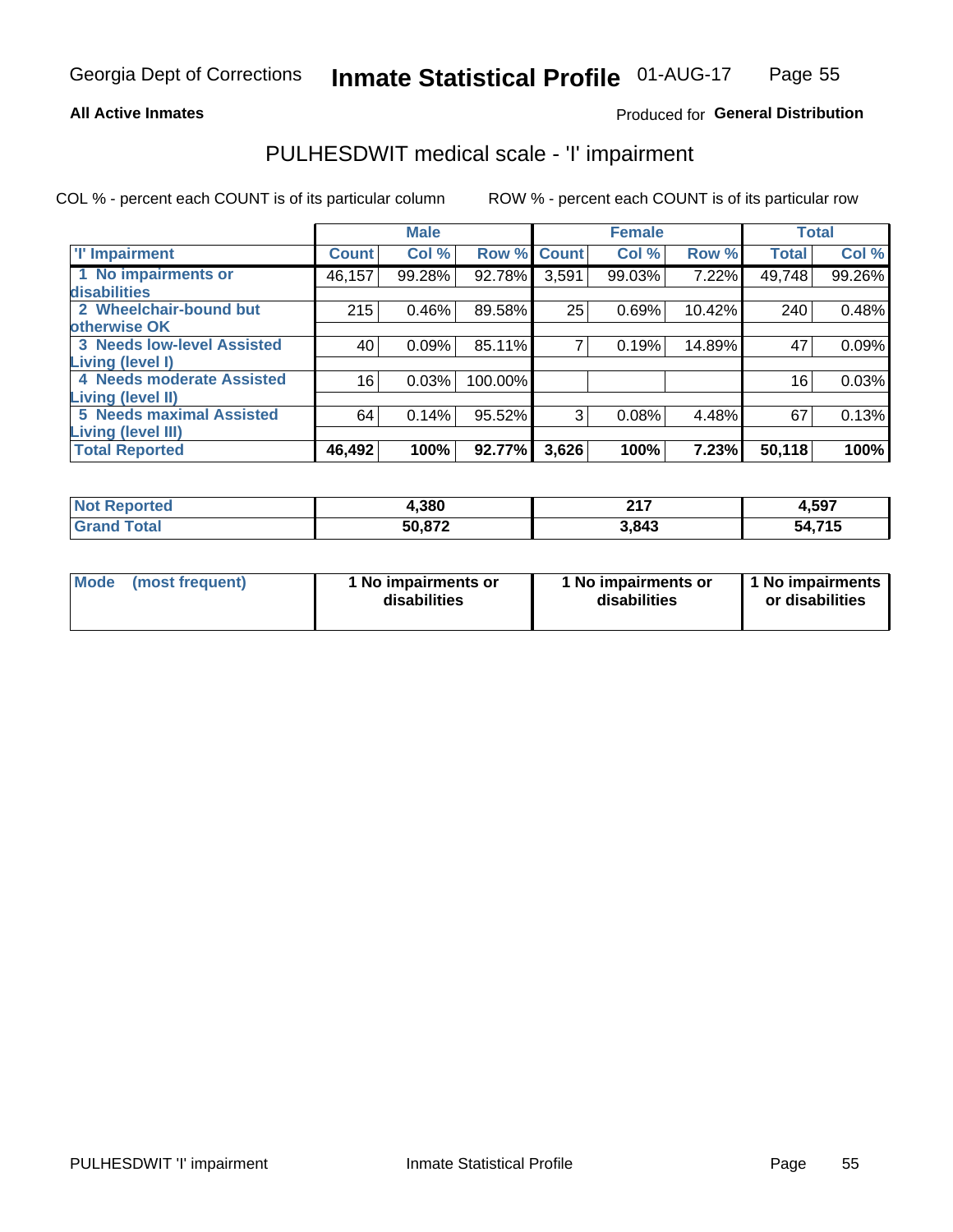#### **All Active Inmates**

### Produced fo General Distribution

## PULHESDWIT medical scale - 'T' transportability

COL % - percent each COUNT is of its particular column

|                              |                    | <b>Male</b> |         |              | <b>Female</b> |        |              | <b>Total</b> |
|------------------------------|--------------------|-------------|---------|--------------|---------------|--------|--------------|--------------|
| <b>T' Transportability</b>   | Count <sup>!</sup> | Col %       | Row %   | <b>Count</b> | Col %         | Row %  | <b>Total</b> | Col %        |
| 1 Can be transported in any  | 46,282             | 99.49%      | 92.80%  | 3,593        | 99.42%        | 7.20%  | 49,875       | 99.49%       |
| ordinary approved vehicle    |                    |             |         |              |               |        |              |              |
| 2 Wheelchair-bound, not      | 38                 | 0.08%       | 84.44%  | 7            | 0.19%         | 15.56% | 45           | 0.09%        |
| needing special vehicle      |                    |             |         |              |               |        |              |              |
| 3 Wheelchair-bound, requires | 8                  | 0.02%       | 100.00% |              |               |        | 8            | 0.02%        |
| special vehicle              |                    |             |         |              |               |        |              |              |
| 4 Needs specially-equipped   | 5                  | 0.01%       | 100.00% |              |               |        | 5            | 0.01%        |
| medical vehicle              |                    |             |         |              |               |        |              |              |
| <b>5 Requires ambulance</b>  | 186                | 0.40%       | 93.00%  | 14           | 0.39%         | 7.00%  | 200          | 0.40%        |
| transport                    |                    |             |         |              |               |        |              |              |
| <b>Total Reported</b>        | 46,519             | 100%        | 92.79%  | 3,614        | 100%          | 7.21%  | 50,133       | 100.0%       |

| <b>Not</b><br>Reported | 4,353  | 229<br>____ | 4,582      |
|------------------------|--------|-------------|------------|
| <b>Total</b><br>Grai   | 50,872 | 3.843       | .715<br>54 |

|  | Mode (most frequent) | 1 Can be transported in any 1 Can be transported in any<br>ordinary approved vehicle   ordinary approved vehicle   transported in any |  | 1 Can be<br>  ordinary approved  <br>vehicle |
|--|----------------------|---------------------------------------------------------------------------------------------------------------------------------------|--|----------------------------------------------|
|--|----------------------|---------------------------------------------------------------------------------------------------------------------------------------|--|----------------------------------------------|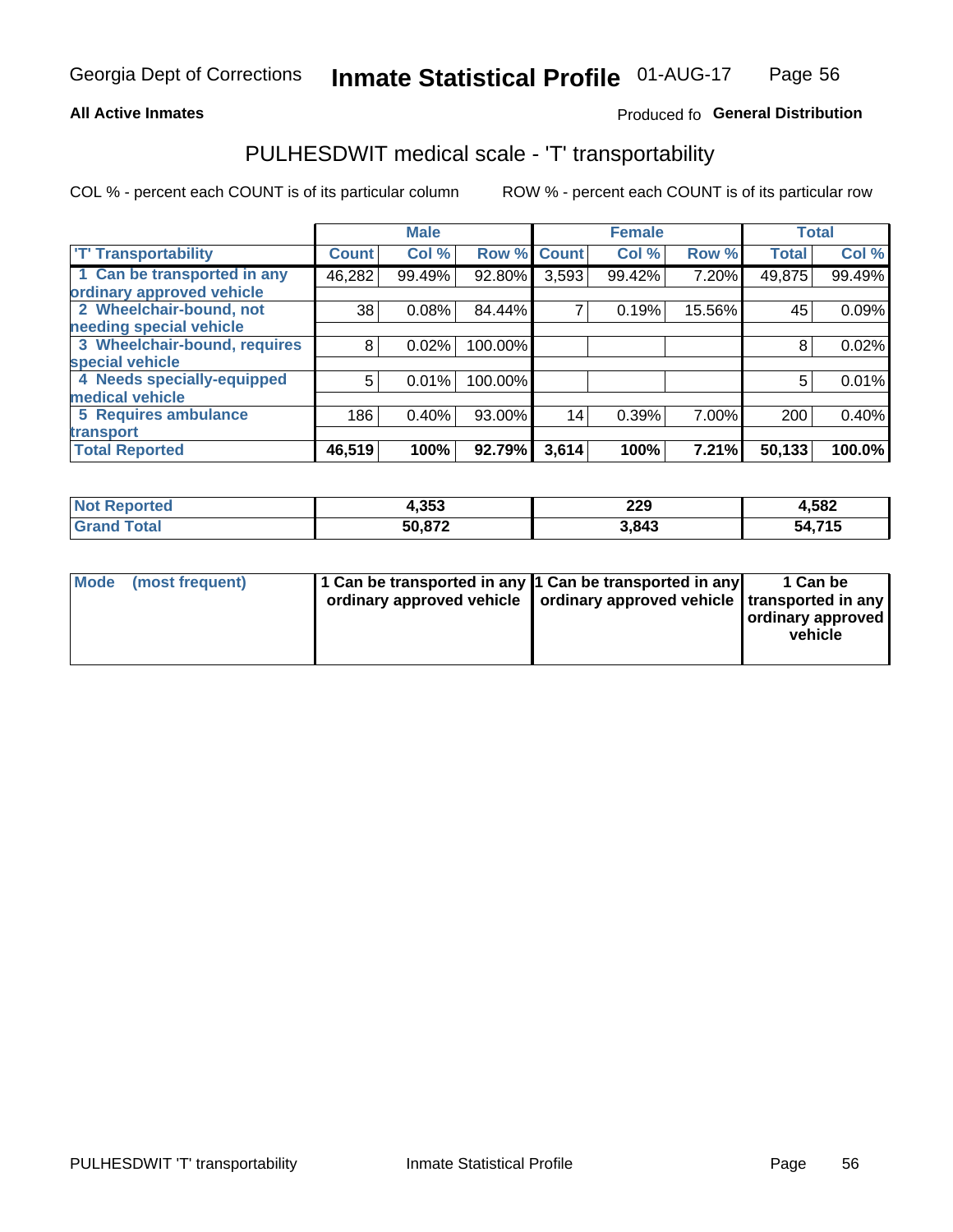# Inmate Statistical Profile 01-AUG-17 Page 57

**All Active Inmates** 

#### Produced for General Distribution

## Number of prior Georgia incarcerations

COL % - percent each COUNT is of its particular column

|                                       |              | <b>Male</b> |             |       | <b>Female</b> |       |        | <b>Total</b> |
|---------------------------------------|--------------|-------------|-------------|-------|---------------|-------|--------|--------------|
| <b>Num of Prior GA Incarcerations</b> | <b>Count</b> | Col %       | Row % Count |       | Col %         | Row % | Total  | Col %        |
| $\bf{0}$                              | 28,358       | 55.74%      | 91.12%      | 2,763 | 71.90%        | 8.88% | 31,121 | 56.88%       |
|                                       | 9,527        | 18.73%      | 94.35%      | 571   | 14.86%        | 5.65% | 10,098 | 18.46%       |
| $\mathbf{2}$                          | 5,312        | 10.44%      | $95.94\%$   | 225   | 5.85%         | 4.06% | 5,537  | 10.12%       |
| 3                                     | 3,226        | 6.34%       | $96.24\%$   | 126   | 3.28%         | 3.76% | 3,352  | 6.13%        |
| $\boldsymbol{4}$                      | 1,809        | 3.56%       | 97.10%      | 54    | 1.41%         | 2.90% | 1,863  | 3.40%        |
| 5                                     | 1,070        | 2.10%       | 96.75%      | 36    | 0.94%         | 3.25% | 1,106  | 2.02%        |
| <b>More Than 5</b>                    | 1,570        | 3.09%       | 95.85%      | 68    | 1.77%         | 4.15% | 1,638  | 2.99%        |
| <b>Total Reported</b>                 | 50,872       | 100%        | 92.98%      | 3,843 | 100.0%        | 7.02% | 54,715 | 100%         |

| 'enorted<br>NO |        |       |                             |
|----------------|--------|-------|-----------------------------|
| <b>Gr</b>      | 50.872 | 843., | <b>715</b><br>ヘД<br>,,, , , |

| Mean (average)       | .06 | .ou | 1.03 |
|----------------------|-----|-----|------|
| Median (middle)      |     |     |      |
| Mode (most frequent) |     |     |      |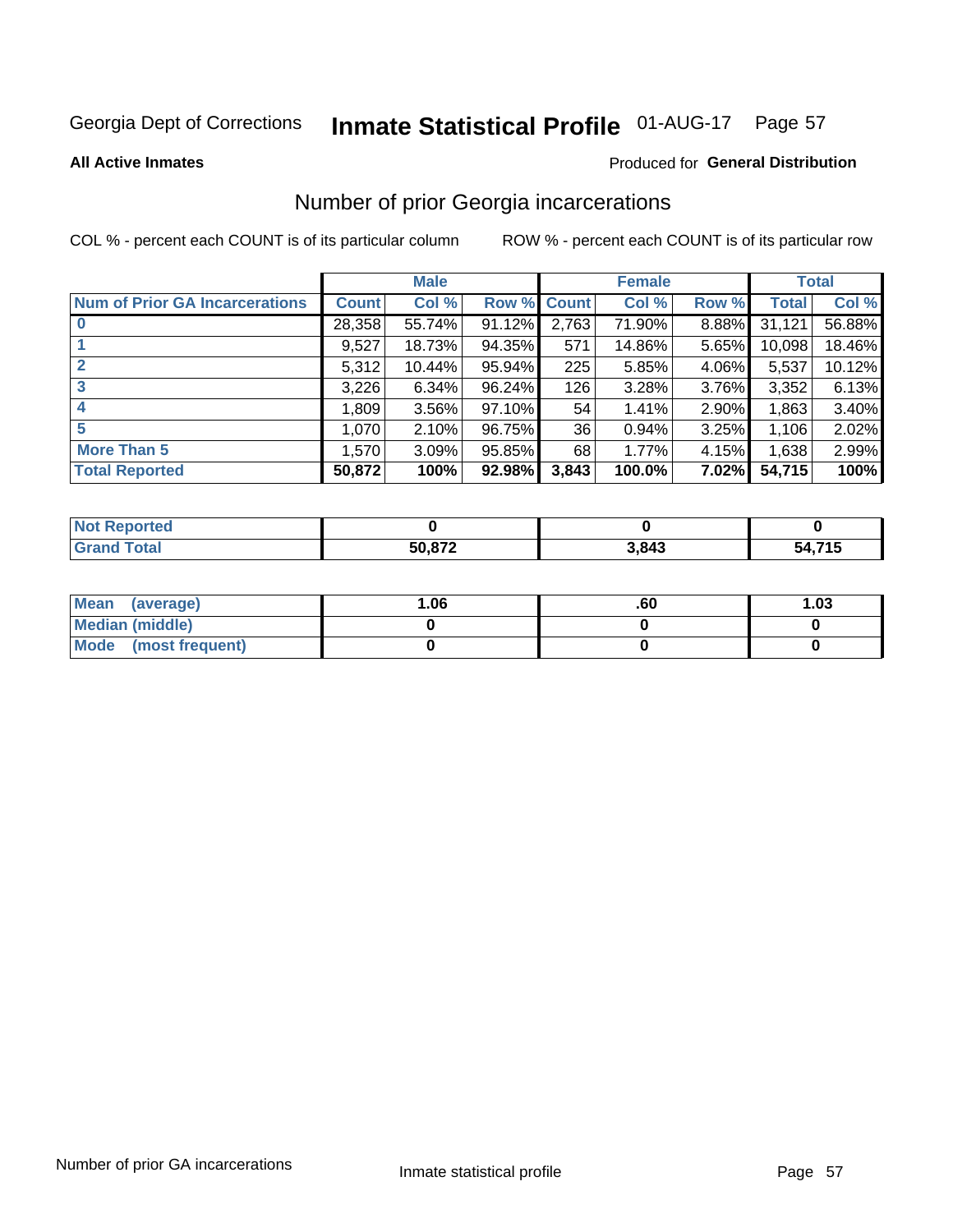#### **Inmate Statistical Profile 01-AUG-17** Page 58

#### **All Active Inmates**

### Produced for General Distribution

### Prison sentence in years

COL % - percent each COUNT is of its particular column

ROW % - percent each COUNT is of its particular row

|                                 |              | <b>Male</b> |         |                 | <b>Female</b> |        |              | <b>Total</b> |
|---------------------------------|--------------|-------------|---------|-----------------|---------------|--------|--------------|--------------|
| <b>Prison Sentence In Years</b> | <b>Count</b> | Col %       | Row %   | <b>Count</b>    | Col %         | Row %  | <b>Total</b> | Col %        |
| $0 - 1$                         | 477          | 0.94%       | 94.08%  | 30 <sup>°</sup> | 0.78%         | 5.92%  | 507          | 0.93%        |
| $1.1 - 2$                       | 668          | 1.31%       | 91.01%  | 66              | 1.72%         | 8.99%  | 734          | 1.34%        |
| $2.1 - 3$                       | 994          | 1.95%       | 87.50%  | 142             | 3.70%         | 12.50% | 1,136        | 2.08%        |
| $3.1 - 4$                       | 842          | 1.66%       | 90.44%  | 89              | 2.32%         | 9.56%  | 931          | 1.70%        |
| $4.1 - 5$                       | 2,010        | 3.95%       | 90.30%  | 216             | 5.62%         | 9.70%  | 2,226        | 4.07%        |
| $5.1 - 6$                       | 1,083        | 2.13%       | 89.95%  | 121             | 3.15%         | 10.05% | 1,204        | 2.20%        |
| $6.1 - 7$                       | 1,119        | 2.20%       | 90.68%  | 115             | 2.99%         | 9.32%  | 1,234        | 2.26%        |
| $7.1 - 8$                       | 1,192        | 2.34%       | 91.20%  | 115             | 2.99%         | 8.80%  | 1,307        | 2.39%        |
| $8.1 - 9$                       | 1,236        | 2.43%       | 92.51%  | 100             | 2.60%         | 7.49%  | 1,336        | 2.44%        |
| $9.1 - 10$                      | 4,054        | 7.97%       | 89.51%  | 475             | 12.36%        | 10.49% | 4,529        | 8.28%        |
| $10.1 - 12$                     | 2,521        | 4.96%       | 91.64%  | 230             | 5.98%         | 8.36%  | 2,751        | 5.03%        |
| $12.1 - 15$                     | 5,352        | 10.52%      | 92.42%  | 439             | 11.42%        | 7.58%  | 5,791        | 10.58%       |
| $15.1 - 20$                     | 9,668        | 19.00%      | 93.60%  | 661             | 17.20%        | 6.40%  | 10,329       | 18.88%       |
| 20.1 - Over                     | 10,865       | 21.36%      | 94.54%  | 628             | 16.34%        | 5.46%  | 11,493       | 21.01%       |
| <b>Life</b>                     | 7,283        | 14.32%      | 95.19%  | 368             | 9.58%         | 4.81%  | 7,651        | 13.98%       |
| <b>Life Without Parole</b>      | 1,287        | 2.53%       | 96.48%  | 47              | 1.22%         | 3.52%  | 1,334        | 2.44%        |
| <b>Death</b>                    | 127          | 0.25%       | 100.00% |                 |               |        | 127          | 0.23%        |
| <b>Youthful Offenders</b>       | 94           | 0.18%       | 98.95%  | 1               | 0.03%         | 1.05%  | 95           | 0.17%        |
| <b>Total Reported</b>           | 50,872       | 100%        | 92.98%  | 3,843           | 100%          | 7.02%  | 54,715       | 100.0%       |

| I NOT<br>™eportea |        |       |                |
|-------------------|--------|-------|----------------|
|                   | 50.872 | 3,843 | <b>715</b><br> |

#### **Determinate (numeric) sentences only**

| <b>Mean</b><br><br><br><b>AS</b><br>הרי<br>_∠.๖୪<br>∠∠.56<br>$\blacksquare$<br>$\cdots$<br>____<br>___ |  |  |
|--------------------------------------------------------------------------------------------------------|--|--|
|                                                                                                        |  |  |

All sentences (including determinate), with life, life without parole, and death sentences figured at 45 years

| 25 N7<br>Me:<br>nn nn<br>33.28<br>33.ZL<br>___ |  |  |  |
|------------------------------------------------|--|--|--|
|                                                |  |  |  |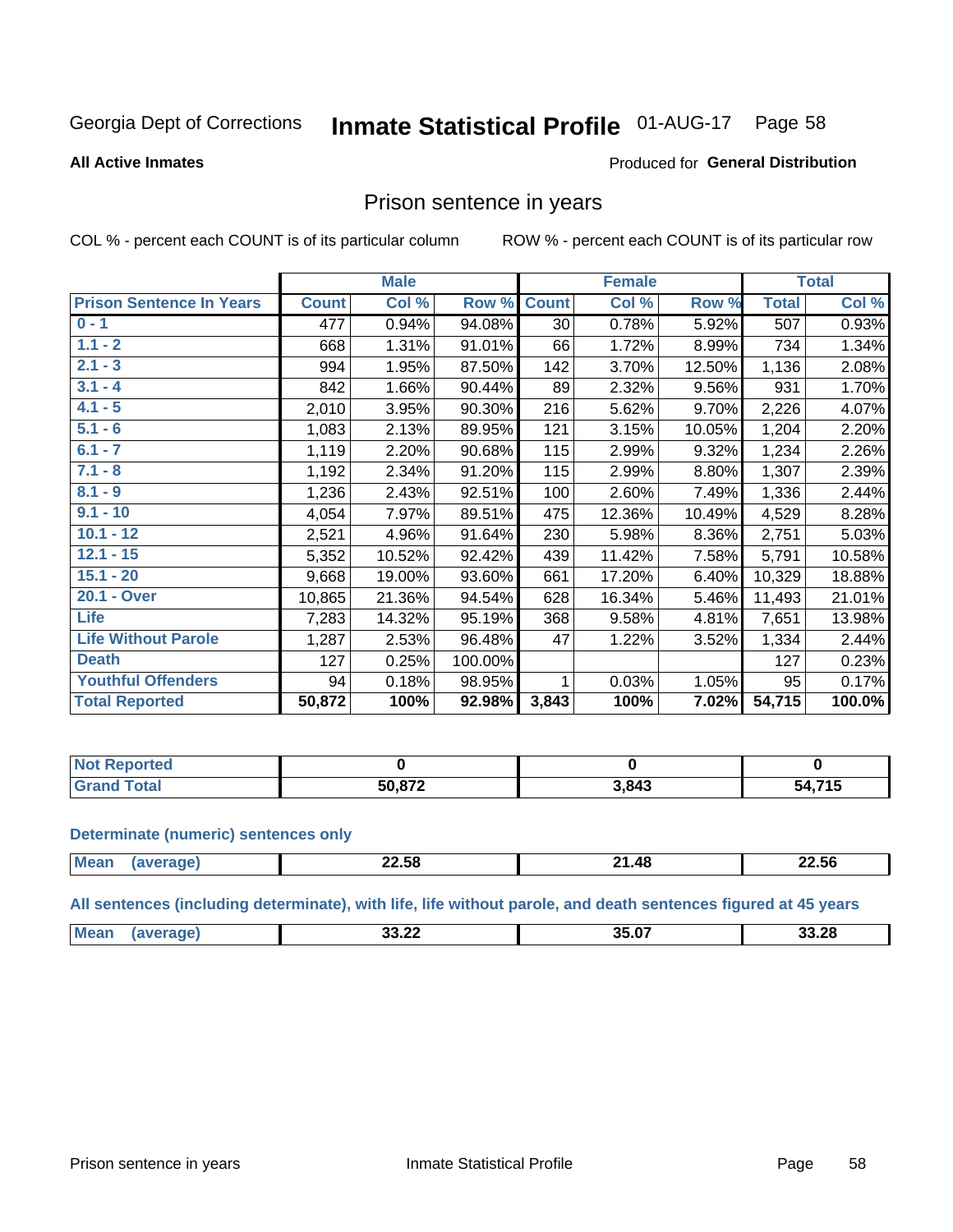# Inmate Statistical Profile 01-AUG-17 Page 59

#### **All Active Inmates**

#### Produced for General Distribution

## Primary offense, broken out into felonies vs misdemeanors

COL % - percent each COUNT is of its particular column

|                                  |              | <b>Male</b> |           |                    | <b>Female</b> |          | Total  |        |
|----------------------------------|--------------|-------------|-----------|--------------------|---------------|----------|--------|--------|
| <b>Felonies and Misdemeanors</b> | <b>Count</b> | Col %       |           | <b>Row % Count</b> | Col %         | Row %    | Total  | Col %  |
| <b>Felonies</b>                  | 50,640       | 99.81%      | $92.96\%$ | 3,833              | 99.92%        | 7.04%    | 54.473 | 99.82% |
| <b>Misdemeanors</b>              | 95           | 19%         | 96.94%    |                    | .08%          | $3.06\%$ | 98     | 18%    |
| <b>Total Reported</b>            | 50,735       | 100%        | $92.97\%$ | 3,836              | 100%          | 7.03%    | 54,571 | 100%   |

| 'ted<br><b>Not</b><br>en | $\overline{\phantom{a}}$ |               | 144                    |
|--------------------------|--------------------------|---------------|------------------------|
| ™otar<br>Gra             | EA 070                   | 5N 712<br>-74 | <b>715</b><br>54<br>19 |

| Mo | ____ | 11 C.S<br>. | onies<br>. |
|----|------|-------------|------------|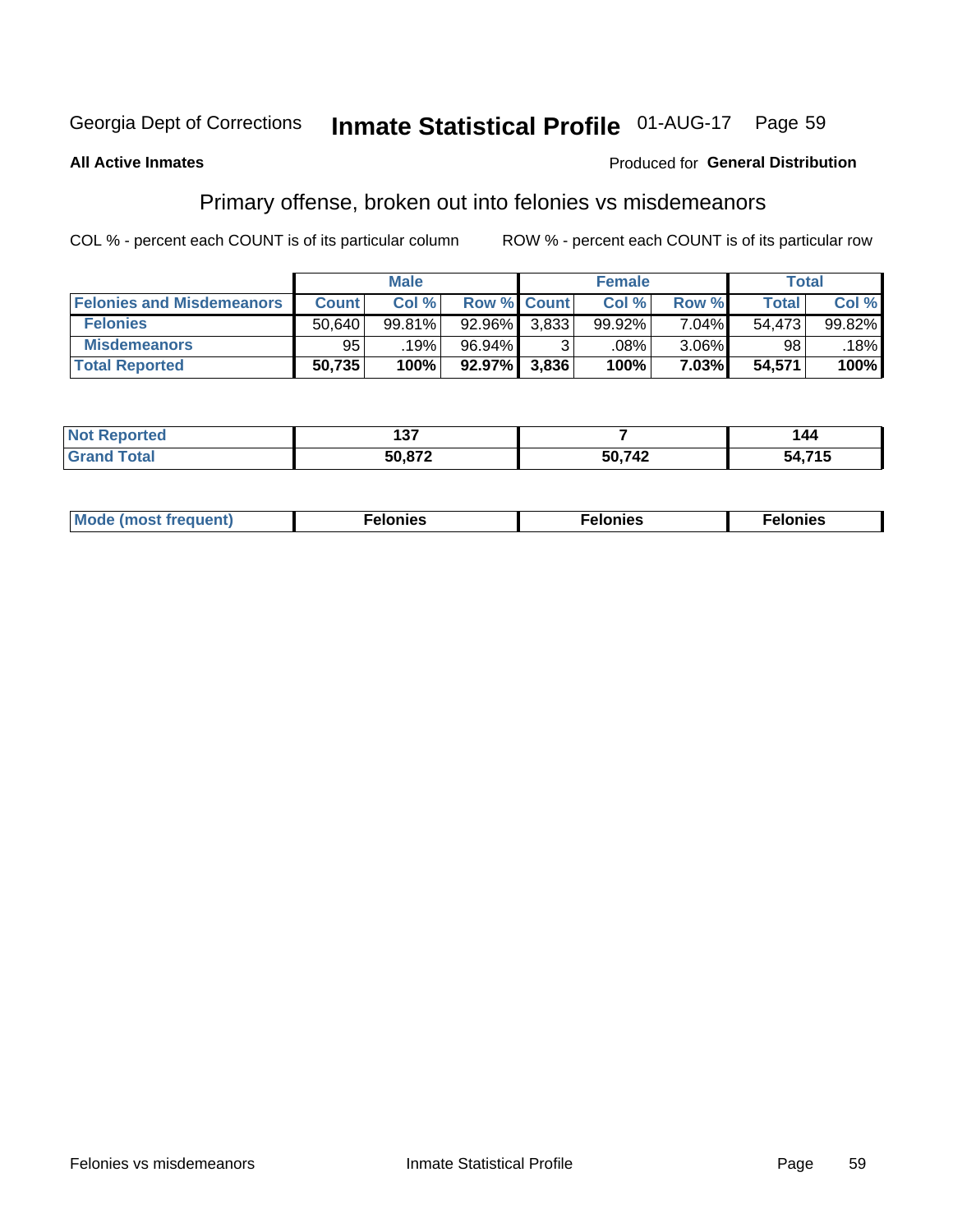#### **Inmate Statistical Profile 01-AUG-17** Page 60

#### **All Active Inmates**

#### Produced for General Distribution

## Primary offense, broken out into six broad crime categories

COL % - percent each COUNT is of its particular column

|                       |                         | <b>Male</b>  |        |        |                 | <b>Female</b> | <b>Total</b> |              |        |
|-----------------------|-------------------------|--------------|--------|--------|-----------------|---------------|--------------|--------------|--------|
|                       | <b>Crime Categories</b> | <b>Count</b> | Col %  |        | Row % Count     | Col %         | Row %        | <b>Total</b> | Col %  |
|                       | <b>Violent</b>          | 26,430       | 52.03% | 93.95% | 1,701           | 44.26%        | 6.05%        | 28,131       | 51.49% |
| $\mathbf{2}$          | <b>Sex Crime</b>        | 8,322        | 16.38% | 98.45% | 131             | $3.41\%$      | 1.55%        | 8,453        | 15.47% |
| 3                     | <b>Property</b>         | 8,128        | 16.00% | 89.05% | 999             | 26.00%        | 10.95%       | 9,127        | 16.70% |
| 4                     | <b>Drug</b>             | 5,380        | 10.59% | 86.84% | 815             | 21.21%        | 13.16%       | 6,195        | 11.34% |
| 5                     | <b>Habit/DUI</b>        | 100          | .20%   | 90.91% | 10 <sup>1</sup> | .26%          | $9.09\%$     | 110          | .20%   |
| 6                     | <b>Other</b>            | 2,434        | 4.79%  | 92.87% | 187             | 4.87%         | 7.13%        | 2,621        | 4.80%  |
| <b>Total Reported</b> |                         | 50,794       | 100%   | 92.97% | 3,843           | 100%          | 7.03%        | 54,637       | 100%   |

| enorted<br>NO1 | - -         |       | --<br>u       |
|----------------|-------------|-------|---------------|
| ™otal          | .872<br>50, | 3,843 | ,715<br>54. . |

| <b>Mode (most frequent)</b> | .<br>ïolent | 'iolent | ---<br>Violent |
|-----------------------------|-------------|---------|----------------|
|                             |             |         |                |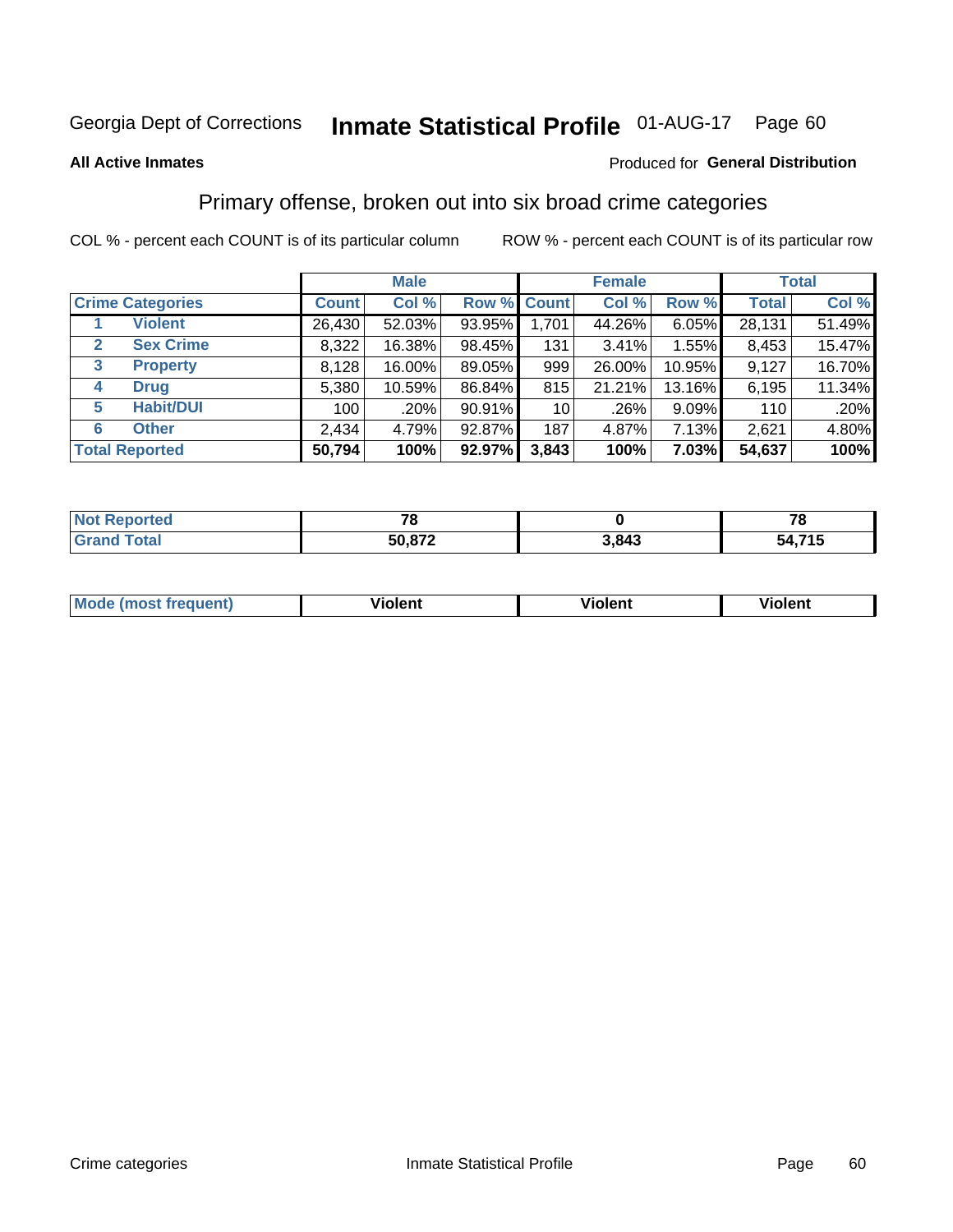# Inmate Statistical Profile 01-AUG-17 Page 61

#### **All Active Inmates**

#### Produced for General Distribution

# Primary offense, detailed offense code

COL % - percent each COUNT is of its particular column

|                                            |                | <b>Male</b> |         |                 | <b>Female</b> |                     |                | <b>Total</b> |
|--------------------------------------------|----------------|-------------|---------|-----------------|---------------|---------------------|----------------|--------------|
| <b>Primary Offense</b>                     | <b>Count</b>   | Col %       | Row %   | <b>Count</b>    | Col %         | Row %               | <b>Total</b>   | Col %        |
| <b>Abuse Neglect Elder/Disab (2812)</b>    | 43             | .08%        | 62.32%  | $\overline{26}$ | .68%          | 37.68%              | 69             | .13%         |
| Agg Aslt W Intnt To Rape (2095)            | 70             | .14%        | 100.00% |                 |               |                     | 70             | .13%         |
| <b>Agg Sex Battery Atmpt (2099)</b>        | $\overline{2}$ | .01%        | 66.67%  | 1               | .03%          | 33.33%              | $\mathfrak{S}$ | .01%         |
| <b>Aggrav Assault (1302)</b>               | 5,160          | 10.16%      | 94.49%  | 301             | 7.83%         | 5.51%               | 5,461          | 10.00%       |
| <b>Aggrav Assault Peace Ofcr</b><br>(1314) | 320            | .63%        | 94.96%  | 17              | .44%          | 5.04%               | 337            | .62%         |
| <b>Aggrav Battery (1305)</b>               | 1,348          | 2.65%       | 93.81%  | 89              | 2.32%         | 6.19%               | 1,437          | 2.63%        |
| <b>Aggrav Battery Peace Ofcr</b><br>(1315) | 29             | .06%        | 96.67%  | 1               | .03%          | 3.33%               | 30             | .05%         |
| <b>Aggrav Ch Molest Atmpt (2096)</b>       | $\overline{2}$ | .01%        | 100.00% |                 |               |                     | $\overline{2}$ | .01%         |
| <b>Aggrav Child Molestation (2021)</b>     | 1,251          | 2.46%       | 98.43%  | 20              | .52%          | 1.57%               | 1,271          | 2.33%        |
| <b>Aggrav Cruelty To Animals</b><br>(2972) | 15             | .03%        | 93.75%  | 1               | .03%          | 6.25%               | 16             | .03%         |
| <b>Aggrav Sexual Battery (2009)</b>        | 218            | .43%        | 99.54%  | 1               | .03%          | .46%                | 219            | .40%         |
| <b>Aggrav Sodomy (2003)</b>                | 206            | .41%        | 98.56%  | 3               | .08%          | 1.44%               | 209            | .38%         |
| <b>Aggrav Stalking (1321)</b>              | 307            | .60%        | 96.54%  | 11              | .29%          | 3.46%               | 318            | .58%         |
| <b>Aggravated Assault On 65+</b><br>(1304) | 4              | .01%        | 66.67%  | $\overline{2}$  | .05%          | 33.33%              | 6              | .01%         |
| <b>Alter Id (1506)</b>                     | 4              | .01%        | 100.00% |                 |               |                     | $\overline{4}$ | .01%         |
| <b>Armed Robbery (1902)</b>                | 5,921          | 11.66%      | 96.53%  | 213             | 5.54%         | 3.47%               | 6,134          | 11.23%       |
| Arson 1st Degree (1401)                    | 62             | .12%        | 87.32%  | 9               | .23%          | 12.68%              | 71             | .13%         |
| <b>Arson 2nd Degree (1402)</b>             | 7              | .01%        | 87.50%  | 1               | .03%          | 12.50%              | 8              | .01%         |
| <b>Arson 3rd Degree (1403)</b>             | 6              | .01%        | 85.71%  | 1               | .03%          | 14.29%              | 7              | .01%         |
| Arson Misc (1400)                          | 1              | .01%        | 100.00% |                 |               |                     | $\mathbf{1}$   | .01%         |
| <b>Ass W/ Int Transmit Hiv (1313)</b>      | 1              | .01%        | 50.00%  | $\mathbf{1}$    | .03%          | 50.00%              | $\overline{2}$ | .01%         |
| <b>Atmpt Aggrav Assault (1303)</b>         | 9              | .02%        | 81.82%  | $\overline{2}$  | .05%          | 18.18%              | 11             | .02%         |
| <b>Atmpt Aggrav Sodomy (2093)</b>          | 4              | .01%        | 100.00% |                 |               |                     | $\overline{4}$ | .01%         |
| <b>Atmpt Armed Robbery (1992)</b>          | 97             | .19%        | 94.17%  | 6               | .16%          | 5.83%               | 103            | .19%         |
| <b>Atmpt Burglary (1690)</b>               | 29             | .06%        | 100.00% |                 |               |                     | 29             | .05%         |
| <b>Atmpt Child Molestation (2094)</b>      | 41             | .08%        | 100.00% |                 |               |                     | 41             | .08%         |
| <b>Atmpt Escape (2590)</b>                 | 1              | .01%        | 100.00% |                 |               |                     | 1              | .01%         |
| <b>Atmpt Kidnap (1390)</b>                 | 1              | .01%        | 100.00% |                 |               |                     | 1              | .01%         |
| <b>Atmpt Murder (1190)</b>                 | 101            | .20%        | 92.66%  | $\overline{8}$  | .21%          | $7.\overline{34\%}$ | 109            | .20%         |
| Atmpt Rape (2091)                          | 45             | .09%        | 97.83%  | 1               | .03%          | 2.17%               | 46             | .08%         |
| <b>Atmpt Robbery (1991)</b>                | 42             | .08%        | 95.45%  | $\overline{2}$  | .05%          | 4.55%               | 44             | .08%         |
| <b>Atmpt Sodomy (2092)</b>                 | $\mathsf 3$    | .01%        | 100.00% |                 |               |                     | $\mathbf{3}$   | .01%         |
| <b>Atmpt Theft By Taking (1812)</b>        | 3              | .01%        | 100.00% |                 |               |                     | $\overline{3}$ | .01%         |
| <b>Atmpt Viol Substance Act (4090)</b>     | 18             | .04%        | 81.82%  | 4               | .10%          | 18.18%              | 22             | .04%         |
| <b>Att/Consprcy Commt C/S/Of</b><br>(4134) | 44             | .09%        | 86.27%  | $\overline{7}$  | .18%          | 13.73%              | 51             | .09%         |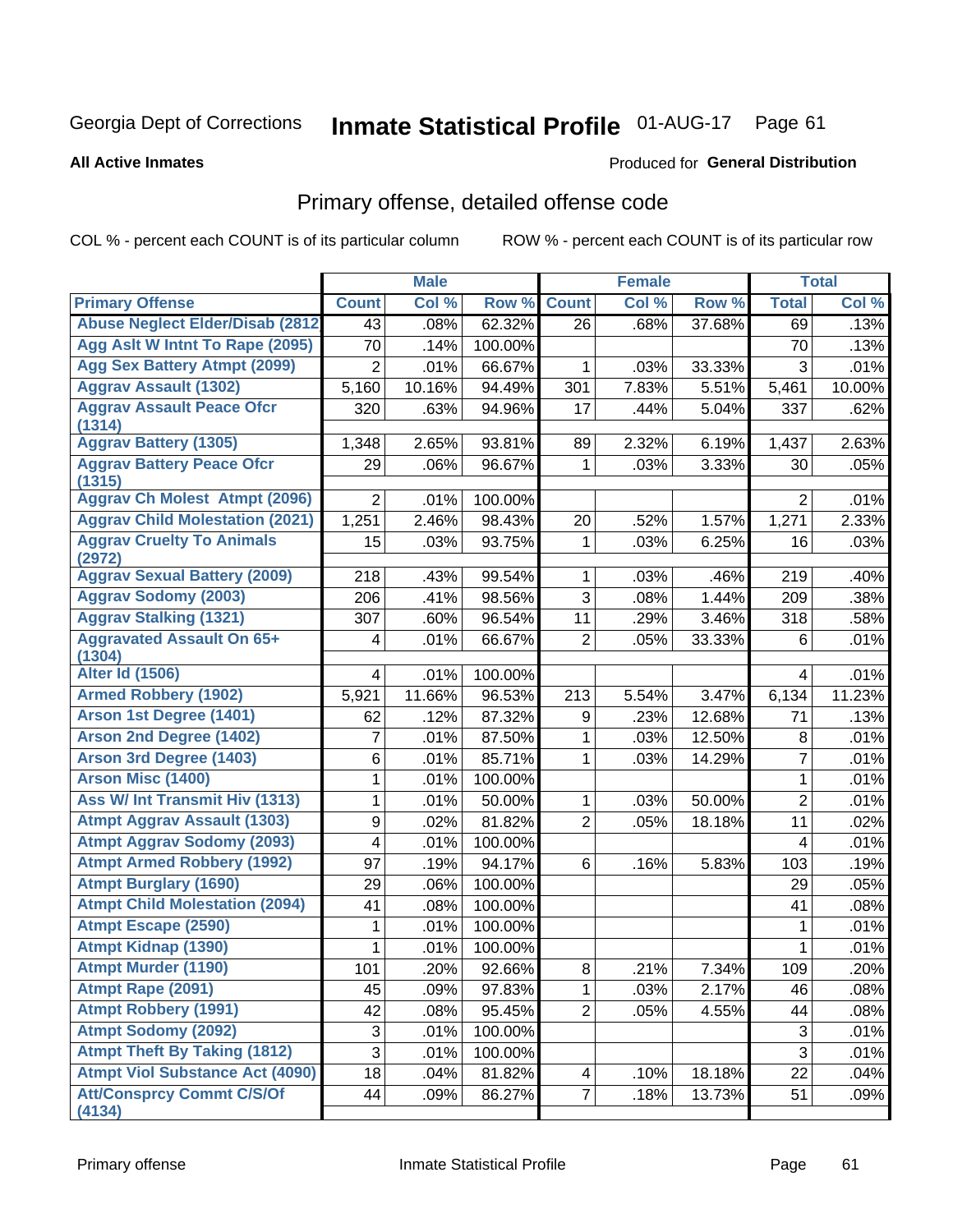# Inmate Statistical Profile 01-AUG-17 Page 62

#### **All Active Inmates**

### **Produced for General Distribution**

# Primary offense, detailed offense code

COL % - percent each COUNT is of its particular column

|                                            |                         | <b>Male</b> |         |                | <b>Female</b> |         |                | <b>Total</b> |
|--------------------------------------------|-------------------------|-------------|---------|----------------|---------------|---------|----------------|--------------|
| <b>Primary Offense</b>                     | <b>Count</b>            | Col %       | Row %   | <b>Count</b>   | Col %         | Row %   | <b>Total</b>   | Col %        |
| <b>Bad Checks (1704)</b>                   | 2                       | .01%        | 66.67%  | 1              | .03%          | 33.33%  | 3              | .01%         |
| <b>Bail Jumping (2511)</b>                 | 3                       | .01%        | 60.00%  | 2              | .05%          | 40.00%  | 5              | .01%         |
| <b>Bigamy (2007)</b>                       | 1                       | .01%        | 100.00% |                |               |         | 1              | .01%         |
| <b>Bribery Govt Officer (2301)</b>         | 1                       | .01%        | 50.00%  | 1              | .03%          | 50.00%  | $\overline{2}$ | .01%         |
| Burg 1st Aft 6/30/12 (1611)                | 1,859                   | 3.66%       | 93.37%  | 132            | 3.43%         | 6.63%   | 1,991          | 3.64%        |
| Burg 2nd Aft 6/30/12 (1612)                | 645                     | 1.27%       | 95.70%  | 29             | .75%          | 4.30%   | 674            | 1.23%        |
| Burg Bef 7/1/12 (1601)                     | 2,708                   | 5.33%       | 96.61%  | 95             | 2.47%         | 3.39%   | 2,803          | 5.13%        |
| <b>Carjacking Attempted (1912)</b>         | 1                       | .01%        | 100.00% |                |               |         | 1              | .01%         |
| <b>Carry Weapon At School (2915)</b>       | $\overline{2}$          | .01%        | 66.67%  | 1              | .03%          | 33.33%  | 3              | .01%         |
| <b>Child Molestation (2019)</b>            | 2,623                   | 5.16%       | 98.02%  | 53             | 1.38%         | 1.98%   | 2,676          | 4.90%        |
| <b>Chop Shop Violation (5003)</b>          | 2                       | .01%        | 100.00% |                |               |         | $\overline{2}$ | .01%         |
| <b>Cnspire Traffic Cntrl Sub (4130)</b>    | 6                       | .01%        | 100.00% |                |               |         | 6              | .01%         |
| <b>Computer Pornography (1760)</b>         | 79                      | .16%        | 98.75%  | 1              | .03%          | 1.25%   | 80             | .15%         |
| <b>Computer Theft (1761)</b>               | $\overline{2}$          | .01%        | 28.57%  | 5              | .13%          | 71.43%  | $\overline{7}$ | .01%         |
| <b>Computer Trespass (1762)</b>            |                         |             |         | $\overline{2}$ | .05%          | 100.00% | $\overline{2}$ | .01%         |
| <b>Conceal Death Of Another (1125)</b>     | 16                      | .03%        | 66.67%  | 8              | .21%          | 33.33%  | 24             | .04%         |
| <b>Conspiracy (9901)</b>                   | 27                      | .05%        | 77.14%  | 8              | .21%          | 22.86%  | 35             | .06%         |
| <b>Convsn Paymnts Real Propy</b><br>(1811) | $\overline{2}$          | .01%        | 100.00% |                |               |         | $\overline{2}$ | .01%         |
| Crmnl Atmpt (9905)                         | 1                       | .01%        | 100.00% |                |               |         | 1              | .01%         |
| <b>Crmnl Damage 1st Degree (1501)</b>      | 29                      | .06%        | 90.63%  | 3              | .08%          | 9.38%   | 32             | .06%         |
| <b>Crmnl Damage 2nd Degree</b><br>(1502)   | 67                      | .13%        | 88.16%  | 9              | .23%          | 11.84%  | 76             | .14%         |
| <b>Crmnl Interfere Govt Prop (2613)</b>    | 12                      | .02%        | 85.71%  | $\overline{2}$ | .05%          | 14.29%  | 14             | .03%         |
| <b>Crmnl Trespassing (9912)</b>            | 1                       | .01%        | 100.00% |                |               |         | 1              | .01%         |
| <b>Cruelty To Animals (2971)</b>           | 1                       | .01%        | 100.00% |                |               |         | 1              | .01%         |
| <b>Cruelty To Children (2801)</b>          | 284                     | .56%        | 72.63%  | 107            | 2.78%         | 27.37%  | 391            | .72%         |
| <b>Cruelty To Elder Person (2811)</b>      | 21                      | .04%        | 60.00%  | 14             | .36%          | 40.00%  | 35             | .06%         |
| <b>Defrauding State (2307)</b>             | 1                       | .01%        | 50.00%  | 1              | .03%          | 50.00%  | $\overline{2}$ | .01%         |
| Dogfighting (2718)                         | 1                       | .01%        | 100.00% |                |               |         | 1              | .01%         |
| Drv W/ Improp Veh Reg (7013)               | 1                       | .01%        | 100.00% |                |               |         | 1              | .01%         |
| <b>Drvng Habtl Violator (5004)</b>         | 6                       | .01%        | 100.00% |                |               |         | $6\phantom{a}$ | .01%         |
| <b>Eavesdrop &amp; Surveillance (3001)</b> | 1                       | .01%        | 100.00% |                |               |         | 1              | .01%         |
| <b>Entering Vehicle (1880)</b>             | 123                     | .24%        | 97.62%  | 3              | .08%          | 2.38%   | 126            | .23%         |
| <b>Entice Child Attempted (2090)</b>       | 3                       | .01%        | 100.00% |                |               |         | 3              | .01%         |
| <b>Enticing Child-Indec Purp (2020)</b>    | 79                      | .16%        | 91.86%  | 7              | .18%          | 8.14%   | 86             | .16%         |
| <b>Escape (2501)</b>                       | 24                      | .05%        | 85.71%  | 4              | .10%          | 14.29%  | 28             | .05%         |
| <b>False Certificates (2311)</b>           | $\overline{\mathbf{4}}$ | .01%        | 100.00% |                |               |         | 4              | .01%         |
| <b>False Imprisonment (1308)</b>           | 186                     | .37%        | 95.38%  | 9              | .23%          | 4.62%   | 195            | $.36\%$      |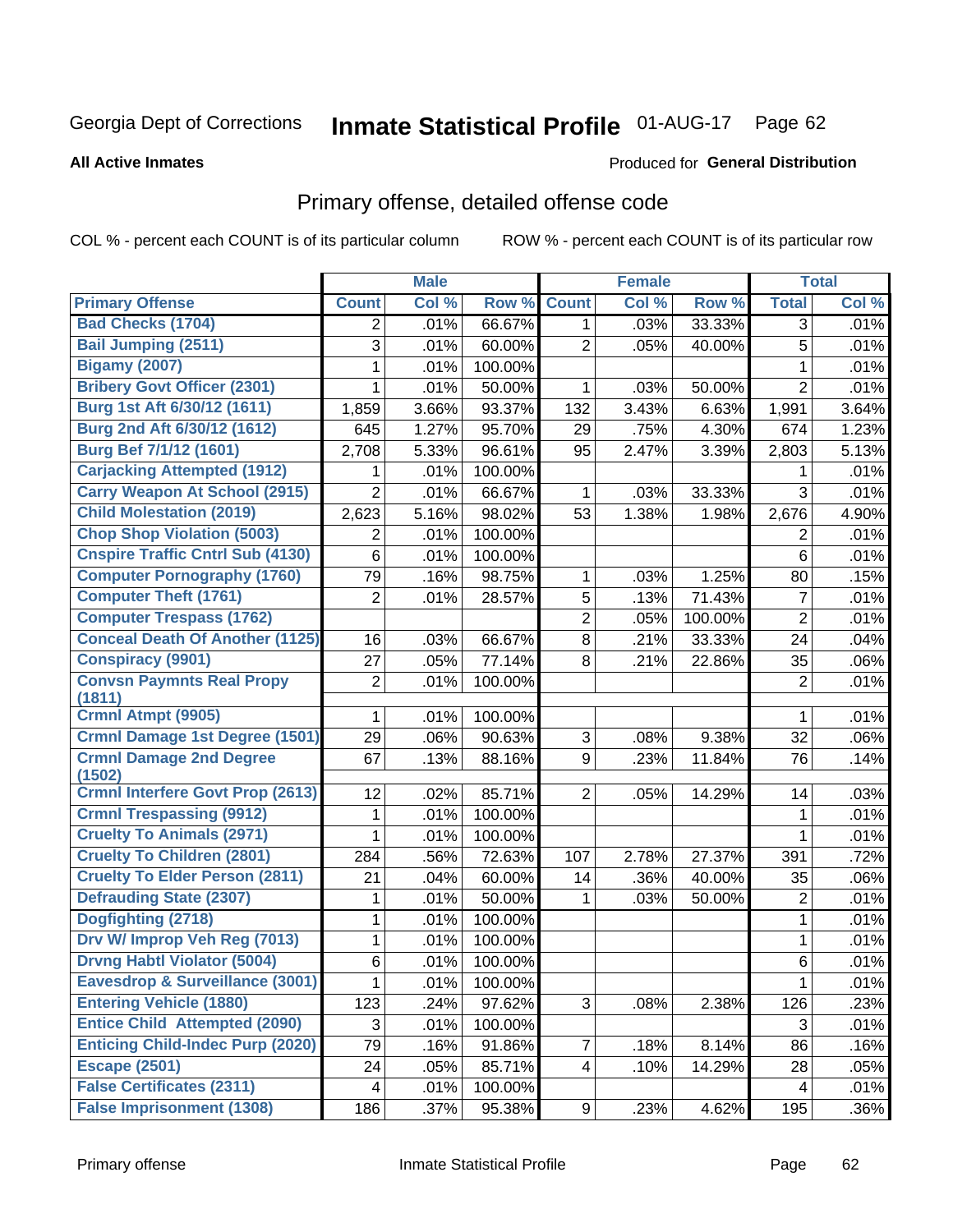# Inmate Statistical Profile 01-AUG-17 Page 63

#### **All Active Inmates**

### **Produced for General Distribution**

## Primary offense, detailed offense code

COL % - percent each COUNT is of its particular column

|                                            |                | <b>Male</b> |         |                | <b>Female</b> |         |                         | <b>Total</b> |
|--------------------------------------------|----------------|-------------|---------|----------------|---------------|---------|-------------------------|--------------|
| <b>Primary Offense</b>                     | <b>Count</b>   | Col %       | Row %   | <b>Count</b>   | Col %         | Row %   | <b>Total</b>            | Col %        |
| <b>False Statements Govt (2408)</b>        | 28             | .06%        | 80.00%  | $\overline{7}$ | .18%          | 20.00%  | 35                      | $.06\%$      |
| <b>False Swearing (2402)</b>               | 4              | .01%        | 100.00% |                |               |         | 4                       | .01%         |
| <b>False Swearng Writtn Stmt</b>           |                |             |         | 1              | .03%          | 100.00% | 1                       | .01%         |
| (2205)                                     |                |             |         |                |               |         |                         |              |
| <b>Family Violence Battery (1301)</b>      | 168            | .33%        | 97.11%  | 5              | .13%          | 2.89%   | 173                     | .32%         |
| Feticide (1121)                            | 1              | .01%        | 100.00% |                |               |         | 1                       | .01%         |
| <b>Feticide By Vehicle (1118)</b>          | 3              | .01%        | 100.00% |                |               |         | 3                       | .01%         |
| <b>Financial Identity Fraud (1756)</b>     | 57             | .11%        | 59.38%  | 39             | 1.01%         | 40.63%  | 96                      | .18%         |
| <b>Fleeing/Eluding Police (2316)</b>       | 410            | .81%        | 96.24%  | 16             | .42%          | 3.76%   | 426                     | .78%         |
| Forg 1st Aft 6/30/12 (1711)                | 103            | .20%        | 69.13%  | 46             | 1.20%         | 30.87%  | 149                     | .27%         |
| Forg 1st Bef 7/1/12 (1701)                 | 276            | .54%        | 70.41%  | 116            | 3.02%         | 29.59%  | 392                     | .72%         |
| Forg 2nd Aft 6/30/12 (1712)                | 22             | .04%        | 62.86%  | 13             | .34%          | 37.14%  | 35                      | .06%         |
| Forg 2nd Bef 7/1/12 (1702)                 | 11             | .02%        | 100.00% |                |               |         | 11                      | .02%         |
| Forg 3rd Aft 6/30/12 (1713)                | 61             | .12%        | 78.21%  | 17             | .44%          | 21.79%  | 78                      | .14%         |
| Forg 4th Aft 6/30/12 (1714)                | 8              | .02%        | 47.06%  | 9              | .23%          | 52.94%  | 17                      | .03%         |
| <b>Forgery Credit Card (1752)</b>          | 7              | .01%        | 100.00% |                |               |         | $\overline{7}$          | .01%         |
| <b>Fraudulent Access Compute</b>           | 5              | .01%        | 100.00% |                |               |         | 5                       | .01%         |
| (1796)                                     |                |             |         |                |               |         |                         |              |
| <b>Fraudulent Checks (1750)</b>            | 1              | .01%        | 33.33%  | $\overline{2}$ | .05%          | 66.67%  | 3                       | .01%         |
| <b>Fraudulent Credit Card (1753)</b>       | 58             | .11%        | 69.88%  | 25             | .65%          | 30.12%  | 83                      | .15%         |
| <b>Gang Participation (9914)</b>           | 27             | .05%        | 100.00% |                |               |         | 27                      | .05%         |
| <b>Guard Line W/Weapon/Drugs</b>           | 22             | .04%        | 73.33%  | 8              | .21%          | 26.67%  | 30                      | .05%         |
| (2963)                                     |                |             |         |                |               |         |                         |              |
| <b>Habit Traf Viol/Impaired (5005)</b>     | 6              | .01%        | 85.71%  | $\mathbf 1$    | .03%          | 14.29%  | 7                       | .01%         |
| <b>Habit Traf Viol/Other (5006)</b>        | 9              | .02%        | 100.00% |                |               |         | 9                       | .02%         |
| <b>Harbor/Conceal Sex Offndr</b><br>(2027) |                |             |         | $\mathbf 1$    | .03%          | 100.00% | 1                       | .01%         |
| <b>Hijacking Motor Vehicle (1911)</b>      | 35             | .07%        | 97.22%  | 1              | .03%          | 2.78%   | 36                      | .07%         |
| <b>Hindering Appreh Or Pun (2503)</b>      | 3              | .01%        | 75.00%  | $\mathbf{1}$   | .03%          | 25.00%  | 4                       | .01%         |
| Hit-Run W/Injury/Fatality (5007)           | 30             | .06%        | 83.33%  | 6              | .16%          | 16.67%  | 36                      | .07%         |
| Home Invasion 1st Degree (7007)            | 6              | .01%        | 85.71%  | 1              | .03%          | 14.29%  | $\overline{7}$          | .01%         |
| Homicide By Vessel (1124)                  | 55             | .11%        | 87.30%  | 8              | $.21\%$       | 12.70%  | 63                      | .12%         |
| <b>Illegal Attm To Obt Drugs (4011)</b>    | 1              | .01%        | 25.00%  | $\overline{3}$ | .08%          | 75.00%  | $\overline{\mathbf{4}}$ | .01%         |
| <b>Impersonating Officer (2405)</b>        | $\overline{2}$ | .01%        | 50.00%  | $\overline{2}$ | .05%          | 50.00%  | 4                       | .01%         |
| <b>Impersonation (2404)</b>                | $\overline{2}$ | .01%        |         |                |               |         | $\overline{2}$          |              |
| <b>Incest (2006)</b>                       |                |             | 100.00% |                |               |         |                         | .01%         |
| <b>Incest Atmpt (2098)</b>                 | 204            | .40%        | 99.51%  | 1              | .03%          | .49%    | 205                     | .38%         |
|                                            | 1              | .01%        | 100.00% |                |               |         | 1                       | .01%         |
| <b>Inciting To Insurrection (2203)</b>     | 3              | .01%        | 100.00% |                |               |         | 3                       | .01%         |
| <b>Influencing Witness (2313)</b>          | $\overline{7}$ | .01%        | 87.50%  | 1              | .03%          | 12.50%  | 8                       | .01%         |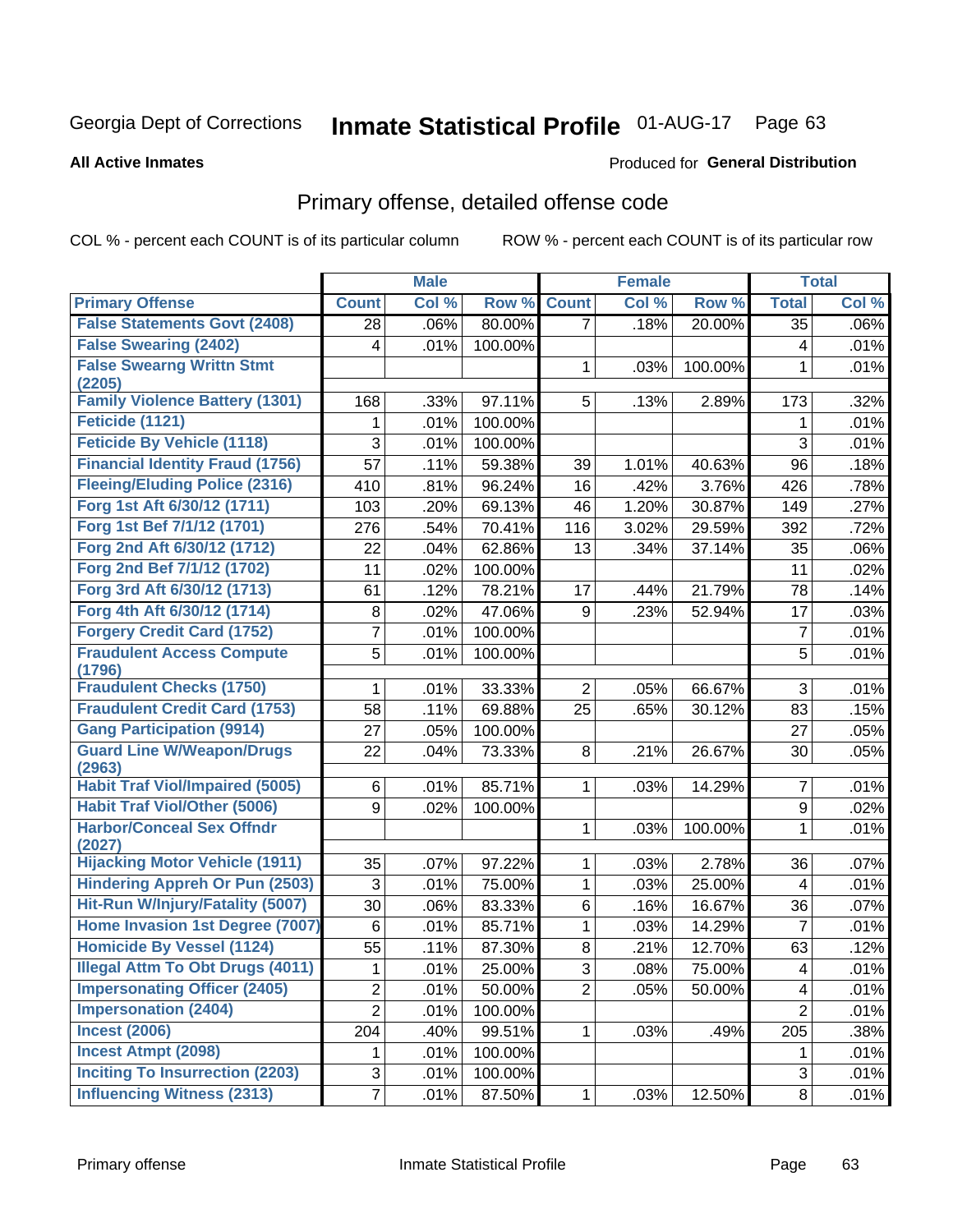# Inmate Statistical Profile 01-AUG-17 Page 64

Produced for General Distribution

#### **All Active Inmates**

# Primary offense, detailed offense code

COL % - percent each COUNT is of its particular column

|                                                             |                | <b>Male</b> |         |                | <b>Female</b> |        |                | <b>Total</b> |
|-------------------------------------------------------------|----------------|-------------|---------|----------------|---------------|--------|----------------|--------------|
| <b>Primary Offense</b>                                      | <b>Count</b>   | Col %       | Row %   | <b>Count</b>   | Col %         | Row %  | <b>Total</b>   | Col %        |
| <b>Injury By Vehicle (1318)</b>                             | 88             | .17%        | 80.73%  | 21             | .55%          | 19.27% | 109            | .20%         |
| <b>Insurrection (2202)</b>                                  | 3              | .01%        | 100.00% |                |               |        | 3              | .01%         |
| <b>Interfere Electronic Dvce (2614)</b>                     | 1              | .01%        | 100.00% |                |               |        | $\mathbf{1}$   | .01%         |
| <b>Interference With Custody (1312)</b>                     | 13             | .03%        | 92.86%  | 1              | .03%          | 7.14%  | 14             | .03%         |
| <b>Involuntary Manslaughter (1103)</b>                      | 171            | .34%        | 84.65%  | 31             | .81%          | 15.35% | 202            | .37%         |
| Kidnapping (1311)                                           | 1,469          | 2.89%       | 97.41%  | 39             | 1.01%         | 2.59%  | 1,508          | 2.76%        |
| <b>Livestock Theft (1817)</b>                               | 4              | .01%        | 100.00% |                |               |        | 4              | .01%         |
| <b>Lottery Violation (2730)</b>                             | 1              | .01%        | 100.00% |                |               |        | $\mathbf{1}$   | .01%         |
| Manf Methamph 200-399 Gm                                    | 7              | .01%        | 87.50%  | 1              | .03%          | 12.50% | 8              | .01%         |
| (4144)                                                      |                |             |         |                |               |        |                |              |
| Manf Methamph 28-199 Gm<br>(4143)                           | 18             | .04%        | 78.26%  | 5              | .13%          | 21.74% | 23             | .04%         |
| <b>Manf Methamph Unspec Amt</b><br>(4147)                   | 114            | .22%        | 89.76%  | 13             | .34%          | 10.24% | 127            | .23%         |
| <b>Manufac Marijuana (7012)</b>                             | 8              | .02%        | 100.00% |                |               |        | 8              | .01%         |
| <b>Manufact Meth Near Child (2803)</b>                      | 11             | .02%        | 84.62%  | $\overline{2}$ | .05%          | 15.38% | 13             | .02%         |
| <b>Misc Assault/Battery (1300)</b>                          | 13             | .03%        | 100.00% |                |               |        | 13             | .02%         |
| <b>Misc Correctionl Inst Off (6200)</b>                     | 4              | .01%        | 80.00%  | 1              | .03%          | 20.00% | 5              | .01%         |
| <b>Misc Drugs Trafficking (4100)</b>                        | 11             | .02%        | 100.00% |                |               |        | 11             | .02%         |
| <b>Misc Forgery (1700)</b>                                  | $\overline{2}$ | .01%        | 66.67%  | 1              | .03%          | 33.33% | $\sqrt{3}$     | .01%         |
| Misc Fraud (1799)                                           | 8              | .02%        | 57.14%  | 6              | .16%          | 42.86% | 14             | .03%         |
| <b>Misc Homicide Offense (1100)</b>                         | 9              | .02%        | 90.00%  | 1              | .03%          | 10.00% | 10             | .02%         |
| <b>Misc Invasion Of Privacy (3000)</b>                      | 6              | .01%        | 100.00% |                |               |        | 6              | .01%         |
| <b>Misc Obscenity (2100)</b>                                | 2              | .01%        | 100.00% |                |               |        | $\overline{c}$ | .01%         |
| <b>Misc Public Order (2200)</b>                             | 1              | .01%        | 100.00% |                |               |        | $\mathbf{1}$   | .01%         |
| <b>Misc Sexual Offense (2000)</b>                           | 19             | .04%        | 95.00%  | 1              | .03%          | 5.00%  | 20             | .04%         |
| <b>Misc Weapon/Explosive Off</b><br>(2900)                  | $\overline{2}$ | .01%        | 100.00% |                |               |        | $\overline{2}$ | .01%         |
| <b>Murder (1101)</b>                                        | 5,962          | 11.74%      | 93.79%  | 395            | 10.28%        | 6.21%  | 6,357          | 11.63%       |
| <b>Murder Conspire To Commit</b>                            | 13             | .03%        | 100.00% |                |               |        | 13             | .02%         |
| (1191)                                                      |                |             |         |                |               |        |                |              |
| Mutiny In Penal Inst (2507)                                 | 5              | .01%        | 100.00% |                |               |        | 5              | .01%         |
| Necrophilia (2022)                                          | $\mathbf 1$    | .01%        | 100.00% |                |               |        | $\mathbf{1}$   | .01%         |
| <b>Obstr Of Law Enf Officer (2314)</b>                      | 407            | .80%        | 89.85%  | 46             | 1.20%         | 10.15% | 453            | .83%         |
| <b>Pandering By Compulsion (2017)</b><br>Peeping Tom (3002) | 1              | .01%        | 100.00% |                |               |        | $\mathbf 1$    | .01%         |
|                                                             | 21             | .04%        | 100.00% |                |               |        | 21             | .04%         |
| <b>Perjury (2401)</b>                                       | 4              | .01%        | 66.67%  | $\overline{c}$ | .05%          | 33.33% | 6              | .01%         |
| <b>Pimping A Minor Under 18 (2016)</b>                      | 11             | .02%        | 84.62%  | $\overline{2}$ | .05%          | 15.38% | 13             | .02%         |
| Poss Alprazolam (7003)                                      | 5              | .01%        | 100.00% |                |               |        | 5              | .01%         |
| Poss By Inm Proh Items (7015)                               | 4              | .01%        | 100.00% |                |               |        | $\overline{4}$ | .01%         |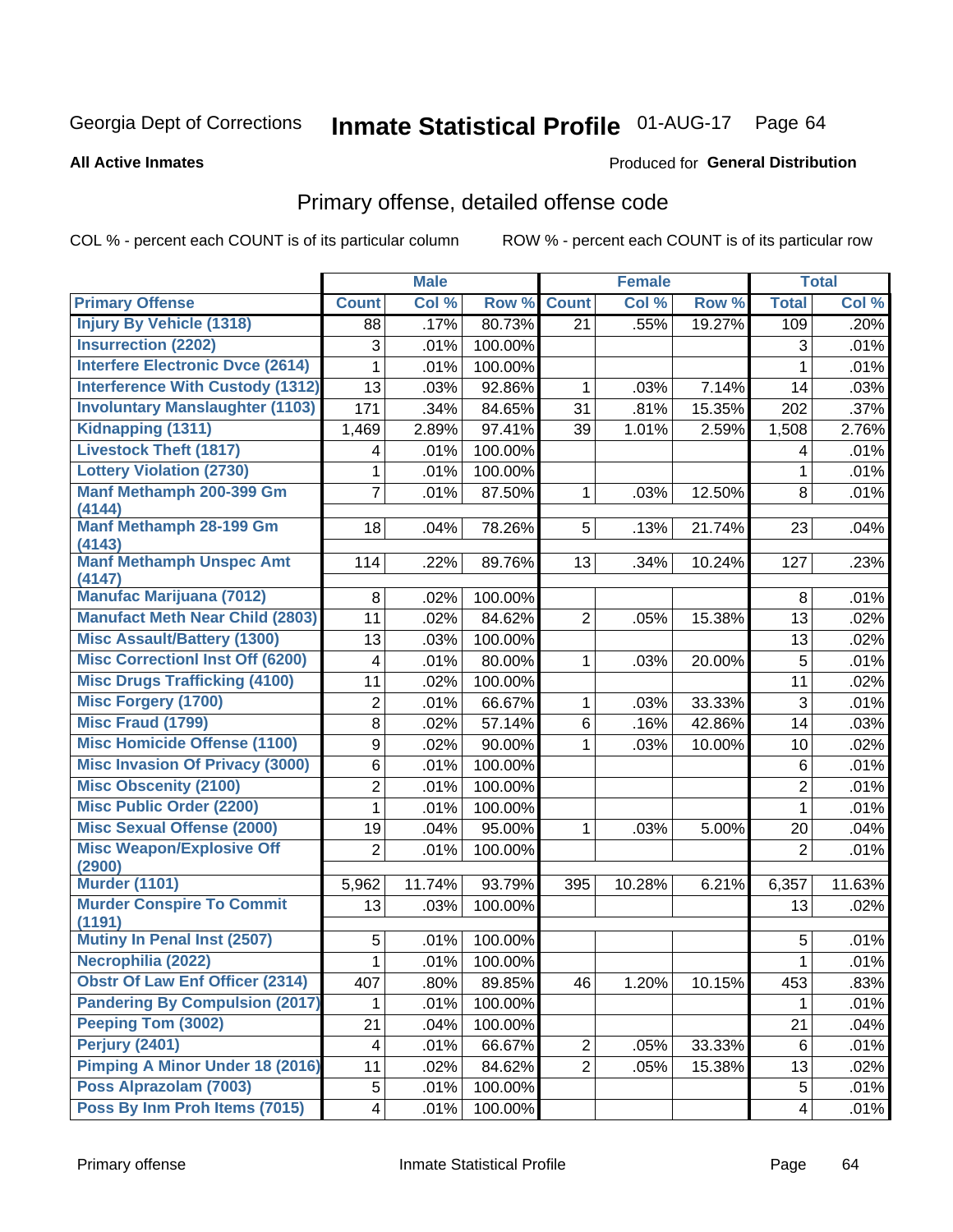# Inmate Statistical Profile 01-AUG-17 Page 65

#### **All Active Inmates**

#### Produced for General Distribution

# Primary offense, detailed offense code

COL % - percent each COUNT is of its particular column

|                                            |              | <b>Male</b> |         |                | <b>Female</b> |        |                | <b>Total</b> |
|--------------------------------------------|--------------|-------------|---------|----------------|---------------|--------|----------------|--------------|
| <b>Primary Offense</b>                     | <b>Count</b> | Col %       | Row %   | <b>Count</b>   | Col %         | Row %  | <b>Total</b>   | Col %        |
| <b>Poss Contraband Articles (5171)</b>     | 5            | .01%        | 100.00% |                |               |        | 5              | .01%         |
| <b>Poss Dep Stim Cntrf Drugs</b><br>(4007) | 74           | .15%        | 71.15%  | 30             | .78%          | 28.85% | 104            | .19%         |
| Poss Drug Related Matrl (4016)             | 29           | .06%        | 85.29%  | 5              | .13%          | 14.71% | 34             | .06%         |
| Poss Ephedrine (4030)                      | 1            | .01%        | 33.33%  | $\overline{2}$ | .05%          | 66.67% | 3              | .01%         |
| Poss Firearm 1st Offender (2913)           | 101          | .20%        | 97.12%  | 3              | .08%          | 2.88%  | 104            | .19%         |
| <b>Poss Firearm Convct Felon</b><br>(2914) | 1,095        | 2.16%       | 97.16%  | 32             | .83%          | 2.84%  | 1,127          | 2.06%        |
| Poss Hydrocodone (7004)                    | 3            | .01%        | 60.00%  | $\overline{2}$ | .05%          | 40.00% | 5              | .01%         |
| <b>Poss Knife During Crime (2911)</b>      | 3            | .01%        | 100.00% |                |               |        | 3              | .01%         |
| Poss Mda/Extsy (4033)                      | 3            | .01%        | 100.00% |                |               |        | 3              | .01%         |
| Poss Methamphetamine (4031)                | 467          | .92%        | 77.83%  | 133            | 3.46%         | 22.17% | 600            | 1.10%        |
| Poss Narcotics Opiates (4006)              | 58           | .11%        | 69.05%  | 26             | .68%          | 30.95% | 84             | .15%         |
| <b>Poss Of Certain Weapons (2912)</b>      | 26           | .05%        | 100.00% |                |               |        | 26             | .05%         |
| <b>Poss Of Cocaine (4022)</b>              | 399          | .79%        | 90.48%  | 42             | 1.09%         | 9.52%  | 441            | .81%         |
| <b>Poss Of Firearm Dur Crime</b>           | 771          | 1.52%       | 96.25%  | 30             | .78%          | 3.75%  | 801            | 1.47%        |
| (2910)                                     |              |             |         |                |               |        |                |              |
| <b>Poss Of Lsd (4008)</b>                  | 1            | .01%        | 100.00% |                |               |        | $\mathbf 1$    | .01%         |
| Poss Of Marijuana (4009)                   | 79           | .16%        | 95.18%  | $\overline{4}$ | .10%          | 4.82%  | 83             | .15%         |
| <b>Poss Tools Commit Crime (1602)</b>      | 23           | .05%        | 100.00% |                |               |        | 23             | .04%         |
| Poss W Int Dis Other Drug (4053)           | 123          | .24%        | 87.23%  | 18             | .47%          | 12.77% | 141            | .26%         |
| <b>Poss W Int Dist Cocaine (4050)</b>      | 326          | .64%        | 94.77%  | 18             | .47%          | 5.23%  | 344            | .63%         |
| Poss W Int Dist Marijuana (4051)           | 613          | 1.21%       | 93.30%  | 44             | 1.14%         | 6.70%  | 657            | 1.20%        |
| Poss W Int Dist Meth (4052)                | 433          | .85%        | 79.89%  | 109            | 2.84%         | 20.11% | 542            | .99%         |
| <b>Poss Wpn Drugs By Prisnr</b><br>(2965)  | 47           | .09%        | 85.45%  | 8              | .21%          | 14.55% | 55             | .10%         |
| <b>Racketeering (3404)</b>                 | 93           | .18%        | 73.23%  | 34             | .88%          | 26.77% | 127            | .23%         |
| <b>Rape (2001)</b>                         | 1,793        | 3.53%       | 99.50%  | 9              | .23%          | .50%   | 1,802          | 3.30%        |
| <b>Reck Cond Infected Person</b><br>(1317) | 13           | .03%        | 92.86%  | $\mathbf{1}$   | .03%          | 7.14%  | 14             | .03%         |
| <b>Reckless Abandonment (1120)</b>         | 1            | .01%        | 100.00% |                |               |        | 1              | .01%         |
| <b>Recv Gds Srvs Fraud Obtnd</b><br>(1755) | $\mathbf{1}$ | .01%        | 100.00% |                |               |        | 1              | .01%         |
| <b>Removal Baggage Cargo Etc</b><br>(2761) | $\mathbf 1$  | .01%        | 50.00%  | $\mathbf{1}$   | .03%          | 50.00% | $\overline{2}$ | .01%         |
| <b>Robbery (1901)</b>                      | 1,353        | 2.66%       | 93.31%  | 97             | 2.52%         | 6.69%  | 1,450          | 2.65%        |
| <b>Robbery By Force (1903)</b>             | 252          | .50%        | 95.45%  | 12             | .31%          | 4.55%  | 264            | .48%         |
| <b>Robbery By Intimidation (1904)</b>      | 269          | .53%        | 92.44%  | 22             | .57%          | 7.56%  | 291            | .53%         |
| <b>Robbery By Sudden Snatch</b><br>(1905)  | 132          | .26%        | 93.62%  | 9              | .23%          | 6.38%  | 141            | .26%         |
| S/D Cocaine (4021)                         | 449          | .88%        | 94.33%  | 27             | .70%          | 5.67%  | 476            | .87%         |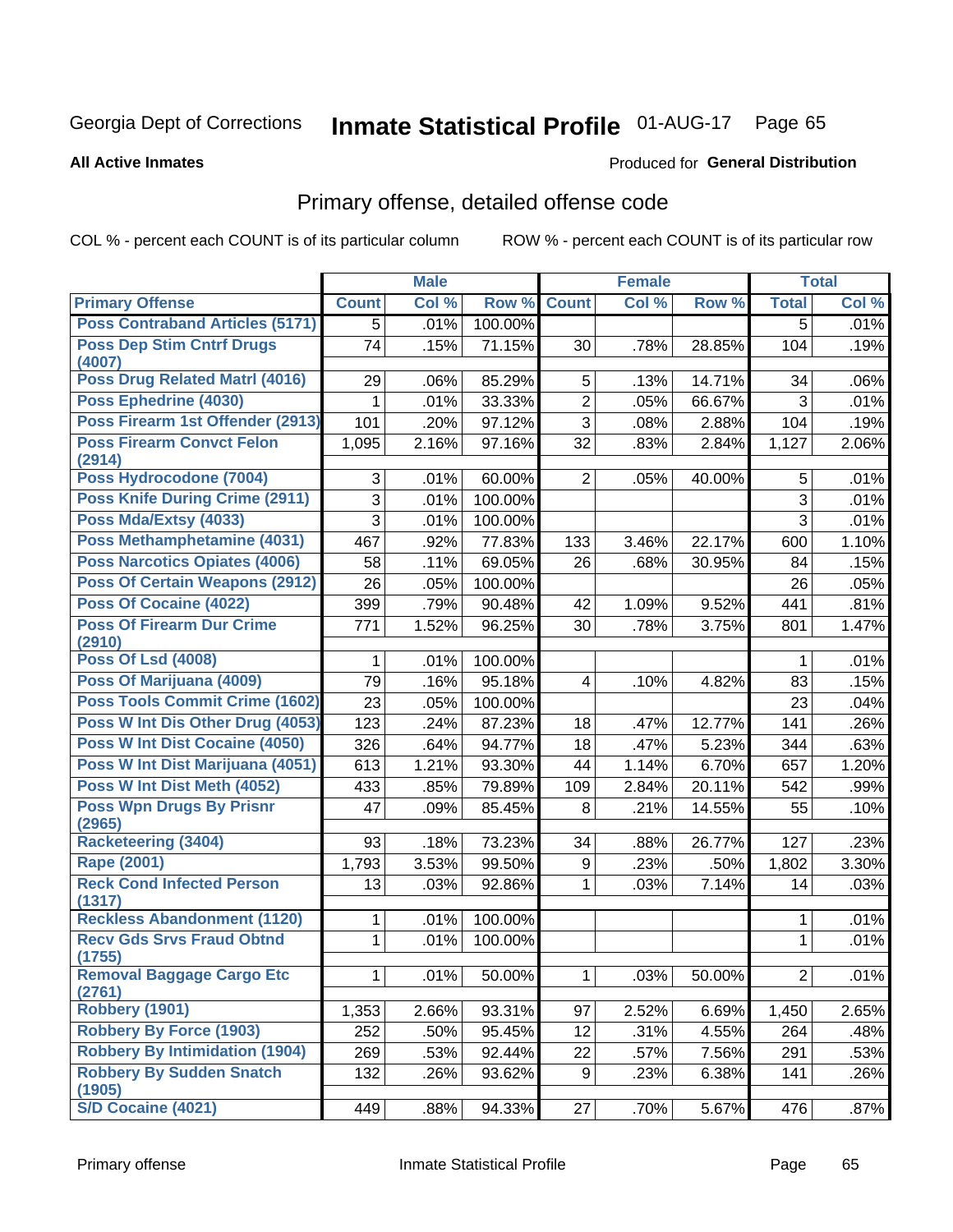# Inmate Statistical Profile 01-AUG-17 Page 66

Produced for General Distribution

#### **All Active Inmates**

# Primary offense, detailed offense code

COL % - percent each COUNT is of its particular column

|                                            |                         | <b>Male</b> |         |                | <b>Female</b> |         |                         | <b>Total</b> |
|--------------------------------------------|-------------------------|-------------|---------|----------------|---------------|---------|-------------------------|--------------|
| <b>Primary Offense</b>                     | <b>Count</b>            | Col %       | Row %   | <b>Count</b>   | Col %         | Row %   | <b>Total</b>            | Col %        |
| <b>S/D Cont Sub Public (4017)</b>          | 30                      | .06%        | 100.00% |                |               |         | 30                      | .05%         |
| S/D Cont Sub School (4018)                 | 25                      | .05%        | 86.21%  | 4              | .10%          | 13.79%  | 29                      | .05%         |
| S/D Dep Stim Cntrf Drugs (4002)            | 53                      | .10%        | 79.10%  | 14             | .36%          | 20.90%  | 67                      | .12%         |
| <b>S/D Narcotics Opiates (4001)</b>        | 18                      | .04%        | 85.71%  | 3              | .08%          | 14.29%  | 21                      | .04%         |
| S/D Of Marijuana (4004)                    | 239                     | .47%        | 95.60%  | 11             | .29%          | 4.40%   | 250                     | .46%         |
| Sale Mda/Extsy (4034)                      | 5                       | .01%        | 100.00% |                |               |         | 5                       | .01%         |
| Sale Methamphetamine (4032)                | 244                     | .48%        | 82.99%  | 50             | 1.30%         | 17.01%  | 294                     | .54%         |
| <b>Sex Exploitation Child (2843)</b>       | 188                     | .37%        | 99.47%  | $\mathbf 1$    | .03%          | .53%    | 189                     | .35%         |
| <b>Sex Offender Fail Registr (2026)</b>    | 488                     | .96%        | 98.79%  | 6              | .16%          | 1.21%   | 494                     | .90%         |
| <b>Sex Offender Fail To Move (2028)</b>    | 4                       | .01%        | 100.00% |                |               |         | 4                       | .01%         |
| Sexl/Asslt/Agn/Pers/Cstdy (2023)           | 14                      | .03%        | 100.00% |                |               |         | 14                      | .03%         |
| <b>Sexual Aslt By Therapist (2024)</b>     |                         |             |         | $\mathbf 1$    | .03%          | 100.00% | 1                       | .01%         |
| <b>Sexual Battery (2011)</b>               | 184                     | .36%        | 99.46%  | 1              | .03%          | .54%    | 185                     | .34%         |
| <b>Simple Battery (1316)</b>               | 12                      | .02%        | 100.00% |                |               |         | 12                      | .02%         |
| <b>Sodomy (2002)</b>                       | 13                      | .03%        | 100.00% |                |               |         | 13                      | .02%         |
| <b>Solicit Sodomy From Minor</b>           | $6\phantom{1}$          | .01%        | 100.00% |                |               |         | 6                       | .01%         |
| (2025)                                     |                         |             |         |                |               |         |                         |              |
| <b>Solicit/Accepting Bribe (2712)</b>      | 1                       | .01%        | 100.00% |                |               |         | 1                       | .01%         |
| Stalking (1320)                            | 6                       | .01%        | 100.00% |                |               |         | 6                       | .01%         |
| <b>Statutory Rape (2018)</b>               | 743                     | 1.46%       | 97.25%  | 21             | .55%          | 2.75%   | 764                     | 1.40%        |
| <b>Tampering With Evidence (2315)</b>      | 8                       | .02%        | 66.67%  | 4              | .10%          | 33.33%  | 12                      | .02%         |
| <b>Terrorist Threats &amp; Acts (1307)</b> | 366                     | .72%        | 93.85%  | 24             | .62%          | 6.15%   | 390                     | .71%         |
| <b>Theft Bring Prop In State (1815)</b>    | 4                       | .01%        | 80.00%  | 1              | .03%          | 20.00%  | 5                       | .01%         |
| <b>Theft By Conversion (1808)</b>          | 13                      | .03%        | 68.42%  | 6              | .16%          | 31.58%  | 19                      | .03%         |
| <b>Theft By Deception (1803)</b>           | 26                      | .05%        | 74.29%  | 9              | .23%          | 25.71%  | 35                      | .06%         |
| <b>Theft By Extortion (1804)</b>           | 1                       | .01%        | 33.33%  | $\overline{2}$ | .05%          | 66.67%  | 3                       | .01%         |
| <b>Theft By Rec Stolen Prop (1806)</b>     | 522                     | 1.03%       | 89.23%  | 63             | 1.64%         | 10.77%  | 585                     | 1.07%        |
| <b>Theft By Shoplifting (1821)</b>         | 443                     | .87%        | 72.03%  | 172            | 4.48%         | 27.97%  | 615                     | 1.13%        |
| <b>Theft By Taking (1802)</b>              | 714                     | 1.41%       | 84.10%  | 135            | 3.51%         | 15.90%  | 849                     | 1.55%        |
| <b>Theft Credit Card (1751)</b>            | 21                      | .04%        | 75.00%  | 7              | .18%          | 25.00%  | 28                      | .05%         |
| <b>Theft Motorveh Or Part (1813)</b>       | 32                      | .06%        | 96.97%  | 1              | .03%          | 3.03%   | 33                      | .06%         |
| <b>Theft Of Lost Property (1805)</b>       | $\overline{\mathbf{c}}$ | .01%        | 50.00%  | $\overline{2}$ | .05%          | 50.00%  | $\overline{\mathbf{4}}$ | .01%         |
| <b>Theft Of Services (1807)</b>            | 1                       | .01%        | 100.00% |                |               |         | 1                       | .01%         |
| <b>Theft Recv Prop Out State (1816)</b>    | $\overline{2}$          | .01%        | 100.00% |                |               |         | $\overline{c}$          | .01%         |
| <b>Traf Amphtmine 200-399 Gm</b><br>(4127) | $\overline{3}$          | .01%        | 75.00%  | $\mathbf{1}$   | .03%          | 25.00%  | 4                       | .01%         |
| <b>Traf Amphtmine 28-199 Gm</b><br>(4126)  | 5 <sup>1</sup>          | .01%        | 71.43%  | 2 <sup>1</sup> | .05%          | 28.57%  | 7                       | .01%         |
| Traf Amphtmine 400+ Gm (4128)              | 3                       | .01%        | 100.00% |                |               |         | 3                       | .01%         |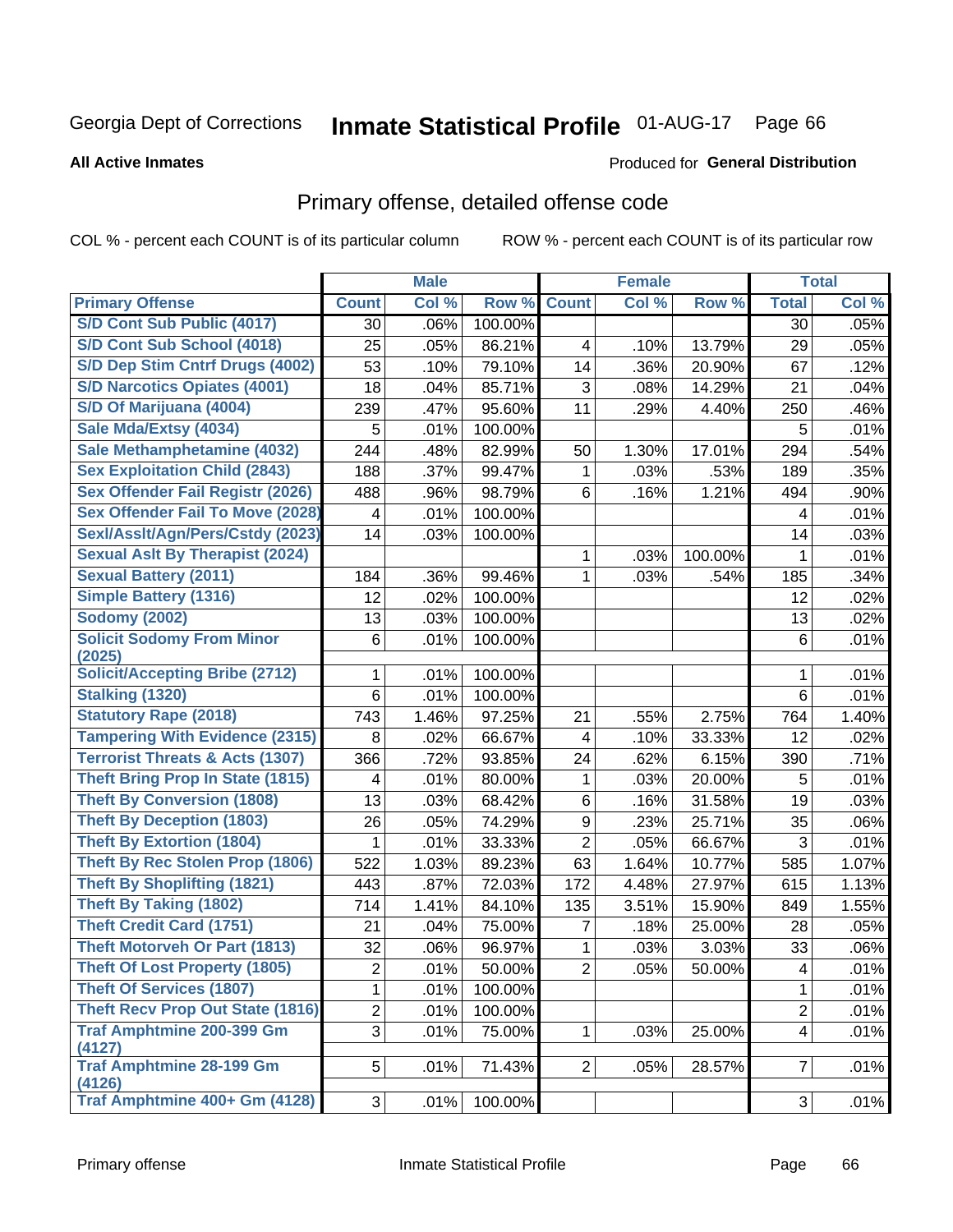# Inmate Statistical Profile 01-AUG-17 Page 67

#### **All Active Inmates**

#### Produced for General Distribution

# Primary offense, detailed offense code

COL % - percent each COUNT is of its particular column

|                                            |                | <b>Male</b> |         |                         | <b>Female</b> |        |                  | <b>Total</b> |
|--------------------------------------------|----------------|-------------|---------|-------------------------|---------------|--------|------------------|--------------|
| <b>Primary Offense</b>                     | <b>Count</b>   | Col %       | Row %   | <b>Count</b>            | Col %         | Row %  | <b>Total</b>     | Col %        |
| <b>Traf Cocaine 201-400 Gm (4102)</b>      | 101            | .20%        | 98.06%  | $\overline{2}$          | .05%          | 1.94%  | 103              | .19%         |
| <b>Traf Cocaine 401+ Gm (4103)</b>         | 96             | .19%        | 96.00%  | $\overline{\mathbf{4}}$ | .10%          | 4.00%  | 100              | .18%         |
| Traf Cocaine Less 200 Gm (4101)            | 245            | .48%        | 98.39%  | 4                       | .10%          | 1.61%  | 249              | .46%         |
| <b>Traf Marijna 10-2000 Lb (4121)</b>      | 60             | .12%        | 88.24%  | 8                       | .21%          | 11.76% | 68               | .12%         |
| <b>Traf Marijna 10001+ Lb (4123)</b>       | 1              | .01%        | 100.00% |                         |               |        | 1                | .01%         |
| <b>Traf Marijna 2001-10k Lb (4122)</b>     | 2              | .01%        | 100.00% |                         |               |        | 2                | .01%         |
| Traf Mda/Extsy 200-399gm                   | 4              | .01%        | 100.00% |                         |               |        | 4                | .01%         |
| (4151)                                     |                |             |         |                         |               |        |                  |              |
| <b>Traf Mda/Extsy 28-199gm (4150)</b>      | 10             | .02%        | 83.33%  | $\overline{2}$          | .05%          | 16.67% | 12               | .02%         |
| Traf Mda/Extsy 400+Gm (4152)               | 1              | .01%        | 100.00% |                         |               |        | 1                | .01%         |
| <b>Traf Methamph 200-399 Gm</b><br>(4141)  | 97             | .19%        | 85.84%  | 16                      | .42%          | 14.16% | 113              | .21%         |
| <b>Traf Methamph 28-199 Gm</b><br>(4140)   | 330            | .65%        | 79.14%  | 87                      | 2.26%         | 20.86% | 417              | .76%         |
| Traf Methamph 400+ Gm (4142)               | 64             | .13%        | 86.49%  | 10 <sup>1</sup>         | .26%          | 13.51% | 74               | .14%         |
| <b>Traf Methamph Unspec Amt</b>            | 100            | .20%        | 74.63%  | 34                      | .88%          | 25.37% | 134              | .25%         |
| (4146)                                     |                |             |         |                         |               |        |                  |              |
| Traf Methaqualone< 400 Gm<br>(4124)        | $\overline{2}$ | .01%        | 100.00% |                         |               |        | $\overline{2}$   | .01%         |
| <b>Traf Narcotic 15-28 Gm (4112)</b>       | 27             | .05%        | 93.10%  | $\overline{2}$          | .05%          | 6.90%  | 29               | .05%         |
| Traf Narcotic 29+ Gm (4113)                | 31             | .06%        | 96.88%  | $\mathbf 1$             | .03%          | 3.13%  | 32               | .06%         |
| Traf Narcotic Less 14 Gm (4111)            | 35             | .07%        | 94.59%  | $\overline{2}$          | .05%          | 5.41%  | 37               | .07%         |
| <b>Traffick Sexual Servitude (1331)</b>    | 11             | .02%        | 78.57%  | 3                       | .08%          | 21.43% | 14               | .03%         |
| <b>Unauth Dist Contrild Sub (4135)</b>     | 1              | .01%        | 50.00%  | 1                       | .03%          | 50.00% | $\boldsymbol{2}$ | .01%         |
| <b>Unauth Dist Recrd Devices</b>           | 2              | .01%        | 100.00% |                         |               |        | $\overline{2}$   | .01%         |
| (9907)                                     |                |             |         |                         |               |        |                  |              |
| <b>Unknown Offense (9999)</b>              | 17             | .03%        | 94.44%  | $\mathbf 1$             | .03%          | 5.56%  | 18               | .03%         |
| Uniwfl Mfg/Del/Dist N-C S (4014)           | 13             | .03%        | 100.00% |                         |               |        | 13               | .02%         |
| <b>Use Comm Facity Vio C Sub</b>           | 12             | .02%        | 92.31%  | $\mathbf{1}$            | .03%          | 7.69%  | 13               | .02%         |
| (4133)                                     |                |             |         |                         |               |        |                  |              |
| <b>Vandalism To Church Etc (1505)</b>      | 1              | .01%        | 100.00% |                         |               |        | 1                | .01%         |
| <b>Vehicular Homicide (1123)</b>           | 264            | .52%        | 79.28%  | 69                      | 1.80%         | 20.72% | 333              | .61%         |
| <b>Viol Dngrous Drgs Act (4013)</b>        | 212            | .42%        | 78.81%  | 57                      | 1.48%         | 21.19% | 269              | .49%         |
| Viol Ga Cntrl Sbst Act (4012)              | $9^{\circ}$    | .02%        | 75.00%  | 3                       | .08%          | 25.00% | $\overline{12}$  | .02%         |
| <b>Viol Ga Securities Act (1800)</b>       | 1              | .01%        | 100.00% |                         |               |        | 1                | .01%         |
| <b>Viol Motor Vehicle Laws (5001)</b>      | 40             | .08%        | 93.02%  | 3 <sup>1</sup>          | .08%          | 6.98%  | 43               | .08%         |
| Viol Oath Public Offer (2302)              | 3              | .01%        | 100.00% |                         |               |        | $\sqrt{3}$       | .01%         |
| <b>Violatn Othr States Law (8001)</b>      | 39             | .08%        | 82.98%  | 8                       | .21%          | 17.02% | 47               | .09%         |
| <b>Vol Manslaughter Of Fetus</b><br>(1119) | 2              | .01%        | 100.00% |                         |               |        | $\overline{2}$   | .01%         |
| <b>Voluntary Manslaughter (1102)</b>       | 1,095          | 2.16%       | 88.66%  | 140                     | 3.64%         | 11.34% | 1,235            | 2.26%        |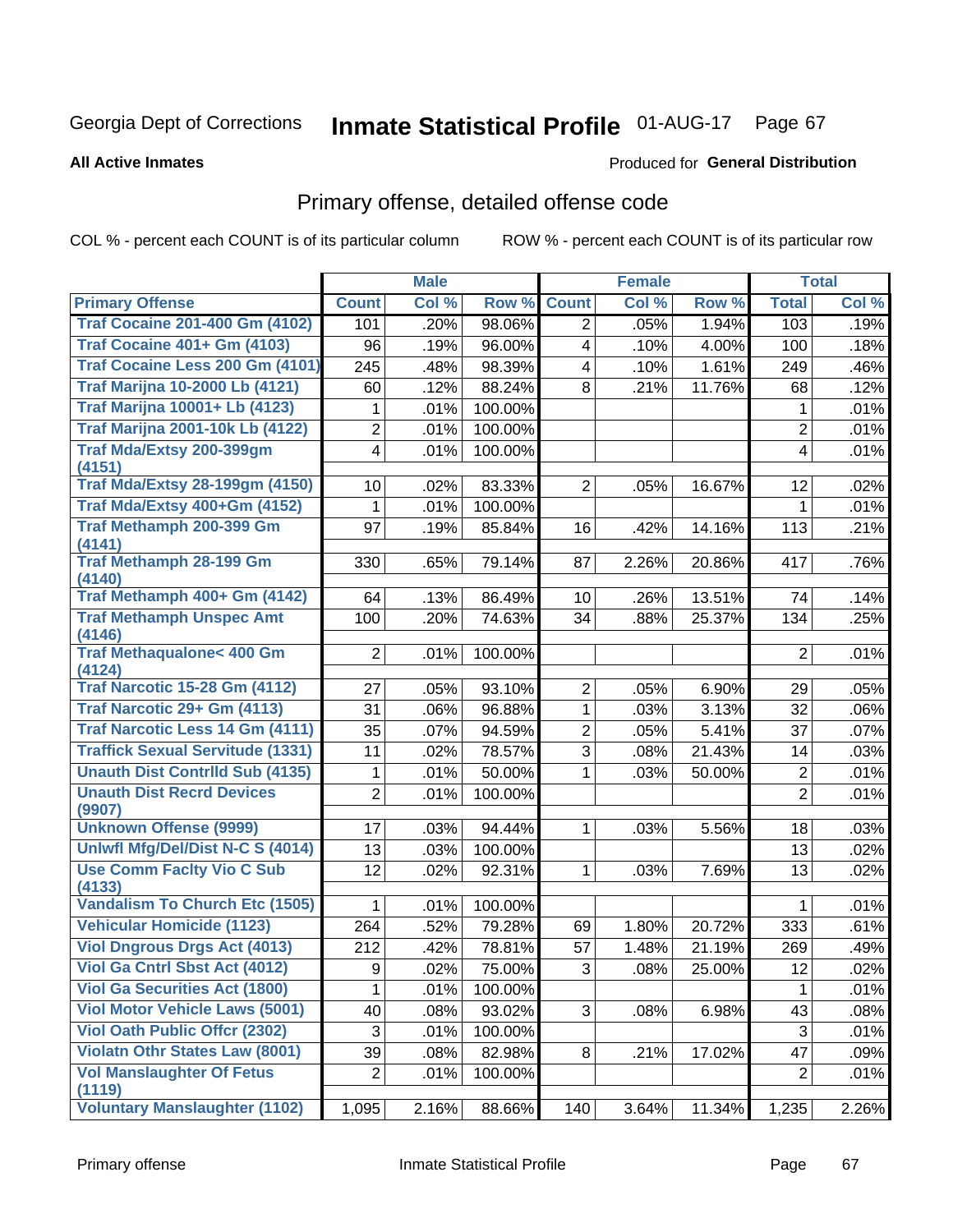# Inmate Statistical Profile 01-AUG-17 Page 68

#### **All Active Inmates**

#### Produced for General Distribution

# Primary offense, detailed offense code

COL % - percent each COUNT is of its particular column

|                                         |                | <b>Male</b> |         |              | <b>Female</b> |         |                | <b>Total</b> |
|-----------------------------------------|----------------|-------------|---------|--------------|---------------|---------|----------------|--------------|
| <b>Primary Offense</b>                  | <b>Count</b>   | Col %       | Row %   | <b>Count</b> | Col %         | Row %   | <b>Total</b>   | Col %        |
| <b>Abandonment Of Dep Child (11)</b>    | 4              | .01%        | 100.00% |              |               |         | 4              | .01%         |
| <b>Agg Assault With Firearm (27)</b>    |                | .01%        | 100.00% |              |               |         | 1              | .01%         |
| <b>Assault &amp; Battery (21)</b>       | 6              | .01%        | 100.00% |              |               |         | 6              | .01%         |
| <b>Bad Checks (52)</b>                  | $\overline{2}$ | .01%        | 66.67%  | 1            | .03%          | 33.33%  | 3              | .01%         |
| <b>Burglary (45)</b>                    | 6              | .01%        | 100.00% |              |               |         | 6              | .01%         |
| <b>Cheating &amp; Swindling (51)</b>    | $\overline{2}$ | .01%        | 100.00% |              |               |         | $\overline{2}$ | .01%         |
| <b>Cpwl &amp; Concealed Weapon (93)</b> | 5              | .01%        | 100.00% |              |               |         | 5              | .01%         |
| <b>Crmnl Attempt (98)</b>               | 2              | .01%        | 100.00% |              |               |         | $\overline{2}$ | .01%         |
| <b>Dui</b> (72)                         | 9              | .02%        | 100.00% |              |               |         | 9              | .02%         |
| Escape (92)                             | 3              | .01%        | 100.00% |              |               |         | 3              | .01%         |
| Forgery (55)                            | 3              | .01%        | 100.00% |              |               |         | 3              | .01%         |
| <b>Misc Misdemeanor (500)</b>           | 3              | .01%        | 100.00% |              |               |         | 3              | .01%         |
| <b>Other Misdemeanor (99)</b>           | 9              | .02%        | 100.00% |              |               |         | 9              | .02%         |
| <b>Pointing Gun At Another (96)</b>     | 1              | .01%        | 100.00% |              |               |         | 1              | .01%         |
| <b>Poss Ntp Whiskey (64)</b>            | $\overline{2}$ | .01%        | 100.00% |              |               |         | $\overline{2}$ | .01%         |
| <b>Prostitution (81)</b>                |                |             |         | 1            | .03%          | 100.00% | 1              | .01%         |
| <b>Public Drunkenness (61)</b>          | 3              | .01%        | 100.00% |              |               |         | 3              | .01%         |
| <b>Public Indecency (83)</b>            | 3              | .01%        | 100.00% |              |               |         | 3              | .01%         |
| <b>Shoplifting (94)</b>                 | 1              | .01%        | 100.00% |              |               |         | 1              | .01%         |
| <b>Simple Assault (24)</b>              |                | .01%        | 100.00% |              |               |         | 1              | .01%         |
| <b>Simple Battery (25)</b>              |                | .01%        | 100.00% |              |               |         | 1              | .01%         |
| <b>Theft By Taking - Larceny (41)</b>   | 23             | .05%        | 100.00% |              |               |         | 23             | .04%         |
| <b>Viol Dangerous Drugs Act (167)</b>   |                | .01%        | 50.00%  | 1            | .03%          | 50.00%  | $\overline{2}$ | .01%         |
| Viol Motor Veh Law (71)                 | 3              | .01%        | 100.00% |              |               |         | 3              | .01%         |
| <b>Wife Beating (28)</b>                | $\overline{2}$ | .01%        | 100.00% |              |               |         | $\overline{2}$ | .01%         |
| <b>Total Rported</b>                    | 50,794         | 101%        | 92.97%  | 3,843        | 100%          | 7.03%   | 54,637         | 101%         |

| τeα<br>. | 70            |            | 70               |
|----------|---------------|------------|------------------|
|          | <b>50.972</b> | 3,843<br>. | ---<br>50<br>. . |

| Mode (most frequent) | 1101 Murder | 1101 Murder | 1101 Murder |
|----------------------|-------------|-------------|-------------|
|                      |             |             |             |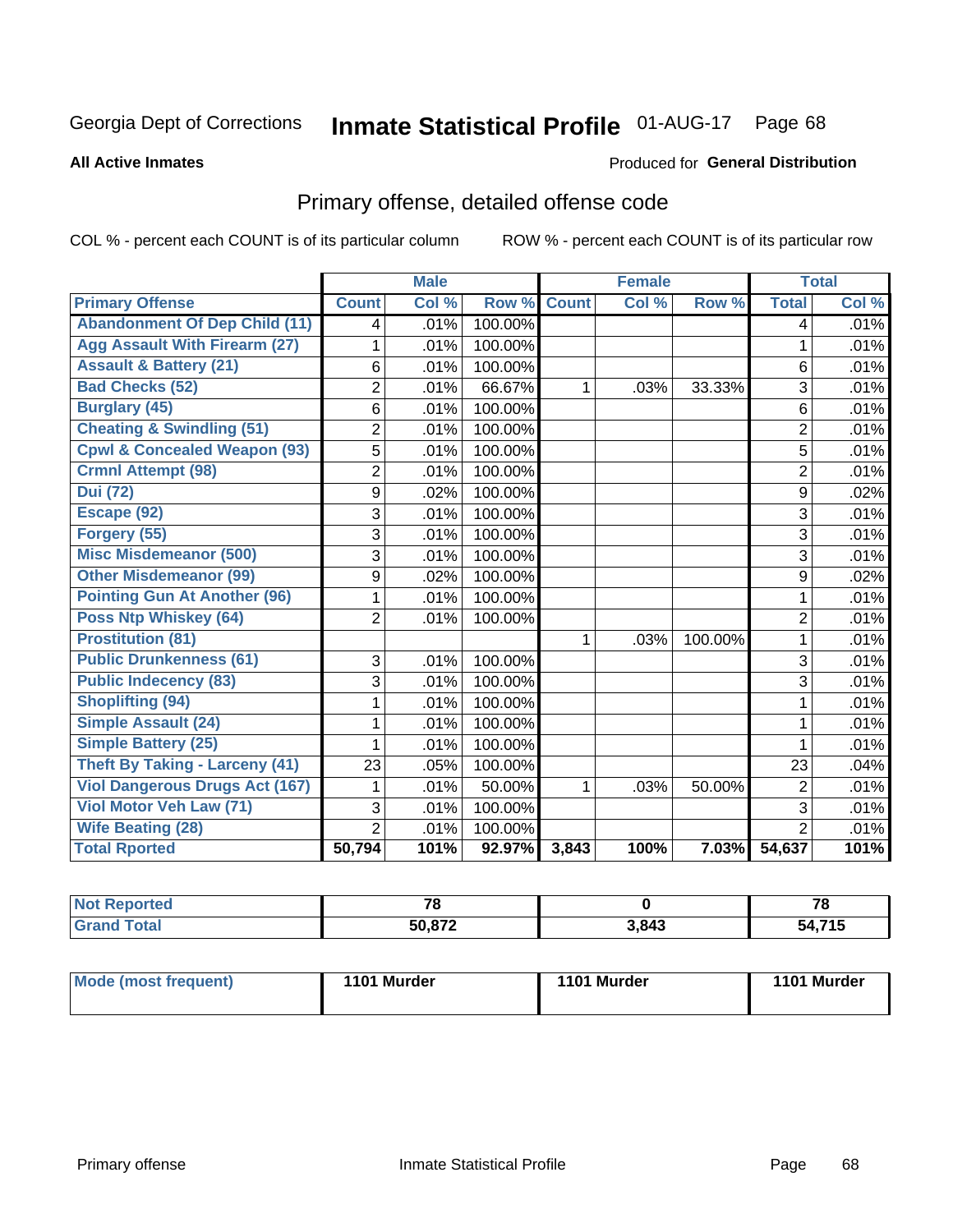# Inmate Statistical Profile 01-AUG-17 Page 69

#### **All Active Inmates**

#### Produced for General Distribution

# County of conviction of primary offense

COL % - percent each COUNT is of its particular column

|     |                             |              | <b>Male</b> |         |                | <b>Female</b> |        |                  | <b>Total</b> |
|-----|-----------------------------|--------------|-------------|---------|----------------|---------------|--------|------------------|--------------|
|     | <b>County of Conviction</b> | <b>Count</b> | Col %       | Row %   | <b>Count</b>   | Col %         | Row %  | <b>Total</b>     | Col %        |
| 000 | <b>Unknown</b>              | 192          | .38%        | 94.58%  | 11             | .29%          | 5.42%  | $\overline{203}$ | .37%         |
| 001 | <b>Appling County</b>       | 106          | .21%        | 95.50%  | 5              | .13%          | 4.50%  | 111              | .20%         |
| 002 | <b>Atkinson County</b>      | 52           | .10%        | 94.55%  | 3              | .08%          | 5.45%  | 55               | .10%         |
| 003 | <b>Bacon County</b>         | 69           | .14%        | 92.00%  | 6              | .16%          | 8.00%  | 75               | .14%         |
| 004 | <b>Baker County</b>         | 9            | .02%        | 100.00% |                |               |        | $\boldsymbol{9}$ | .02%         |
| 005 | <b>Baldwin County</b>       | 307          | .60%        | 92.19%  | 26             | .68%          | 7.81%  | 333              | .61%         |
| 006 | <b>Banks County</b>         | 58           | .11%        | 90.63%  | 6              | .16%          | 9.38%  | 64               | .12%         |
| 007 | <b>Barrow County</b>        | 307          | .60%        | 89.50%  | 36             | .94%          | 10.50% | 343              | .63%         |
| 008 | <b>Bartow County</b>        | 663          | 1.30%       | 86.89%  | 100            | 2.60%         | 13.11% | 763              | 1.39%        |
| 009 | <b>Ben Hill County</b>      | 259          | .51%        | 93.17%  | 19             | .49%          | 6.83%  | 278              | .51%         |
| 010 | <b>Berrien County</b>       | 87           | .17%        | 98.86%  | 1              | .03%          | 1.14%  | 88               | .16%         |
| 011 | <b>Bibb County</b>          | 1,142        | 2.24%       | 93.84%  | 75             | 1.95%         | 6.16%  | 1,217            | 2.22%        |
| 012 | <b>Bleckley County</b>      | 76           | .15%        | 93.83%  | 5              | .13%          | 6.17%  | 81               | .15%         |
| 013 | <b>Brantley County</b>      | 59           | .12%        | 90.77%  | 6              | .16%          | 9.23%  | 65               | .12%         |
| 014 | <b>Brooks County</b>        | 55           | .11%        | 96.49%  | $\overline{c}$ | .05%          | 3.51%  | 57               | .10%         |
| 015 | <b>Bryan County</b>         | 68           | .13%        | 98.55%  | $\mathbf{1}$   | .03%          | 1.45%  | 69               | .13%         |
| 016 | <b>Bulloch County</b>       | 567          | 1.11%       | 94.34%  | 34             | .88%          | 5.66%  | 601              | 1.10%        |
| 017 | <b>Burke County</b>         | 205          | .40%        | 95.35%  | 10             | .26%          | 4.65%  | 215              | .39%         |
| 018 | <b>Butts County</b>         | 104          | .20%        | 95.41%  | 5              | .13%          | 4.59%  | 109              | .20%         |
| 019 | <b>Calhoun County</b>       | 27           | .05%        | 96.43%  | $\mathbf{1}$   | .03%          | 3.57%  | 28               | .05%         |
| 020 | <b>Camden County</b>        | 188          | .37%        | 94.00%  | 12             | .31%          | 6.00%  | 200              | .37%         |
| 021 | <b>Candler County</b>       | 111          | .22%        | 90.98%  | 11             | .29%          | 9.02%  | 122              | .22%         |
| 022 | <b>Carroll County</b>       | 602          | 1.18%       | 91.91%  | 53             | 1.38%         | 8.09%  | 655              | 1.20%        |
| 023 | <b>Catoosa County</b>       | 359          | .71%        | 90.20%  | 39             | 1.01%         | 9.80%  | 398              | .73%         |
| 024 | <b>Charlton County</b>      | 59           | .12%        | 90.77%  | 6              | .16%          | 9.23%  | 65               | .12%         |
| 025 | <b>Chatham County</b>       | 1,981        | 3.89%       | 95.70%  | 89             | 2.32%         | 4.30%  | 2,070            | 3.78%        |
| 026 | <b>Chattahoochee County</b> | 27           | .05%        | 96.43%  | 1              | .03%          | 3.57%  | 28               | .05%         |
| 027 | <b>Chattooga County</b>     | 243          | .48%        | 89.34%  | 29             | .75%          | 10.66% | 272              | .50%         |
| 028 | <b>Cherokee County</b>      | 548          | 1.08%       | 88.82%  | 69             | 1.80%         | 11.18% | 617              | 1.13%        |
| 029 | <b>Clarke County</b>        | 525          | 1.03%       | 93.42%  | 37             | .96%          | 6.58%  | 562              | 1.03%        |
| 030 | <b>Clay County</b>          | 18           | .04%        | 78.26%  | 5              | .13%          | 21.74% | 23               | .04%         |
| 031 | <b>Clayton County</b>       | 1,425        | 2.80%       | 93.63%  | 97             | 2.52%         | 6.37%  | 1,522            | 2.78%        |
| 032 | <b>Clinch County</b>        | 45           | .09%        | 97.83%  | $\mathbf 1$    | .03%          | 2.17%  | 46               | .08%         |
| 033 | <b>Cobb County</b>          | 2,484        | 4.88%       | 92.14%  | 212            | 5.52%         | 7.86%  | 2,696            | 4.93%        |
| 034 | <b>Coffee County</b>        | 245          | .48%        | 93.51%  | 17             | .44%          | 6.49%  | 262              | .48%         |
| 035 | <b>Colquitt County</b>      | 209          | .41%        | 96.31%  | 8              | .21%          | 3.69%  | 217              | .40%         |
| 036 | <b>Columbia County</b>      | 438          | .86%        | 91.82%  | 39             | 1.01%         | 8.18%  | 477              | .87%         |
| 037 | <b>Cook County</b>          | 126          | .25%        | 94.03%  | 8              | .21%          | 5.97%  | 134              | .24%         |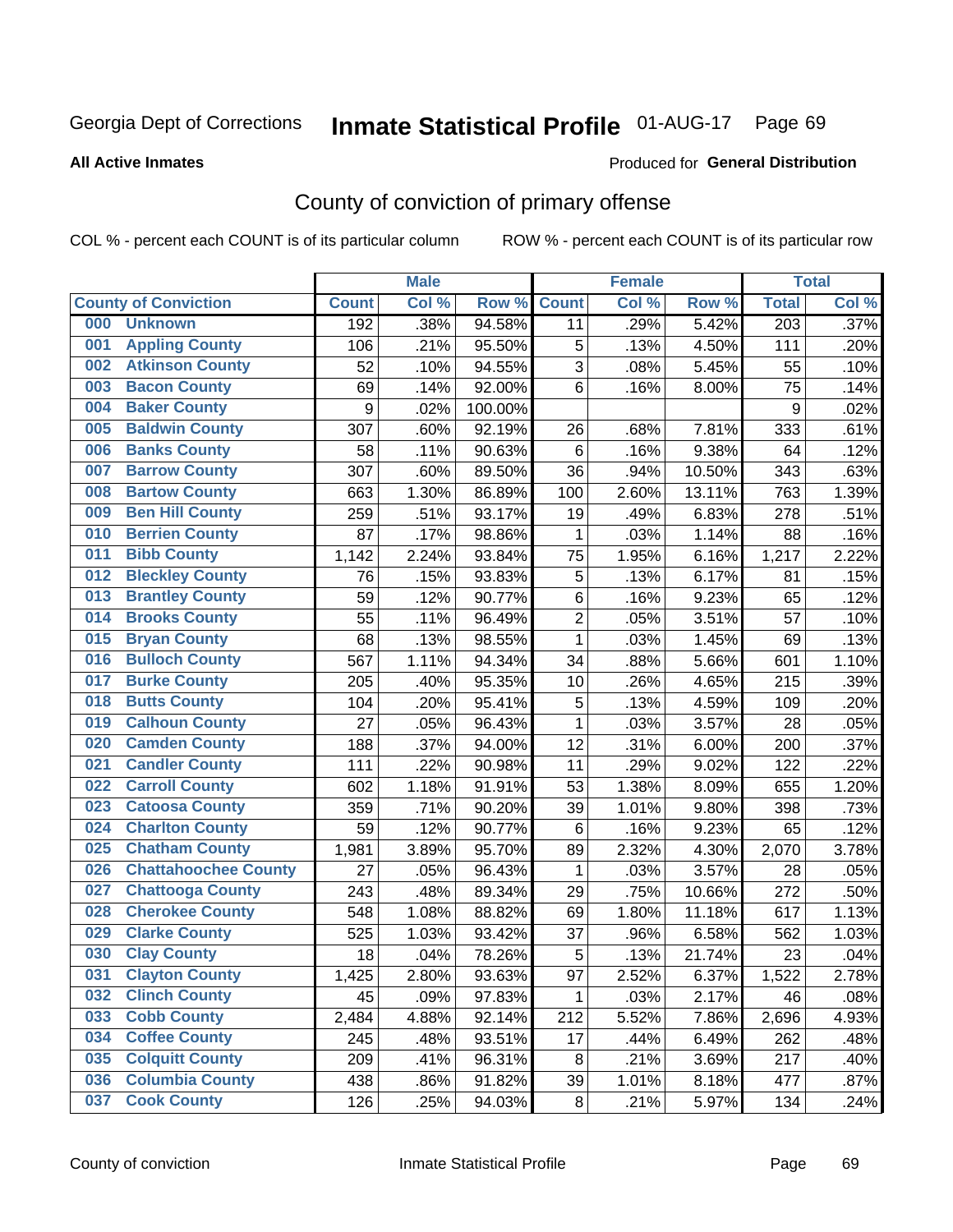# Inmate Statistical Profile 01-AUG-17 Page 70

#### **All Active Inmates**

#### Produced for General Distribution

# County of conviction of primary offense

COL % - percent each COUNT is of its particular column

|                                |              | <b>Male</b> |         |                | <b>Female</b> |        |              | <b>Total</b> |
|--------------------------------|--------------|-------------|---------|----------------|---------------|--------|--------------|--------------|
| <b>County of Conviction</b>    | <b>Count</b> | Col %       | Row %   | <b>Count</b>   | Col %         | Row %  | <b>Total</b> | Col %        |
| <b>Coweta County</b><br>038    | 640          | 1.26%       | 92.89%  | 49             | 1.28%         | 7.11%  | 689          | 1.26%        |
| <b>Crawford County</b><br>039  | 22           | .04%        | 88.00%  | 3              | .08%          | 12.00% | 25           | .05%         |
| <b>Crisp County</b><br>040     | 301          | .59%        | 93.48%  | 21             | .55%          | 6.52%  | 322          | .59%         |
| <b>Dade County</b><br>041      | 101          | .20%        | 88.60%  | 13             | .34%          | 11.40% | 114          | .21%         |
| <b>Dawson County</b><br>042    | 105          | .21%        | 84.68%  | 19             | .49%          | 15.32% | 124          | .23%         |
| <b>Decatur County</b><br>043   | 225          | .44%        | 96.15%  | 9              | .23%          | 3.85%  | 234          | .43%         |
| <b>Dekalb County</b><br>044    | 3,118        | 6.13%       | 95.26%  | 155            | 4.03%         | 4.74%  | 3,273        | 5.98%        |
| <b>Dodge County</b><br>045     | 167          | .33%        | 91.76%  | 15             | .39%          | 8.24%  | 182          | .33%         |
| <b>Dooly County</b><br>046     | 103          | .20%        | 93.64%  | $\overline{7}$ | .18%          | 6.36%  | 110          | .20%         |
| <b>Dougherty County</b><br>047 | 947          | 1.86%       | 94.32%  | 57             | 1.48%         | 5.68%  | 1,004        | 1.83%        |
| <b>Douglas County</b><br>048   | 1,089        | 2.14%       | 89.56%  | 127            | 3.30%         | 10.44% | 1,216        | 2.22%        |
| <b>Early County</b><br>049     | 93           | .18%        | 93.00%  | 7              | .18%          | 7.00%  | 100          | .18%         |
| <b>Echols County</b><br>050    | 10           | .02%        | 100.00% |                |               |        | 10           | .02%         |
| 051<br><b>Effingham County</b> | 253          | .50%        | 93.01%  | 19             | .49%          | 6.99%  | 272          | .50%         |
| <b>Elbert County</b><br>052    | 150          | .29%        | 93.17%  | 11             | .29%          | 6.83%  | 161          | .29%         |
| <b>Emanuel County</b><br>053   | 161          | .32%        | 90.45%  | 17             | .44%          | 9.55%  | 178          | .33%         |
| <b>Evans County</b><br>054     | 86           | .17%        | 92.47%  | $\overline{7}$ | .18%          | 7.53%  | 93           | .17%         |
| <b>Fannin County</b><br>055    | 90           | .18%        | 87.38%  | 13             | .34%          | 12.62% | 103          | .19%         |
| <b>Fayette County</b><br>056   | 337          | .66%        | 89.87%  | 38             | .99%          | 10.13% | 375          | .69%         |
| <b>Floyd County</b><br>057     | 900          | 1.77%       | 89.55%  | 105            | 2.73%         | 10.45% | 1,005        | 1.84%        |
| <b>Forsyth County</b><br>058   | 377          | .74%        | 90.63%  | 39             | 1.01%         | 9.38%  | 416          | .76%         |
| <b>Franklin County</b><br>059  | 163          | .32%        | 90.06%  | 18             | .47%          | 9.94%  | 181          | .33%         |
| <b>Fulton County</b><br>060    | 5,137        | 10.10%      | 96.05%  | 211            | 5.49%         | 3.95%  | 5,348        | 9.77%        |
| <b>Gilmer County</b><br>061    | 85           | .17%        | 90.43%  | 9              | .23%          | 9.57%  | 94           | .17%         |
| <b>Glascock County</b><br>062  | 6            | .01%        | 100.00% |                |               |        | 6            | .01%         |
| 063<br><b>Glynn County</b>     | 551          | 1.08%       | 94.19%  | 34             | .88%          | 5.81%  | 585          | 1.07%        |
| <b>Gordon County</b><br>064    | 387          | .76%        | 88.15%  | 52             | 1.35%         | 11.85% | 439          | .80%         |
| 065<br><b>Grady County</b>     | 152          | .30%        | 96.20%  | 6              | .16%          | 3.80%  | 158          | .29%         |
| <b>Greene County</b><br>066    | 124          | .24%        | 95.38%  | 6              | .16%          | 4.62%  | 130          | .24%         |
| <b>Gwinnett County</b><br>067  | 2,629        | 5.17%       | 93.13%  | 194            | 5.05%         | 6.87%  | 2,823        | 5.16%        |
| <b>Habersham County</b><br>068 | 110          | .22%        | 92.44%  | 9              | .23%          | 7.56%  | 119          | .22%         |
| 069<br><b>Hall County</b>      | 729          | 1.43%       | 92.28%  | 61             | 1.59%         | 7.72%  | 790          | 1.44%        |
| <b>Hancock County</b><br>070   | 35           | .07%        | 97.22%  | 1              | .03%          | 2.78%  | 36           | .07%         |
| <b>Haralson County</b><br>071  | 124          | .24%        | 96.12%  | 5              | .13%          | 3.88%  | 129          | .24%         |
| <b>Harris County</b><br>072    | 111          | .22%        | 90.98%  | 11             | .29%          | 9.02%  | 122          | .22%         |
| <b>Hart County</b><br>073      | 158          | .31%        | 91.33%  | 15             | .39%          | 8.67%  | 173          | .32%         |
| <b>Heard County</b><br>074     | 50           | .10%        | 87.72%  | $\overline{7}$ | .18%          | 12.28% | 57           | .10%         |
| <b>Henry County</b><br>075     | 507          | 1.00%       | 88.79%  | 64             | 1.67%         | 11.21% | 571          | 1.04%        |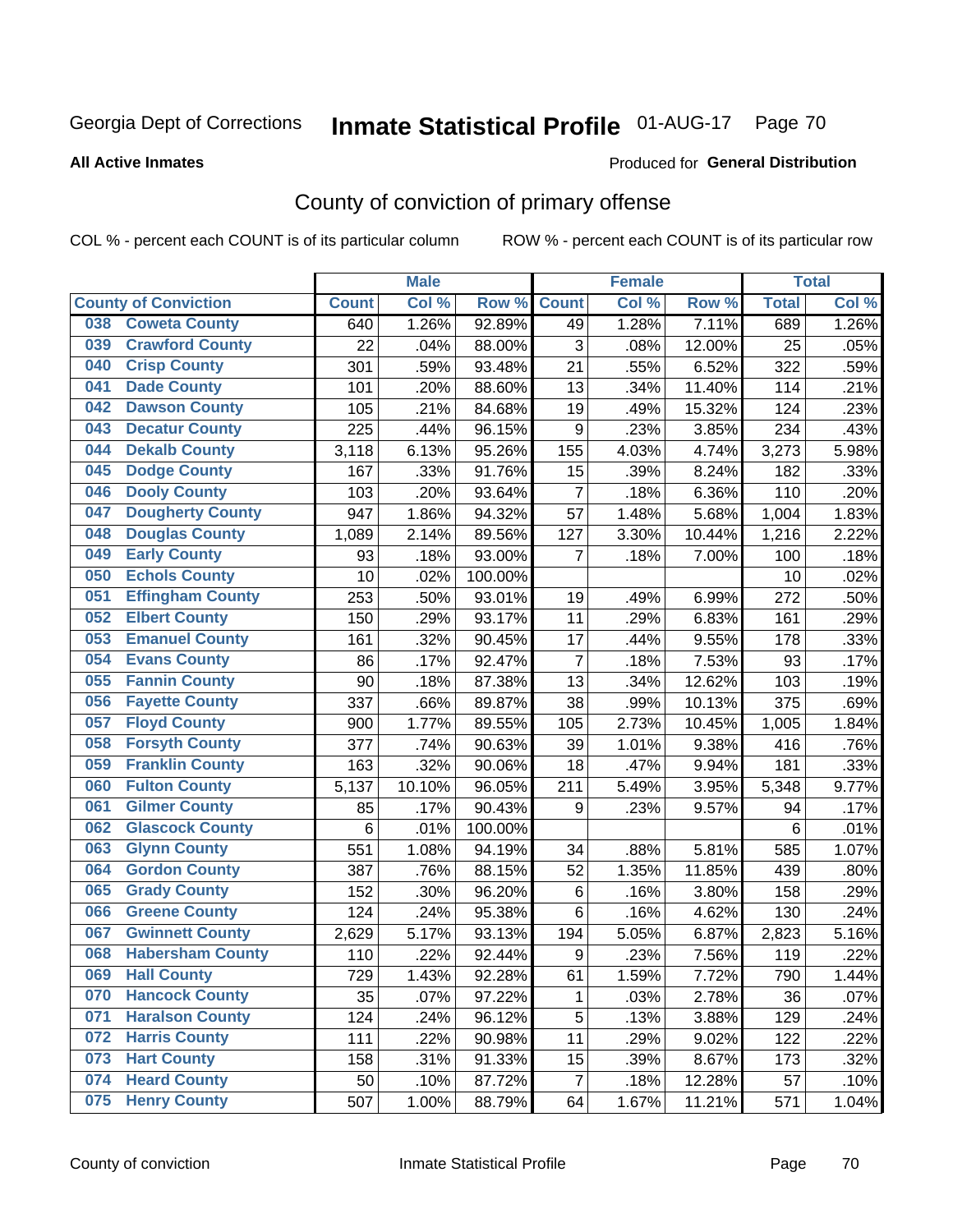# Inmate Statistical Profile 01-AUG-17 Page 71

#### **All Active Inmates**

#### Produced for General Distribution

# County of conviction of primary offense

COL % - percent each COUNT is of its particular column

|     |                             |              | <b>Male</b> |         |                           | <b>Female</b> |        |              | <b>Total</b> |
|-----|-----------------------------|--------------|-------------|---------|---------------------------|---------------|--------|--------------|--------------|
|     | <b>County of Conviction</b> | <b>Count</b> | Col %       | Row %   | <b>Count</b>              | Col %         | Row %  | <b>Total</b> | Col %        |
| 076 | <b>Houston County</b>       | 648          | 1.27%       | 92.84%  | 50                        | 1.30%         | 7.16%  | 698          | 1.28%        |
| 077 | <b>Irwin County</b>         | 81           | .16%        | 98.78%  | 1                         | .03%          | 1.22%  | 82           | .15%         |
| 078 | <b>Jackson County</b>       | 236          | .46%        | 91.12%  | 23                        | .60%          | 8.88%  | 259          | .47%         |
| 079 | <b>Jasper County</b>        | 49           | .10%        | 94.23%  | $\ensuremath{\mathsf{3}}$ | .08%          | 5.77%  | 52           | .10%         |
| 080 | <b>Jeff Davis County</b>    | 97           | .19%        | 94.17%  | 6                         | .16%          | 5.83%  | 103          | .19%         |
| 081 | <b>Jefferson County</b>     | 146          | .29%        | 97.33%  | 4                         | .10%          | 2.67%  | 150          | .27%         |
| 082 | <b>Jenkins County</b>       | 77           | .15%        | 96.25%  | $\sqrt{3}$                | .08%          | 3.75%  | 80           | .15%         |
| 083 | <b>Johnson County</b>       | 39           | .08%        | 95.12%  | $\overline{2}$            | .05%          | 4.88%  | 41           | .07%         |
| 084 | <b>Jones County</b>         | 214          | .42%        | 88.43%  | 28                        | .73%          | 11.57% | 242          | .44%         |
| 085 | <b>Lamar County</b>         | 85           | .17%        | 91.40%  | 8                         | .21%          | 8.60%  | 93           | .17%         |
| 086 | <b>Lanier County</b>        | 47           | .09%        | 94.00%  | $\sqrt{3}$                | .08%          | 6.00%  | 50           | .09%         |
| 087 | <b>Laurens County</b>       | 255          | .50%        | 93.75%  | 17                        | .44%          | 6.25%  | 272          | .50%         |
| 088 | <b>Lee County</b>           | 77           | .15%        | 90.59%  | 8                         | .21%          | 9.41%  | 85           | .16%         |
| 089 | <b>Liberty County</b>       | 251          | .49%        | 94.01%  | 16                        | .42%          | 5.99%  | 267          | .49%         |
| 090 | <b>Lincoln County</b>       | 37           | .07%        | 94.87%  | $\overline{2}$            | .05%          | 5.13%  | 39           | .07%         |
| 091 | <b>Long County</b>          | 68           | .13%        | 93.15%  | 5                         | .13%          | 6.85%  | 73           | .13%         |
| 092 | <b>Lowndes County</b>       | 503          | .99%        | 95.81%  | 22                        | .57%          | 4.19%  | 525          | .96%         |
| 093 | <b>Lumpkin County</b>       | 87           | .17%        | 91.58%  | $\bf 8$                   | .21%          | 8.42%  | 95           | .17%         |
| 094 | <b>Macon County</b>         | 47           | .09%        | 97.92%  | $\mathbf 1$               | .03%          | 2.08%  | 48           | .09%         |
| 095 | <b>Madison County</b>       | 140          | .28%        | 89.74%  | 16                        | .42%          | 10.26% | 156          | .29%         |
| 096 | <b>Marion County</b>        | 21           | .04%        | 91.30%  | $\overline{2}$            | .05%          | 8.70%  | 23           | .04%         |
| 097 | <b>Mcduffie County</b>      | 204          | .40%        | 94.01%  | 13                        | .34%          | 5.99%  | 217          | .40%         |
| 098 | <b>Mcintosh County</b>      | 47           | .09%        | 100.00% |                           |               |        | 47           | .09%         |
| 099 | <b>Meriwether County</b>    | 192          | .38%        | 89.30%  | 23                        | .60%          | 10.70% | 215          | .39%         |
| 100 | <b>Miller County</b>        | 33           | .06%        | 89.19%  | 4                         | .10%          | 10.81% | 37           | .07%         |
| 101 | <b>Mitchell County</b>      | 155          | .30%        | 91.18%  | 15                        | .39%          | 8.82%  | 170          | .31%         |
| 102 | <b>Monroe County</b>        | 127          | .25%        | 91.37%  | 12                        | .31%          | 8.63%  | 139          | .25%         |
| 103 | <b>Montgomery County</b>    | 37           | .07%        | 92.50%  | 3                         | .08%          | 7.50%  | 40           | .07%         |
| 104 | <b>Morgan County</b>        | 141          | .28%        | 93.38%  | 10                        | .26%          | 6.62%  | 151          | .28%         |
| 105 | <b>Murray County</b>        | 188          | .37%        | 92.61%  | 15                        | .39%          | 7.39%  | 203          | .37%         |
| 106 | <b>Muscogee County</b>      | 1,206        | 2.37%       | 95.04%  | 63                        | 1.64%         | 4.96%  | 1,269        | 2.32%        |
| 107 | <b>Newton County</b>        | 728          | 1.43%       | 91.23%  | 70                        | 1.82%         | 8.77%  | 798          | 1.46%        |
| 108 | <b>Oconee County</b>        | 55           | .11%        | 96.49%  | $\overline{c}$            | .05%          | 3.51%  | 57           | .10%         |
| 109 | <b>Oglethorpe County</b>    | 70           | .14%        | 90.91%  | $\overline{7}$            | .18%          | 9.09%  | 77           | .14%         |
| 110 | <b>Paulding County</b>      | 233          | .46%        | 92.83%  | 18                        | .47%          | 7.17%  | 251          | .46%         |
| 111 | <b>Peach County</b>         | 110          | .22%        | 93.22%  | 8                         | .21%          | 6.78%  | 118          | .22%         |
| 112 | <b>Pickens County</b>       | 105          | .21%        | 89.74%  | 12                        | .31%          | 10.26% | 117          | .21%         |
| 113 | <b>Pierce County</b>        | 120          | .24%        | 92.31%  | 10                        | .26%          | 7.69%  | 130          | .24%         |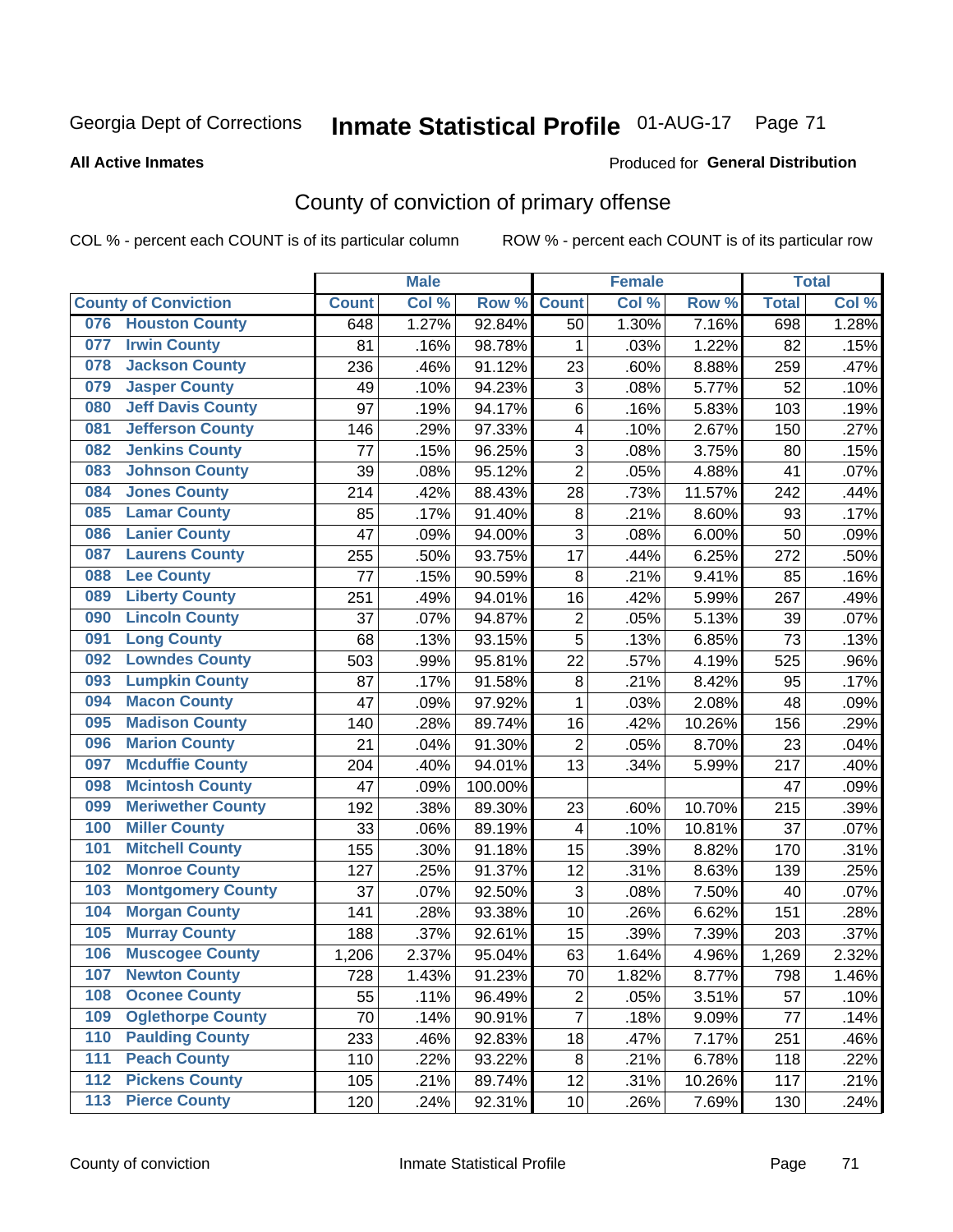# Inmate Statistical Profile 01-AUG-17 Page 72

#### **All Active Inmates**

#### Produced for General Distribution

# County of conviction of primary offense

COL % - percent each COUNT is of its particular column

|                                        |              | <b>Male</b> |         |                  | <b>Female</b> |        |              | <b>Total</b> |
|----------------------------------------|--------------|-------------|---------|------------------|---------------|--------|--------------|--------------|
| <b>County of Conviction</b>            | <b>Count</b> | Col %       | Row %   | <b>Count</b>     | Col %         | Row %  | <b>Total</b> | Col %        |
| <b>Pike County</b><br>114              | 45           | .09%        | 91.84%  | 4                | .10%          | 8.16%  | 49           | .09%         |
| <b>Polk County</b><br>$\overline{115}$ | 187          | .37%        | 93.03%  | 14               | .36%          | 6.97%  | 201          | .37%         |
| <b>Pulaski County</b><br>116           | 52           | .10%        | 94.55%  | 3                | .08%          | 5.45%  | 55           | .10%         |
| <b>Putnam County</b><br>117            | 157          | .31%        | 91.81%  | 14               | .36%          | 8.19%  | 171          | .31%         |
| 118<br><b>Quitman County</b>           | 20           | .04%        | 100.00% |                  |               |        | 20           | .04%         |
| <b>Rabun County</b><br>119             | 52           | .10%        | 91.23%  | 5                | .13%          | 8.77%  | 57           | .10%         |
| <b>Randolph County</b><br>120          | 67           | .13%        | 95.71%  | $\overline{3}$   | .08%          | 4.29%  | 70           | .13%         |
| <b>Richmond County</b><br>121          | 1,973        | 3.88%       | 93.20%  | 144              | 3.75%         | 6.80%  | 2,117        | 3.87%        |
| <b>Rockdale County</b><br>122          | 479          | .94%        | 91.94%  | 42               | 1.09%         | 8.06%  | 521          | .95%         |
| <b>Schley County</b><br>123            | 11           | .02%        | 91.67%  | 1                | .03%          | 8.33%  | 12           | .02%         |
| <b>Screven County</b><br>124           | 132          | .26%        | 97.78%  | 3                | .08%          | 2.22%  | 135          | .25%         |
| <b>Seminole County</b><br>125          | 73           | .14%        | 83.91%  | 14               | .36%          | 16.09% | 87           | .16%         |
| 126<br><b>Spalding County</b>          | 477          | .94%        | 93.53%  | 33               | .86%          | 6.47%  | 510          | .93%         |
| 127<br><b>Stephens County</b>          | 161          | .32%        | 90.96%  | 16               | .42%          | 9.04%  | 177          | .32%         |
| <b>Stewart County</b><br>128           | 36           | .07%        | 97.30%  | 1                | .03%          | 2.70%  | 37           | .07%         |
| <b>Sumter County</b><br>129            | 193          | .38%        | 94.61%  | 11               | .29%          | 5.39%  | 204          | .37%         |
| <b>Talbot County</b><br>130            | 42           | .08%        | 91.30%  | 4                | .10%          | 8.70%  | 46           | .08%         |
| <b>Taliaferro County</b><br>131        | 16           | .03%        | 94.12%  | $\mathbf{1}$     | .03%          | 5.88%  | 17           | .03%         |
| <b>Tattnall County</b><br>132          | 189          | .37%        | 94.03%  | 12               | .31%          | 5.97%  | 201          | .37%         |
| <b>Taylor County</b><br>133            | 71           | .14%        | 93.42%  | 5                | .13%          | 6.58%  | 76           | .14%         |
| <b>Telfair County</b><br>134           | 106          | .21%        | 92.17%  | $\boldsymbol{9}$ | .23%          | 7.83%  | 115          | .21%         |
| <b>Terrell County</b><br>135           | 93           | .18%        | 93.00%  | $\overline{7}$   | .18%          | 7.00%  | 100          | .18%         |
| <b>Thomas County</b><br>136            | 218          | .43%        | 94.78%  | 12               | .31%          | 5.22%  | 230          | .42%         |
| <b>Tift County</b><br>137              | 356          | .70%        | 94.43%  | 21               | .55%          | 5.57%  | 377          | .69%         |
| <b>Toombs County</b><br>138            | 320          | .63%        | 90.14%  | 35               | .91%          | 9.86%  | 355          | .65%         |
| <b>Towns County</b><br>139             | 53           | .10%        | 76.81%  | 16               | .42%          | 23.19% | 69           | .13%         |
| <b>Treutlen County</b><br>140          | 73           | .14%        | 96.05%  | 3                | .08%          | 3.95%  | 76           | .14%         |
| <b>Troup County</b><br>141             | 632          | 1.24%       | 91.33%  | 60               | 1.56%         | 8.67%  | 692          | 1.26%        |
| <b>Turner County</b><br>142            | 68           | .13%        | 95.77%  | $\mathsf 3$      | .08%          | 4.23%  | 71           | .13%         |
| <b>Twiggs County</b><br>143            | 53           | .10%        | 96.36%  | $\overline{c}$   | .05%          | 3.64%  | 55           | .10%         |
| <b>Union County</b><br>144             | 91           | .18%        | 91.00%  | $\overline{9}$   | .23%          | 9.00%  | 100          | .18%         |
| 145<br><b>Upson County</b>             | 178          | .35%        | 93.19%  | 13               | .34%          | 6.81%  | 191          | .35%         |
| <b>Walker County</b><br>146            | 448          | .88%        | 91.06%  | 44               | 1.14%         | 8.94%  | 492          | .90%         |
| <b>Walton County</b><br>147            | 554          | 1.09%       | 92.64%  | 44               | 1.14%         | 7.36%  | 598          | 1.09%        |
| <b>Ware County</b><br>148              | 356          | .70%        | 91.28%  | 34               | .88%          | 8.72%  | 390          | .71%         |
| <b>Warren County</b><br>149            | 35           | .07%        | 100.00% |                  |               |        | 35           | .06%         |
| <b>Washington County</b><br>150        | 182          | .36%        | 91.00%  | 18               | .47%          | 9.00%  | 200          | .37%         |
| <b>Wayne County</b><br>151             | 151          | .30%        | 92.64%  | 12               | .31%          | 7.36%  | 163          | .30%         |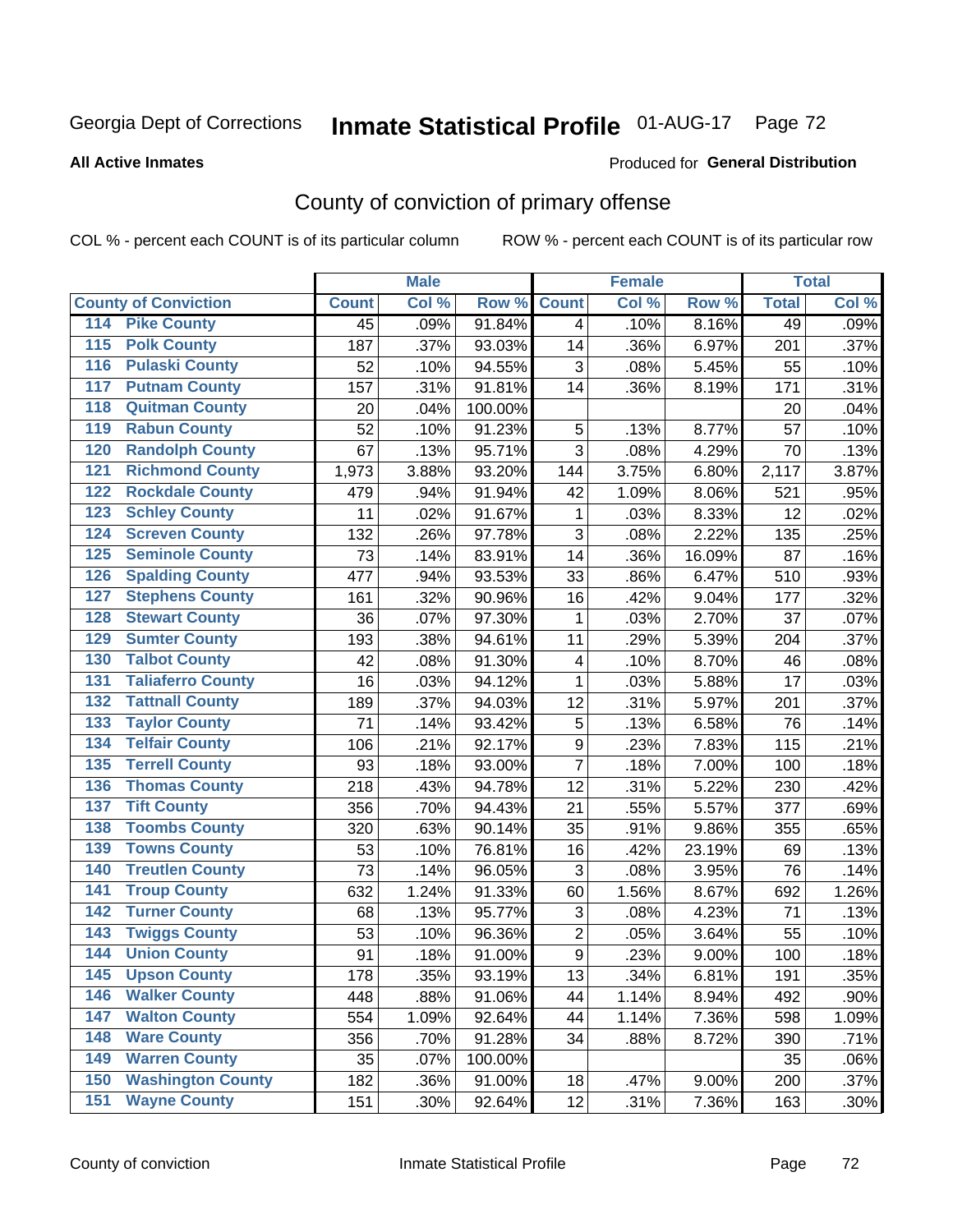# Inmate Statistical Profile 01-AUG-17 Page 73

**All Active Inmates** 

#### Produced for General Distribution

# County of conviction of primary offense

COL % - percent each COUNT is of its particular column

|                                |              | <b>Male</b> |             |       | <b>Female</b> |          |              | <b>Total</b> |
|--------------------------------|--------------|-------------|-------------|-------|---------------|----------|--------------|--------------|
| <b>County of Conviction</b>    | <b>Count</b> | Col %       | Row % Count |       | Col %         | Row %    | <b>Total</b> | Col %        |
| <b>Webster County</b><br>152   | 3            | $.01\%$     | 100.00%     |       |               |          | 3            | .01%         |
| <b>Wheeler County</b><br>153   | 25           | .05%        | 92.59%      | 2     | .05%          | 7.41%    | 27           | .05%         |
| <b>White County</b><br>154     | 98           | .19%        | 85.22%      | 17    | .44%          | 14.78%   | 115          | .21%         |
| <b>Whitfield County</b><br>155 | 715          | 1.41%       | 87.84%      | 99    | 2.58%         | 12.16%   | 814          | 1.49%        |
| <b>Wilcox County</b><br>156    | 45           | .09%        | 97.83%      |       | .03%          | 2.17%    | 46           | .08%         |
| <b>Wilkes County</b><br>157    | 72           | .14%        | 92.31%      | 6     | .16%          | 7.69%    | 78           | .14%         |
| <b>Wilkinson County</b><br>158 | 49           | $.10\%$     | 98.00%      |       | .03%          | 2.00%    | 50           | .09%         |
| <b>Worth County</b><br>159     | 130          | .26%        | 90.91%      | 13    | .34%          | $9.09\%$ | 143          | $.26\%$      |
| <b>Troup County Ci</b><br>447  |              | $.01\%$     | 100.00%     |       |               |          |              | .01%         |
| <b>Total Rported</b>           | 50,872       | 100%        | 92.98%      | 3,843 | 100%          | $7.02\%$ | 54,715       | 100%         |

| <b>Not Reported</b> |        |       |        |
|---------------------|--------|-------|--------|
| <b>Grand Total</b>  | 50,872 | 3,843 | 54,715 |

|  | <b>Mode (most frequent)</b> | <b>Fulton County</b> | <b>Cobb County</b> | <b>Fulton County</b> |
|--|-----------------------------|----------------------|--------------------|----------------------|
|--|-----------------------------|----------------------|--------------------|----------------------|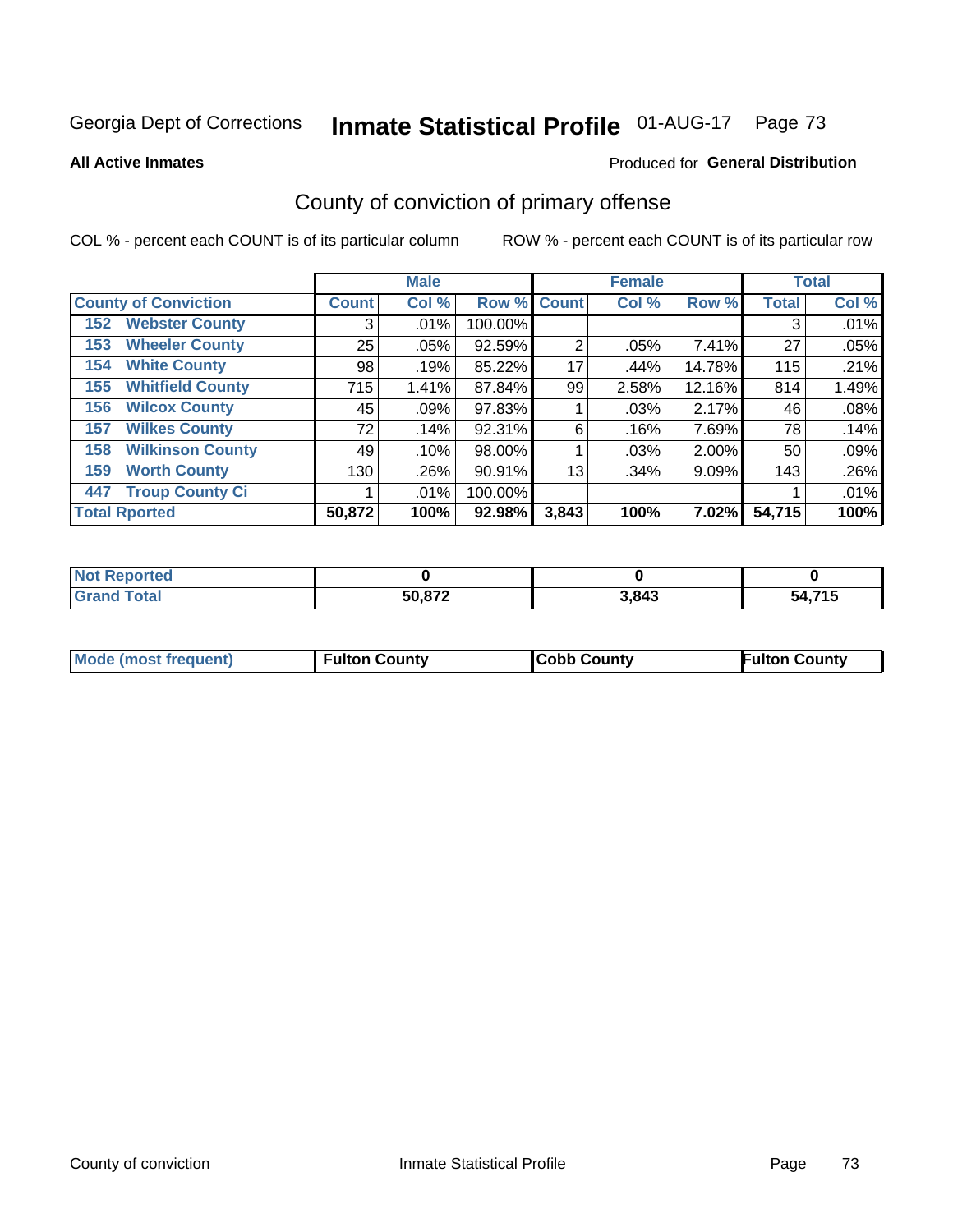## Georgia Dept of Corrections **All Active Inmates**

# Inmate Statistical Profile 01-AUG-17 Page 74

Produced for General Distribution

# Circuit of conviction of primary offense

COL % - percent each COUNT is of its particular column ROW % - percent each COUNT is of its particular row

|                         |                                 |                  | <b>Male</b> |        |              | <b>Female</b> |        |                  | <b>Total</b> |
|-------------------------|---------------------------------|------------------|-------------|--------|--------------|---------------|--------|------------------|--------------|
|                         | <b>Circuit of Conviction</b>    | <b>Count</b>     | Col %       | Row %  | <b>Count</b> | Col %         | Row %  | <b>Total</b>     | Col %        |
| 1                       | <b>Alapaha Circuit</b>          | $\overline{357}$ | .70%        | 95.71% | 16           | .42%          | 4.29%  | $\overline{373}$ | .68%         |
| $\overline{2}$          | <b>Alcovy Circuit</b>           | 1,282            | 2.53%       | 91.83% | 114          | 2.97%         | 8.17%  | 1,396            | 2.56%        |
| $\overline{\mathbf{3}}$ | <b>Atlanta Circuit</b>          | 5,137            | 10.14%      | 96.05% | 211          | 5.51%         | 3.95%  | 5,348            | 9.81%        |
| 4                       | <b>Atlantic Circuit</b>         | 709              | 1.40%       | 94.53% | 41           | 1.07%         | 5.47%  | 750              | 1.38%        |
| 5                       | <b>Augusta Circuit</b>          | 2,616            | 5.16%       | 93.13% | 193          | 5.04%         | 6.87%  | 2,809            | 5.15%        |
| $\overline{6}$          | <b>Blue Ridge Circuit</b>       | 548              | 1.08%       | 88.82% | 69           | 1.80%         | 11.18% | 617              | 1.13%        |
| $\overline{\mathbf{7}}$ | <b>Brunswick Circuit</b>        | 1,093            | 2.16%       | 94.06% | 69           | 1.80%         | 5.94%  | 1,162            | 2.13%        |
| $\overline{\mathbf{8}}$ | <b>Chattahoochee Circuit</b>    | 1,478            | 2.92%       | 94.50% | 86           | 2.24%         | 5.50%  | 1,564            | 2.87%        |
| $\overline{9}$          | <b>Cherokee Circuit</b>         | 1,050            | 2.07%       | 87.35% | 152          | 3.97%         | 12.65% | 1,202            | 2.21%        |
| 10                      | <b>Clayton Circuit</b>          | 1,425            | 2.81%       | 93.63% | 97           | 2.53%         | 6.37%  | 1,522            | 2.79%        |
| $\overline{11}$         | <b>Cobb Circuit</b>             | 2,484            | 4.90%       | 92.14% | 212          | 5.53%         | 7.86%  | 2,696            | 4.95%        |
| $\overline{12}$         | <b>Conasauga Circuit</b>        | 903              | 1.78%       | 88.79% | 114          | 2.97%         | 11.21% | 1,017            | 1.87%        |
| 13                      | <b>Cordele Circuit</b>          | 708              | 1.40%       | 93.65% | 48           | 1.25%         | 6.35%  | 756              | 1.39%        |
| 14                      | <b>Coweta Circuit</b>           | 2,116            | 4.18%       | 91.68% | 192          | 5.01%         | 8.32%  | 2,308            | 4.23%        |
| 15                      | <b>Dougherty Circuit</b>        | 947              | 1.87%       | 94.32% | 57           | 1.49%         | 5.68%  | 1,004            | 1.84%        |
| 16                      | <b>Dublin Circuit</b>           | 420              | .83%        | 94.59% | 24           | .63%          | 5.41%  | 444              | .81%         |
| 17                      | <b>Eastern Circuit</b>          | 1,981            | 3.91%       | 95.70% | 89           | 2.32%         | 4.30%  | 2,070            | 3.80%        |
| 18                      | <b>Flint Circuit</b>            | 507              | 1.00%       | 88.79% | 64           | 1.67%         | 11.21% | 571              | 1.05%        |
| 19                      | <b>Griffin Circuit</b>          | 1,037            | 2.05%       | 92.18% | 88           | 2.30%         | 7.82%  | 1,125            | 2.06%        |
| 20                      | <b>Gwinnett Circuit</b>         | 2,629            | 5.19%       | 93.13% | 194          | 5.06%         | 6.87%  | 2,823            | 5.18%        |
| $\overline{21}$         | <b>Houston Circuit</b>          | 648              | 1.28%       | 92.84% | 50           | 1.30%         | 7.16%  | 698              | 1.28%        |
| $\overline{22}$         | <b>Lookout Mountain Circuit</b> | 1,151            | 2.27%       | 90.20% | 125          | 3.26%         | 9.80%  | 1,276            | 2.34%        |
| 23                      | <b>Macon Circuit</b>            | 1,274            | 2.51%       | 93.68% | 86           | 2.24%         | 6.32%  | 1,360            | 2.49%        |
| $\overline{24}$         | <b>Middle Circuit</b>           | 920              | 1.82%       | 91.54% | 85           | 2.22%         | 8.46%  | 1,005            | 1.84%        |
| 25                      | <b>Mountain Circuit</b>         | 323              | .64%        | 91.50% | 30           | .78%          | 8.50%  | 353              | .65%         |
| 26                      | <b>Northeastern Circuit</b>     | 834              | 1.65%       | 91.25% | 80           | 2.09%         | 8.75%  | 914              | 1.68%        |
| $\overline{27}$         | <b>Northern Circuit</b>         | 681              | 1.34%       | 91.04% | 67           | 1.75%         | 8.96%  | 748              | 1.37%        |
| 28                      | <b>Ocmulgee Circuit</b>         | 1,076            | 2.12%       | 92.36% | 89           | 2.32%         | 7.64%  | 1,165            | 2.14%        |
| 29                      | <b>Oconee Circuit</b>           | 463              | .91%        | 92.60% | 37           | .97%          | 7.40%  | 500              | .92%         |
| 30                      | <b>Ogeechee Circuit</b>         | 1,029            | 2.03%       | 94.58% | 59           | 1.54%         | 5.42%  | 1,088            | 2.00%        |
| $\overline{31}$         | <b>Pataula Circuit</b>          | 397              | .78%        | 90.85% | 40           | 1.04%         | 9.15%  | 437              | .80%         |
| 32                      | <b>Piedmont Circuit</b>         | 601              | 1.19%       | 90.24% | 65           | 1.70%         | 9.76%  | 666              | 1.22%        |
| 33                      | <b>Rome Circuit</b>             | 900              | 1.78%       | 89.55% | 105          | 2.74%         | 10.45% | 1,005            | 1.84%        |
| 34                      | <b>South Georgia Circuit</b>    | 568              | 1.12%       | 94.82% | 31           | .81%          | 5.18%  | 599              | 1.10%        |
| 35                      | <b>Southern Circuit</b>         | 995              | 1.96%       | 95.77% | 44           | 1.15%         | 4.23%  | 1,039            | 1.91%        |
| 36                      | <b>Southwestern Circuit</b>     | 367              | .72%        | 94.34% | 22           | .57%          | 5.66%  | 389              | .71%         |
| 37                      | <b>Stone Mountain Circuit</b>   | 3,118            | 6.15%       | 95.26% | 155          | 4.04%         | 4.74%  | 3,273            | 6.00%        |
| 38                      | <b>Tallapoosa Circuit</b>       | 311              | .61%        | 94.24% | 19           | .50%          | 5.76%  | 330              | .61%         |
| 39                      | <b>Tifton Circuit</b>           | 635              | 1.25%       | 94.35% | 38           | .99%          | 5.65%  | 673              | 1.23%        |
| 40                      | <b>Toombs Circuit</b>           | 370              | .73%        | 94.39% | 22           | .57%          | 5.61%  | 392              | .72%         |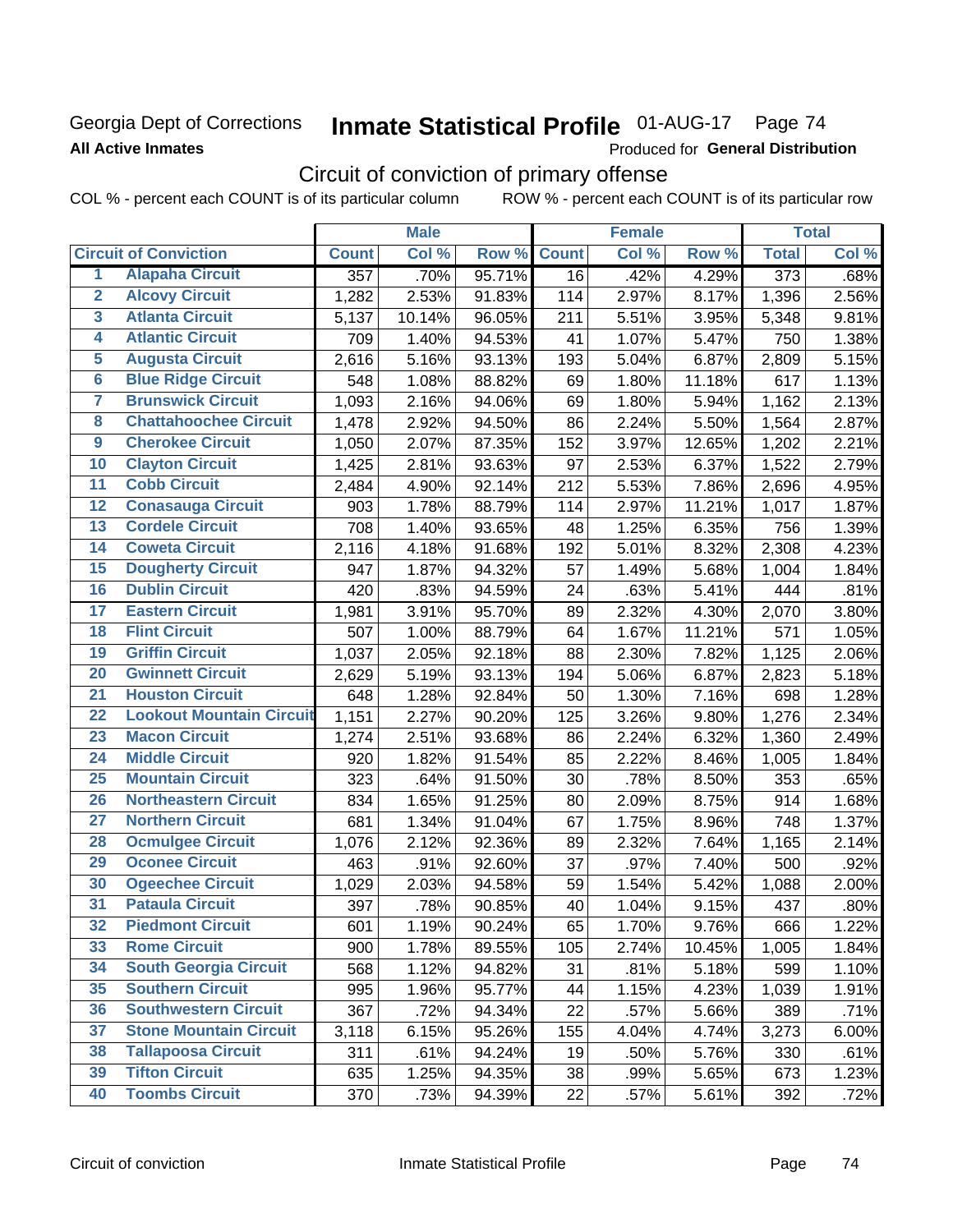## Georgia Dept of Corrections **All Active Inmates**

# Inmate Statistical Profile 01-AUG-17 Page 75

Produced for General Distribution

# Circuit of conviction of primary offense

COL % - percent each COUNT is of its particular column ROW % - percent each COUNT is of its particular row

|                                        |              | <b>Male</b> |           |              | <b>Female</b> |          |              | <b>Total</b> |
|----------------------------------------|--------------|-------------|-----------|--------------|---------------|----------|--------------|--------------|
| <b>Circuit of Conviction</b>           | <b>Count</b> | Col %       | Row %     | <b>Count</b> | Col %         | Row %    | <b>Total</b> | Col %        |
| <b>Waycross Circuit</b><br>41          | 908          | 1.79%       | 92.00%    | 79           | 2.06%         | 8.00%    | 987          | 1.81%        |
| <b>Western Circuit</b><br>42           | 580          | 1.14%       | 93.70%    | 39           | 1.02%         | 6.30%    | 619          | 1.14%        |
| <b>Rockdale Circuit</b><br>43          | 479          | .95%        | 91.94%    | 42           | 1.10%         | 8.06%    | 521          | .96%         |
| <b>Douglas Circuit</b><br>44           | 1,089        | 2.15%       | 89.56%    | 127          | 3.31%         | 10.44%   | 1,216        | 2.23%        |
| <b>Appalachian Circuit</b><br>45       | 280          | .55%        | 89.17%    | 34           | .89%          | 10.83%   | 314          | .58%         |
| <b>Enotah Circuit</b><br>46            | 329          | .65%        | 86.81%    | 50           | 1.30%         | 13.19%   | 379          | .70%         |
| 47<br><b>Bell-Forsyth J.C.</b>         | 377          | .74%        | 90.63%    | 39           | 1.02%         | 9.38%    | 416          | .76%         |
| <b>Towaliga Judicial Circuit</b><br>48 | 316          | .62%        | 92.67%    | 25           | .65%          | 7.33%    | 341          | .63%         |
| <b>Paulding Circuit</b><br>49          | 233          | .46%        | 92.83%    | 18           | .47%          | 7.17%    | 251          | .46%         |
| <b>Total Rported</b>                   | 50,679       | 100%        | $92.97\%$ | 3,832        | 100%          | $7.03\%$ | 54,511       | 100%         |
| <b>Not Reported</b>                    |              | 193         |           |              | 11            |          |              | 204          |
| <b>Grand Total</b>                     |              | 50.872      |           |              | $3.813$       |          |              | 51715        |

| ∣ Grand Total               | 30.OTZ  | ა.ი4ა | 34.7TJ  |
|-----------------------------|---------|-------|---------|
| <b>Mode (most frequent)</b> | Atlanta | Cobb  | ⊿tlanta |
|                             |         |       |         |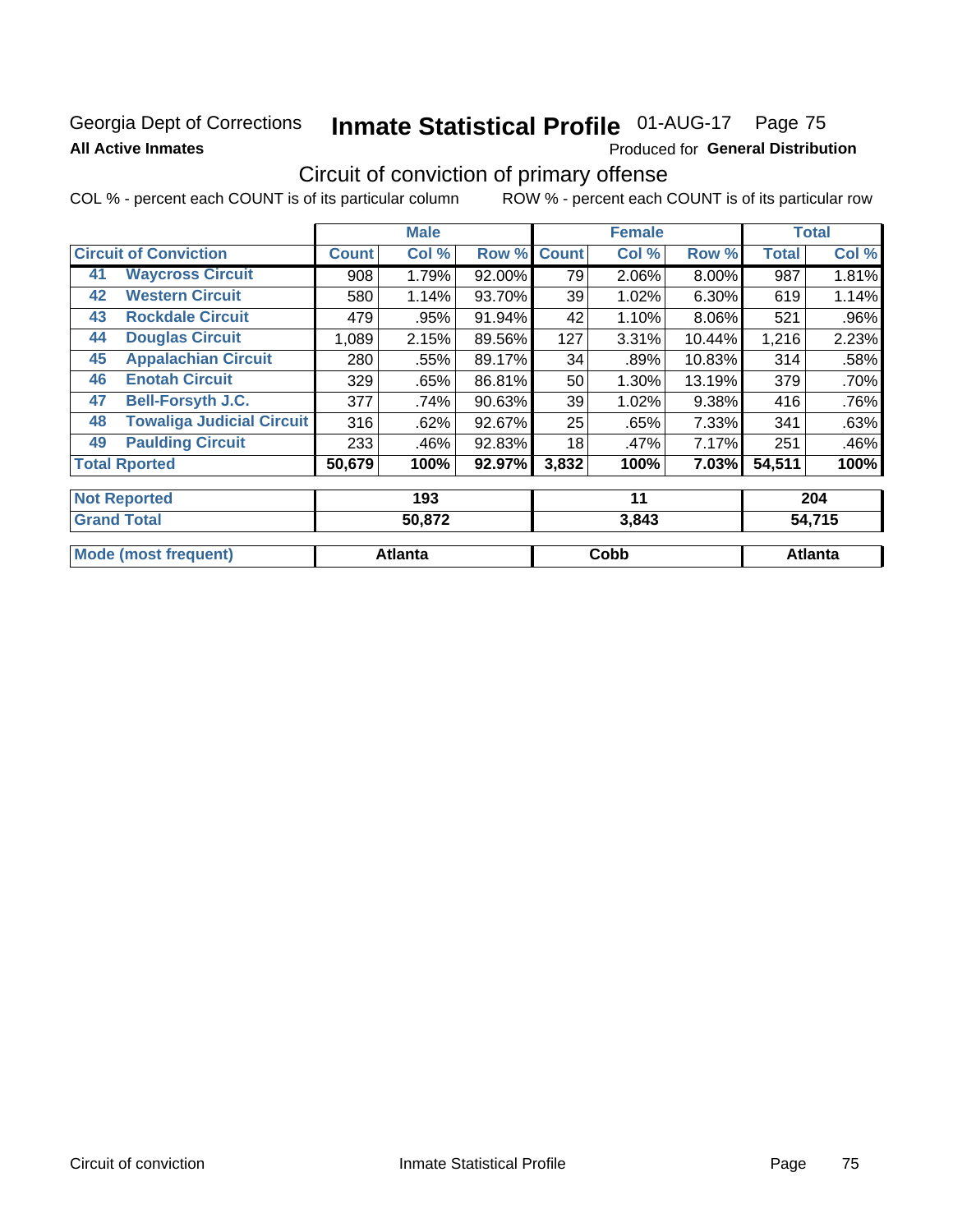#### **All Active Inmates**

#### Produced for **General Distribution**

## Years served (jail + prison) in this incarceration

|                       |              | <b>Male</b> |         |              | <b>Female</b> |       |              | <b>Total</b> |
|-----------------------|--------------|-------------|---------|--------------|---------------|-------|--------------|--------------|
| <b>Years Served</b>   | <b>Count</b> | Col %       | Row %   | <b>Count</b> | Col %         | Row % | <b>Total</b> | Col %        |
| Less than one year    | 9,662        | 19.00%      | 91.01%  | 954          | 24.83%        | 8.99% | 10,616       | 19.41%       |
| 1 to 1.99 years       | 7,501        | 14.75%      | 91.32%  | 713          | 18.56%        | 8.68% | 8,214        | 15.02%       |
| 2 to 2.99 years       | 5,403        | 10.63%      | 91.42%  | 507          | 13.20%        | 8.58% | 5,910        | 10.81%       |
| 3 to 3.99 years       | 4,202        | 8.26%       | 92.13%  | 359          | 9.34%         | 7.87% | 4,561        | 8.34%        |
| 4 to 4.99 years       | 3,467        | 6.82%       | 92.40%  | 285          | 7.42%         | 7.60% | 3,752        | 6.86%        |
| 5 to 5.99 years       | 2,894        | 5.69%       | 93.35%  | 206          | 5.36%         | 6.65% | 3,100        | 5.67%        |
| 6 to 6.99 years       | 2,421        | 4.76%       | 93.91%  | 157          | 4.09%         | 6.09% | 2,578        | 4.71%        |
| 7 to 7.99 years       | 1,835        | 3.61%       | 94.15%  | 114          | 2.97%         | 5.85% | 1,949        | 3.56%        |
| 8 to 8.99 years       | 1,583        | 3.11%       | 94.73%  | 88           | 2.29%         | 5.27% | 1,671        | 3.06%        |
| 9 to 9.99 years       | 1,622        | 3.19%       | 95.81%  | 71           | 1.85%         | 4.19% | 1,693        | 3.10%        |
| 10 to 10.99 years     | 1,210        | 2.38%       | 95.05%  | 63           | 1.64%         | 4.95% | 1,273        | 2.33%        |
| 11 to 11.99 years     | 992          | 1.95%       | 95.75%  | 44           | 1.15%         | 4.25% | 1,036        | 1.89%        |
| 12 to 12.99 years     | 730          | 1.44%       | 95.18%  | 37           | 0.96%         | 4.82% | 767          | 1.40%        |
| 13 to 13.99 years     | 673          | 1.32%       | 95.60%  | 31           | 0.81%         | 4.40% | 704          | 1.29%        |
| 14 to 14.99 years     | 721          | 1.42%       | 95.62%  | 33           | 0.86%         | 4.38% | 754          | 1.38%        |
| 15 to 15.99 years     | 520          | 1.02%       | 96.12%  | 21           | 0.55%         | 3.88% | 541          | 0.99%        |
| 16 to 16.99 years     | 536          | 1.05%       | 97.28%  | 15           | 0.39%         | 2.72% | 551          | 1.01%        |
| 17 to 17.99 years     | 500          | 0.98%       | 95.24%  | 25           | 0.65%         | 4.76% | 525          | 0.96%        |
| 18 to 18.99 years     | 447          | 0.88%       | 95.31%  | 22           | 0.57%         | 4.69% | 469          | 0.86%        |
| 19 to 19.99 years     | 478          | 0.94%       | 96.76%  | 16           | 0.42%         | 3.24% | 494          | 0.90%        |
| 20 to 20.99 years     | 433          | 0.85%       | 97.96%  | 9            | 0.23%         | 2.04% | 442          | 0.81%        |
| 21 to 21.99 years     | 365          | 0.72%       | 96.56%  | 13           | 0.34%         | 3.44% | 378          | 0.69%        |
| 22 to 22.99 years     | 346          | 0.68%       | 97.46%  | 9            | 0.23%         | 2.54% | 355          | 0.65%        |
| 23 to 23.99 years     | 316          | 0.62%       | 95.76%  | 14           | 0.36%         | 4.24% | 330          | 0.60%        |
| 24 to 24.99 years     | 256          | 0.50%       | 98.84%  | 3            | 0.08%         | 1.16% | 259          | 0.47%        |
| 25 to 25.99 years     | 217          | 0.43%       | 95.18%  | 11           | 0.29%         | 4.82% | 228          | 0.42%        |
| 26 to 26.99 years     | 211          | 0.42%       | 98.14%  | 4            | 0.10%         | 1.86% | 215          | 0.39%        |
| 27 to 27.99 years     | 148          | 0.29%       | 95.48%  | 7            | 0.18%         | 4.52% | 155          | 0.28%        |
| 28 to 28.99 years     | 134          | 0.26%       | 100.00% |              |               |       | 134          | 0.25%        |
| 29 to 29.99 years     | 130          | 0.26%       | 99.24%  | $\mathbf 1$  | 0.03%         | 0.76% | 131          | 0.24%        |
| Thirty + years        | 889          | 1.75%       | 98.89%  | 10           | 0.26%         | 1.11% | 899          | 1.64%        |
| <b>Total Reported</b> | 50,842       | 100%        | 92.97%  | 3,842        | 100%          | 7.03% | 54,684       | 100%         |

| <b>No</b><br><b>rted</b> | 30     |       | ີ<br>O L    |
|--------------------------|--------|-------|-------------|
| <b>Fotal</b>             | 50.872 | 3,843 | ,715<br>-54 |

| Mean<br>(average)       | 6.56               | 4.17               | 6.39          |
|-------------------------|--------------------|--------------------|---------------|
| Median (middle)         | 3.68               | 2.46               | 3.54          |
| Mode<br>(most frequent) | Less than one year | Less than one year | Less than one |
|                         |                    |                    | vear          |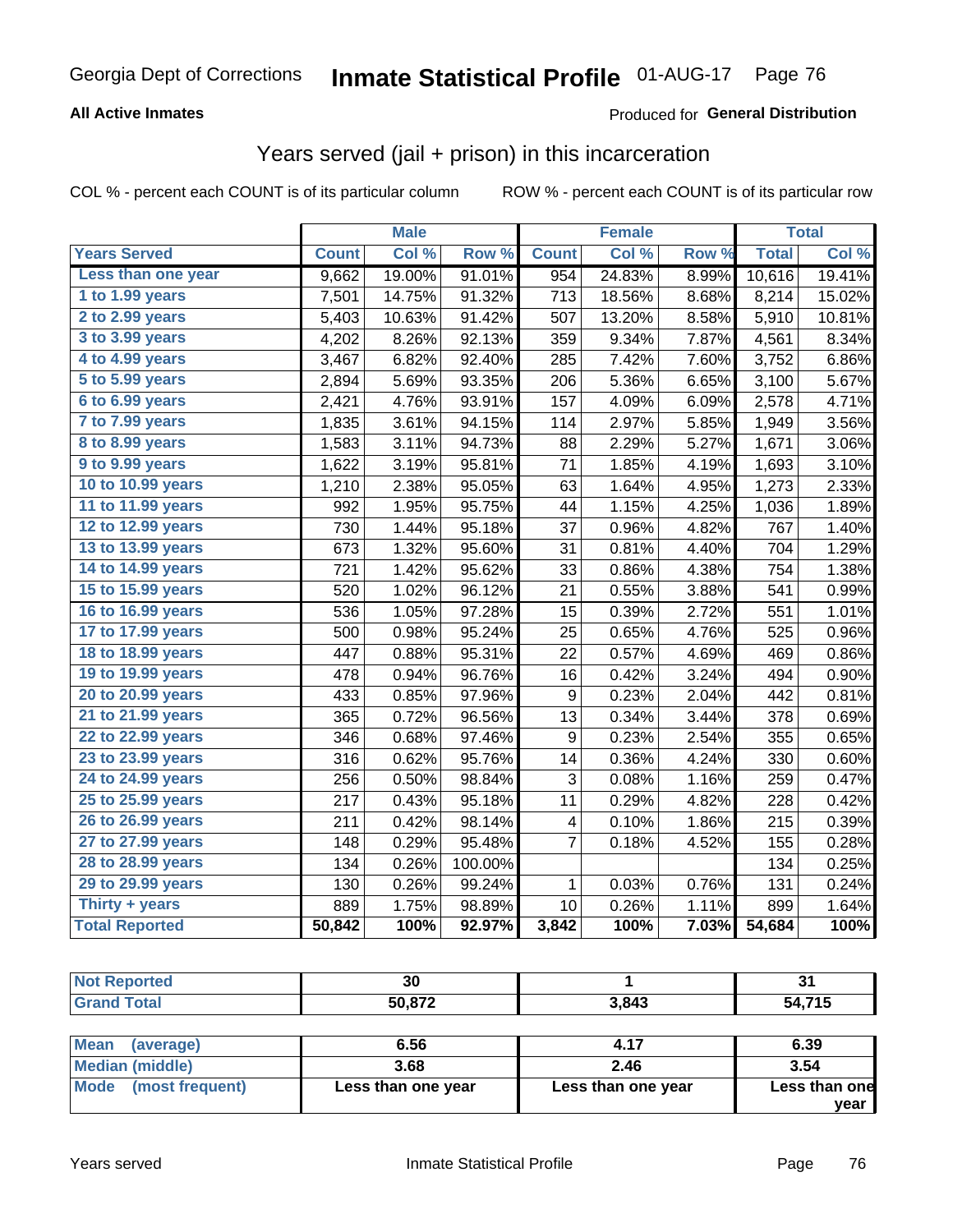#### **All Active Inmates**

Produced for **General Distribution**

### Results of most recent HIV tests

|                         |              | <b>Male</b> |           |              | <b>Female</b> |          |        | Total  |
|-------------------------|--------------|-------------|-----------|--------------|---------------|----------|--------|--------|
| <b>HIV Test Results</b> | <b>Count</b> | Col %       | Row %I    | <b>Count</b> | Col %         | Row %    | Total  | Col %  |
| <b>Positive</b>         | 664          | 1.45%       | $92.48\%$ | 54           | 1.49%         | $7.52\%$ | 718    | 1.45%  |
| <b>Negative</b>         | 45,050       | $98.54\%$   | 92.64%    | 3,578        | $98.51\%$     | 7.36%    | 48,628 | 98.54% |
| <b>Indeterminate</b>    | 2            | 0.01%       | 100.00%   |              |               |          |        | 0.01%  |
| <b>Total Reported</b>   | 45,717       | 100%        | 92.64%    | 3,632        | 100%          | 7.36%    | 49,349 | 100%   |

| <b>Not Reported</b> | 5,155  | 24/<br>4 L L | 5,366  |
|---------------------|--------|--------------|--------|
| Гоtal               | 50,872 | 3,843        | 54,715 |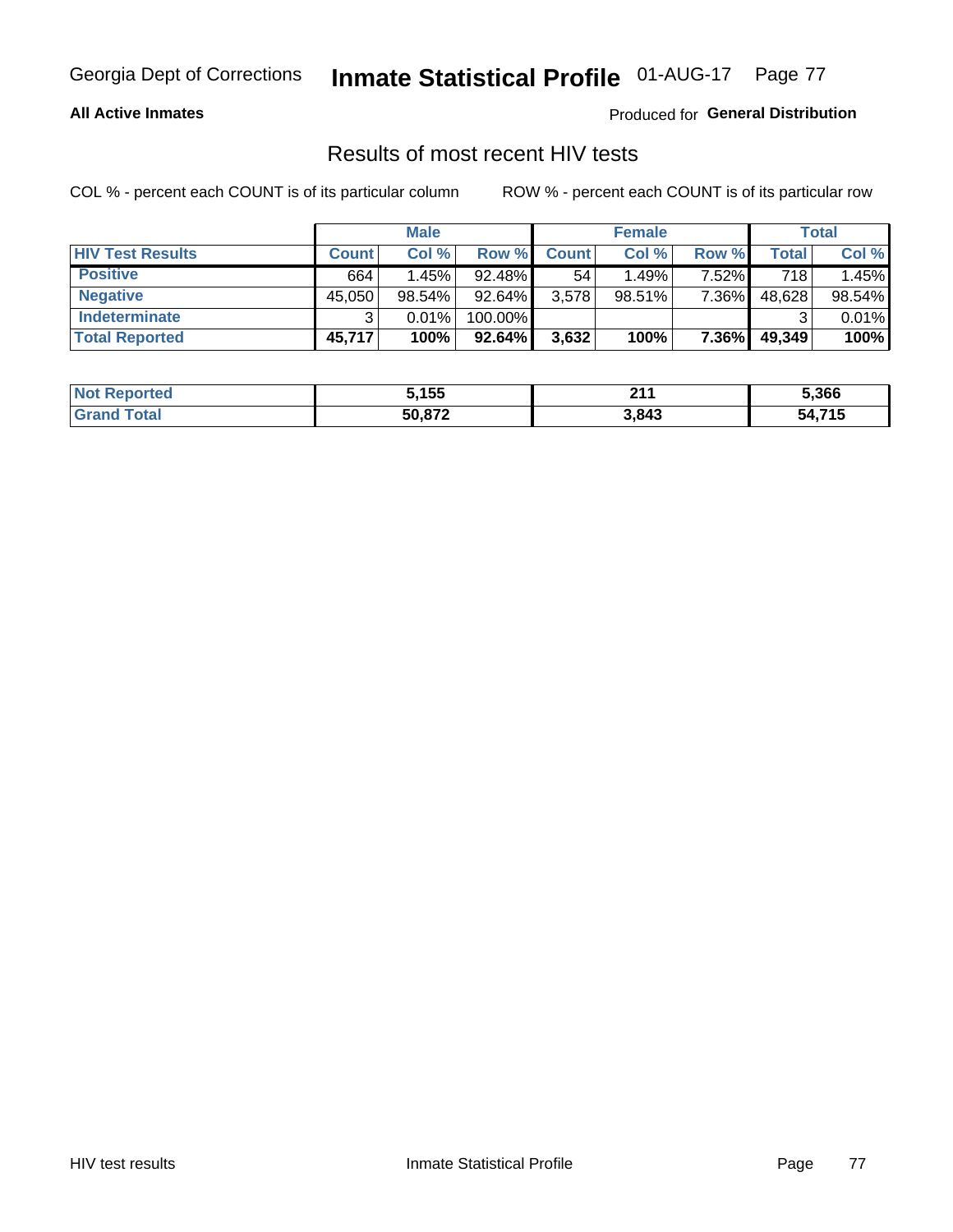#### **All Active Inmates**

#### Produced for **General Distribution**

### Results of most recent tuberculosis test

|                                  | <b>Male</b>  |           |           | <b>Female</b> |           |          | Total  |        |
|----------------------------------|--------------|-----------|-----------|---------------|-----------|----------|--------|--------|
| <b>Tuberculosis Test Results</b> | <b>Count</b> | Col%      | Row %     | <b>Count</b>  | Col %     | Row %    | Total  | Col %  |
| <b>Positive on current test</b>  | 6.964        | $14.66\%$ | $97.49\%$ | 179           | 4.84%     | 2.51%    | 7,143  | 13.95% |
| <b>Positive on previous test</b> | ົ            | $0.01\%$  | 100.00%   |               |           |          |        | 0.01%  |
| <b>Negative</b>                  | 40.534       | 85.33%    | $92.00\%$ | 3,523         | $95.16\%$ | $8.00\%$ | 44.057 | 86.05% |
| <b>Total Reported</b>            | 47,500       | 100%      | $92.77\%$ | 3,702         | 100%      | $7.23\%$ | 51,202 | 100.0% |

| <b>Not Reported</b>  | 3,372  | 141   | 3,513        |
|----------------------|--------|-------|--------------|
| <b>Total</b><br>Gran | 50,872 | 3,843 | 54,715<br>54 |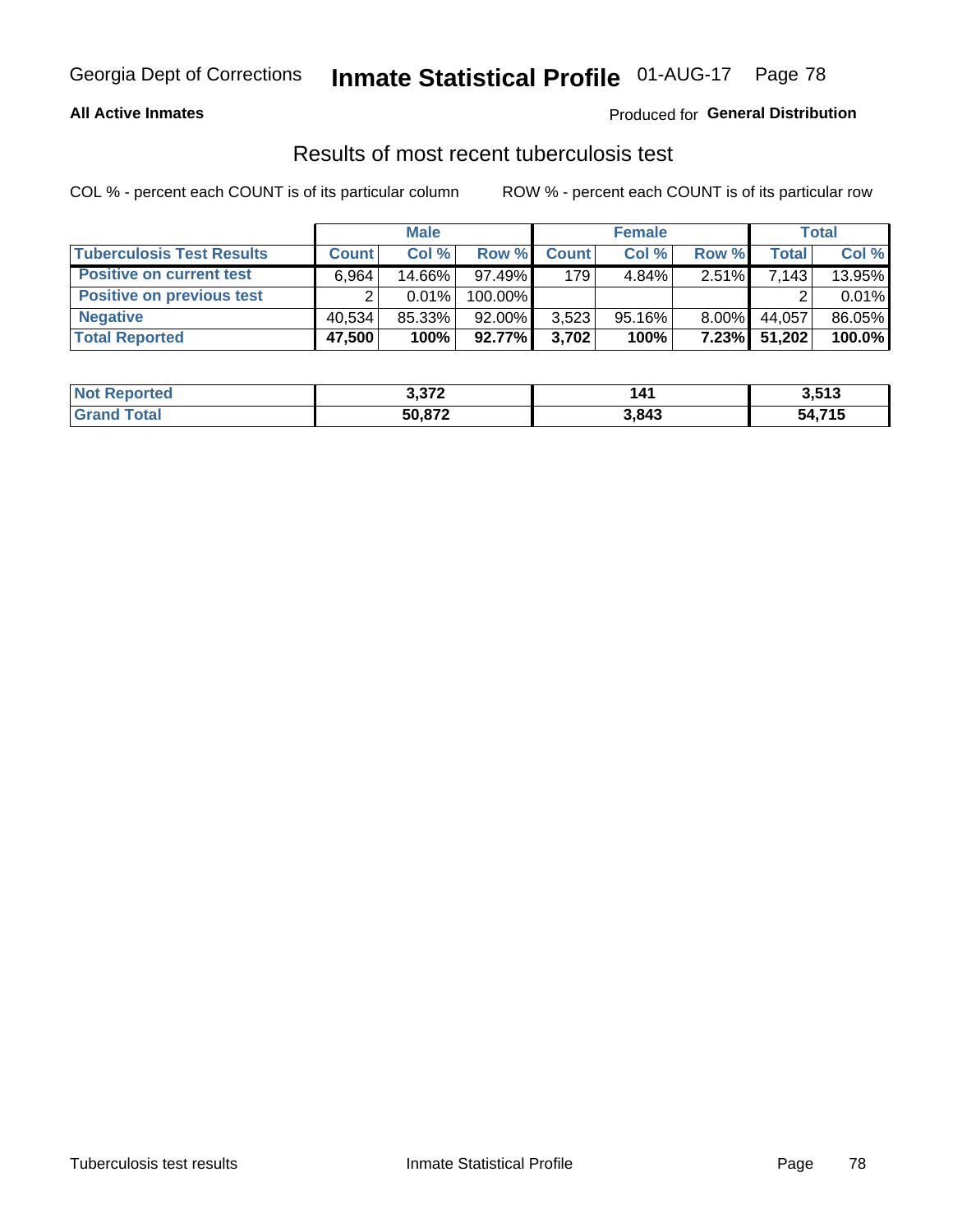#### **All Active Inmates**

Produced for **General Distribution**

### Results of most recent syphilis test

|                                 | <b>Male</b>  |           |           | <b>Female</b> |           |          | Total  |        |
|---------------------------------|--------------|-----------|-----------|---------------|-----------|----------|--------|--------|
| <b>Syphilis Test Results</b>    | <b>Count</b> | Col%      | Row %     | <b>Count</b>  | Col %     | Row %    | Total  | Col %  |
| <b>Positive on current test</b> | 194          | 1.33%     | $95.10\%$ | 10            | $1.84\%$  | $4.90\%$ | 204    | 1.35%  |
| <b>Negative</b>                 | 14.359       | $98.67\%$ | 96.42%    | 533           | $98.16\%$ | $3.58\%$ | 14.892 | 98.65% |
| <b>Total Reported</b>           | 14,553       | 100%      | 96.40% I  | 543           | 100%      | $3.60\%$ | 15,096 | 100%   |

| <b>Not Reported</b> | 36,319 | 3,300 | 39,619 |
|---------------------|--------|-------|--------|
| <b>Grand Total</b>  | 50.872 | 3,843 | 54,715 |